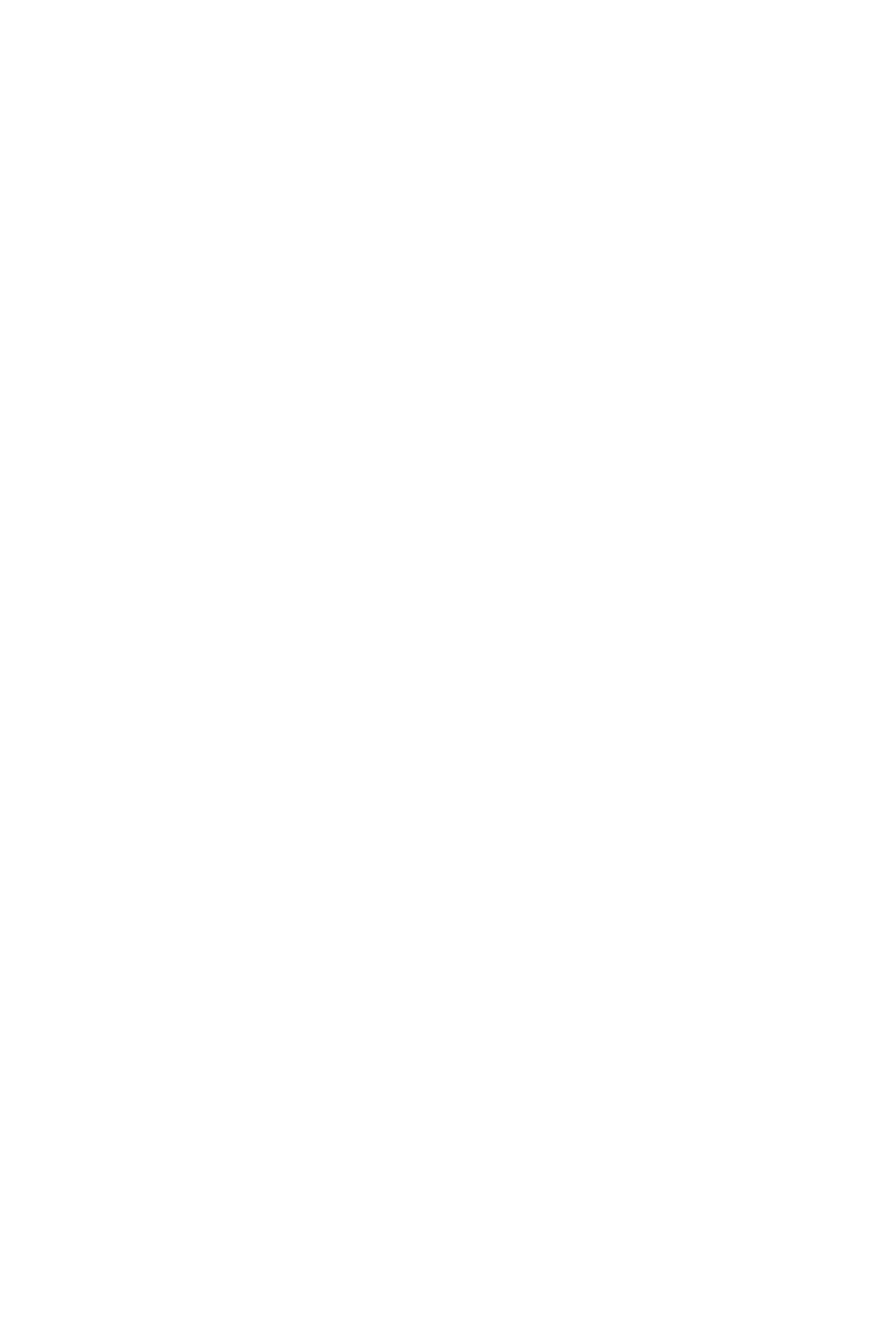EGMONT PAPER 46

# **DEATH OF AN INSTITUTION**

# **The end for Western European Union, a future for European defence?**

ALYSON JK BAILES AND GRAHAM MESSERVY-WHITING



May 2011

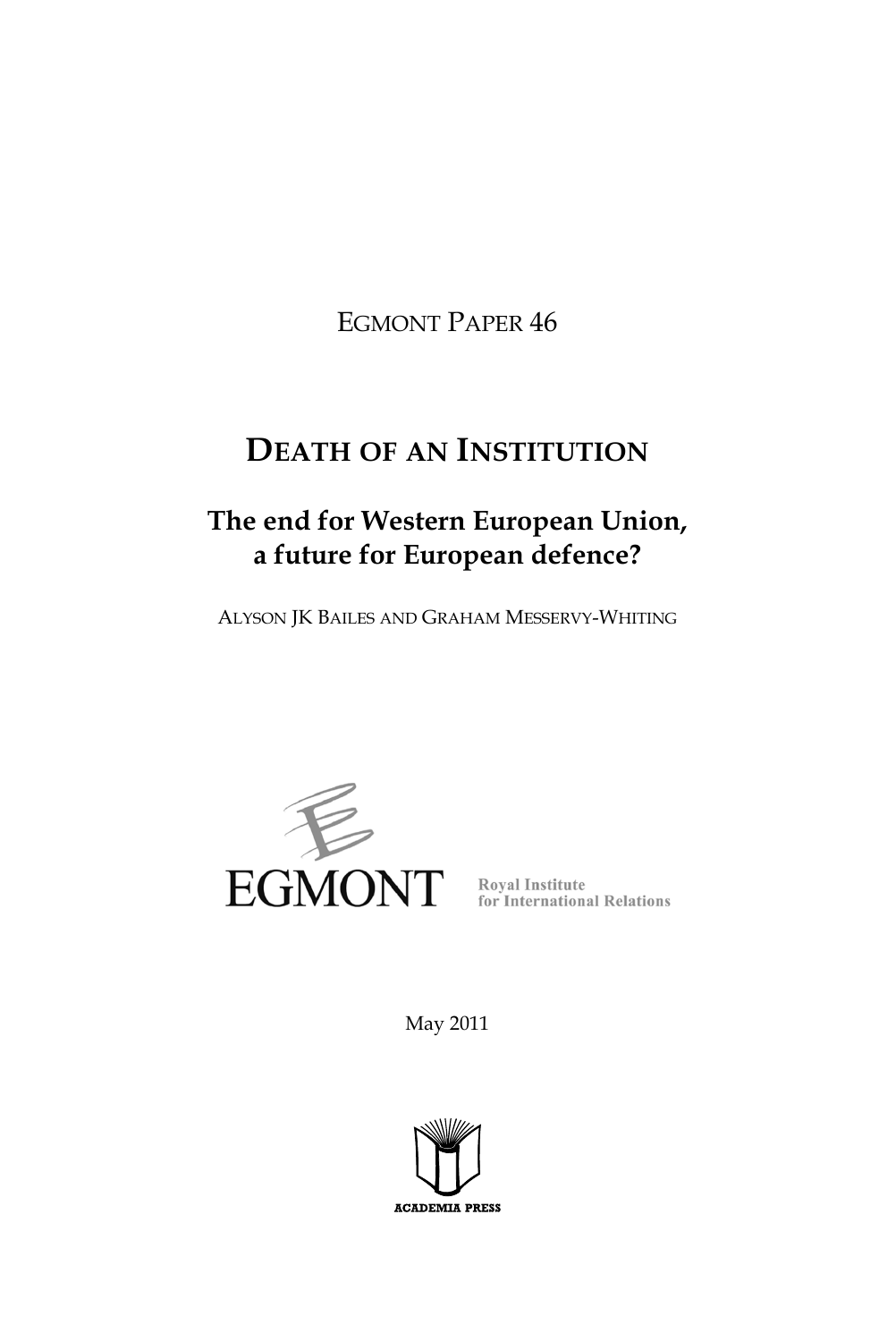The Egmont Papers are published by Academia Press for Egmont – The Royal Institute for International Relations. Founded in 1947 by eminent Belgian political leaders, Egmont is an independent think-tank based in Brussels. Its interdisciplinary research is conducted in a spirit of total academic freedom. A platform of quality information, a forum for debate and analysis, a melting pot of ideas in the field of international politics, Egmont's ambition – through its publications, seminars and recommendations – is to make a useful contribution to the decisionmaking process.

\*\*\*

President: Viscount Etienne DAVIGNON Director-General: Marc TRENTESEAU Series Editor: Prof. Dr. Sven BISCOP

\*\*\*

#### **Egmont – The Royal Institute for International Relations**

Address Naamsestraat / Rue de Namur 69, 1000 Brussels, Belgium Phone 00-32-(0)2.223.41.14 Fax 00-32-(0)2.223.41.16 E-mail info@egmontinstitute.be Website: www.egmontinstitute.be

| Fax 09/233 14 09     |
|----------------------|
| www.academiapress.be |
|                      |

J. Story-Scientia NV Wetenschappelijke Boekhandel Sint-Kwintensberg 87 B-9000 Gent Tel. 09/225 57 57 Fax 09/233 14 09 Info@story.be www.story.be

All authors write in a personal capacity.

Lay-out: proxess.be

ISBN 978 90 382 1785 7 D/2011/4804/136 U 1612 NUR1 754

*All rights reserved. No part of this publication may be reproduced, stored in a retrieval system, or transmitted in any form or by any means, electronic, mechanical, photocopying, recording or otherwise without the permission of the publishers.*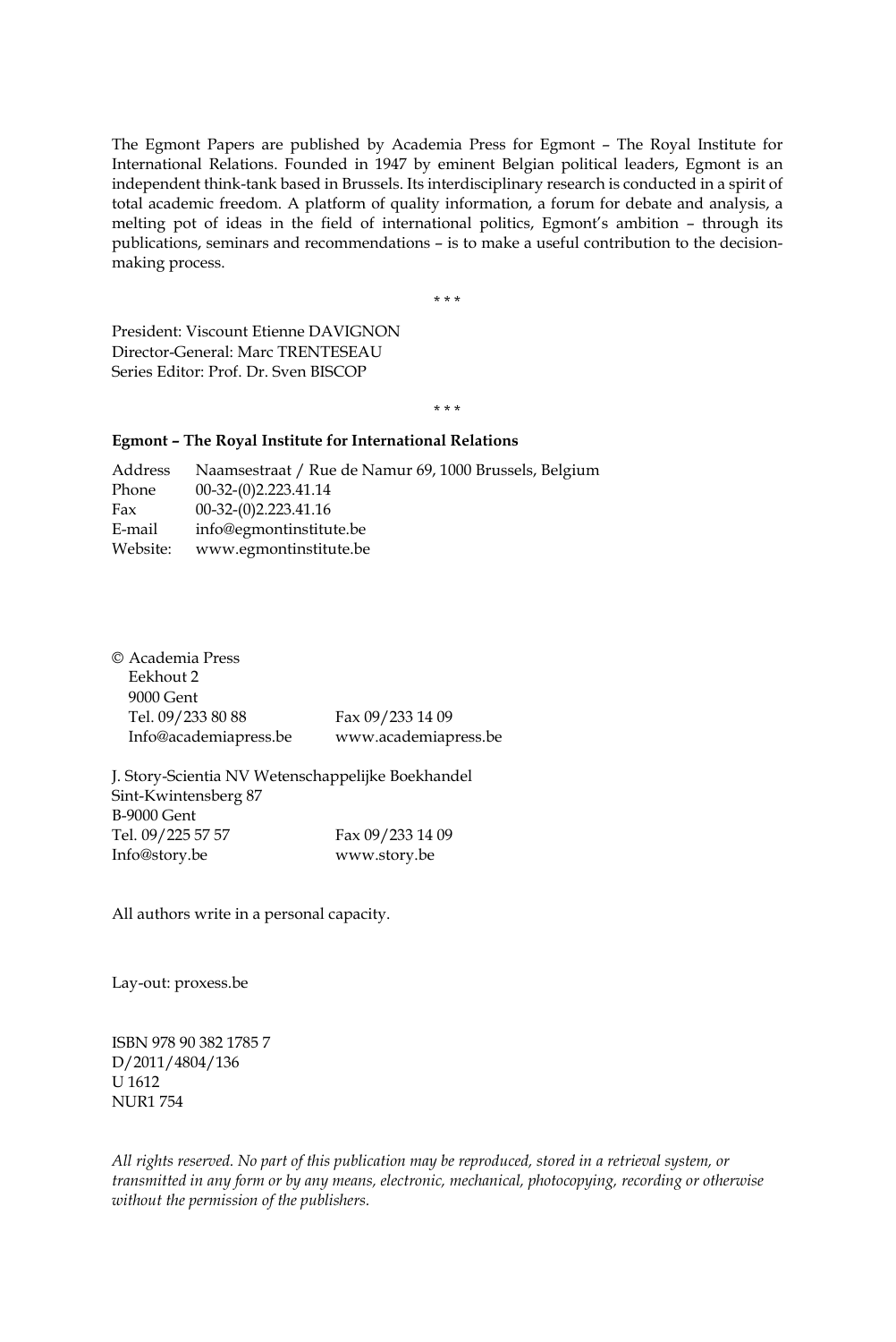# **Table of Contents**

|                                                                                            | 3              |
|--------------------------------------------------------------------------------------------|----------------|
| Introduction: Death without Closure?<br>1.                                                 | 7              |
| WEU as 'the' European Defence Institution, 1948-1991<br>2.                                 | 9              |
| WEU 'Digging its Own Grave': Operationalization from 1991-1999<br>3.                       | <b>19</b>      |
|                                                                                            | 20             |
|                                                                                            | 25             |
|                                                                                            | 3 <sup>2</sup> |
| 3.4. End of a Cycle: the 1998 Anniversary                                                  | 38             |
| 4. The EU Takeover: Origins and Process                                                    | 39             |
| 4.1. From St Malo to the European Security and Defence Policy (ESDP)                       | 39             |
|                                                                                            | 45             |
| What Now and Why Now?<br>5.                                                                | 5 <sub>1</sub> |
| Attempting a Balance-Sheet<br>6.                                                           | 59             |
|                                                                                            | 59             |
| $6.1.1.$ Concepts and Policy $\dots \dots \dots \dots \dots \dots \dots \dots \dots \dots$ | 59             |
|                                                                                            | 63             |
|                                                                                            | 69             |
|                                                                                            | 74             |
| In Conclusion: What Has Happened and Does it Matter?<br>7.                                 | 79             |
|                                                                                            | 83             |

 $\not\in$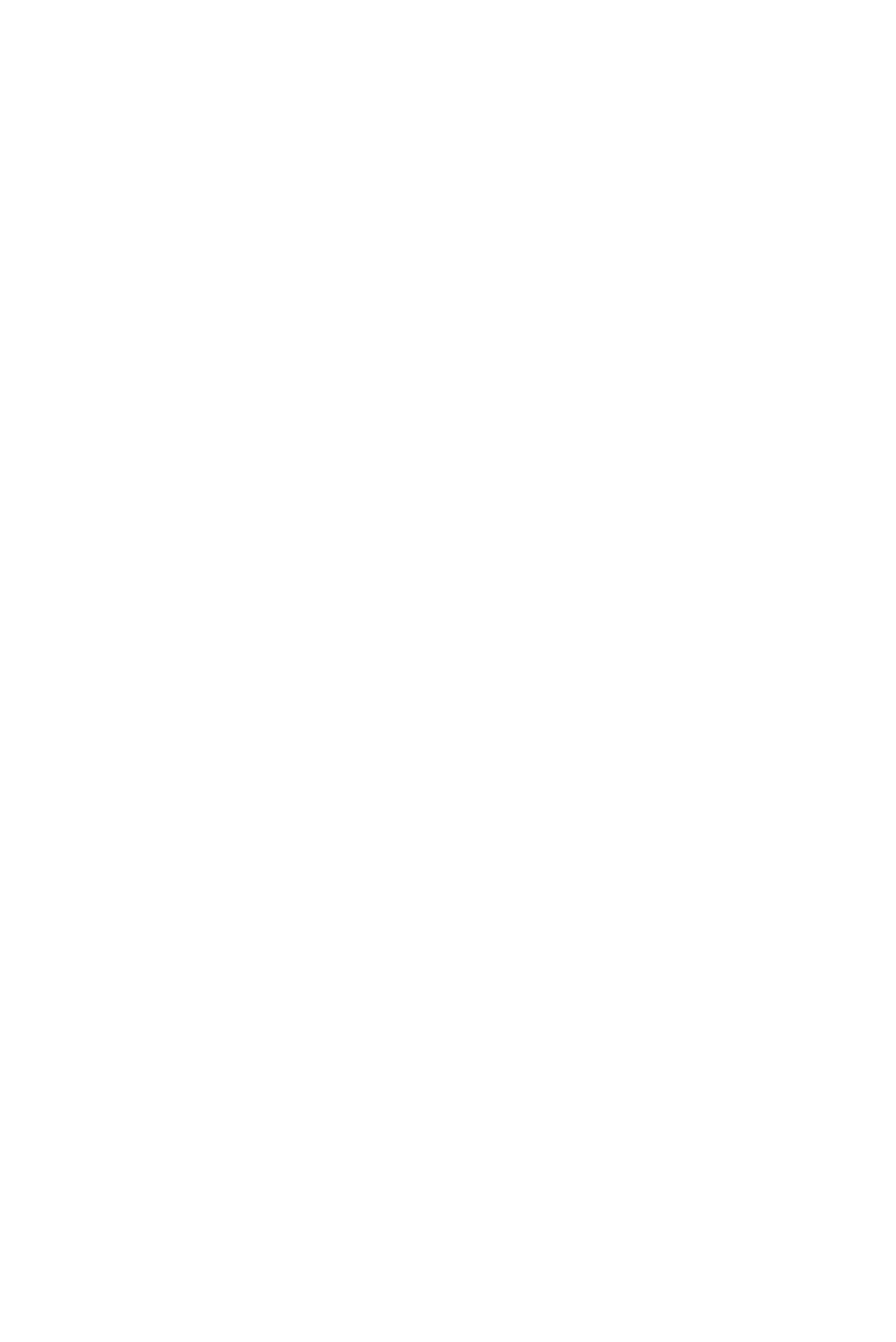## **EXECUTIVE SUMMARY**

On 31 March 2010 the ten Member States of Western European Union (WEU) announced that the last organs, staffs and activities of that institution would be laid to rest by 30 June 2011. Having resiled from the Modified Brussels Treaty (MBT) of 1954 which created WEU as a successor to the Western Union of 1948, these nations are now working to dispose of the staff, premises and archives at WEU's Brussels offices and its Parliamentary Assembly in Paris. Little public interest has been shown in these moves, perhaps because WEU's operational and political work had already been taken over by the European Union (EU), in the frame of its new European Security and Defence Policy (ESDP), at the end of 1999.

Why get rid of WEU's last vestiges precisely now? This study addresses the question, and seeks to assess WEU's achievements and legacies by reviewing its 57-year career from cradle to grave. Modest though WEU's own role may have been, it has been intimately linked with one of the great policy challenges of the post-war world: the search for a distinct and effective form of 'European defence'.

The original Brussels Treaty of 1948, creating a permanent guaranteed defence relationship between the UK, France and the Benelux countries, was a vital step towards the realization of the North Atlantic Alliance. When the attempt to create an even more deeply integrated European Defence Community including Germany broke down in 1954, WEU was created as a self-confessed *pis aller.* Its treaty, the MBT, still contained absolute mutual guarantees but from the start WEU left the operative work of defence to NATO. It fulfilled useful tasks in cementing the post-war order, but then sank into slumber until the mid-1980s. When first reawakened, it became a talking-shop for a core group of West Europeans, helping them cope with the trans-Atlantic strains of the time and developing some sense of Europe's shared and distinct security interests.

During the 1990s, WEU had to reinvent itself in face of demands for post-Cold War enlargement and new-style crisis management operations. It was further steered by the evolving needs of the EU and NATO, for whom it came to serve as intermediary. Its low profile and flexibility let it bring the enlargement candidates and European non-Allies, as well as non-EU members of NATO, closely into its work from an early date. It invented a definition ('Petersberg formula') for crisis management tasks that could realistically be carried out by Europeans alone; and it built intricate partnerships with both NATO and the EU that in theory allowed NATO's military assets to be borrowed for missions under an EU political lead. However, the only operations actually launched under a WEU

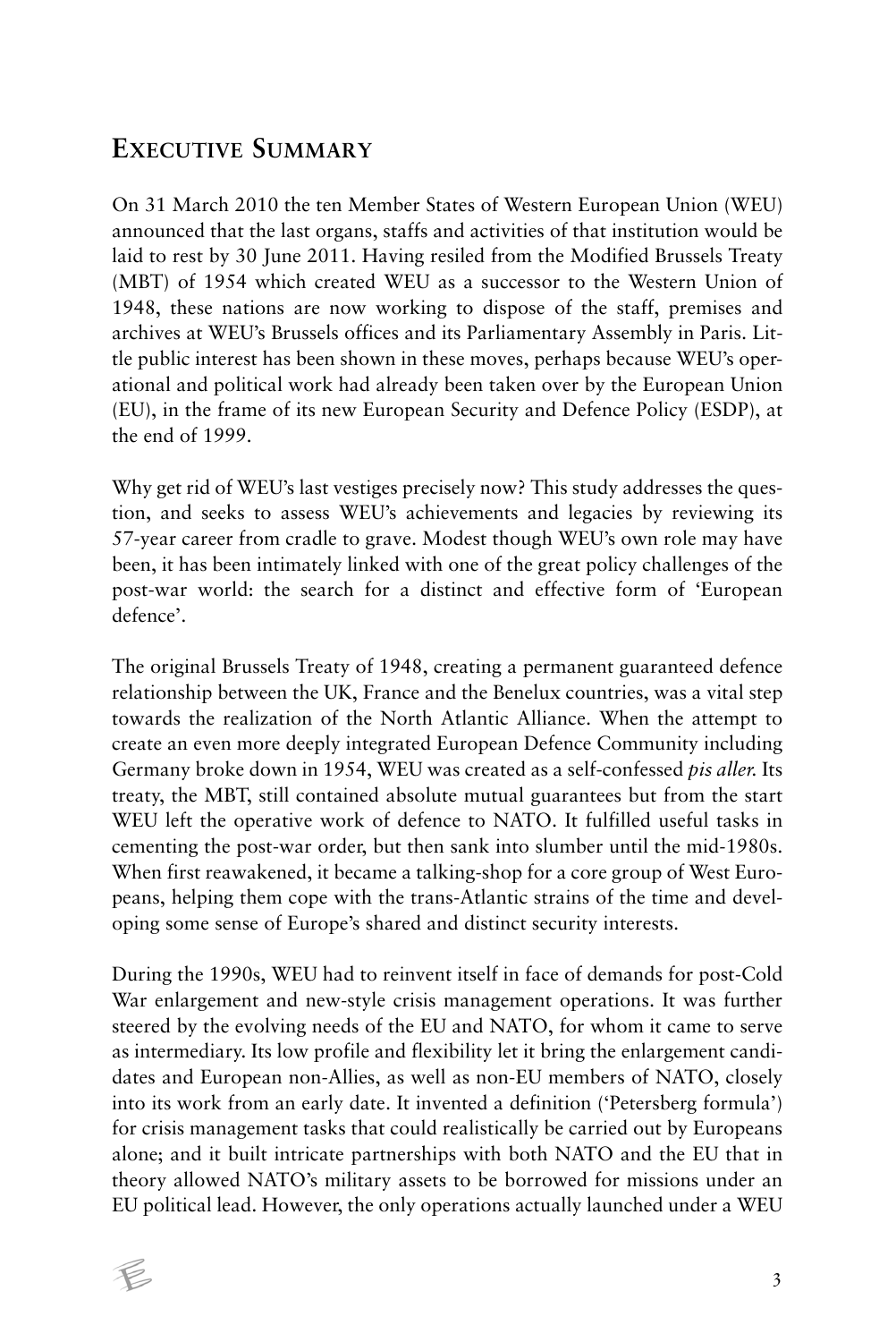flag were loosely coordinated naval ones, and police and other civilian actions. WEU never enjoyed the political status or trust in capitals to be seriously considered for more demanding military tasks, even when European coalitions were in the lead.

Frustration with this situation, and with the weak show made by European capabilities under a NATO flag, drove Britain and France in 1998 to propose giving the EU its own military arm. The formula adopted for this in Helsinki at end-1999 limited EU actions to the 'Petersberg' crisis management and humanitarian spectrum, thus avoiding a direct clash with NATO and allowing the EU's non-Allied members to participate fully. The non-EU European Allies, however, lost status compared with WEU and this led to Turkish blocking tactics for the first years of ESDP, delaying the first ESDP operations (in Former Yugoslavia) to 2003. Nevertheless the bulk of WEU's functions were transferred to EU equivalents, leaving a residual secretariat to guard the MBT. The WEU Institute for Security Studies and Satellite Centre became EU agencies and a few years later, the two WEU-linked armament cooperation bodies WEAG and WEAO were superseded by the EU's European Defence Agency.

Economy-minded nations were pondering a final close-down of WEU as early as 2004, but the decisive move came in February 2010 following entry into force of the EU's Lisbon Treaty. This text contains (Article 42.7) a pledge by all 27 EU members to assist each other against military attack, but – contrasting with the MBT's clarity – the language is heavily qualified by references to NATO's primacy and respect for the non-Allies' status. Prompted by the UK with arguments for cost-saving, the WEU powers nevertheless agreed in March 2010 that this development made the MBT redundant. Behind their decision seems to lie an acceptance that the European defence idea can be pushed no further in the EU framework, at least for the foreseeable future. NATO still plays the *beau rôle* in 'hard' peace missions as well as territorial defence, and commands more attention even from the French military than a European Union handicapped by German (and other) misgivings. The Franco-British defence treaty of November 2010 signals a certain impatience with all institutional constraints, as well as the severity of post-2008 budget pressures.

An initial post mortem on WEU's achievements could give credit for its role in early post-war consolidation; for its political services both to a European security identity and to trans-Atlantic harmony from the 80s onwards; and its help in cementing common approaches especially to crisis management missions across the wider Europe. Its 'Petersberg' formula has stood the test of time and remains at the heart of EU Treaty provisions on practical defence cooperation. The WEU Institute and Satcen have discovered wider horizons under EU owner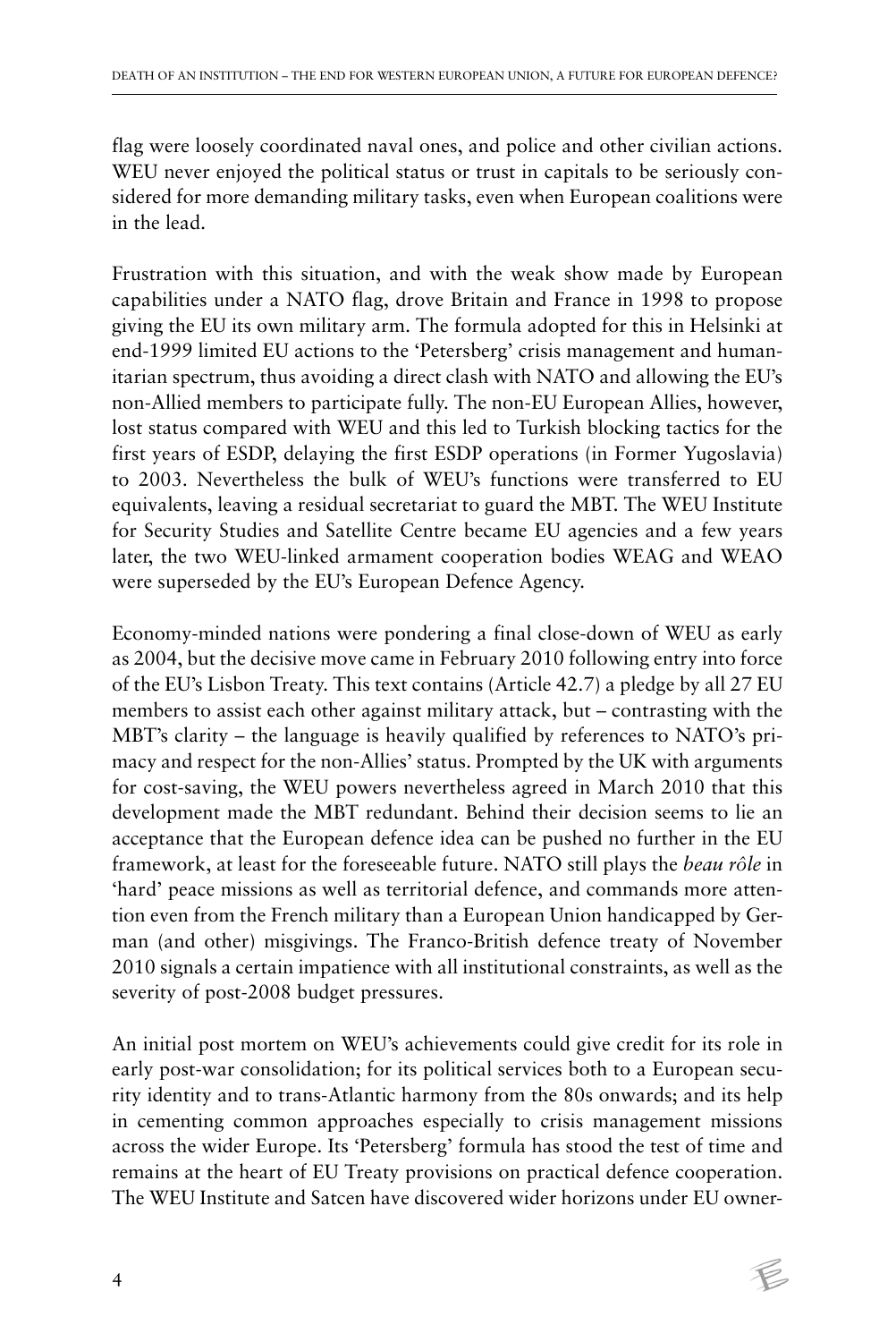ship, while WEAO in particular showed a way forward in the still problematic field of defence industrial collaboration. In the military and operational sphere WEU's *acquis* was drawn upon extensively and usefully, where appropriate, during ESDP's formative period, though for obvious reasons this was not highlighted at the time. This *acquis* included planning in the operational, logistic, command and control, communications and force generation fields; the construction of intelligence and situational awareness capabilities; the design of crisis management, exercise and training procedures; and the experience of mounting the first (modest) Petersberg-style operation – MAPE in Albania.

The EU has proved unable to absorb, let alone improve upon, three things from WEU's legacy: the true collective defence guarantees of the MBT, the openness to Turkey and other non-EU Allies, and the maintenance of a specialized parliamentary assembly for defence and security (which will be replaced, at best, by a much weaker inter-parliamentary network). In all other respects European defence and security cooperation has clearly fared much better under the EU's wing than it ever could in WEU, producing more than 20 actual crisis operations for a start. If the EU now finds itself unable to move further, there are at least two possible hopeful readings of the post-WEU situation. One is that the EU and its members will be spurred to greater and more integrated defence efforts by some future set of challenges, distinct from 20<sup>th</sup>-century territorial warfare. The other reading is that the EU's nature, values, longer-term survival and true security potential are better served without a 'hard' military personality. The kind of European defence that WEU and its Treaty stood for has proved elusive after nearly 60 years of effort: could it also be, in the final analysis, unnecessary and undesirable?

 $\epsilon$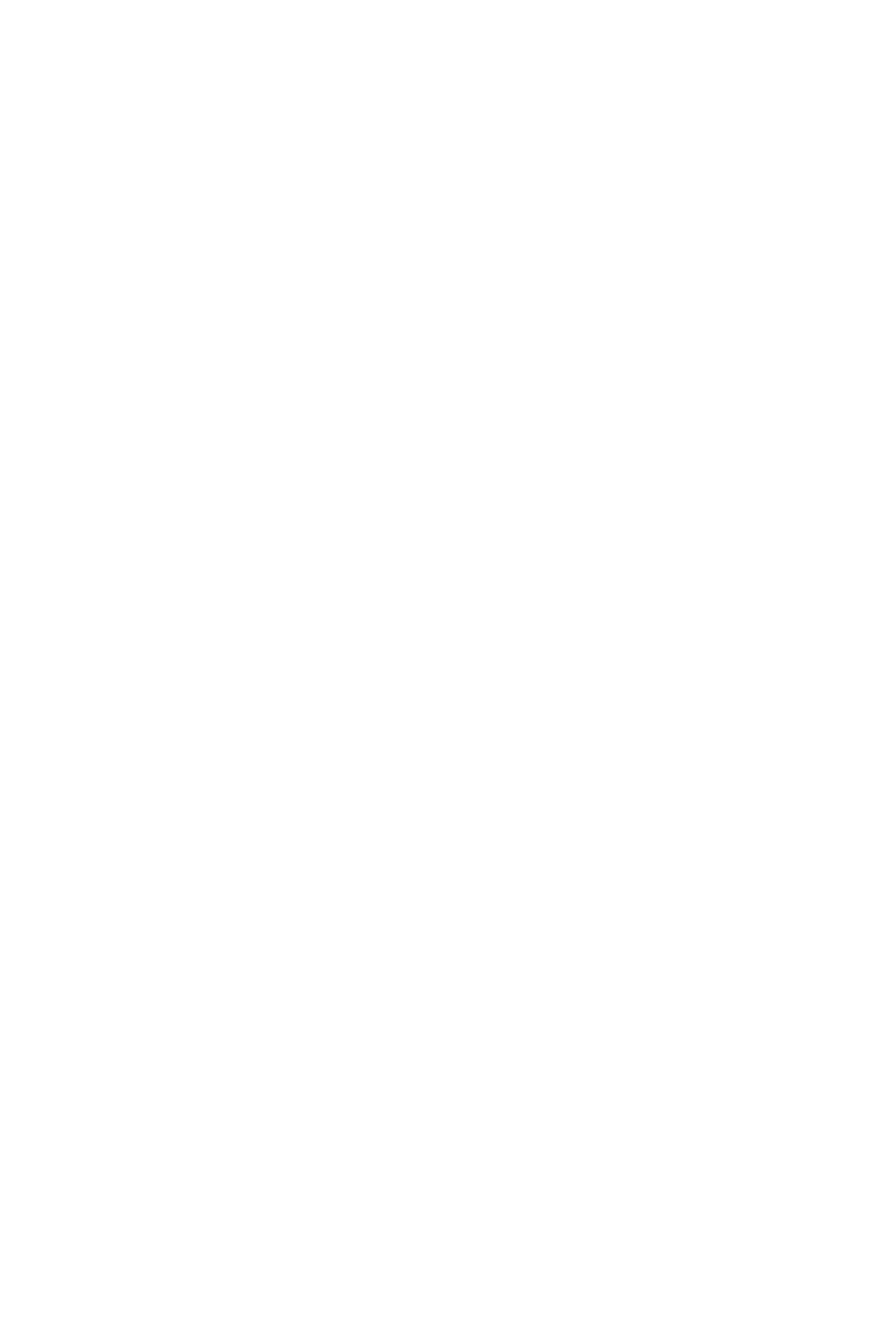#### **1. INTRODUCTION: DEATH WITHOUT CLOSURE?**

Edmond Rostand's play 'L'Aiglon' (The Eaglet) depicts the ill-fated son of Napoleon Bonaparte and his second, Habsburg wife dying young in an Austrian palace. Calling for his cradle to be brought close alongside his death-bed, he exclaims 'My life is there in the crack between them! And in that narrow crack, all too narrow and dark, fate has not dropped even a single pin of glory'.<sup>1</sup> The institution called Western European Union (WEU) was granted a longer life than Franz von Reichstadt, starting with its predecessor Western Union in 1948 and facing final closure only in 2011. Most of those who know it would be tempted to say, however, that the gleam of glory has been equally absent from its history: and that like Napoleon's heir, it was 'greater in the cradle' than ever in its subsequent tale. But even the unrealized life deserves a requiem, and in this study a first attempt will be made to review and assess WEU's story from cradle to grave.

The spur for such a retrospective is clear: on 31 March 2010 the Council composed of the ten Member States of WEU announced that the last organs, staffs and activities of the institution would be terminated by 30 June 2011. $^2$  To clear the way, all these nations – Belgium, France, Germany, Greece, Italy, Luxembourg, Netherlands, Spain, Portugal and the UK – have already completed procedures to denounce (withdraw from) the Modified Brussels Treaty of 1954 that brought WEU into being. These steps, though taken in public and sometimes involving parliaments, have attracted remarkably little attention perhaps because most of Europe's security élite assumed WEU was finished already. Following the Helsinki European Council decisions of December 1999 establishing a European Security and Defence Policy (ESDP), the European Union (EU) took over all political and operational functions of WEU, leaving it by 2001 with just a minimal central staff, two armaments-related organs, and a parliamentary Assembly still operating. The armaments bodies, WEAG and WEAO, were closed in 2005 and 2006 respectively in response to the creation of the EU's European Defence Agency. The Assembly re-named itself the European Security and Defence Assembly and has continued working with its base in Paris, but is obliged to close as part of the March 2010 decisions and has planned a final, ceremonial event in Brussels for May 2011. These final closures are thus the last of several *coups de grâce* that have drained the life from a never particularly vibrant organization.

<sup>2.</sup> Statement of the Presidency of the Permanent Council of the WEU on behalf of the High Contracting Parties to the Modified Brussels Treaty, Brussels, 31 March 2010, text at www.weu.int/Declaration\_E.pdf.



<sup>1.</sup> Authors' translation from the original French: "Ma vie est là, dans la ruelle. Et le sort…Dans la ruelle mince – oh! Trop mince et trop noire! N'a pu laisser tomber une épingle de gloire". Edmond Rostand, *l'Aiglon*, Act VI scene 1. Curiously, the image of WEU as a 'sickly, sleepy infant' ('un enfant malingre et somnolent') was used as early as 25 January 1955 in a critical article written for *La nouvelle gazette* by G.-N. Dorgez.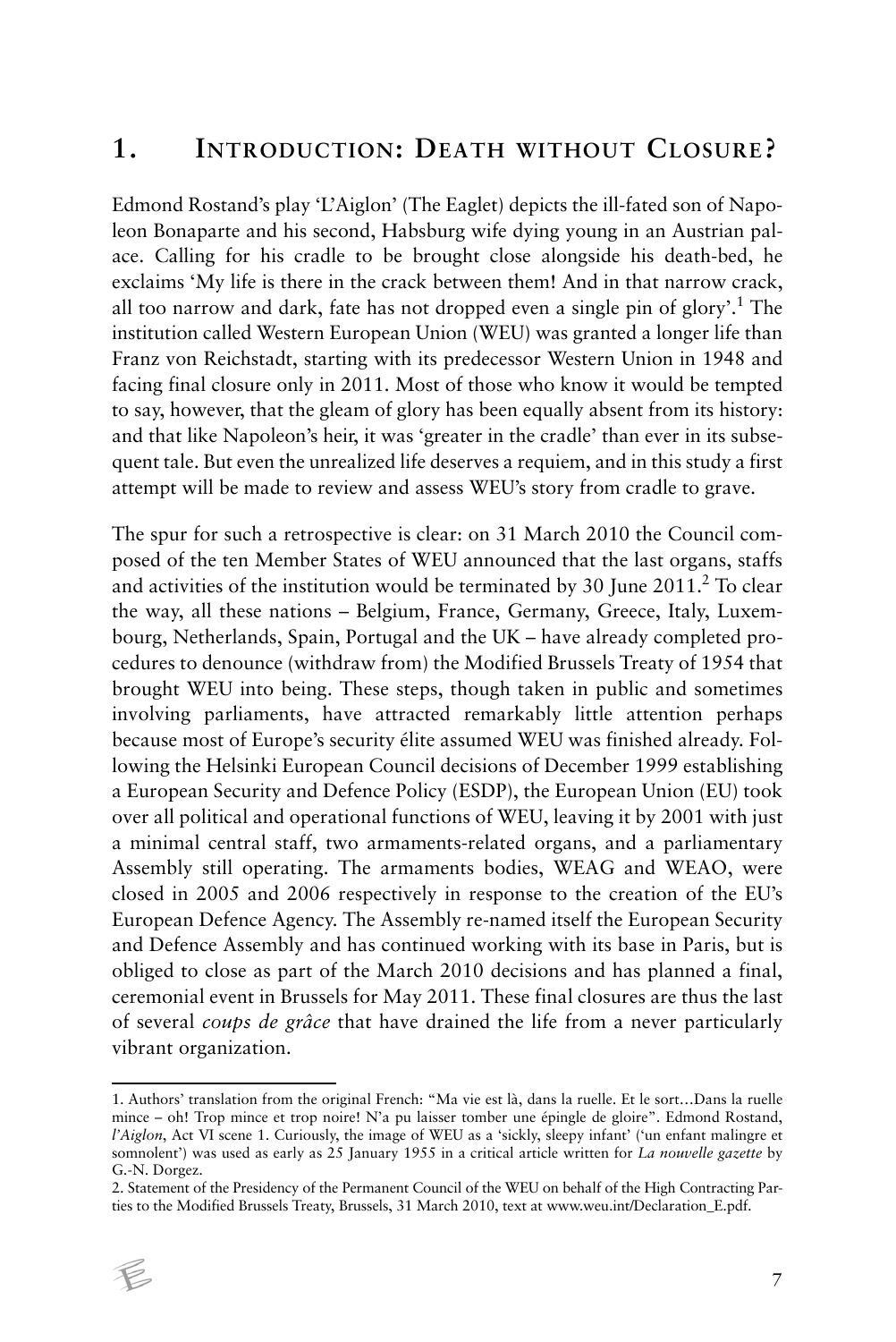This paper will re-tell the story from the first days of WEU, in a brief historical introduction (section II) that aims to situate it in the broad weave and weft of security building and integration processes in Europe. Next, in section III, the latter phases of WEU revival from 1992 through to 1999 will be looked at more closely to trace how far and in what way they set the scene for the eventual EU take-over. Section IV describes the phases of that take-over up to the last practical details of termination in 2011. From this point onwards the paper moves into more analytical mode, starting by asking why the final death-knell should sound for WEU precisely in 2010-11 (Section V). The pivotal, and lengthy, Section VI attempts to draw a final balance-sheet of what WEU achieved and failed to achieve: what useful legacies it left for its successors, and what – if anything – was lost to the world with its passing. The closing Section VII comments briefly on the broader consequences and prospects for European defence.

One more remark may be needed on the nature and aims of this study. It will not be a personal memoir, nor concerned with personalities, even if both authors have been employed at WEU during momentous times.<sup>3</sup> It does not pretend to supply a theoretical framework for understanding WEU's fate, nor can it do justice to the fascinating legal issues surrounding the closure of an international organization.<sup>4</sup> It is written in the mode of empirical policy analysis, on the basis mainly of primary sources, the authors' experiences, and a total of 20 structured interviews<sup>5</sup> conducted with national and institutional officials and other experts from January-April 2011.<sup>6</sup> It thus leaves enormous scope for further studies on the subject and, it may be hoped, will play some part in stimulating them.

Alyson JK Bailes and Graham Messervy-Whiting<sup>7</sup>

<sup>7.</sup> Alyson Bailes is a Visiting Professor at the Faculty of Political Science, University of Iceland, and at the College of Europe in Bruges. Graham Messervy-Whiting is a Senior Honorary Research Fellow in the University of Birmingham's School of Government and Society.



<sup>3.</sup> Alyson Bailes served as Political Director of WEU from 1996-1999, and had dealt with aspects of European defence policy as a British diplomat since the 1980s, notably while Head of FCO Security Policy Department in 1994-96. During Graham Messervy-Whiting's Armed Forces career he held the posts of Director of the Western European Union's Planning Cell from 1995-98, adviser to Javier Solana on the establishment of the European Security and Defence Policy from 2000-01, and then the first Chief of Staff of the new EU Military Staff from 2001-03.

<sup>4.</sup> For a recent treatment see Ramses A. Wessel, 'Dissolution and Succession: The Transmigration of the Soul of International Organizations' in J. Klabbers (ed.), *Research Handbook on the Law of International Organizations*, Edward Elgar Publishers: Cheltenham, 2008.

<sup>5.</sup> These interviews took place on the understanding that interlocutors would not be named in this paper nor specific remarks attributed to them. Their testimony has been especially important in constructing sections V-VII below.

<sup>6.</sup> The authors wish to extend special thanks to the WEU Secretariat-General, the President and staff of the WEU Assembly, the Flemish Peace Institute, and all those who were interviewed for or helped to review this paper.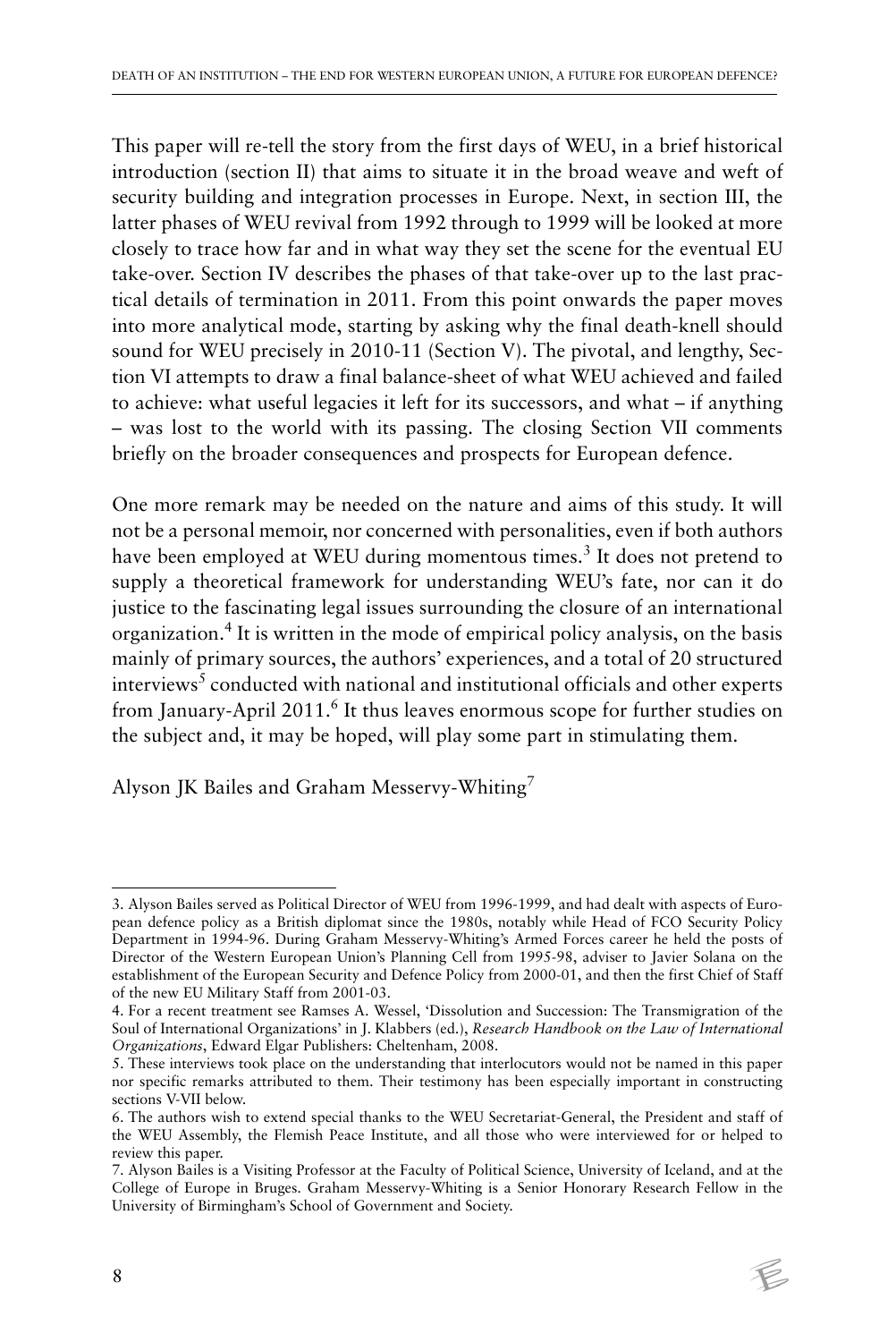## **2. WEU AS 'THE' EUROPEAN DEFENCE INSTITUTION, 1948-1991<sup>8</sup>**

The broadest way to frame the history of WEU<sup>9</sup> is to link it with the concept of 'European defence': a phrase that enshrines both the organization's highest aspirations, and its ultimately fatal contradictions. 'European defence' in a 20<sup>th</sup>century context combined the two most innovative Big Ideas of the post-World War Two period, both inspired by wartime experience – permanent collective defence, and a uniquely far- and deep-reaching new style of multi-state integration. The problem lay, and still lies today, in marrying the two notions. *Defending* Europe, at least in 'hard' military and territorial terms, has only been found feasible so far in a trans-Atlantic framework including the USA. Applying the full rigour of the *European* model of integration, with its pooling of resources under collective or supranational management and consequent modification of sovereignty, to military defence has so far proved a bridge too far for the Europeans themselves, let alone for North Americans.

The vicissitudes of the European defence idea, in all its guises and component parts, provide the simplest explanation for why WEU began life as a *pis aller* and continued as a stop-gap, a 'reserve'10 and an odd-job institution. The story started, however, in a very different spirit with the signature of the first Brussels Treaty by Belgium, France, Luxembourg, the Netherlands and the UK on 17 March 1948. Containing an unconditional mutual defence commitment and

<sup>10.</sup> The term 'reserve organization' is found in Willem van Eekelen, 'WEU Missions and Cooperation with NATO – Comments' in Deighton and Remacle, *The Western European Union, 1948-1998*, as note 9 above. Another telling epithet is the institution of 'missed opportunities' (WEU Assembly, *The European Defence Debate 1955-2005*, as note 9 above, p. 77).



<sup>8.</sup> This and the following two sections (including three chronological tables) draw upon *Why can we get rid of Western European Union? European Collective Security and the Modified Brussels Treaty*, a BA thesis presented at the University of Iceland in January 2011 by Örvar Þorri Rafnsson, to whom the authors convey their thanks. The text is accessible at http://skemman.is/item/view/1946/7269;jsessionid=C7BB5D2ADF67E1C4349E03D4260E9AFD.

<sup>9.</sup> The history of WEU has been made accessible for research by a multimedia archive created by European Navigator at the Centre Virtuel de Connaissances de l'Europe (CVCE) of the University of Luxembourg – http://www.ena.lu – subsuming the early records held at the UK Public Records Office in Kew, and supplementing WEU's own material at http://www.weu.int. The CVCE archive includes a full bibliography, but the following reference works/compilations have been found particularly useful: Arie Bloed and Ramses A Wessel (eds.), *The Changing Functions of the Western European Union (WEU)*, Martinus Nijhoff Publishers: Dordrecht, 1994; Anne Deighton (ed.), *Western European Union 1954-1997: Defence, Security, Integration*, St Antony's College: Oxford, 1997; Anne Deighton and Eric Remacle (eds.), *The Western European Union, 1948-1998: from the Brussels Treaty to the Treaty of Amsterdam* (special edition of *Studia Diplomatica*, Brussels, Vol. LI: 1998, Nos. 1-2, Brussels, 1998); Guido Lenzi (ed.), *weu.@.fifty*, WEU-ISS: Paris, 1998; WEU Secretariat-General, *Western European Union: A European Journey* (privately published: Brussels, 1998); and André Dumoulin and Eric Remacle, *L'Union de l'Europe Occidentale: Phénix de la défense européenne*, Éditions Bruylant: Brussels, 1998. For the period after 1999, the Assembly's privately published *The European Defence Debate 1955-2005 (*Paris, 2005) and André Dumoulin, *Union de l'Europe Occidentale: La Déstructuration (1998-2006),* Éditions Bruylant: Paris, 2005, are indispensable sources.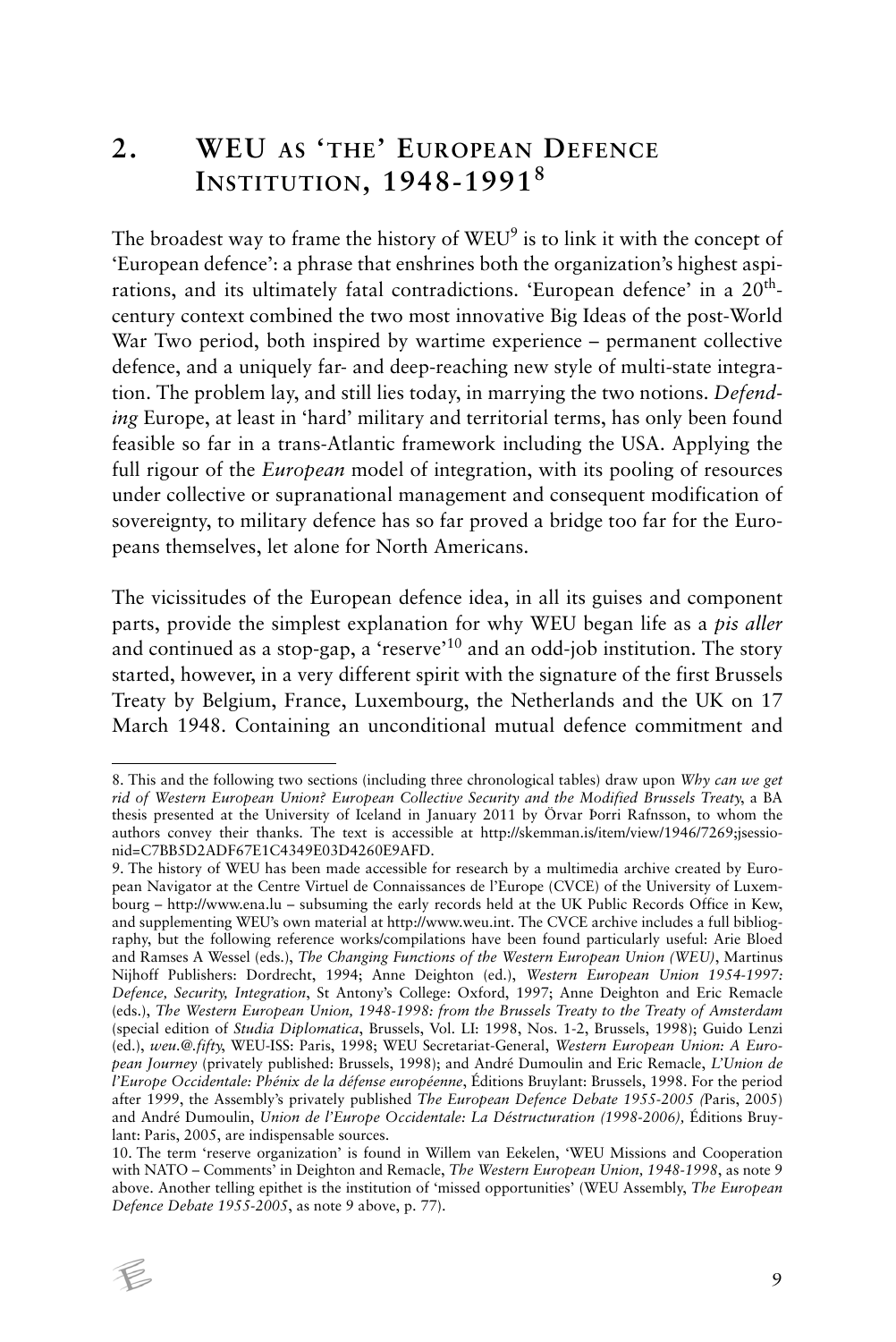establishing a 'Western Union' with concrete elements of joint military organization (command structures, joint air defence), this Treaty made multilateral, *permanent*, collective defence a reality in Europe for the first time in history. It provided the European foundation on which NATO was to be created through the Treaty of Washington signed with the USA and Canada on 4 April 1949, when Denmark, Iceland, Italy, Norway and Portugal also became members (to be followed by Greece and Turkey in 1952). Tellingly, however, in December 1950 when NATO's own permanent defence structures started to take shape with the appointment of a European supreme commander (SACEUR), the Brussels Treaty powers decided that their joint military activities should be incorporated into and henceforth carried out through the Atlantic Alliance.

The notion of (Western) Europe as a separate 'hard' defence community was not, however, to be quite so rapidly strangled at birth. The early 1950s were the time when the even more revolutionary idea of supranational integration began to take on flesh in Franco-German plans for the European Communities. They were also dominated by debate over how to bring a recovering, democratized, Federal Republic of Germany into Western structures, as much to seal its own redemption as to strengthen the front against Communist encroachment in the heart of Europe. In September 1950, French Prime Minister René Pleven suggested applying the 'European' method *par excellence* by creating a European Defence Community (EDC) with a single multinational force structure including German forces under central command. The Treaty of Paris signed on 23 May 1952 embodied this idea but, like the Treaties creating the three original European Communities, did not include the UK – nor indeed, the 'flank' countries of Europe's North and South.<sup>11</sup>

| May 1945       | End of World War II in Europe.                                                                                                                                    |
|----------------|-------------------------------------------------------------------------------------------------------------------------------------------------------------------|
| September 1946 | Winston Churchill's 'United States of Europe' speech.                                                                                                             |
| March 1947     | Britain and France sign Dunkirk Treaty on mutual defence against<br>Germany.                                                                                      |
| September 1947 | United States and Latin American countries sign the Rio Treaty<br>(Inter-American Treaty of Reciprocal Assistance) on mutual defence<br>against external attacks. |
| March 1948     | Britain, France, the Netherlands, Belgium and Luxembourg sign the<br>Brussels Treaty on mutual defence. The Western Union is subse-<br>quently established.       |
| June 1948      | Berlin blockade begins.                                                                                                                                           |

**Table 1: Chronology of European Defence and Integration, 1945-1955**

<sup>11.</sup> The signatories were Belgium, Federal Republic of Germany, France, Italy, Luxembourg and the Netherlands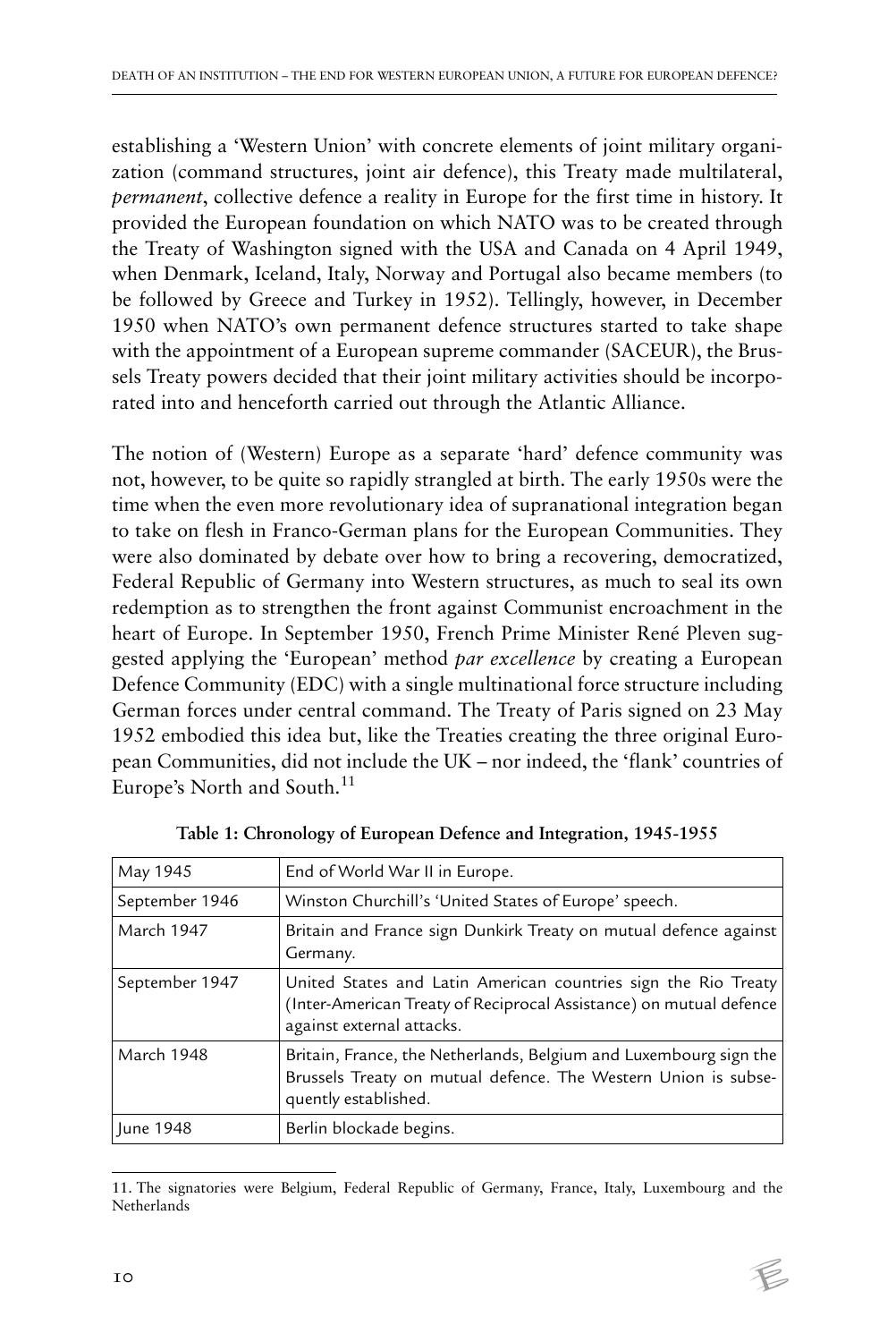| June 1948     | United States Senate passes the 'Vandenberg resolutions' allowing<br>the US to enter into regional defence pacts.                                                         |
|---------------|---------------------------------------------------------------------------------------------------------------------------------------------------------------------------|
| October 1948  | Brussels Treaty Organization approves plan for 'North Atlantic<br>Defence Pact'.                                                                                          |
| April 1949    | Brussels Treaty Organization, the United States, Canada, Italy, Por-<br>tugal, Denmark, Norway and Iceland sign the Washington Treaty<br>(NATO Treaty) on mutual defence. |
| May 1949      | Treaty of London (Statute of the Council of Europe) establishes the<br>Council of Europe.                                                                                 |
| May 1950      | Robert Schuman presents proposal (Schuman Declaration) to cre-<br>ate a supranational functional community in Europe.                                                     |
| October 1950  | René Pleven presents his proposal (Pleven Plan) for a European<br>Defence Community                                                                                       |
| December 1950 | NATO opens itself to a German contribution. End of 'occupied' sta-<br>tus of (West) Germany.                                                                              |
| April 1951    | Treaty of Paris establishes the European Coal and Steel Community.                                                                                                        |
| February 1952 | Turkey and Greece join NATO.                                                                                                                                              |
| May 1952      | European Defence Community Treaty signed.                                                                                                                                 |
| August 1954   | French National Assembly rejects European Defence Community.                                                                                                              |
| October 1954  | Brussels Treaty amended to establish the Western European Union<br>and to include membership of Germany.                                                                  |
| May 1955      | (West) Germany joins NATO.                                                                                                                                                |

Thus for just over two years, it looked as if the architecture of free Europe would consist of a political, economic and military hard core of six fully integrated states, with an outer ring of other Europeans, and two North American powers, linked by inter-governmental obligations in the defence field only. But on 30 August 1954, the French National Assembly showed it was not ready for such close and exclusive interdependence with Germany by voting for a motion rejecting the EDC. In the weeks of hurried diplomacy that followed, the British Foreign Secretary Sir Anthony Eden played a key role in seeking a solution that would save European face while shifting the defence agenda – including the military integration of West Germany – firmly back into the Atlantic framework. Already in September and with the USA and Canada as witnesses, the five European signatories of the Brussels Treaty agreed to invite both Germany and Italy to join them. On 23 October at Paris, a set of instruments were signed that came to be known as the Modified Brussels Treaty<sup>12</sup> and which among other things established the organization Western European Union (WEU). One year later the Federal Republic of Germany was received into NATO.

<sup>12.</sup> Text at www.weu.int/Treaty.htm.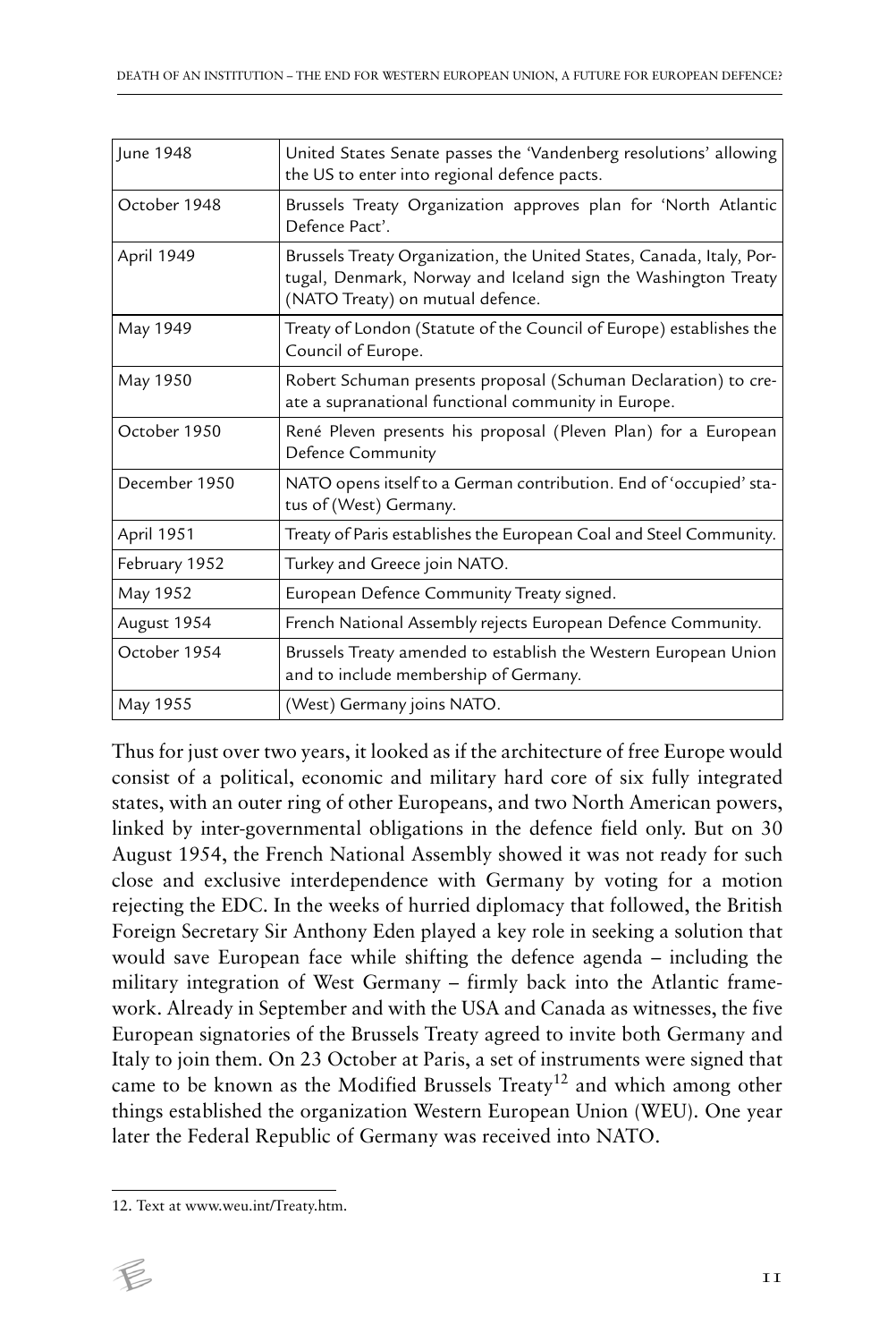The Modified Brussels Treaty (MBT) was, on paper, still a serious expression of collective defence. The wording of the mutual defence commitment in its Article V was more direct and absolute than that adopted by the Allies in NATO's Washington Treaty, as seen in Figure 1.

| <b>Modified Brussels Treaty Art. V</b>                                                                                                                                                                                                                                                                                                 | Washington Treaty Art. 5                                                                                                                                                                                                                                                                                                                                                                                                                                                                                                                                                                                                                                |
|----------------------------------------------------------------------------------------------------------------------------------------------------------------------------------------------------------------------------------------------------------------------------------------------------------------------------------------|---------------------------------------------------------------------------------------------------------------------------------------------------------------------------------------------------------------------------------------------------------------------------------------------------------------------------------------------------------------------------------------------------------------------------------------------------------------------------------------------------------------------------------------------------------------------------------------------------------------------------------------------------------|
| 'If any of the High Contracting Parties should be<br>the object of an armed attack in Europe, the other<br>High Contracting Parties will, in accordance with<br>the provisions of Article 51 of the Charter of the<br>United Nations, afford the Party so attacked all<br>the military and other aid and assistance in their<br>power' | The Parties agree that an armed attack against<br>one or more of them in Europe or North America<br>shall be considered an attack against them all and<br>consequently they agree that, if such an attack<br>occurs, each of them, in exercise of the right of<br>individual or collective self-defence recognised by<br>Article 51 of the Charter of the United Nations,<br>will assist the Party or Parties so attacked by tak-<br>ing forthwith, individually and in concert with the<br>other Parties, such action as it deems necessary,<br>including the use of armed force, to restore and<br>maintain the security of the North Atlantic area.' |

**Figure 1: Comparison of Mutual Defence Clauses, WEU and NATO**

Also, Article VIII of the MBT empowered the WEU Council to consult on 'any situation which may constitute a threat to peace, in whatever area this threat should arise'. On the other hand, WEU inherited and maintained the Western Union's decision of 1950 *not* to develop any military structures and (peacetime) activities of its own, but to leave all such matters to NATO.<sup>13</sup> The day-to-day tasks remaining for the new organization consisted mainly of post-war business that was important for the full rehabilitation of Germany, but by nature timelimited: the monitoring of specific aspects of German disarmament (through the WEU Agency for the Control of Armaments, ACA), and the temporary custodianship of the province of the Saar (Saarland) until it opted during elections in 1956 to return to Germany. While the MBT foresaw WEU also having a role in building European non-military cooperation – its full title referred to 'Economic, Social and Cultural Collaboration and Collective Self-Defence' – the crystallizing out of Europe's multi-institutional architecture during the 1950s saw these other roles firmly appropriated by either the European Communities or the Council of Europe.

<sup>13.</sup> Even regarding consultations or deliberations on defence, the MBT did not foresee independent WEU capacities but stated that 'recognising the undesirability of duplicating the Military Staffs of NATO, the Council and its Agency will rely on the appropriate Military Authorities of NATO for information and advice on military matters.'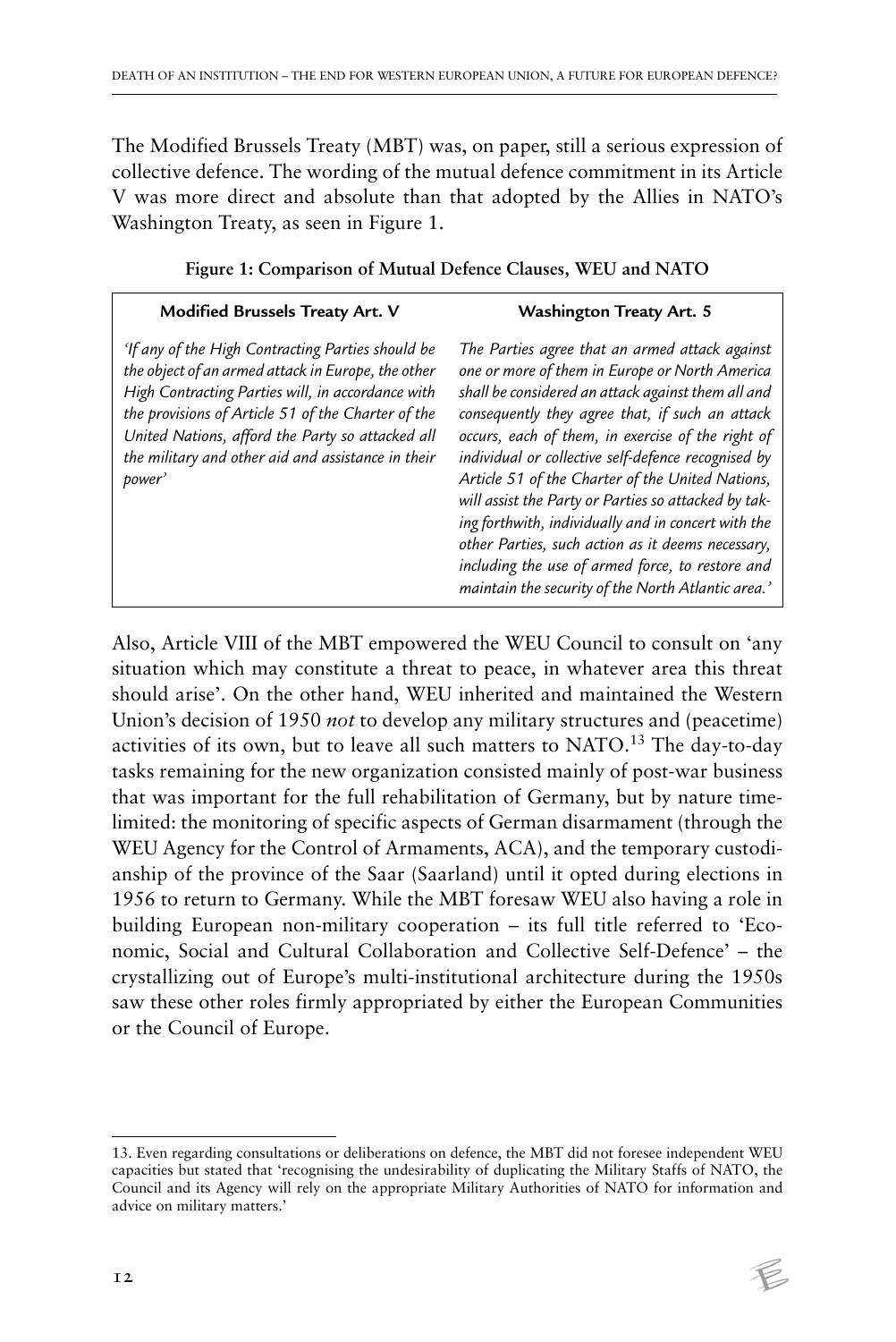Nevertheless, the 1950s and early 1960s were a time to bed down WEU's own institutional structure and working routines. Its headquarters were initially established at London, balancing the placing of NATO in Paris and the EC at Brussels. The supreme decision-making body was the inter-governmental Council, meeting nominally and occasionally at Ministerial level but routinely at the Ambassadorial level of Permanent Representatives, very much as in NATO. It had an annually rotating Presidency following the sequence of member states' names in English.<sup>14</sup> A modest international staff composed of nationals of the full member states was headed by the Secretary-General, a post first occupied from 1955-1962 by Louis Goffin (a full list of Secretaries-General is in Figure 2). Again as in NATO, the Secretary-General chaired the WEU Council when meeting at the level of Permanent Representatives ('Permanent Council'). The ACA had its own staff, and there was also a Standing Armaments Committee, which however saw much of its role shift to the Independent European Programme Group (IEPG) set up by NATO in 1976 and was finally closed down in 1989.15 WEU's two working languages, English and French, had equal status and were used in meetings<sup>16</sup> and day-to-day business without interpretation.

| Louis Goffin                | 1955-62                       |
|-----------------------------|-------------------------------|
| Maurice Iweins d'Eeckhoutte | 1962-70                       |
| Georges Heisbourg           | 1971-74                       |
| Friedrich-Karl von Plehwe   | 1974-77 (acting)              |
| Edouard Longerstaey         | 1977-85                       |
| Alfred Cahen                | 1985-89                       |
| Willem Frederik van Eekelen | 1989-94                       |
| José Cutileiro              | 1994-99                       |
| Javier Solana               | 1999-2009                     |
| Arnaud Jacomet              | acting, from 25 November 2009 |
|                             |                               |

**Figure 2: Secretaries-General of WEU**

A final important element, first created by the MBT, was a Parliamentary Assembly to which each member nation sent a delegation from its national Parliament, consisting of the same MPs as were nominated to the Council of Europe's Assembly.17 The Council was obliged to report (at least once) annually

<sup>17.</sup> The Treaty had originally envisaged a single assembly handling both CoE and WEU business but by 1955 it was clear that this would be unworkable given the CoE's lack of defence competence.



<sup>14.</sup> In 1994 the Presidency term was shortened to 6 months to match EU practice and in 1997 a new rotation was agreed to come into force from 1999, whereby the same state would hold both the EU and WEU Presidency whenever possible.

<sup>15.</sup> As explained below (section III.2), the armaments task then reverted to the WEU framework with the creation of the Western European Armaments Group, WEAG.

<sup>16.</sup> At Ministerial meetings and in the Assembly, a wider range of languages was provided for. Later when WEU/NATO joint Councils were held, interpretation had to be arranged for non-French speaking NATO Permreps.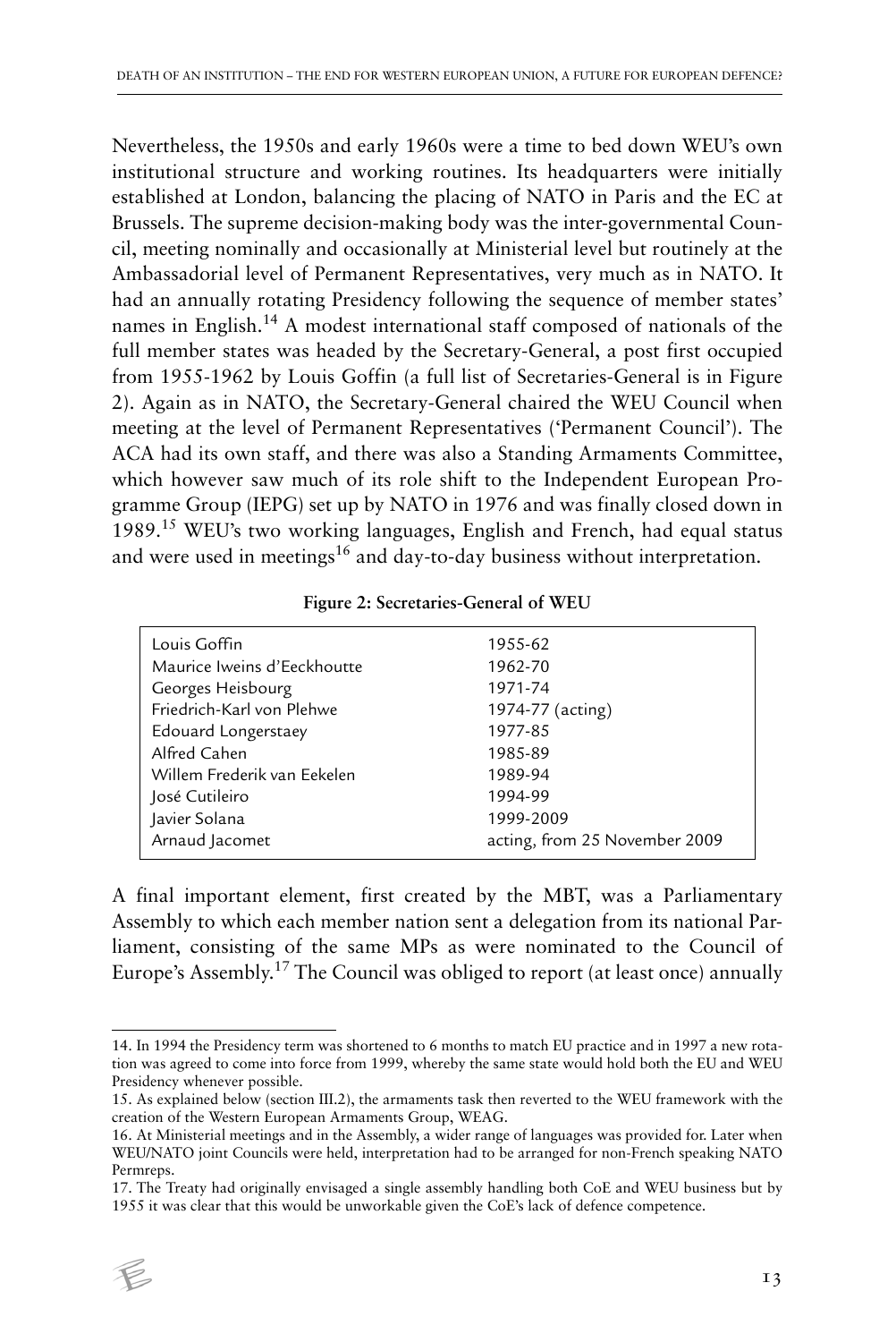on its work to this body, which was also left with considerable freedom to decide what it would debate and study, which guest speakers it would invite and so forth.18 Convening for the first time in July 1955, the Assembly met at Paris but could also opt to hold special sessions elsewhere. While it was to prove a lively member of the WEU institutional family – and ultimately the most tenacious! – it should be noted that its role was, as with the NATO equivalent, purely deliberative and advisory; it had no equivalent to the budgetary co-decision powers that the European Parliament enjoyed from the start.

By the end of the 1950s WEU was entering what is commonly described as its dormant period, with all its transitional tasks completed, and no obvious role to play in the vacant ground between a NATO purely and acutely focused on 'real' defence and an EC still limited to civilian ambitions. If proceedings in the WEU Council, the WEU Assembly, and their informal 'corridors' held any value at all for Euro-Atlantic high politics – from this time to the mid-1980s – it was in contexts where no clear result could be reported at the time or easily measured today. First, so long as Britain remained outside the fabric of European integration, joining the EC as it did only in 1973, the WEU grouping was one place where it could communicate with France, Germany and the rest of the Six founding states.19 Secondly, after General de Gaulle chose to take France out of NATO's Integrated Military Structure in 1965, the WEU forum remained one where in principle the French could still raise defence issues, even of a technical or armaments-related nature, with the UK and other partners. Thirdly, it is interesting to ponder whether the very notion of the seven-nation WEU group as a distinctly European security forum helped to legitimize and develop the notion of European cooperation on external diplomatic, defence, security and arms control issues – paving the way for the EC-based Political Cooperation that was to flourish (and grow steadily more institutionalized) above all after Britain's accession.

At any rate, the first clear interruption of WEU's slumber came in the mid-1980s, at a time when strategic conditions in the Euro-Atlantic space and the roles of related institutions had both evolved greatly. The United States, not for the first or last time, was preoccupied with threats from non-European regions including attacks by international terrorists and the 'rogue' states that sponsored them. Pressure from Washington and especially from Congress for better

<sup>18.</sup> Ernst Christoph Lotter in 'WEU's Assembly: Parliamentary Control of European Security Policy?' (Deighton and Remacle, *The Western European Union, 1948-1998: from the Brussels Treaty to the Treaty of Amsterdam,* as note 9 above) notes how the Assembly from its first days concerned itself with matters going beyond WEU's own limitations, acting in effect like 'the right body in the wrong organization'.

<sup>19.</sup> R. McAllister, *From EC to EU: An Historical and Political Survey*, p. 42, Routledge: London, 1997.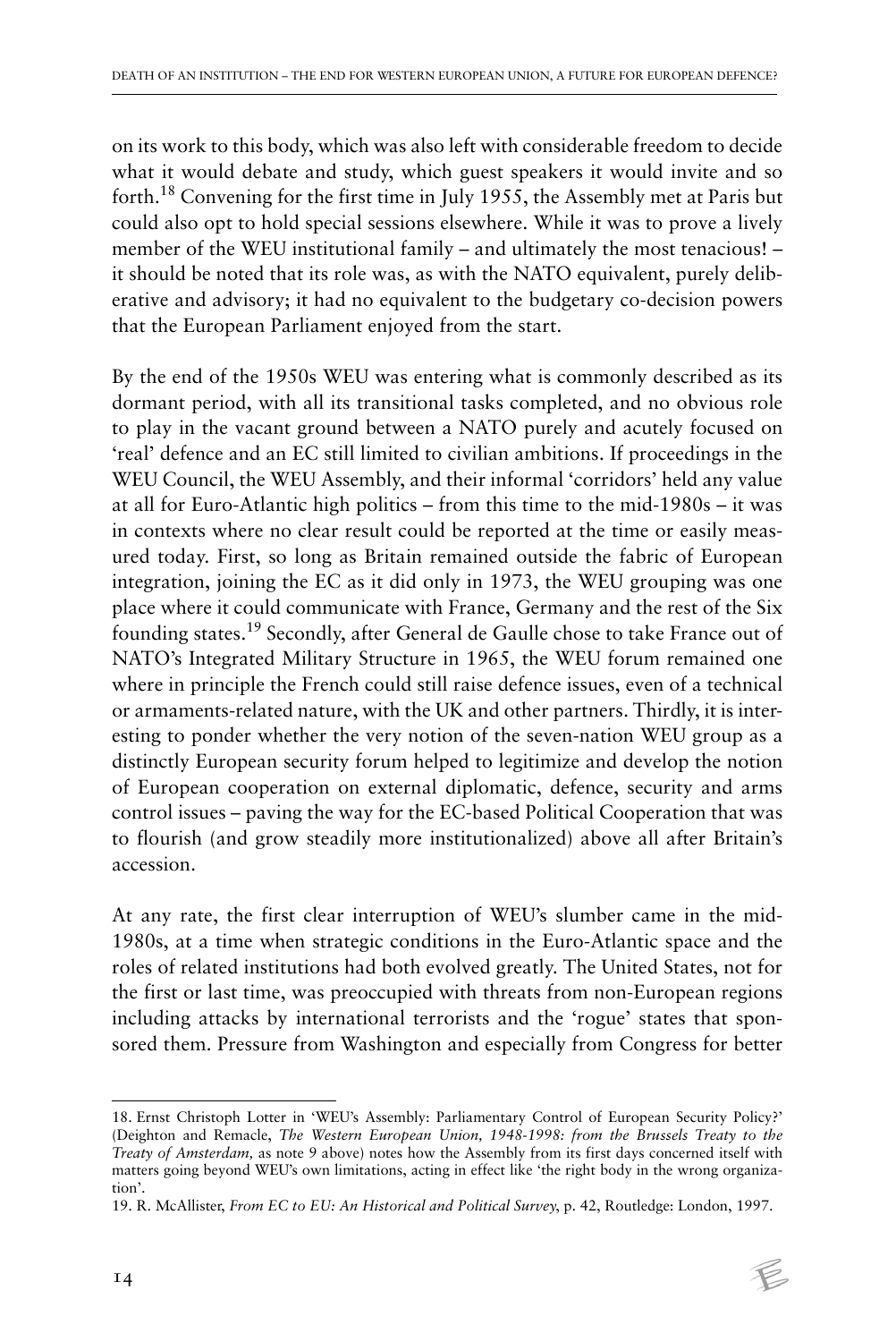burden-sharing in Europe by a strengthened European 'pillar' within the Alliance was high. Relations with the Soviet bloc meanwhile were complicated on the one hand by the maturation of détente policies that brought arms control and confidence building heavily on to agendas in NATO, the  $CSCE<sup>20</sup>$  and even in EC circles; $^{21}$  and on the other by aggressive and oppressive Soviet actions both in Europe and further afield (Afghanistan). Following patterns that have recurred right up to the present, influential European states could find themselves divided in their responses to US actions and demands; in their sense of how strictly or how cooperatively and understandingly to deal with the great Eastern neighbour; and at another level, also by their differential loyalties to, and conceptions of the proper role of, different security-relevant institutions.

It was against this background that in 1984, France, Belgium, Germany, and Italy began to canvass the idea of reviving WEU as a forum for serious intra-European policy discussion. Typically, they were driven less by regard for the organization *per se* than by its convenience as a body with undisputed defence competence that could meet without North American scrutiny, but also without risk of the smaller and more peripheral Europeans complicating things. The UK, under a Conservative Government that was basically but not uncritically pro-American, decided to go along with the initiative and try to keep it on the right track rather than protesting.22 Accordingly, WEU Foreign Ministers met in Rome in October 1984, to adopt a declaration that sketched the lines for WEU's political reanimation and its institutional reform.<sup>23</sup> Proclaiming values of peace, deterrence and defence, and stability through dialogue and co-operation, they agreed to make better use of the WEU framework to increase their co-operation in the field of security policy and to promote consensus. The aim would be not only to serve Western Europe's own interests but to improve security and solidarity among all members of NATO, and care would be taken to maintain liaison with European NATO members not in WEU.<sup>24</sup> The Council, meeting at Ministerial level twice per year, would remain at the centre of WEU activity but would also seek to improve its dialogue with the Assembly.<sup>25</sup> Further, Ministers of Defence from member states would be invited to join in Ministerial Council

<sup>25.</sup> Ibid.



<sup>20.</sup> The Conference on Security and Cooperation in Europe, inaugurated by the Helsinki Final Act of 1976, now called the Organization for Security and Cooperation in Europe (OSCE).

<sup>21.</sup> Security issues at least of a more cooperative and 'softer' kind had started to be discussed in EC Political Cooperation in the context of European inputs to CSCE, plus some global disarmament and regional security topics.

<sup>22.</sup> British interest at this time in a stronger 'European pillar' was expressed i.a. in a *Foreign Affairs* article under that title by Foreign Secretary Geoffrey Howe, reported in Alyson JK Bailes, 'NATO'S European Pillar: The European Security and Defense Identity', *Defense Analysis*, vol. 15, no. 3 (NATO 50th anniversary edition), 1999.

<sup>23.</sup> WEU Council of Ministers (1984), "Rome Declaration," retrieved November 5, 2010, from http:// www.assembly-weu.org/en/documents/sessions\_ordinaires/key/declaration\_rome.php

<sup>24.</sup> Ibid.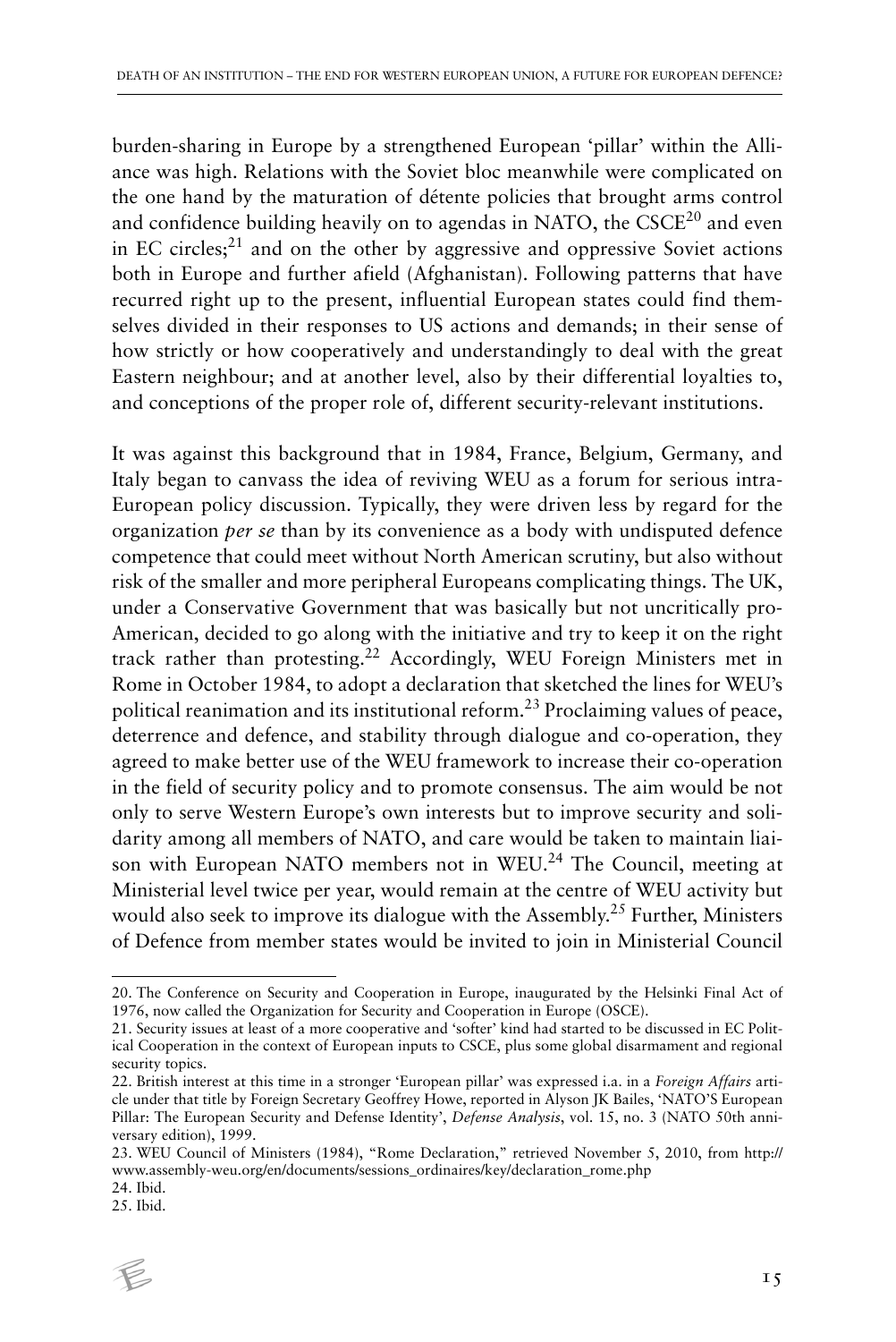meetings – a step that could be seen as especially significant,<sup>26</sup> not just because it made WEU the first and only purely European body where these Ministers (and their military advisers) could foregather, but also as foreshadowing the next historic step towards the launching of actual European military operations.

The early years of this WEU revival had a definite, if unquantifiable effect in helping 'core' European governments to maintain some cohesion in their handling of the thorniest trans-Atlantic issues of the time, and in scotching more extreme positions. Publicly, it made progress notably with the adoption of a 'Platform on European Security Interests', commonly called the Hague Platform, at the WEU Ministerial Council at The Hague in October 1987. This was of interest both for its defence-policy and its institutional content. On the first point, it built a bridge between France and the other NATO members on strategic questions, recognizing the need for a mix of nuclear and conventional weapons in the defence of Europe, the continued presence of American forces in the continent, and the defence of member countries at their borders.<sup>27</sup> Institutionally, it spoke of WEU's own revival as an important contribution to the broader process of European unification, and of the Modified Brussels Treaty, with its far-reaching obligations to collective security, as an important means to this end.28 In the most obvious hint that the old European defence ideal was not buried beyond retrieval, it stressed EU Member States' commitment to build a Union in accordance with the Single European Act and their conviction that the construction of an integrated Europe would remain incomplete as long as it did not include security and defence.<sup>29</sup>

If the earliest gleam may be seen here of a European solution that would supersede WEU itself, for the moment WEU's own structure and pattern of activities were being rebuilt in ways tailor-made for the new environment. The revival drew interest from other Europeans, resulting in the admission of Spain and Portugal as full members in 1990 (Greece would become the final new full member in 1995). A WEU Institute for Security Studies was opened at Paris in 1990, providing an asset for which neither NATO nor the EU had any match at the time, and in 1991 Ministers agreed to open an equally innovative WEU Satellite Centre at Torréjon de Ardoz near Madrid.<sup>30</sup> Further, opportunities now started

<sup>26.</sup> Wim van Eekelen, 'The institutional reforms of WEU' (interview, 2009), at http://www.ena.lu/ interview\_willem\_van\_eekelen\_institutional\_reforms\_weu\_hague\_october\_2009-2-38502.

<sup>27.</sup> Wim van Eekelen, *From words to deeds: The Continuing Debate on European Security*, Centre for European Policy Studies and Geneva Centre for the Democratic Control of Armed Forces: Brussels/ Geneva, 2006, p.4.

<sup>28.</sup> United Kingdom Parliament, *Extracts from the WEU Ministerial Council Platform on European Security Interests*, London: 1987, retrieved November 6, 2010 from http://www.parliament.the-stationery-office.co.uk/pa/cm199900/cmselect/cmdfence/264/26415.htm

<sup>29.</sup> Ibid.

<sup>30.</sup> The SatCen was officially inaugurated in 1993.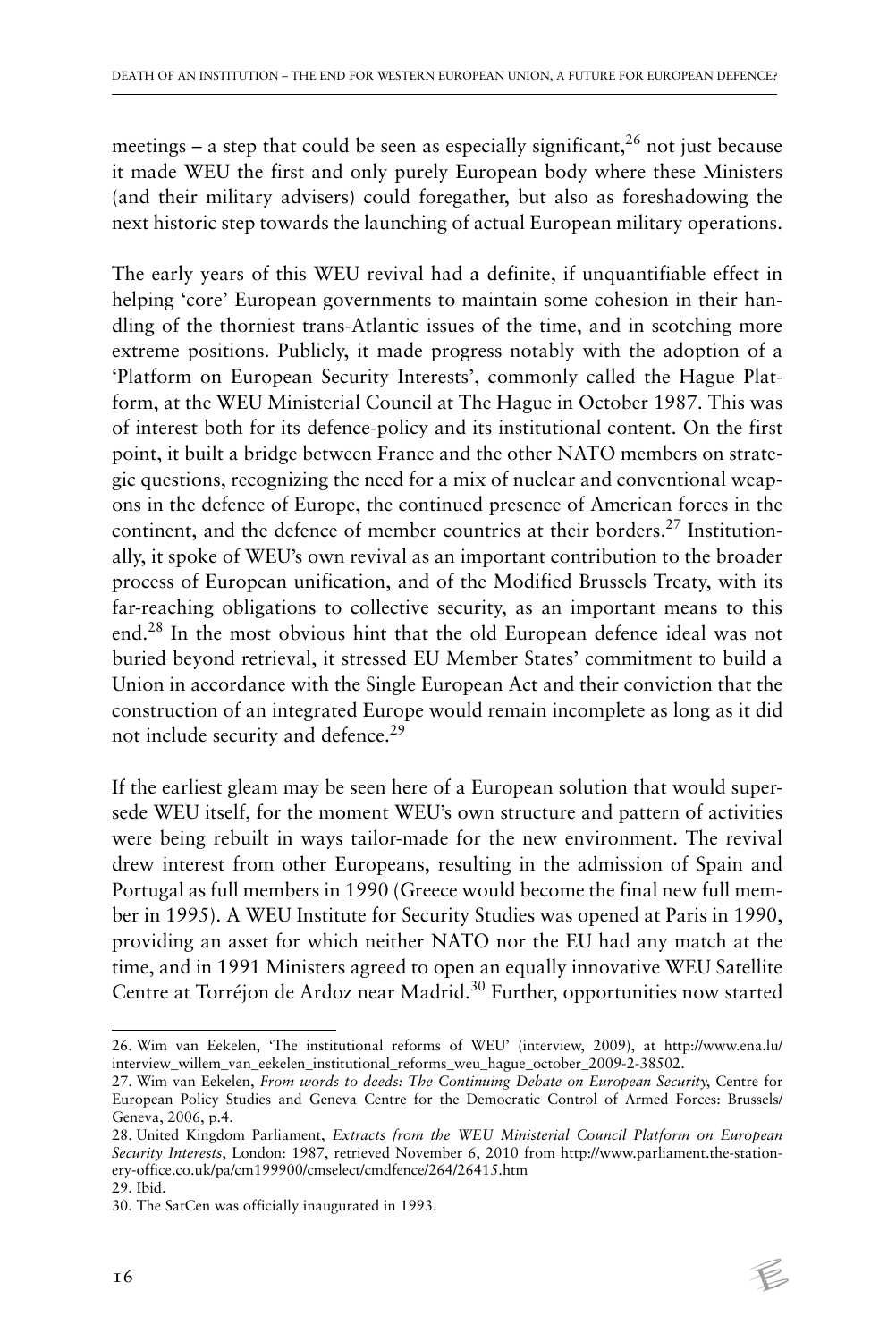to arise to organize – or at least, coordinate – European-led military operations for which WEU offered the best and, for the moment, the only ready-made 'home'. In 1987-88 during the Iran-Iraq war, and in 1990-91 after Iraq's invasion of Kuwait, WEU coordinated the work of European vessels in mine-clearing in Gulf waters to ensure the safety of shipping. Its mandate in the second case included helping to enforce UN sanctions, and it also contributed to the humanitarian actions for Kurdish refugees in Northern Iraq.<sup>31</sup> Admittedly, naval operations where the smallest unit of coordination is a ship are far removed from 'European army'-type visions of deep military integration; but for the future, the most important thing was that these WEU-managed operations did their job, ran into no trouble, and upset nobody.

<sup>31.</sup> Planning for WEU's role in the Gulf also triggered the first ever meeting of Chiefs of Defence of WEU nations, at Paris in August 1990. See Arnaud Jacomet, 'The Role of WEU in the Gulf Crisis' in Nicole Gnesotto and John Roper (eds.), *Western Europe and the Gulf* (WEU-ISS: Paris, 1992) – the first academic publication of the WEU Institute for Security Studies, and Gordon Wilson, 'WEU's operational capacity: delusion or reality' in Guido Lenzi (ed.), *weu.@.fifty*, as note 9 above.

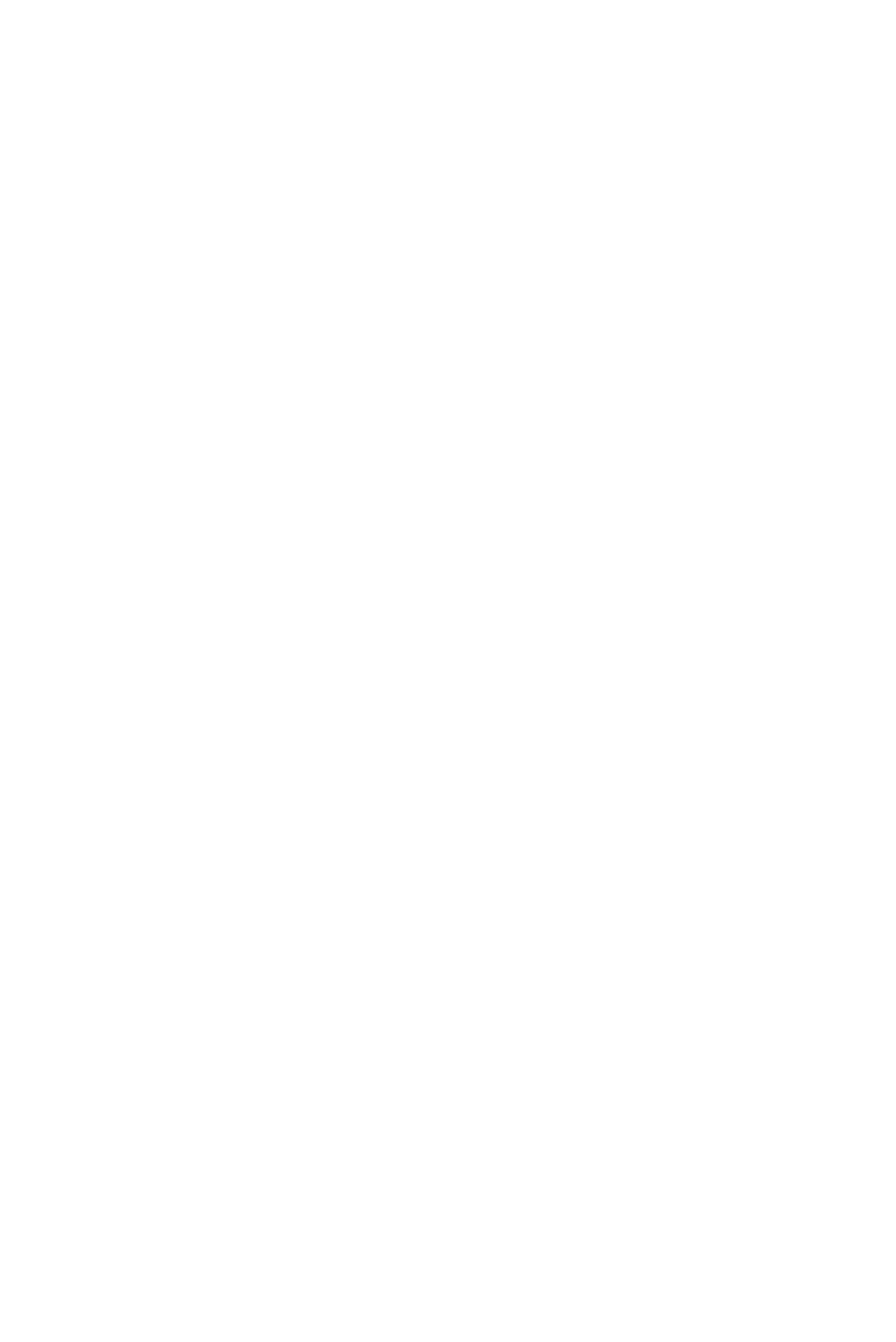## **3. WEU 'DIGGING ITS OWN GRAVE': OPERATIONALIZATION FROM 1991-1999**

The end of the Cold War and of the military partition of Europe in 1989-90 ushered in a radically new strategic environment; new challenges for security institutions; and a process of consequential change in the institutions themselves, which arguably has yet to run its full course. WEU was as exposed as any to these forces of history, and it evolved in fact under a double dynamic in the new decade. Its own relative 'lightness' of standing, duties, and legalized *acquis* allowed it to adapt faster in some respects to the new conditions, thus offering a laboratory where Europeans could continue – as in the 1980s – to experiment with security governance at rather low risk and cost. At the same time and in the end more significantly, it was pushed and pulled in new directions by developments both inside NATO and in the EU's European construction process: ending up, by the mid-1990s, as the first and only operative bridge between these two heavier-hitting institutions. This section will trace WEU's story up to the next watershed in 1998-9 under three main, closely interlinked headings: enlargement, crisis management, and the evolving NATO-WEU-EU relationship in the sphere of European defence. Under each topic, hindsight will show how WEU's achievements – as much as its limitations – were setting the scene for its own eventual redundancy.

| December 1991 | WEU Declarations on the role of WEU and its relations with EU and<br>NATO approved in Maastricht. WEU agrees to invite other EU mem-<br>ber states also belonging to NATO to join WEU.          |
|---------------|-------------------------------------------------------------------------------------------------------------------------------------------------------------------------------------------------|
| June 1992     | An operational role is conferred on WEU by the Petersberg Declara-<br>tion, defining relevant crisis management tasks. Forces answerable<br>to WEU (FAWEU) and a Planning Cell are established. |
| November 1992 | Turkey, Norway and Iceland become WEU Associate Members. Ire-<br>land and Denmark become WEU Observers.                                                                                         |
| December 1992 | The work of NATO's Independent European Programme Group<br>(IEPG) is transferred to the Western European Armaments Group<br>(WEAG) established in the WEU framework.                            |
| January 1993  | Transfer of WEU Council and Secretariat-General from London to<br>Brussels.                                                                                                                     |
| January 1994  | NATO gives its support for the development of the European Secu-<br>rity and Defence Identity and for the principle of making Alliance<br>assets and capabilities available for WEU operations. |
| May 1994      | Bulgaria, Czech Republic, Estonia, Hungary, Latvia, Lithuania,<br>Poland, Romania and Slovakia become WEU Associate Partners.                                                                   |

| Table 2: Chronology of WEU Revival, Second Phase 1991-1999 |  |  |
|------------------------------------------------------------|--|--|
|------------------------------------------------------------|--|--|

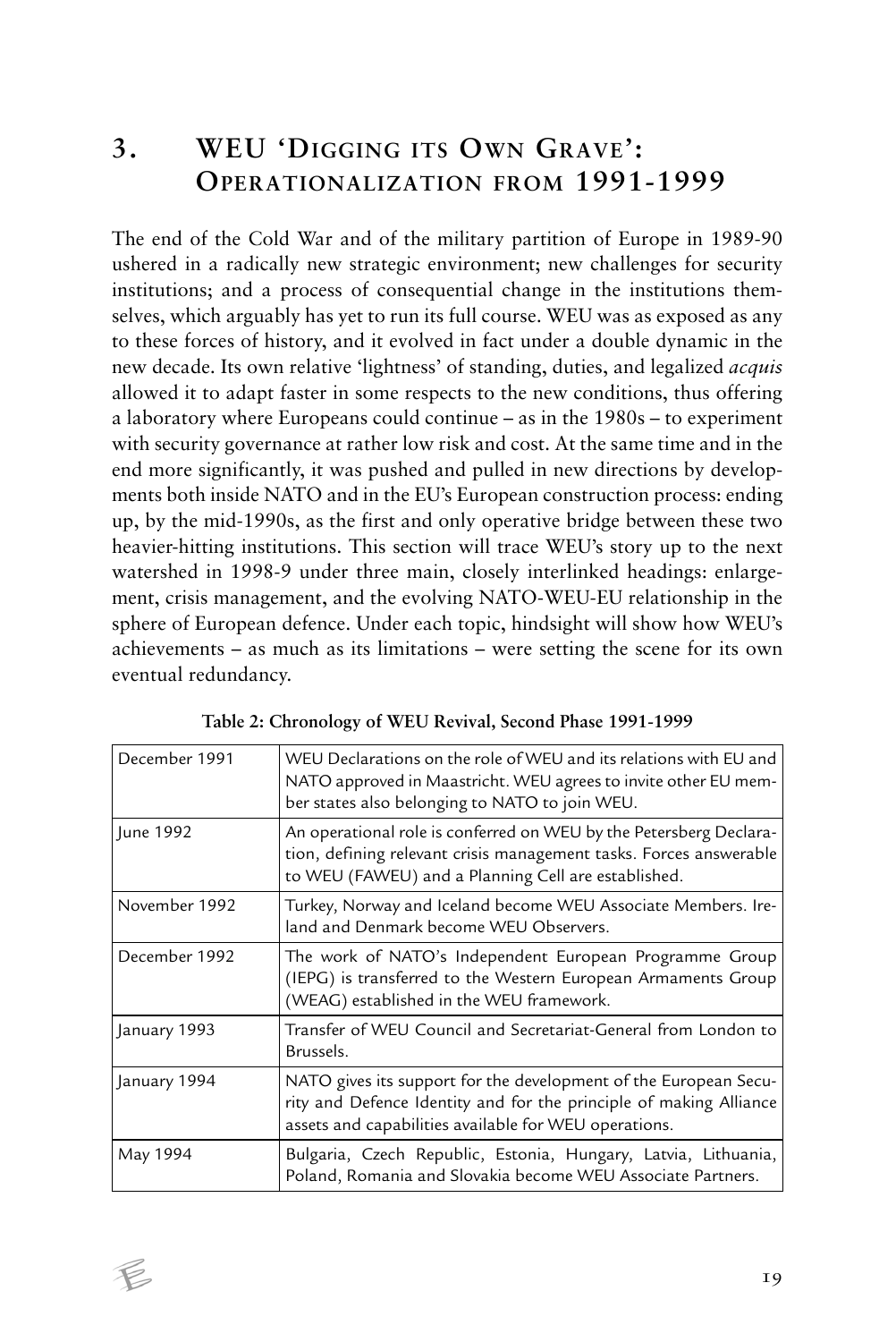| November 1994     | WEU publishes its Preliminary Conclusions on the formulation of a<br>Common European Defence Policy (CEDP).                                                                   |
|-------------------|-------------------------------------------------------------------------------------------------------------------------------------------------------------------------------|
| January 1995      | Following their accession to the EU, Austria, Sweden and Finland<br>become WEU Observers.<br>Greece becomes WEU's tenth full member.                                          |
| May 1996          | WEU-NATO Security Agreement signed.                                                                                                                                           |
| June 1996         | At NATO's Berlin Ministerial, ESDI concepts are further defined<br>including the possibility of loaning a NATO Combined Joint Task<br>Force for a WEU-led European operation. |
| June 1996         | The Situation Centre located at WEU's Headquarters becomes<br>operational.                                                                                                    |
| June 1996         | Slovenia becomes a WEU Associate Partner.                                                                                                                                     |
| November 1996     | The WEAG states set up the Western European Armaments Organ-<br>isation, WEAO.                                                                                                |
| <b>March 1999</b> | Following their accession to NATO, Poland, the Czech Republic and<br>Hungary become WEU Associate Members.                                                                    |

#### **3.1. A Europe whole and free**

In the first euphoria of the new decade, notably while negotiating the CSCE's new Charter of Paris,<sup>32</sup> it was possible to imagine the institutions of Western Europe gradually losing their separate identity within a larger, inclusive 'single European home'. If this vision evaporated after a mere 2-3 years, the reasons should be sought not only in the outbreak of armed violence in the Former Yugoslavia, but also in the speed with which the newly free Central Europeans concluded they had no safe choice but to join both the EU and NATO. Such alternatives as a regional pact, neutrality, or free cooperation with Russia (contemplated for a while e.g. by Bulgaria and Slovakia) $33$  could not drive the internal transformations that the new democracies needed to distance themselves both from Communism and the spectre of the 1930s. Nor could they convincingly shield Europe's Eastern heartland from the still menacing uncertainties created by Russia's own ups and downs in these early years.

Enlargement of the Western institutions was thus being seriously debated even before NATO, in its Brussels Summit declaration of January 1994,<sup>34</sup> officially

<sup>34.</sup> The declaration includes the words: 'We have agreed…to reaffirm that the Alliance remains open to the membership of other European countries'. Text at http://www.nato.int/docu/comm/49-95/ c940111a.htm.



<sup>32.</sup> Signed 19 November 1990, text available at http:/www.osce.org/documents.

<sup>33.</sup> Andrew Cottey, *East-Central Europe after the Cold War: Poland, the Czech Republic, Hungary and Slovakia in Search of Security*, Houndsmills, Macmillan: London, 1995.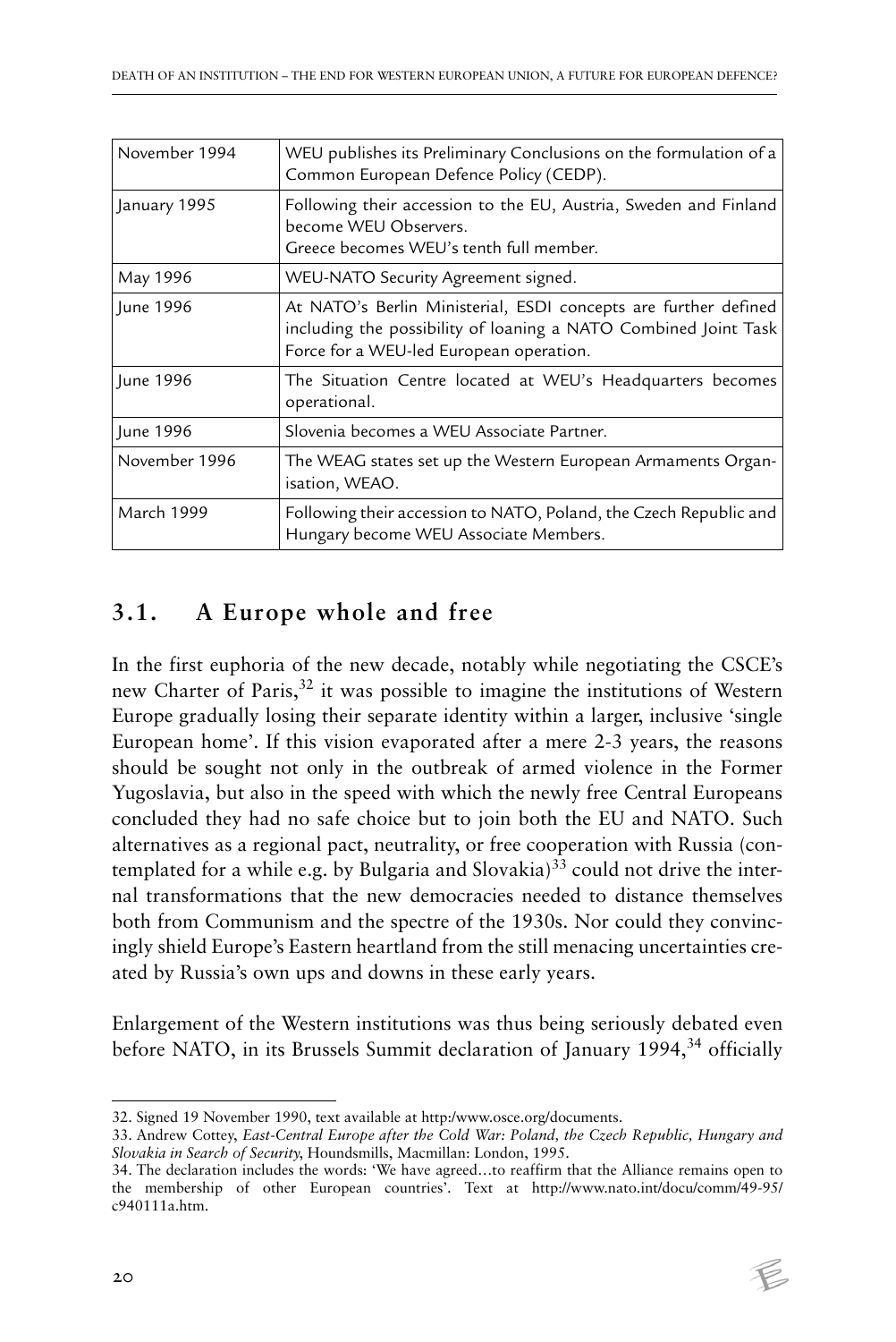faced up to the possibility and launched Partnership for Peace to serve the needs of would-be applicants among others. But it was equally clear that the first new admissions to either institution would take time, and would demand (above all from NATO) much care and skill to handle the inevitable Russian reactions. The EU had even less flexibility for snap decisions given the established formality and wide coverage of its pre-accession routines. WEU was the one exclusively Western forum where immediate experiment was possible, precisely because the stakes were nothing like as high.

Changes in the WEU membership structure had in fact started even sooner, in connection with the signing in 1992 of the EU's Maastricht Treaty<sup>35</sup> which – as further explained below (III.3) – set a higher mark for the Union's security and defence ambitions and in the process demanded a closer WEU-EU relationship. In a declaration adopted on 9-10 December 1991 when WEU Ministers also met at Maastricht,<sup>36</sup> WEU's members invited EU member states who had not yet joined WEU to do so according to procedures to be determined in the context of the MBT, or to become Observers if they wished. The inwardness of this bland language was that in practice, WEU would not accept new full members who were not already in, or in the process of joining, NATO. Even had any such state been ready to sign up to the MBT's guarantees, there was no way to execute the latter except through NATO, and trying to dodge that fact could have called in question the seriousness of the MBT's meaning for everyone.<sup>37</sup> On this reasoning, the only additional European state qualified to accede to the MBT as of 1992 was Denmark: but the Danes had gained an opt-out from all defencerelated aspects of European construction as part of their conditions for ratifying Maastricht,<sup>38</sup> and to be consistent, considered that they should settle for Observer status in WEU. This status was also adopted in 1992 by Ireland, as a non-allied state, and later by Austria, Finland and Sweden on their accession to the EU in 1995. As already mentioned, Greece became the final full member to join the WEU structure in 1995.

WEU's role at this stage in history was all about balance, however, and in December 1991 it also underlined its wish for intensified relations with

<sup>38.</sup> Henrik Larsen, 'Denmark and the EU's defence dimension: Opt-out across the board?' in Nina Graeger, Henrik Larsen and Hanna Ojanen, *The ESDP and the Nordic countries: four variations on a theme,* Finnish Institute of International Affairs and Institut für Europäische Politik, Helsinki and Berlin: 2002.



<sup>35.</sup> Treaty on European Union, signed at Maastricht 7 Feb. 1992 and entering into force on 1 Nov. 1993, text at http://eur-lex.europa.eu/en/treaties/dat/11992M/htm/11992M.html.

<sup>36.</sup> This with a number of other historic WEU texts is available at http://www.weu.int/Key%20texts.htm. 37. It should be stressed that this was an understanding among WEU members and staffs, rather than a formal prescription. There was thus scope for some Austrian politicians, for instance, to speculate during the 1990s about whether they might accede to the MBT without joining NATO, but such trial balloons were always in the end shot down.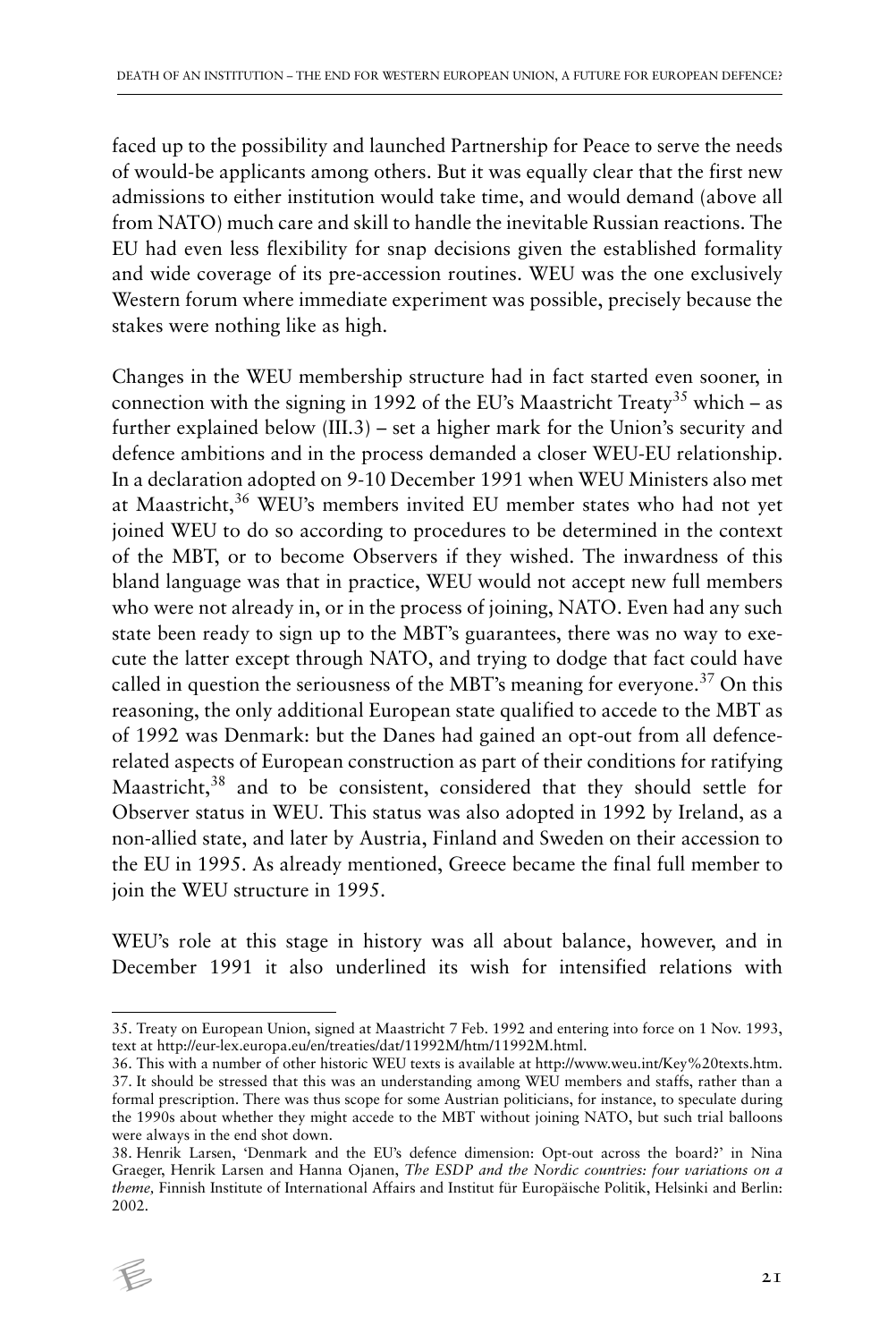NATO.39 To facilitate that and to balance the new EU incomers, those NATO Allies not in the EU – currently Iceland, Norway and Turkey – were invited to become Associate Members of the institution. All did so, and this was a particularly novel step for Iceland: an Ally with no armed forces, which had not taken part in Europeans-only groups within NATO due to these bodies' focus on armaments. The implications of Associate Member status took some time to clarify, but eventually gave these states a stronger position than any others in the WEU system except full members. Notably, they were allowed to contribute to the military staffs of WEU's Planning Cell, and to the WEU core budget; and the fact that full and associate members were linked elsewhere by formal defence guarantees was recognized in various unpublicized but significant ways.

Also in 1992 and not by coincidence, WEU took the first step in its own opening to the East. In a special joint meeting at WEU's Petersberg (Bonn) Ministerial in June, the five non-Soviet former members of the Warsaw Pact and the three Baltic States were invited to enter a multilateral Forum of Consultation with WEU. Discussions there were to focus on security conditions in the CSCE area including arms control and disarmament, and they also allowed views to be exchanged on the worsening crisis in Former Yugoslavia. The Central Europeans themselves continued, however, to press for closer access and were supported by France and Germany.<sup>40</sup> The UK, which was generally pro-enlargement but more inclined to protect existing NATO members' status in WEU, came on board in the context of a package of measures adopted at the Kirchberg (Luxembourg) Ministerial, May 1994, where Associate Member status was also further defined.<sup>41</sup> The nine Central European states who by now had also been recognized as potential members of the European Union – Bulgaria, Czech Republic, Estonia, Hungary, Latvia, Lithuania, Poland, Romania and Slovakia – were offered, and accepted, a new status as Associate Partners of WEU. Following the logic of the link with EU applicant status, Slovenia joined them in June 1996.

With the three new categories of Associate Member, Observer and Associate Partner now established, WEU's post-Cold War architecture settled into a form that was to see no further major change up to its dissolution. Logically enough,

<sup>39. &#</sup>x27;WEU's relations with the Atlantic Alliance', second Maastricht Declaration of 10 December 1991, text at http://www.assembly-weu.org/en/documents/sessions\_ordinaires/key/declaration\_maastricht\_ fromeu\_site.php

<sup>40.</sup> Monika Wohlfeld, 'Closing the gap: WEU and Central European countries' in Guido Lenzi (ed.), *weu.@.fif*ty, as note 9 above

<sup>41.</sup> In particular, an understanding was reached that WEU full members would not invoke their mutual guarantees for operations directed at NATO Allies who did not have full-member status – a crucial point for Turkey. Miguel Medina-Abellan, *Turkey, the European Security and Defence Policy and Accession Negotiations*, SinAN Working Paper No. 1, Middle East University Ankara, 24 April 2009: text at http:// sinan.ces.metu.edu.tr/dosya/miguelwp1.pdf.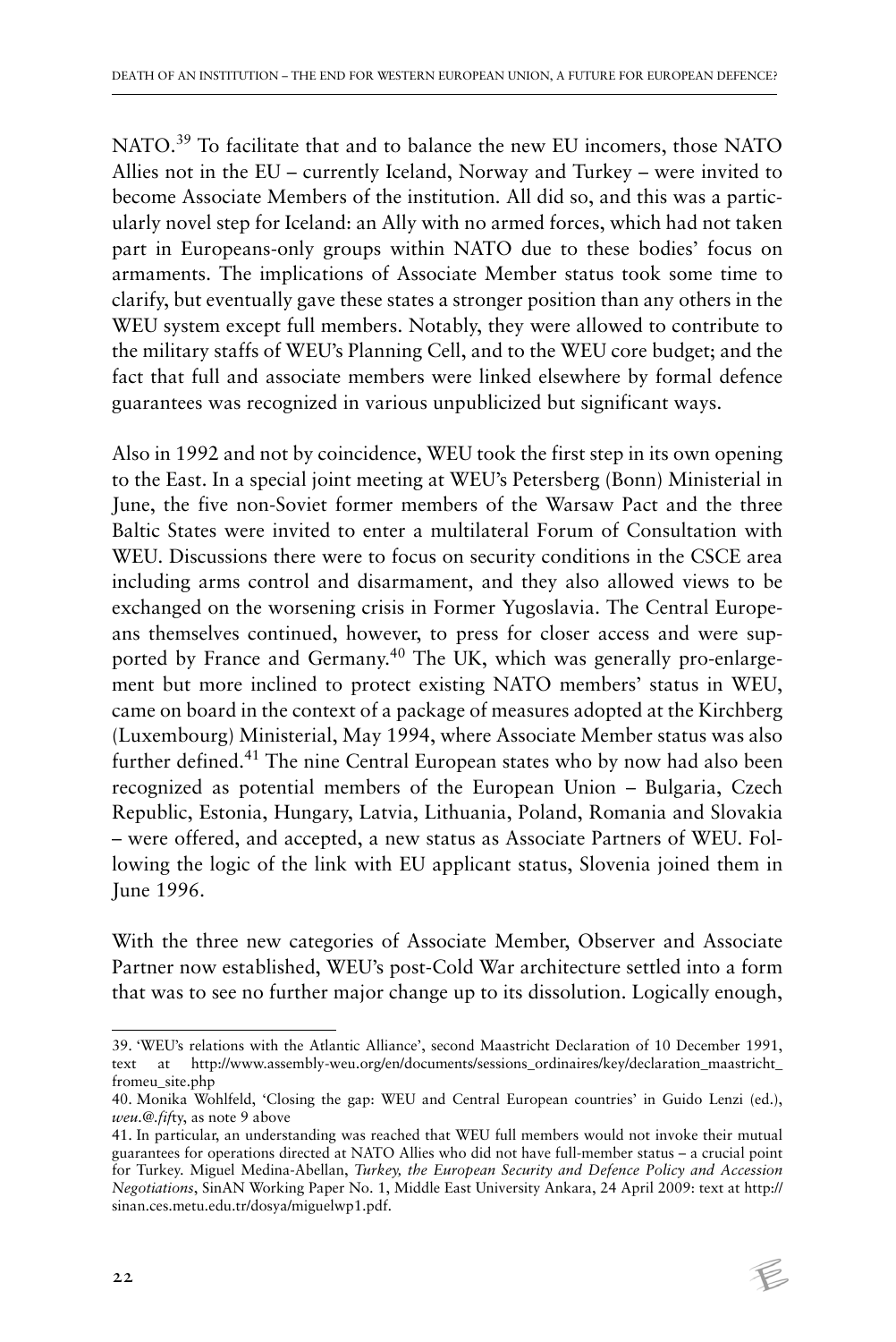when the Czech Republic, Hungary and Poland joined NATO in 1997 they moved up to Associate Member status, producing the pattern of WEU's final years as shown in Figure Three below. Its complexity was often mocked by outsiders but posed no great problems in daily business, as the great bulk of activity went on either 'at 21' (among NATO and/or EU members) or with the full family 'at 28'. However, there were further intricacies that could baffle even the cognoscenti: some specialized working groups and activities transferred from NATO (including the Transatlantic Forum for publicity work in the USA and Canada, for instance) were conducted by full members plus Associate Members only or 'at 16'. Further, when the lead in European Armaments work was transferred from NATO to the WEU framework in 1992, the resulting WEAG and WEAO structures developed their own peculiar geometry as will be explained further in the next sub-section.

| <b>WEU 'at 10'</b>  | WEU 'at $21'$ —————      |                  |                                                       |
|---------------------|--------------------------|------------------|-------------------------------------------------------|
| <b>Full members</b> | <b>Associate Members</b> | <b>Observers</b> | <b>Associate Partners</b><br>(also vis-à-vis $WEAG$ ) |
| Belgium*            | Czech Republic *         | Austria*         | Bulgaria                                              |
| France*             | Hungary*                 | $Demmark*$       | Estonia                                               |
| Germany*            | Iceland                  | Finland*         | Latvia                                                |
| Greece*             | Norway*                  | Ireland          | Lithuania                                             |
| Italy*              | Poland*                  | Sweden*          | Romania                                               |
| Luxembourg*         | Turkey*                  |                  | Slovakia                                              |
| Nether              |                          |                  | Slovenia                                              |
| Portugal*           |                          |                  |                                                       |
| Spain*              |                          |                  |                                                       |
| $UK*$               |                          |                  |                                                       |

What roles did the various non-full members of WEU play in practice? The main matters reserved for the innermost 10 were the tenure of the revolving Presidency – and thus the hosting of Ministerial meetings; personnel appointments and staff management; budgeting;<sup>42</sup> and also the rules of security (which had to be stringent enough to allow WEU and NAT0 to share classified materials). At the opposite extreme, all 28 states took part in decision-making on WEU operations and could opt in to them either with personnel and equipment or finan-

<sup>42.</sup> This refers to the WEU institutional budget, including costs of the Assembly. Operational budgets were constructed ad hoc on a sliding GNP scale, to include all nations taking part plus any that wanted to make purely financial contributions.

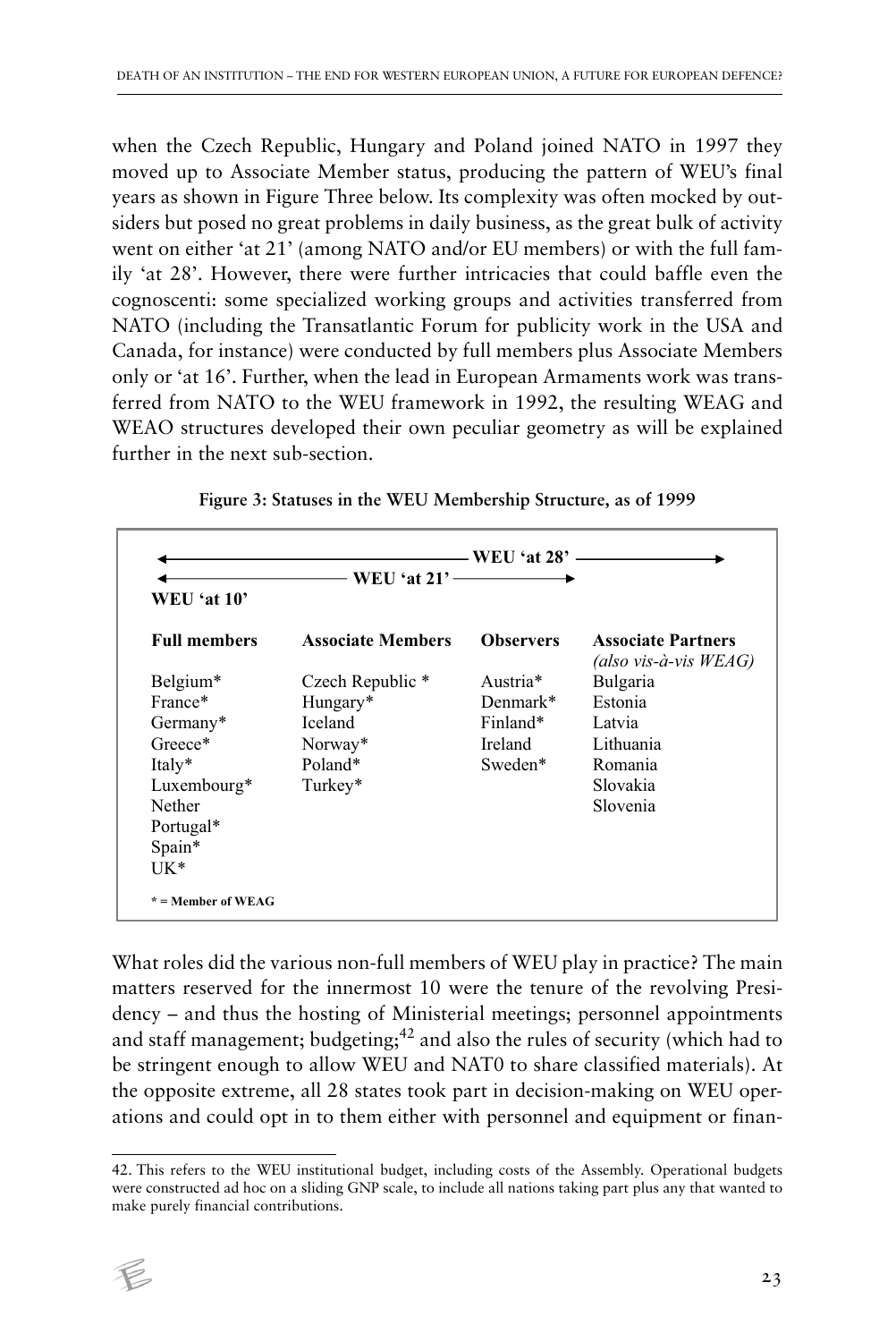cial contributions. They conducted what might be called the 'foreign policy' of WEU which included notably relationships with Russia and Ukraine, a Mediterranean dialogue and efforts to support indigenous peacekeeping in Africa; plus general-purpose information work. Work done 'at 21' with the Associate Members plus Observers revolved around relations with NATO and the EU, and importantly, gave *all the 21 equal access* to these interactions. The West European non-full members thus had speaking and co-decision<sup>43</sup> rights not just in WEU's own work, but in joint WEU-NATO and WEU-EU meetings<sup>44</sup> – which became more frequent and meaningful in the late 90s, as explained below. For Austria, Finland, Ireland and Sweden this offered major added value on top of their direct access to NATO through membership of Partnership for Peace, which they shared with a motley crew of NATO applicants and non-applicants ranging as far as Central Asia. Working in WEU also deepened the impact of their exposure and assimilation to common European policy-making on security in the CFSP context.45 Conversely, Iceland, Norway and Turkey were able to open a back door into the EU's external policy making process – gaining the chance to influence and be influenced by its particular culture (including for instance the inputs of the European Commission) – in a way that no form of partnership offered by the EU itself at this stage would have allowed.<sup>46</sup>

For all these groups of states, WEU could be no more than a side-track in the post-Cold War game of institutional change and expansion where NATO and the EU alone held the real prizes. It could also, however, serve as a 'school' and rehearsal ground that might boost national prospects if used intelligently; while the ties and mutual understanding formed there played a not negligible part in helping non-Balkan Europe weather the strains of the 1990s in peace.<sup>47</sup> It was surely no coincidence that the Associate Partners vied to contribute (also in cash) to WEU operations and were on their best behaviour in simulation exercises also involving NATO. Not only in WEU's conference rooms but also in the

<sup>47.</sup> Wim van Eekelen described this as 'security through participation' in his note on 'WEU Missions and Cooperation with NATO – Comments' in Deighton and Remacle (eds.), *The Western European Union, 1948-1998*, as note 9 above.



<sup>43.</sup> This term is not exact as the joint meetings had no legal personality or law-making role, but it is correct to say that consensus was sought among all participants and was, in practice, the condition for any follow-up within WEU's own system.

<sup>44.</sup> WEU-NATO joint meetings were held between the respective Permanent Councils. WEU-EU joint meetings took place (pre-2000) with the Security Committee in the CFSP structure, which met monthly in Brussels at the level of Directors of Security in member-state Foreign Ministries.

<sup>45.</sup> Paul Luif, 'The Western European Union and the Neutrals: The security policy of Europe's nonaligned countries in the context of the EU's Common Foreign and Security Policy', in Deighton and Remacle (eds.), *The Western European Union 1948-1998,* as note 9 above.

<sup>46.</sup> The main way these three states could get involved in CFSP outside WEU was by associating themselves with EU declarations and positions adopted in that framework. Norway and Iceland were also in the European Economic Area from 1994 but this involved little significant contact on foreign or security policy in practice. After signing the Treaty of Accession and before its 'No' referendum in 1995 Norway was briefly able to send officials to sit in at CFSP meetings.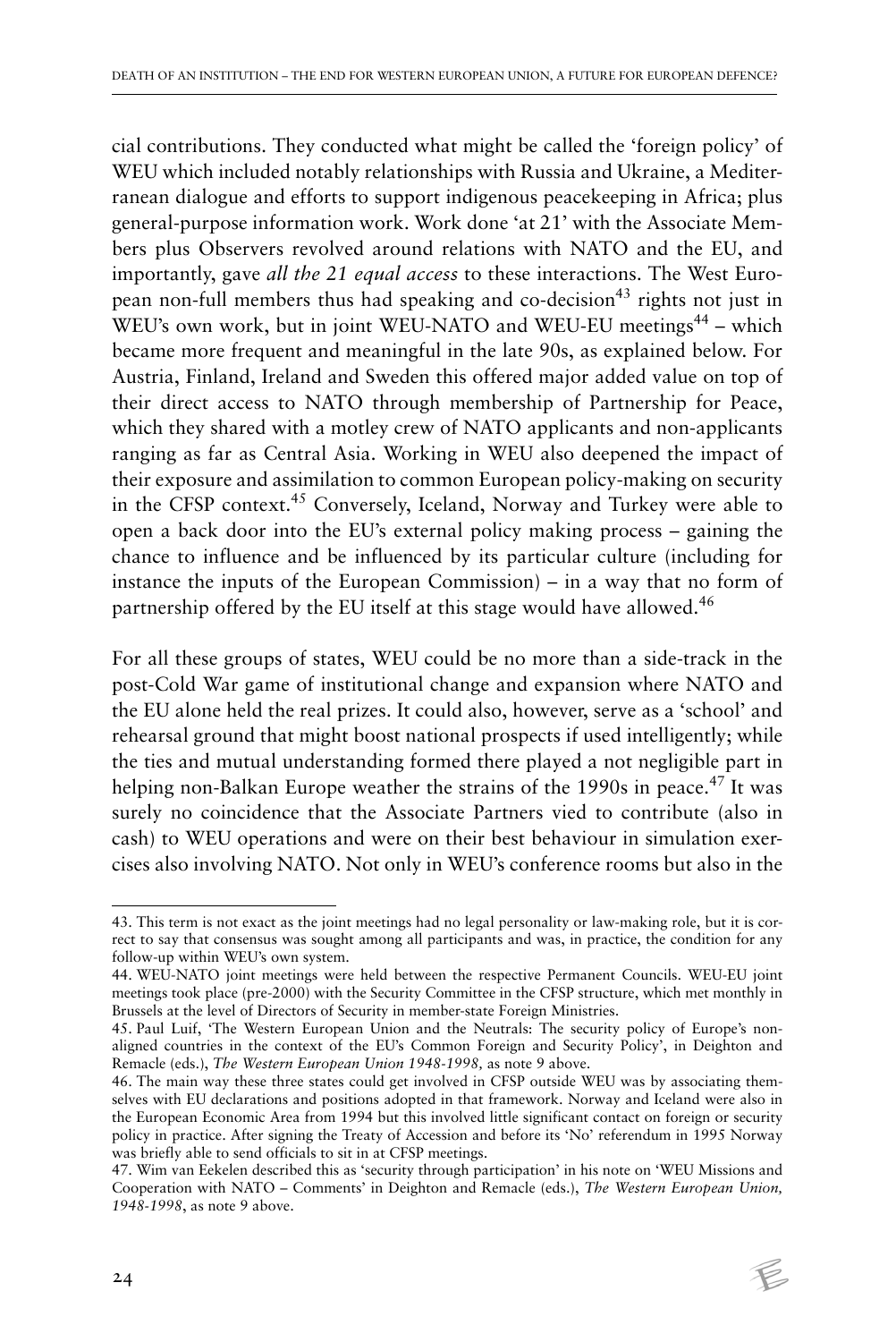corridors, they could absorb the substance, style and national power-play of free European multilateralism in preparation for the day when they would join it with equal rights.<sup>48</sup> As an empirical observation, all the groups of non-full members tended to send young diplomats and military officers of above-average talent to their WEU delegations – not least for the practical reason that they had to understand both English and French. By the mid-2000s, many of the same individuals would be found holding high official, Ambassadorial, or even Ministerial posts (and the military equivalent) in the security apparatuses of the nations concerned.

#### **3.2. Crisis Management (and Capabilities)**

With due caution, the end of the Cold War can be defined as a turning point in approaches – or at least, Euro-Atlantic approaches – to military crisis management missions on three main grounds. Perhaps most obviously, the sudden lessening of direct military threat for countries on both sides of the Iron Curtain threw other security challenges, and other potential roles for armed forces and security organizations, into proportionately higher prominence and released more resources and energy for tackling them, even after 'peace dividends' were taken.49 Secondly, regime changes associated with the collapse of Soviet and European Communism – plus the lifting of bipolar discipline from former proxy states elsewhere – opened the way for new conflicts to break out or for temporarily frozen ones to recur, including in places like the Western Balkans, the Caucasus, and Central Asia where European powers/institutions could hardly ignore them. Thirdly, the main strategic restraint on direct intervention by NATO or former Warsaw Pact powers was lifted because escalation between East and West was no longer an issue, while positive pressure for intervention built up in several political quarters. Traditionalists could see the USA becoming 'the world's policeman' as an extension of its long-term power projection and a celebration of its new 'single superpower' status, while the Left saw new scope for liberal or 'humanitarian' intervention in a world no longer ruled by zero-sum superpower rivalry.

Of course, it did not take long before the most sanguine Western expectations

<sup>49.</sup> This expression refers to troop cuts and savings in military expenditure made all over Europe in the early 1990s: for an introduction to their scale and consequences see Alyson JK Bailes, Oleksiy Melnik and Ian Anthony, *Relics of of Cold War: Europe's Challenge, Ukraine's Experience*, SIPRI Policy Paper no. 6 of 2003, available at http://books.sipri.org/product\_info?c\_product\_id=178.



<sup>48.</sup> Eric Remacle in 1998 detected 'une convergence stratégique informelle progressive non-institutionalisée ou faiblement institutionalisée' for which he gave special credit to the roles played by smaller states ('Le Rôle de Petits États au sein de l'UEO' in Deighton and Remacle (eds.), *The Western European Union, 1948-1998*, as note 9 above).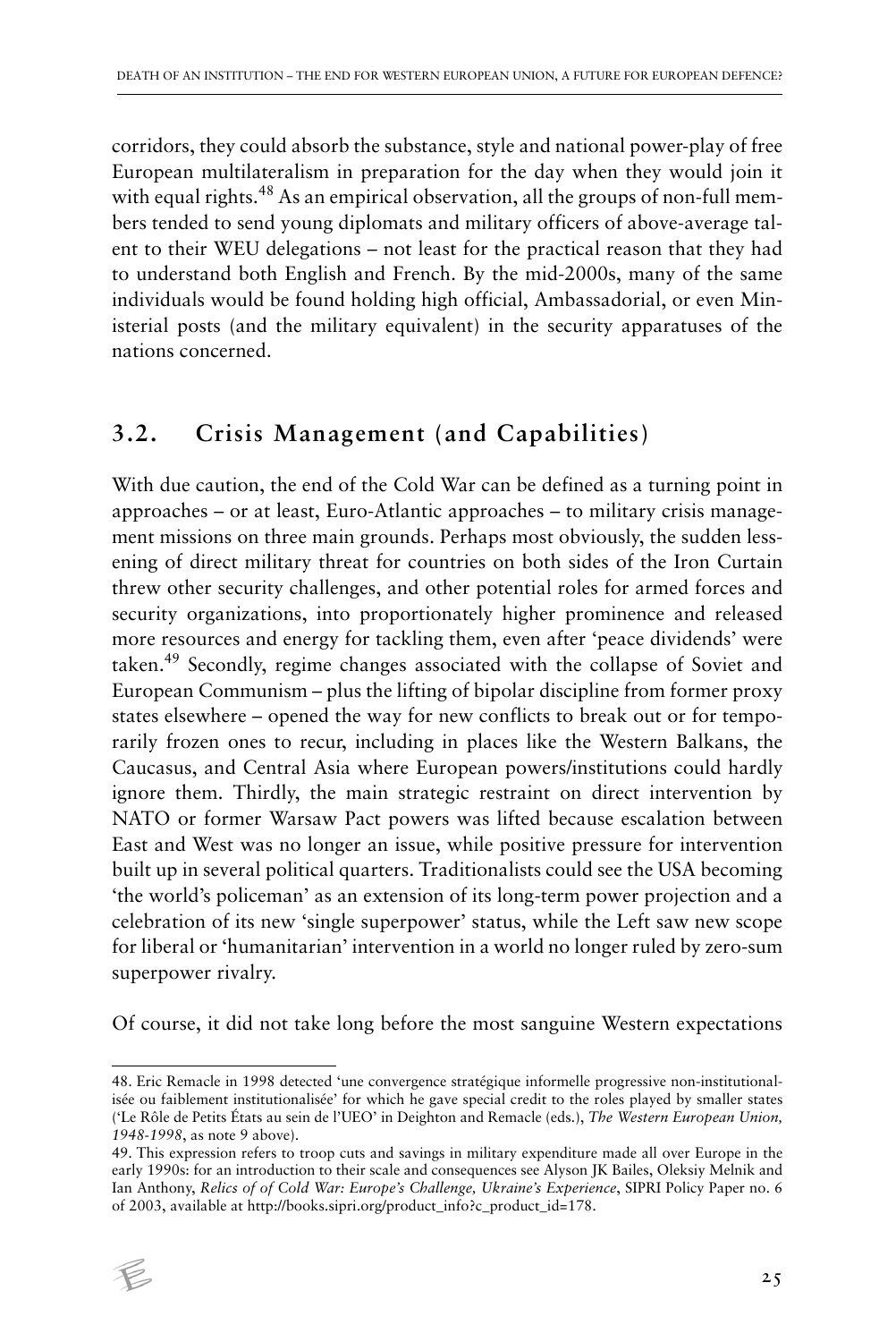were dashed by bitter US experiences in Somalia;<sup>50</sup> but the demand for intervention remained strong enough to ensure that lead nations and organizations would toughen their approaches rather than just give up. The Gulf War of 1990- 91 following Iraq's invasion of Kuwait was a turning-point in many ways: popularizing the notion of 'peace-making' or 'peace enforcement' which could involve the 'good guys' using methods hardly less forceful than self-defence in a high-intensity environment; showing that the UN could delegate tasks to an ad hoc coalition to couple legitimacy with fire-power; and teaching first lessons on the new forms of military organization and command structure required, the new challenges for civil-military and official/NGO interaction, and the importance of public opinion management in such contingencies. Given the prominent roles played by the US and some European states in the Gulf operation, this set of issues and lessons – together with headaches over finding the necessary force assets and the cost in 'good guy' casualties – was to shape subsequent debates and decisions on conflict intervention in all the Euro-Atlantic institutions, as well as in UN circles, throughout the next decade. The findings were soon to be tested by a major challenge in Europe itself with the armed hostilities that broke out in the Former Yugoslavia (FRY) from mid-1991 onwards.

WEU had, as noted,  $51$  already profiled itself as the only purely European organization taking ownership of military operations with its coordination of naval actions to protect shipping in the Iran-Iraq war, and again in the Gulf War itself. It thus offered a natural forum for Europeans to reflect on their collective position; and by the time Ministers met at the Petersberg conference centre overlooking the Rhine at Bonn on 19 June 1992, they were under pressure to do so from the NATO side, from the EU side, and from live events – as that same month saw the first fighting in Bosnia-Herzegovina. As explained further in the next subsection, NATO since its London declaration of July 1990<sup>52</sup> had embraced the notion of a 'European identity in the domain of security', while the EU's Maastricht Treaty for the first time aspired to 'a common defence policy, which might in time lead to a common defence'<sup>53</sup> and envisaged asking WEU to carry out any necessary military actions in the meantime. WEU for its part had accepted the implied roles in its own Maastricht declarations already cited. The question was what form such European-led operations, carried out from a NATO base, autonomously, or conceivably under a UN or OSCE mandate, might take: and WEU Ministers adopted an answer to it that was to colour

<sup>50.</sup> The US sent peacekeeping troops to Somalia in 1992 but withdrew in 1994 following losses of life in violent incidents: for details see the US Army historical publication *The United States Army in Somalia*, available at http://www.history.army.mil/brochures/somalia/somalia.htm.

<sup>51.</sup> See the end of section II above.

<sup>52.</sup> Declaration on a Transformed North Atlantic Alliance, adopted at the London NATO Summit 5-6 July 1990.

<sup>53.</sup> Language from article J4.1, which was preserved in the subsequent Treaty revisions.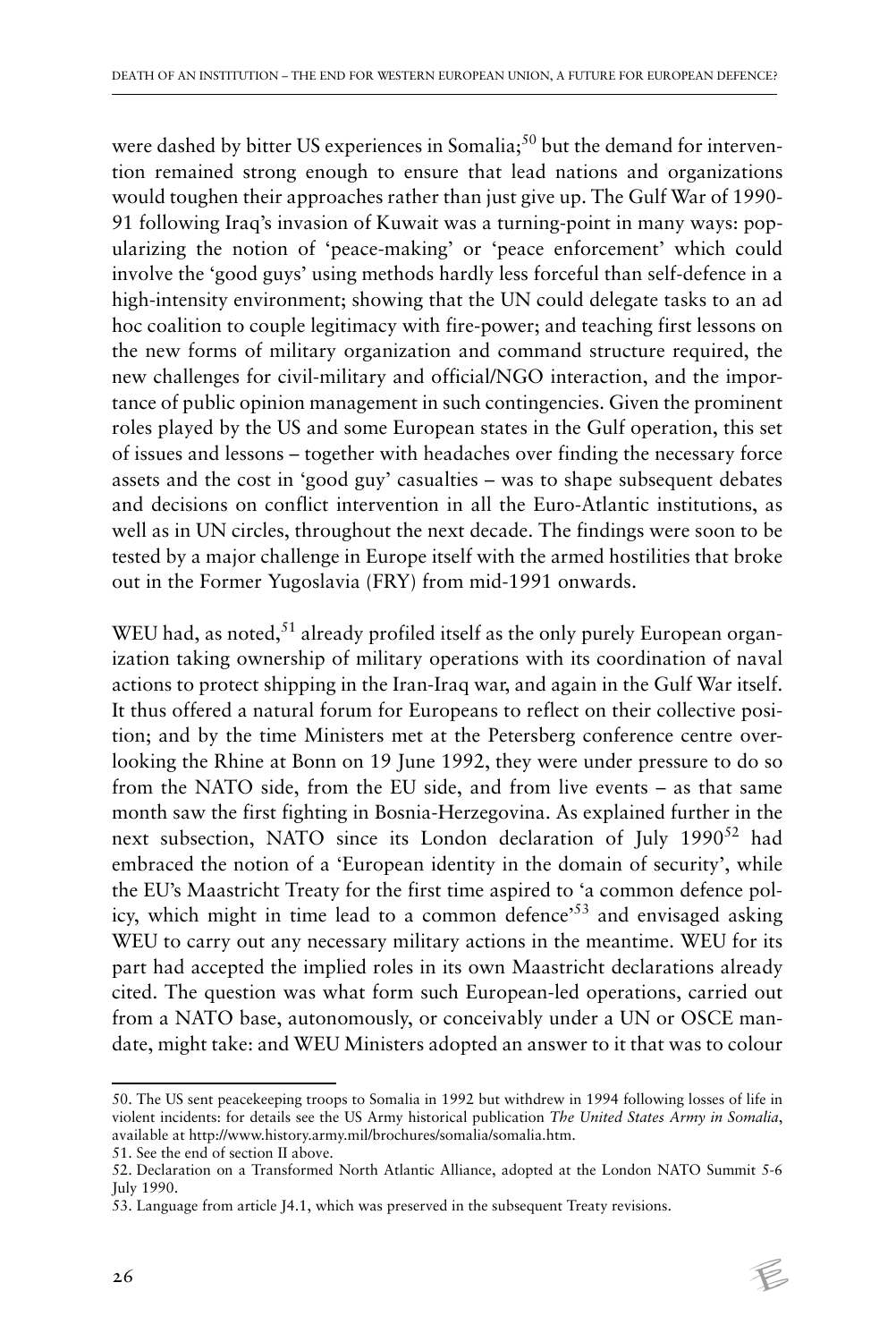the whole subsequent history of European defence. In a separate section II of their communiqué on developing WEU's operational role, they stated that WEU forces under the organization's own command could be used for:

- '– humanitarian and rescue tasks;
- peacekeeping tasks;
- tasks of combat forces in crisis management, including peacemaking'.54

This soon-to-be-classic 'Petersberg tasks' formulation was a creature of its day both in its elements of relative precision (the implied gradation in intensity between humanitarian, peacekeeping and peacemaking tasks), and in one openended phrase that signalled still-evolving Western thinking ('tasks of combat forces in crisis management'). Its political acceptability at the time, and subsequent ease of incorporation into EU doctrine, rested on the fact that it limited European ambitions more explicitly than ever before to altruistic operations 'of choice' rather than of self-defence: so it is ironic to note that it appeared in a paragraph that began with a reference to WEU forces 'contributing to the common defence in accordance with Article 5 of the Washington Treaty and Article V of the modified Brussels Treaty'. However, as always since 1954, WEU members forestalled any misapprehensions by including language explicitly deferring to NATO, and making clear that the organization's work would not include any practical planning for 'hard' defence. The Petersberg Declaration invited nations to offer contributions to a catalogue of 'forces available to WEU' – FAWEU, or FRUEO in French – and did not put any restrictions on the kinds of units that could be offered.55 But the new military Planning Cell that the Ministers also agreed to establish, and which would start operation in October the same year, was in practice to concentrate its planning, procedures, development of doctrines, and exercise schedule purely on crisis management missions of the 'Petersberg' types.

These steps in the 'operationalization' of WEU, coupled with the move of the organization's HQ from London to Brussels in 1993 which put it in direct contact with both the EU and NATO, opened a new phase in WEU activities just as the Petersberg decisions on participation launched the WEU equivalent of enlargement.<sup>56</sup> Any hopes that WEU would become the power-house of post-

<sup>56.</sup> For an interim verdict on the operationalization process see Trevor Taylor, 'Challenges for Western European Union Operations' and Bart Rosengren, 'The role of the Western European Union Planning Cell' in Anne Deighton (ed.), *Western European Union 1954-1997: Defence, Security, Integration*, as note 9 above.



<sup>54.</sup> Full text of the declaration is at www.weu.int/documents/920619peten.pdf.

<sup>55.</sup> Some full members in fact listed as FAWEU all the same forces that they committed to NATO (see also section VI below). The Petersberg text particularly encouraged the committing of relevant headquarters and of 'Euroforces' such as the Eurocorps established in 1993 on the basis of the previous Franco-German Brigade. Several other such forces bringing together 2-6 European states were made available both to NATO and WEU during the 1990s.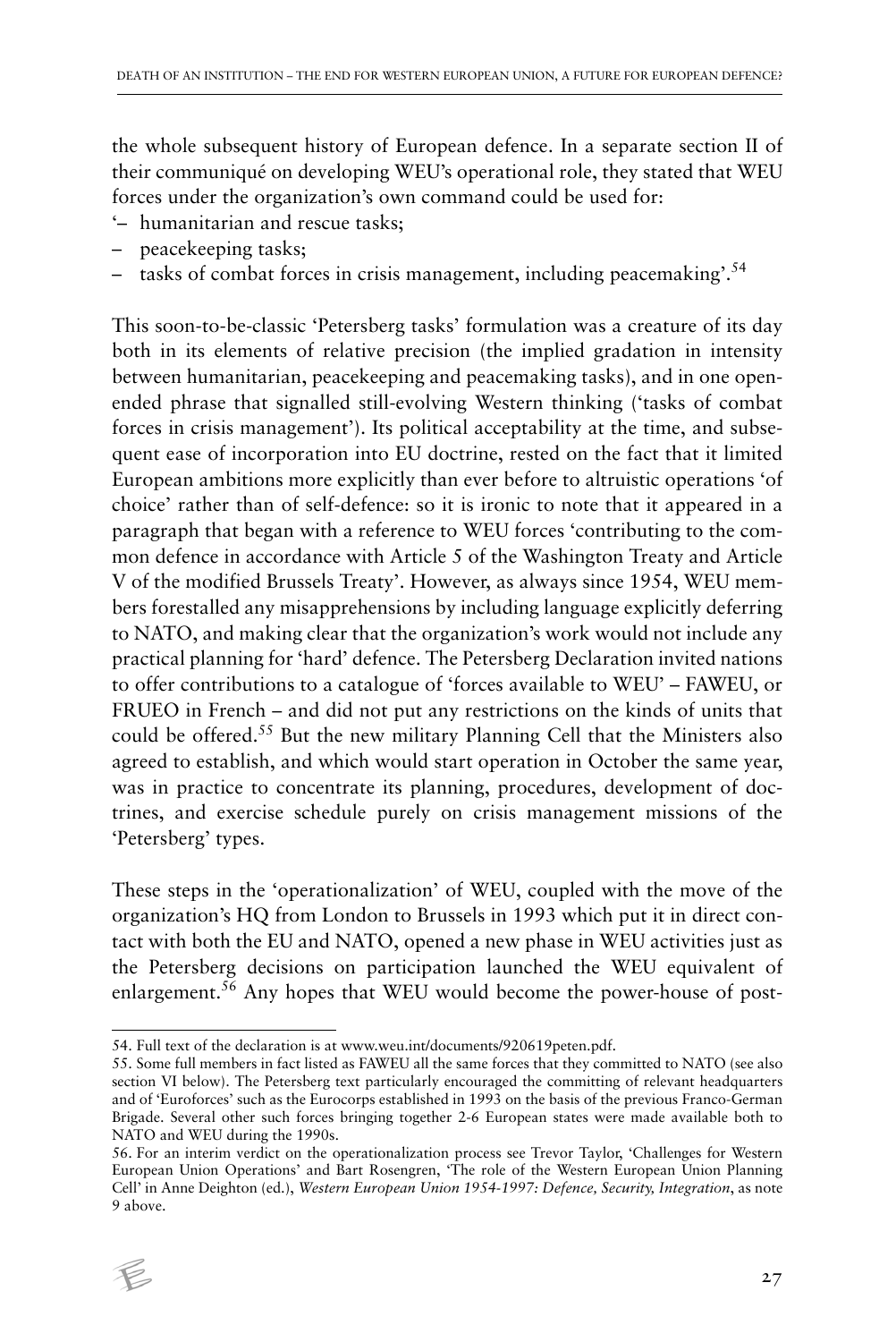Cold War European interventionism were, however, to prove short-lived. When the UN mission UNPROFOR proved inadequate in 1994 to control the spiralling inter-ethnic violence in Former Yugoslavia, the need for combat-hardened forces, escalation dominance, and perhaps also deterrence of Russian mischiefmaking ensured that NATO itself was the only feasible choice as a replacement. When France led Opération Turquoise to help curb the Rwandan genocide in 1994 and was – at least at one stage – looking for additional European buy-in, no serious thought was given to making the mission a WEU one; and WEU was again left as a bystander when Italy with 10 other European nations deployed the Multinational Protection Force known as Operation Alba to help control disorder on Albania in March 1997.<sup>57</sup> The operations that WEU did carry out were limited to a repeat of its former naval coordination role, in relation to the enforcement of UN sanctions in the Adriatic from 1993-6, and a number of nonmilitary missions as shown in Table 3.

| 1990-1991 | WEU coordinated the clearance of sea mines and embargo monitoring<br>operations during the Gulf War.                                     |
|-----------|------------------------------------------------------------------------------------------------------------------------------------------|
| 1993-1996 | WEU/NATO joint operation in the Adriatic Sea in support of the UN<br>embargo against Serbia and Montenegro.                              |
| 1993-1996 | WEU provided assistance to Bulgaria, Hungary and Romania in enforcing<br>UN sanctions against Serbia and Montenegro on the Danube river. |
| 1994-1996 | WEU contributed a police contingent to the EU administration of the city<br>of Mostar in Bosnia-Herzegovina.                             |
| 1997-2000 | WEU sent an advisory police element (MAPE) to Albania to provide advice<br>and train instructors.                                        |
| 1998      | WEU Satellite Centre embarked on a mission of general security surveillance<br>of Kosovo.                                                |
| 1999      | WEU implemented an EU specific action providing assistance for mine<br>clearance in Croatia.                                             |

|  | Table 3: Chronology of WEU Operations, 1990-1999 |  |
|--|--------------------------------------------------|--|
|--|--------------------------------------------------|--|

The story of WEU's various missions to the Western Balkans will not be told in further detail here, as good factual and analytical sources are available<sup>58</sup> and the

<sup>57.</sup> Op Alba was the first modern European-only military operation of significant size, with some 6500 soldiers from 11 European countries. On WEU's non-involvement see Sophia Clément, 'WEU and South-Eastern Europe' in Guido Lenzi (ed.), *weu.@.fif*ty, as note 8 above; and for an in-house French view of the various national and institutional politics behind the decision, Jean-Philippe Roux, *L'Europe de la Défense. Il était une fois...,* L'Harmattan: Paris, 2005, p.169 et seq. For operational details see Riccardo Marchio, *"Operation Alba", A European Approach to Peace Support in the Balkans,* US Army War College 2000, text at http://handle.dtic.mil/100.2/ADA378201.

<sup>58.</sup> See for instance Eric Remacle and André Dumoulin, *L'Union de l'Europe Occidentale: Phénix de la défense européenne,* as note 9 above, and Sophia Clément, op.cit. in note 57 above, as well as WEU's own account at www.weu.int.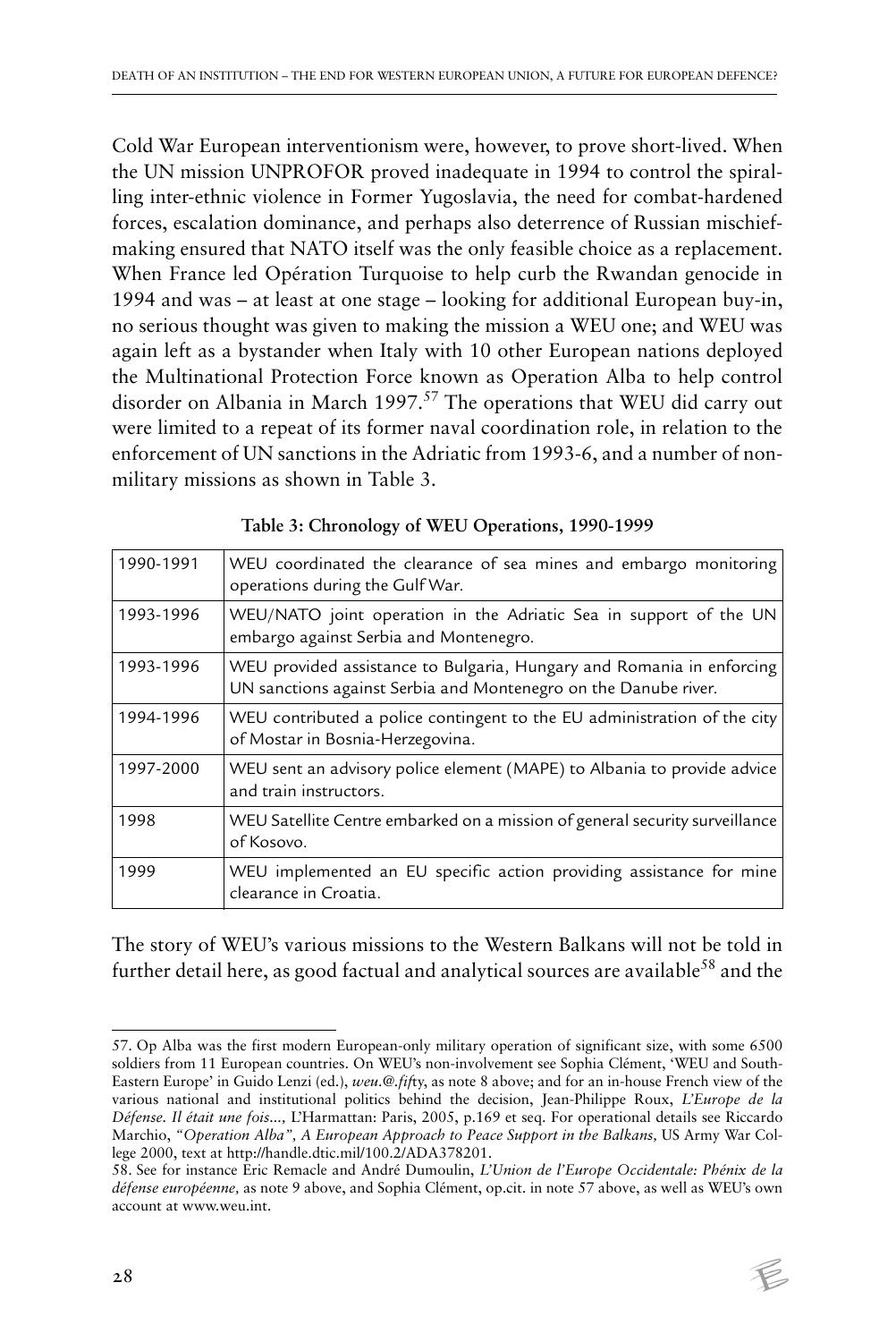lessons learned – with relevance to future ESDP/CSDP developments – are a matter for section VI below. A few remarks may however be added about what this operational profile reveals about WEU weaknesses and (if any) WEU strengths. First, if WEU was never selected to run a military operation using ground forces, this was not for purely technical or legal reasons but rather a matter of political image, confidence, and cost-benefit calculations. The organization was simply not well enough known or highly enough rated even among political elites, let alone the military, in European capitals. For the larger European military nations who led operations like Turquoise and Alba, the small and untried WEU staffs looked unlikely to provide much added value compared to the national intelligence, headquarters, and other assets they could control directly; while running an operation through a community of 28 nations threatened to hamper their freedom for no obvious compensating benefit. Of course, the more often that WEU was passed over as a result, the more the assumption of its inadequacy became ingrained.

On the other side, the pattern of WEU's actual operations shows signs of a flexibility and a modest innovative capacity that were to find fruitful continuation in the first decade of ESDP under EU management. The Mostar and Albanian police operations were the first of their kind to be attempted under purely European leadership, as distinct from similar deployments by the UN and OSCE, and they filled a functional slot that would not have been appropriate for NATO. In Mostar the European police took on direct executive duties in a way that was still relatively uncommon in international practice, as well as problematic.<sup>59</sup> MAPE, for its part, was the first European mission for which an Operation Commander as well as a Force Commander was appointed (in May 1997), establishing a parallelism between police and military command structures that would be particularly helpful when future missions involved both kinds of contingents. Flexibility was further shown in the fact that neither of WEU's last two missions – remote imaging in Kosovo by the Satellite Centre and a de-mining training mission in Croatia – was of a kind mentioned explicitly in the Petersberg tasks.<sup>60</sup> The SatCen contribution was particularly innovative and offered real help to NATO forces operating in unfamiliar terrain amid fast-changing population movements. Finally, it is noteworthy how many of WEU's missions involved partnership with the EU, from Mostar, through MAPE which towards the end received some funding from the EU's PHARE programme in Albania, 61

<sup>61.</sup> This was to fund equipment and facilities used in training Albanian police, rather than to meet MAPE's own expenses. Even so it ran into considerable technical difficulties.



<sup>59.</sup> Renata Dwan, *Executive Policing: Enforcing the Law in Peace Operations*, Oxford University Press: Oxford, 2003.

<sup>60.</sup> In the event, the mention of disarmament missions would not be added to the Petersberg formula until the Treaty of Lisbon came into force in 2009.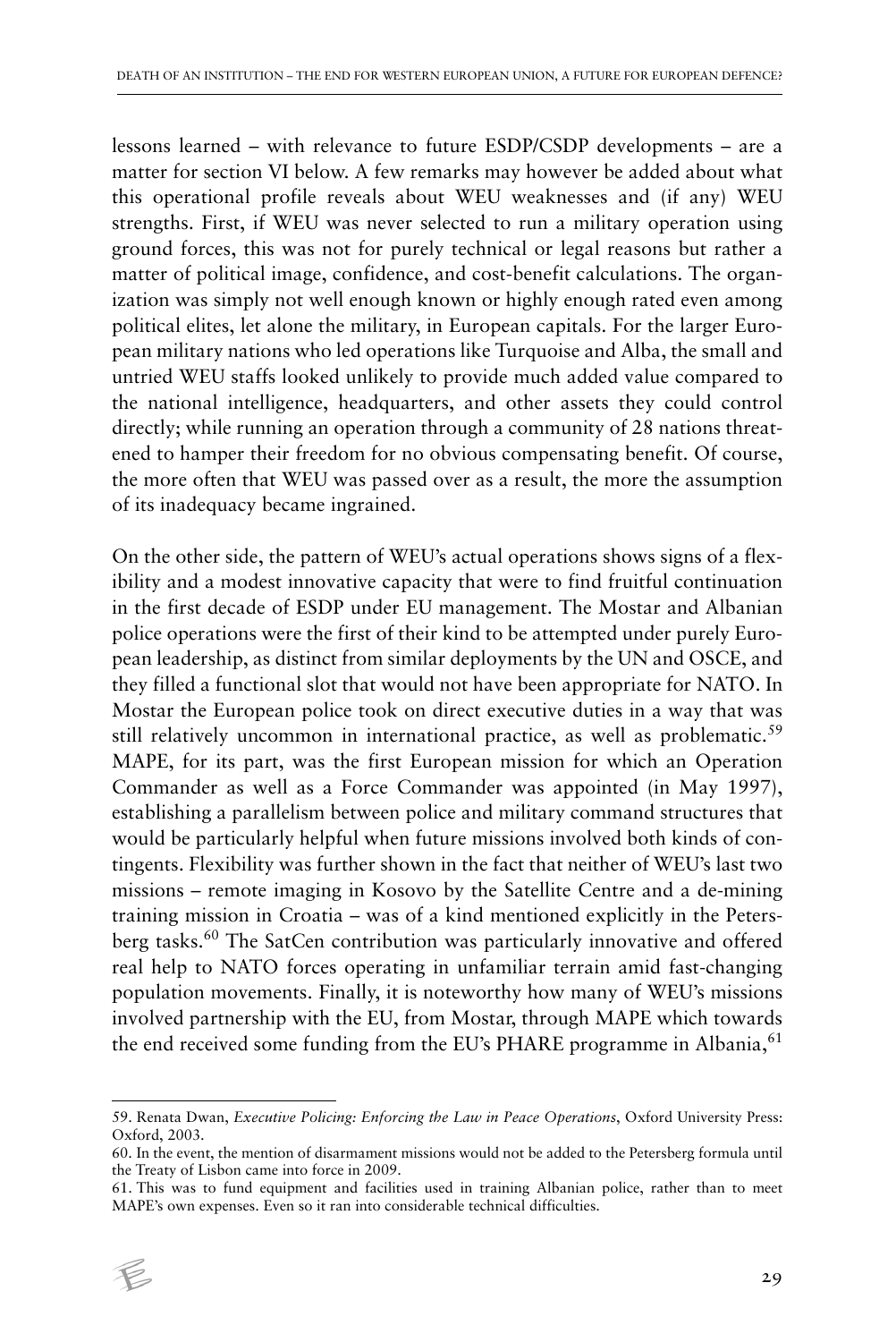to the SatCen and Croatian missions which were carried out under the EU's political authority using procedures introduced by the Treaty of Amsterdam (see below). If WEU in this way helped smooth the path for the EU's direct entry into crisis management, it could also be seen as contributing more generally to a growing European and global appreciation of the need for multi-functional – or as NATO now calls it, 'comprehensive'<sup>62</sup> – approaches both to acute crisis management and post-conflict peace-building.

#### *Capabilities for European Operations*

Just as NATO looked to WEU in the 1990s to define the putative scope of European non-Article 5 operations, responsibility for framing defence-industrial collaboration policies to foster the necessary capabilities was passed from the Alliance to the WEU framework in 1993, when NATO's Independent European Programme Group (IEPG) closed down and the Western European Armaments Group – WEAG – was created.<sup>63</sup> WEAG had a separate membership structure from WEU (and a correspondingly distinct budget and secretariat) because the condition of this transfer was that the non-EU European Allies should have equal membership terms if they so wished – and Norway and Turkey did, bringing the initial sum of WEAG full members to 13 including Denmark. In 2000 it was decided that the Czech Republic, Hungary and Poland who had joined NATO in 1997, but also Austria, Sweden and Finland should become full WEAG members. The remaining Central European nations were 'Partners' of WEAG. The same membership system applied to the Western European Armaments Organization, WEAO, which was set up in 1996 to focus more particularly on capabilities-related research projects.

In terms of substance, European armaments cooperation was and remains a peculiarly difficult field, bedevilled by ideological and practical differences between states on the balance to be struck between free play of markets and government guidance and funding, and by a similarly ambivalent view of US-European collaboration.<sup>64</sup> Broadly speaking the UK has been found on the promarket side and its firms have prioritized the US link highly, while France has

<sup>63.</sup> Basic information on WEAG is available at the cached website http://www.weu.int/weag/index.html. 64. For a good survey which includes NATO's earlier efforts see Jocelyn Mawdsley, *The Gap between Rhetoric and Reality: Weapons Acquisition and ESDP*, Bonn International Institute for Conversion (BICC) Paper no 26 of 2002, text at http://www.bicc.de/uploads/pdf/publications/papers/paper26/ paper267.pdf. On WEUís entry into the field: Alessandro Politi, ëWestern European Union and Europeís Defence Industryí in Anne Deighton (ed.), *Western European Union 1954-1997: Defence, Security, Integration*, as note 9 above.



<sup>62.</sup> The comprehensive approach to combining military and other inputs to peace missions grew out of NATO's experience in Afghanistan and figures notably in the new NATO Strategic Concept (see section V and note 140 below).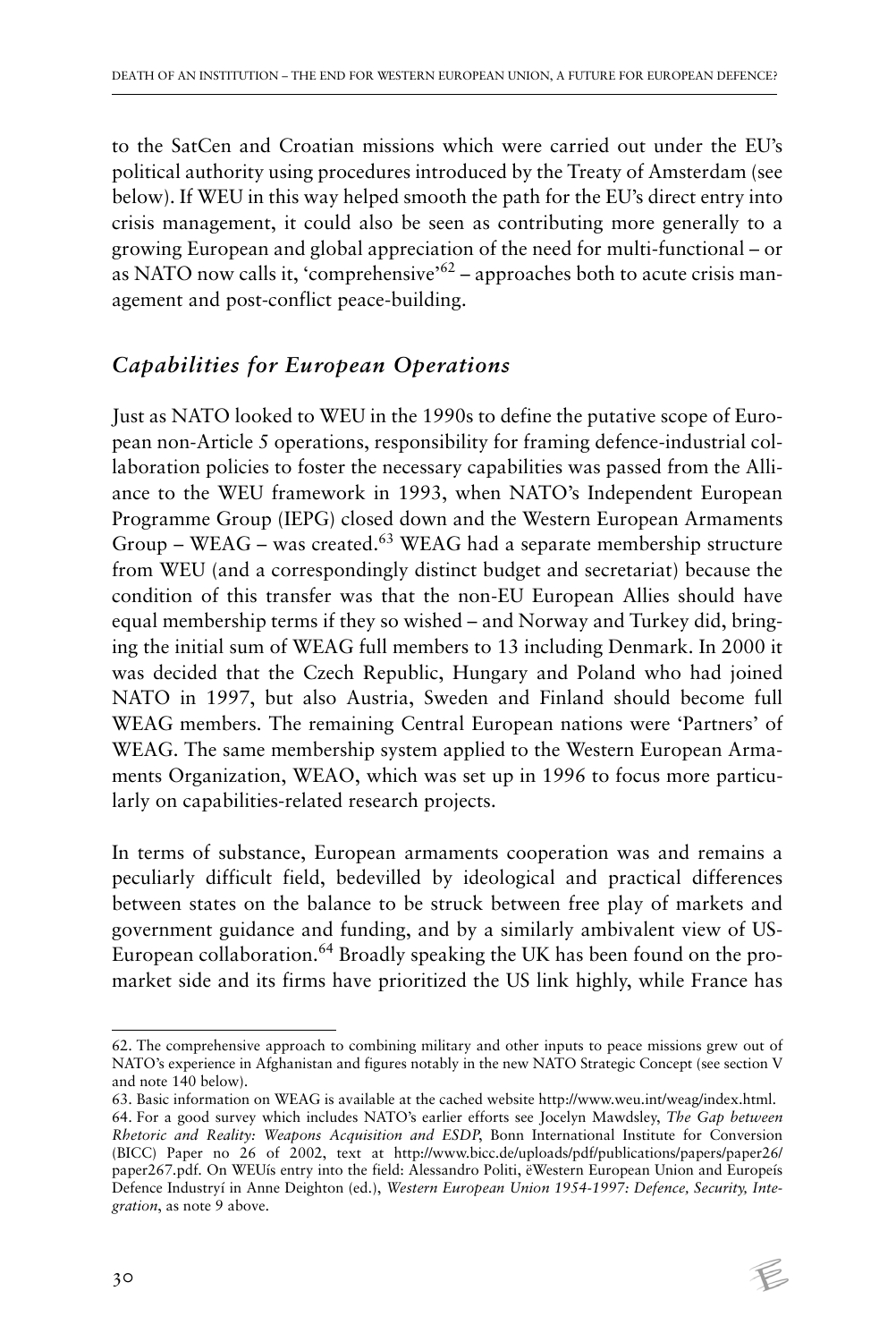led the case for a policy-driven 'European preference', and smaller Europeans have aimed more simply to get a lucrative share in projects. At the same time, the defence industry as a whole has had to grapple with the post-Cold War fall in demand, bringing pressures for corporate 'concentration' on the one hand and more competitive effort to secure non-European sales on the other. In the 1990s this tipped the scales, even in UK thinking, towards more conscious policy concertation among major European producers: and a new rationale was provided by the notion of European-led operations, allowing projects to be selected i.a. for their relevance to state-of-the-art crisis management capabilities. Such considerations prompted the creation in 1996 of OCCAR, the French acronym for a four-nation Joint Armaments Cooperation Organization made up of France, Germany, Italy and the UK, $65$  and of the six-power 'Letter of Intent' (LOI) group in 1998 which also included Spain and Sweden.<sup>66</sup>

WEAG had both the strengths and weaknesses of a larger group combining the OCCAR and LOI nations with less significant producers, who nevertheless had a stake in the broader European defence enterprise and also played a role as customers. It provided a twice-yearly discussion forum for national armaments directors (NADs), plus annual Defence Minister meetings (back-to-back with WEU Ministerials), and ongoing work by three 'panels' dealing respectively with: cooperative equipment programmes, research and technology cooperation, and procedures and economic matters. From the start WEAG members were preoccupied with the relationship between the smaller and larger armaments fora, and in 1993 they mandated a study on a European Armaments Agency (EEA) which might somehow integrate the different levels and approaches. WEAG never quite got as far as implementing such a grand design, which instead became one of the inputs to conceiving the EU's European Defence Agency (section V below). As an interim response to the EEA study's findings, however, WEAG nations did establish the WEAO as a body with legal personality that could launch multi-national research projects on a contractual, co-funded basis. By 2004 the WEAO Research Cell had 138 active projects to its credit, 65 of them based on new contracts with a total value of  $\epsilon$ 303 million of which 40% was financed by industry. If this constituted a success story in its own terms, it is also important to recall that the larger question of the adequacy – and interoperability – of European capabilities for Petersberg-type missions remained substantially unsolved at the end of the 1990s, and was indeed one of the main motives for seeking a solution beyond WEU (section IV below).

<sup>66.</sup> The LOI led to a framework agreement in 2000 with aims ranging from the joint formulation of military requirements to guaranteeing security of supply. See background information provided to the UK Parliament at http://www.parliament.the-stationery-office.co.uk/pa/cm200203/cmselect/cmdfence/694/ 694we15.htm.



<sup>65.</sup> See http://www.occar-ea.org1998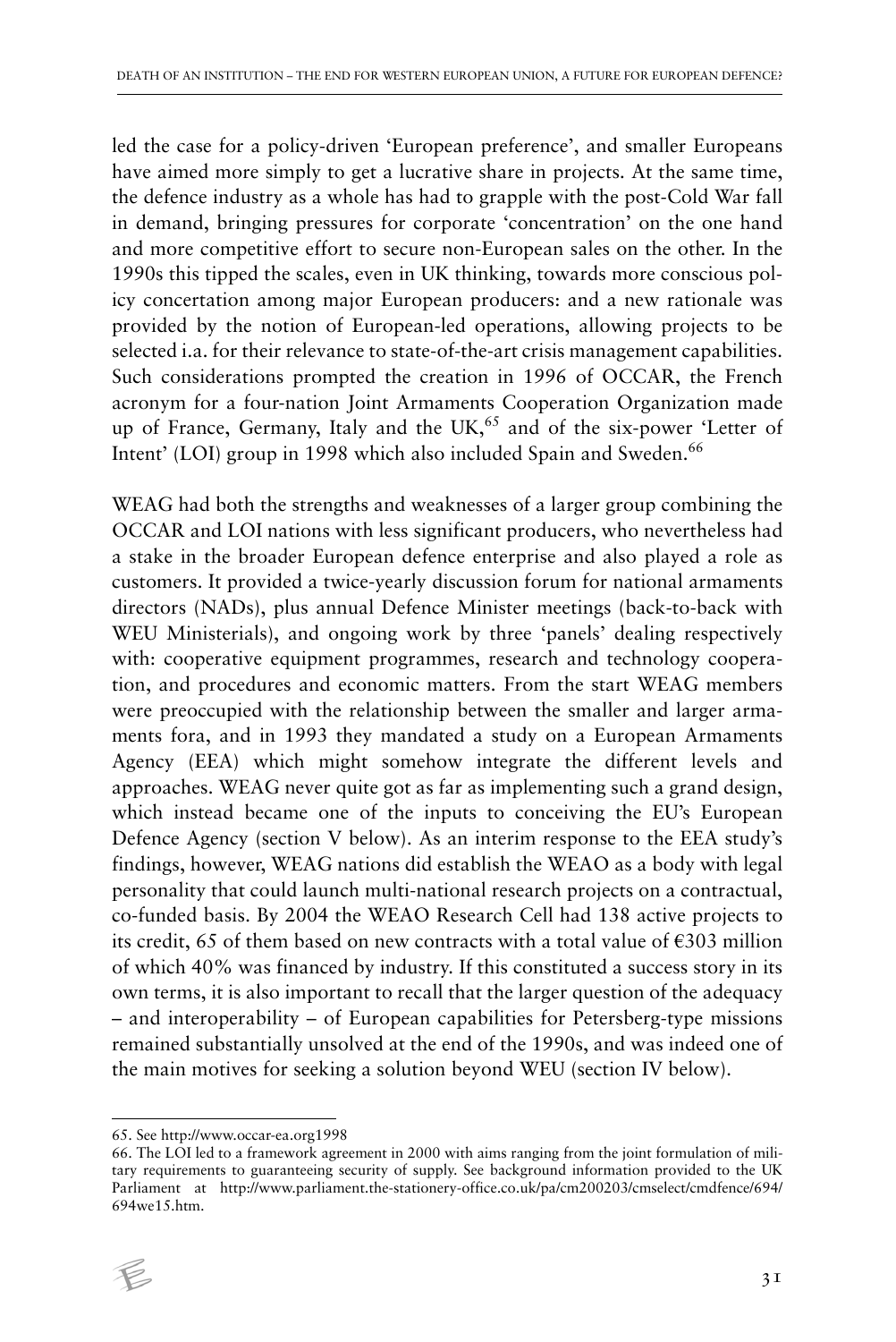#### **3.3. The Dance of the Institutions**

The story of EU and NATO institutional developments in the 1990s, their repercussions for WEU, and the eventual crystallization of WEU's role as 'middleman' between the two others can be made very complicated, or rather simple. The simpler way to visualize it is to see both of the more powerful institutions being driven through this decade by the same demands that WEU faced – for enlargement, and for crisis management operations – *plus their own evolutionary dynamics*. In enlargement, NATO and the EU moved roughly in parallel but followed their own different logics, which made disparities in the pattern not only inevitable but rational. EU adhesion required so much more varied, farreaching and intrusive changes in domestic governance that it was understandable why the Czech Republic, Hungary and Poland should have surmounted the entry hurdle seven years later again than in NATO, and Bulgaria and Romania two years later. Closer inter-institutional coordination was arguably not even desirable, and a further advantage of WEU's role as an inclusive and permissive 'finishing school' may have been to ease the dividing lines created by such nonsynchronous moves.

The adaptation of agendas, mechanisms and actions to the demands of crisis management was a different story. First, it was carrying NATO and the EU into a field where their ambitions might eventually converge and even overlap; and second, it was linked with larger and more sensitive issues of institutional evolution than could ever have arisen in the relatively weak and reactive WEU. The possibility of convergence and overlap came precisely from the fact that crisis management operations were 'missions of choice', not actions in self-defence, and that the element of military action in them was a means to a larger end rather than free-standing and conclusive. There was no logical necessity for every NATO member to contribute (at least, in more than symbolic terms) to every such action under the NATO flag: thus the possibility of separate, European-led operations being launched from within the Alliance suddenly became a living issue, with quite different overtones from the old notion of a 'European pillar' within collective defence. Peace missions involved conventional forces, of which the Europeans on the face of it had many, and did not require the cover of nuclear deterrence or even escalation dominance except in a few of the toughest cases. Politically, provided there was no disagreement on the basic rightness of the mission, it was no more shocking for Europeans to take part without US troops than when they did the equivalent in UN-led operations. On the other side, the steady growth of understanding about the complexity of peacekeeping, -restoring and -building tasks brought the importance of non-military contributions into stronger focus, creating niches not just for the EU but also for

 $\not\in$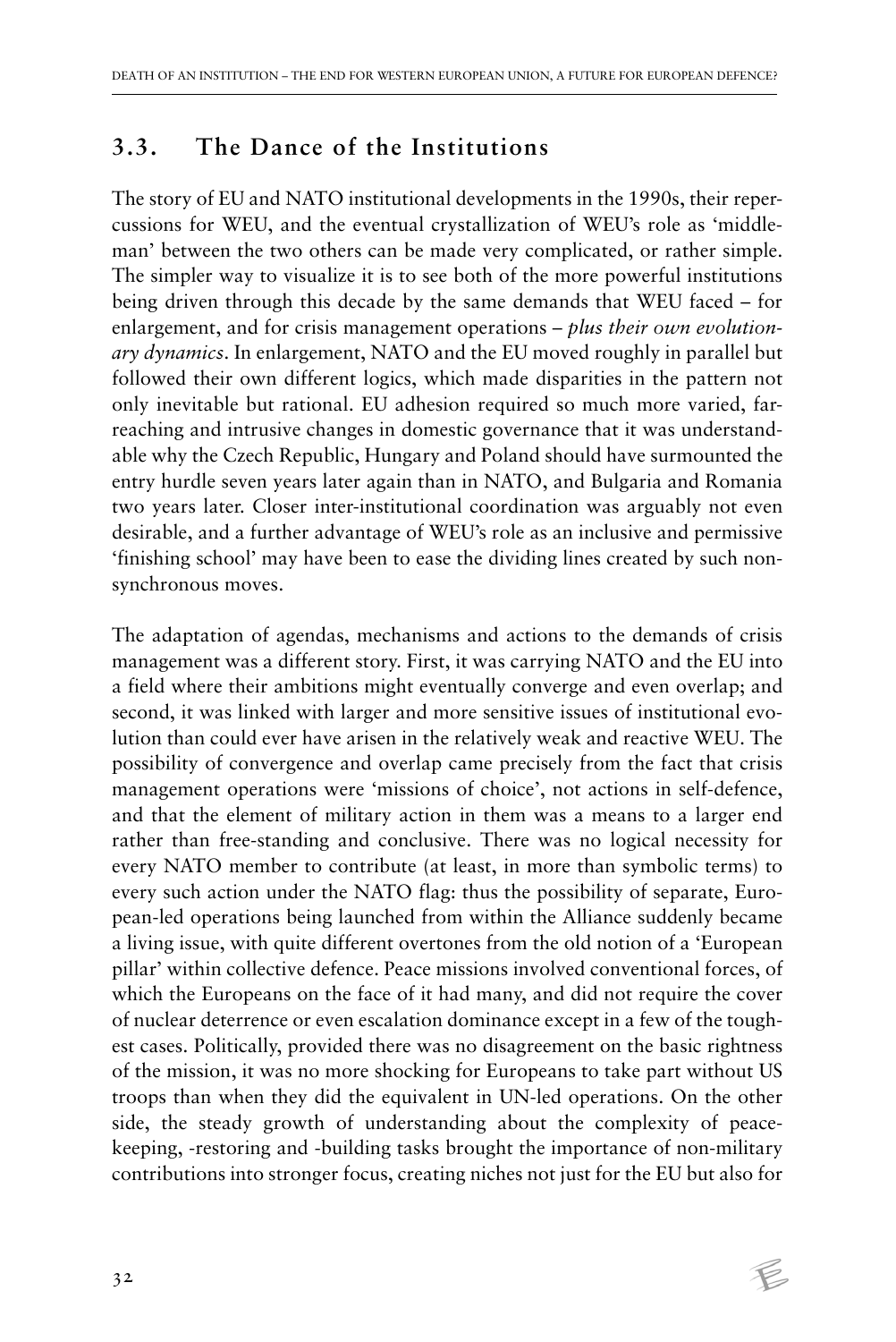the CSCE/OSCE to experiment with political, mediating, humanitarian, policing, monitoring, and other more specialized crisis management roles.

If these trends saw NATO and the EU both moving into a potentially common operational space that had not existed in any comparable form during the Cold War, it was the inward significance of this agenda for each of them that made the issue such a sensitive one. For NATO, the request to intervene in Former Yugoslavia in 1994 and the success of the resulting IFOR operation (later SFOR) came as a boon: answering the question about the post-Cold War relevance of a Western military organization in terms that were all the more convincing because the integrated Europe's own frontiers were on fire. The fact that US President Clinton had won support for this intervention, and then put such effort into the Dayton peace negotiations, against a by no means easy domestic background seemed to prove that US-European strategic togetherness could survive even under such an altered agenda.

From the EU side, however, Europe's failure to halt the Yugoslavian crisis earlier by its own efforts – and the diverging national aims that were partly to blame for this – was a setback rich in lessons that drove efforts, throughout the decade, not only to make the Union's external diplomacy more united and effective but also to give it a better tool-box. The drivers for successive efforts to strengthen what would soon be called the Common Foreign and Security Policy included not only practical concern for the Balkan danger, or a sense of competition with NATO, but the raising of levels of ambition in other parts of the EU agenda that involved aspects of security or the further centralizing of national powers or both.67 Just as NATO realized it could not stand still and stay the same after losing its supreme enemy, those concerned for the EU's future saw its credibility depending on continuous progress in the widening and deepening of its formal competence and operational range. Towards the end of the decade, Javier Solana would be bold enough to suggest that such strategic maturation was also needed to meet the demands of enlargement, given that this would extend the Union's territorial remit to another half of Europe where states were less self-sufficient and threats relatively more serious.<sup>68</sup>

It is, of course, over-simplifying the story to speak of each institution as a coherent whole. On the one hand, there were nations who preferred not to use either

<sup>68.</sup> An argument to this effect, noting i.a. that Europe's relations with its next neighbours would take on a more strategic character, will be found in Solana's speech to the Institut für Europåische Politik at Berlin on 17 December 1999, text at http://www.consilium.europa.eu/uedocs/cms\_data/docs/pressdata/EN/discours/Berlin171299.htm.



<sup>67.</sup> The obvious examples are the build-up to the introduction of a common currency, and the gradual bringing of internal security and border management matters into the formal treaty structure.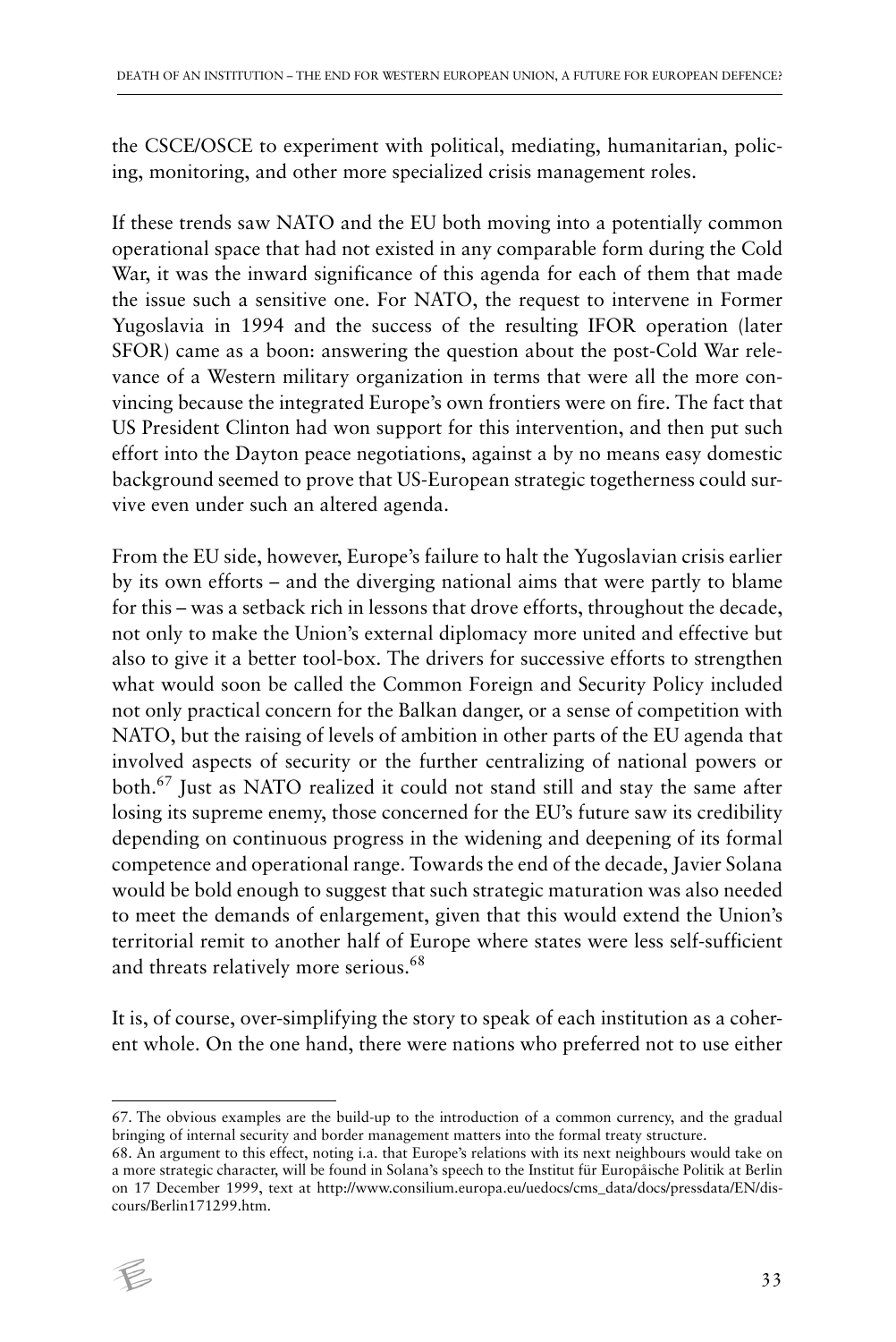NATO or the EU for the operations they considered most important, resorting instead to some combination of UN authorization and a coalition approach. This was the case for the Gulf war of 1990-91 against Iraq, as well as for the European-led Turquoise and Alba interventions as already mentioned. On the other hand, those who did want to strengthen Europe's institutions through the crisis management enterprise were just as divided as before in their organizational loyalties and preferences. It is no surprise to find the UK, Netherlands, Portugal and the Nordic Allies working hard to defend NATO's primacy and to keep the development of any European-led operational alternative confined within a NATO, or at least a NATO-ized and inter-governmental (=WEU) framework. At crucial moments they generally won Italy's help and some sympathy from Spain. On the other side, France and Germany repeatedly joined forces to push for advances in EU policy responsibility, action capacity and independence from NATO, with support from Belgium and Luxembourg. Aside from all other EU-related motives as listed above, such countries could see defence competence more clearly than ever as part of the 'finalité' or ultimate mission of the Union as a quasi-governmental regional polity.69 If Europeans could give up their national currencies for the Euro, even defence as the last bastion of national sovereignty should not be out of reach. Such hopes and comparisons carried a definite echo of the 1950s, with the difference that no-one any longer spoke of using the 'Community method' in defence – or indeed needed to, as the Union was busy inventing new non-Community-centric modes of advance, most obviously in EMU itself.<sup>70</sup>

In a further re-play of the 1950s, these developments threw WEU's role into relief as a buffer against EU encroachment into 'hard' defence – for the Brits and their allies; or for the more ambitious EU camp, as a tool that could increasingly be subordinated to the Union's political will. For both schools of thought, WEU could have secondary value as a connecting link between two larger institutions that were still not ready, or allowed by their members, to interact directly. Here the story of concrete institutional developments will be told succinctly against this background, and from a WEU's-eye view.<sup>71</sup>

To begin with NATO: as noted, the Alliance was pondering already in 1990 how to equip itself with more flexible, mobile force packages that could be used for

<sup>69.</sup> Maintaining Franco-German harmony and joint leadership was also an important consideration: see Yves Boyer, 'WEU: A French Perspective' in Anne Deighton (ed.), *Western European Union 1954-1997: Defence, Security, Integration*, as note 9 above, esp. pp. 65-7.

<sup>70.</sup> *Vide* the roles of the European Central Bank, of the Eurozone Ministers, and of the Econ/Fin Council of the full Union in managing the new policy – in addition to and distinct from any continuing powers of the Commission, which was similarly sidelined in CFSP.

<sup>71.</sup> The remainder of this section draws largely on Alyson JK Bailes, 'The European Security and Defence Identity', as note 22 above.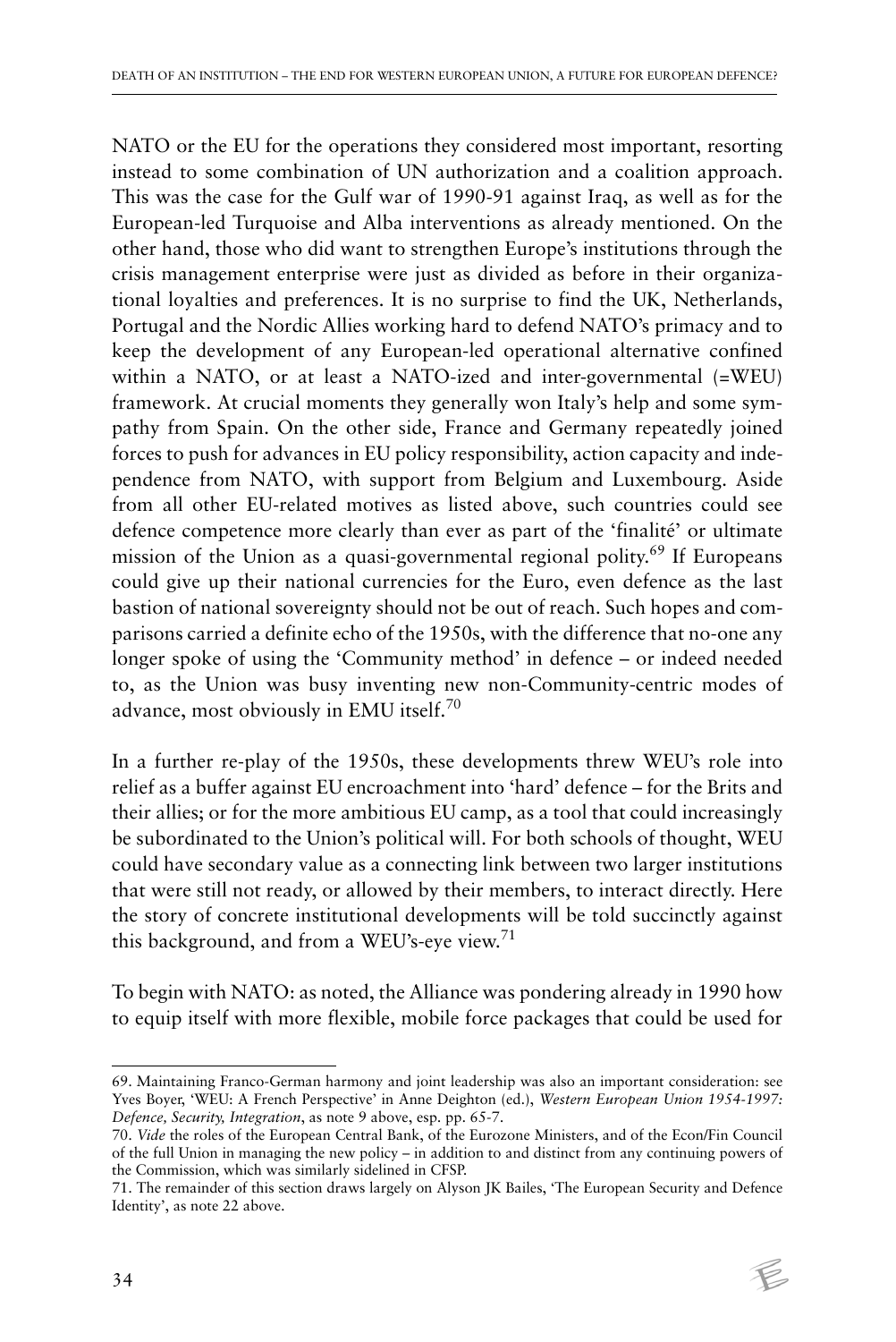the new style of 'non-Article 5' (= non-self-defence) missions, either on behalf of the whole Alliance, or under European command as an expression of the European Security and Defence Identity (ESDI). The notion of such 'separable but not separate' force elements was endorsed in the new Strategic Concept adopted at Rome in November 1991,72 which triggered important changes in force and command structures in Europe. An Allied Command Europe Rapid Reaction Force (ARRC) was set up under a British Commander, and the European deputy to the US Supreme Allied Commander in Europe (SACEUR) was gradually groomed to be the commander of choice for a NATO-approved European operation. As the Cold War headquarters structure in Europe was trimmed back, 70% of the posts in it as well as important military positions at NATO's political centre (at Evere, in Brussels) were reserved for Europeans. The important Brussels Summit of January 1994, a turning-point in NATO's enlargement policy, also introduced the concept of 'Combined Joint Task Forces' (CJTFs) as force packages specially tailored for new-style missions although theoretically also available for main defence.73

By the time of the Berlin Ministerial meeting held on 3 June 1996, two years into NATO's Former Yugoslav operation, Britain, Germany, and France – which had just decided to re-join NATO's Military Committee - were unprecedentedly serious and united about developing a working model for European-led intervention. Whatever they may have thought about WEU as such, NATO-WEU interaction was the only route available at the time for exploring such a concept. The Berlin declaration therefore not only set out the goals of ESDI more clearly than ever before,74 but laid down a full and specific programme of joint work for NATO and its 'little brother' organization. Aside from further development of CJTFs and 'separable' command/ HQ arrangements, WEU-NATO exercises were to be planned in a series called CMX/CRISEX; procedures were to be worked out for consultation on launching a NATO-supported WEU operation and for borrowing NATO assets for its execution; and NATO was to extend its advice on national force planning to non-NATO EU members within the framework of their participation in Partnership for Peace.<sup>75</sup> Thanks to intensive work by WEU 'at 21' in 1997-8, the necessary inter-institutional agreements were concluded on all these matters and the general modalities of communication with NATO were improved, i.a. by a study on reconciling the respective termi-

<sup>75.</sup> The modalities for this last were agreed in May 1998 and the procedures were tested successfully in WEU's last two years.



<sup>72.</sup> Text at http:www.nato.int/cps/en/natolive/official\_texts\_23847.htm.

<sup>73.</sup> For the Summit declaration see note 34 above.

<sup>74.</sup> The ESDI was seen as improving European burden-sharing within the Alliance and strengthening Atlantic partnership – a continuation of the earlier 'European pillar' idea – as well as allowing separate European action 'as required'. Full text of the Ministerial declaration at www.nato.int/docu/pr/1996/p96- 063e.htm.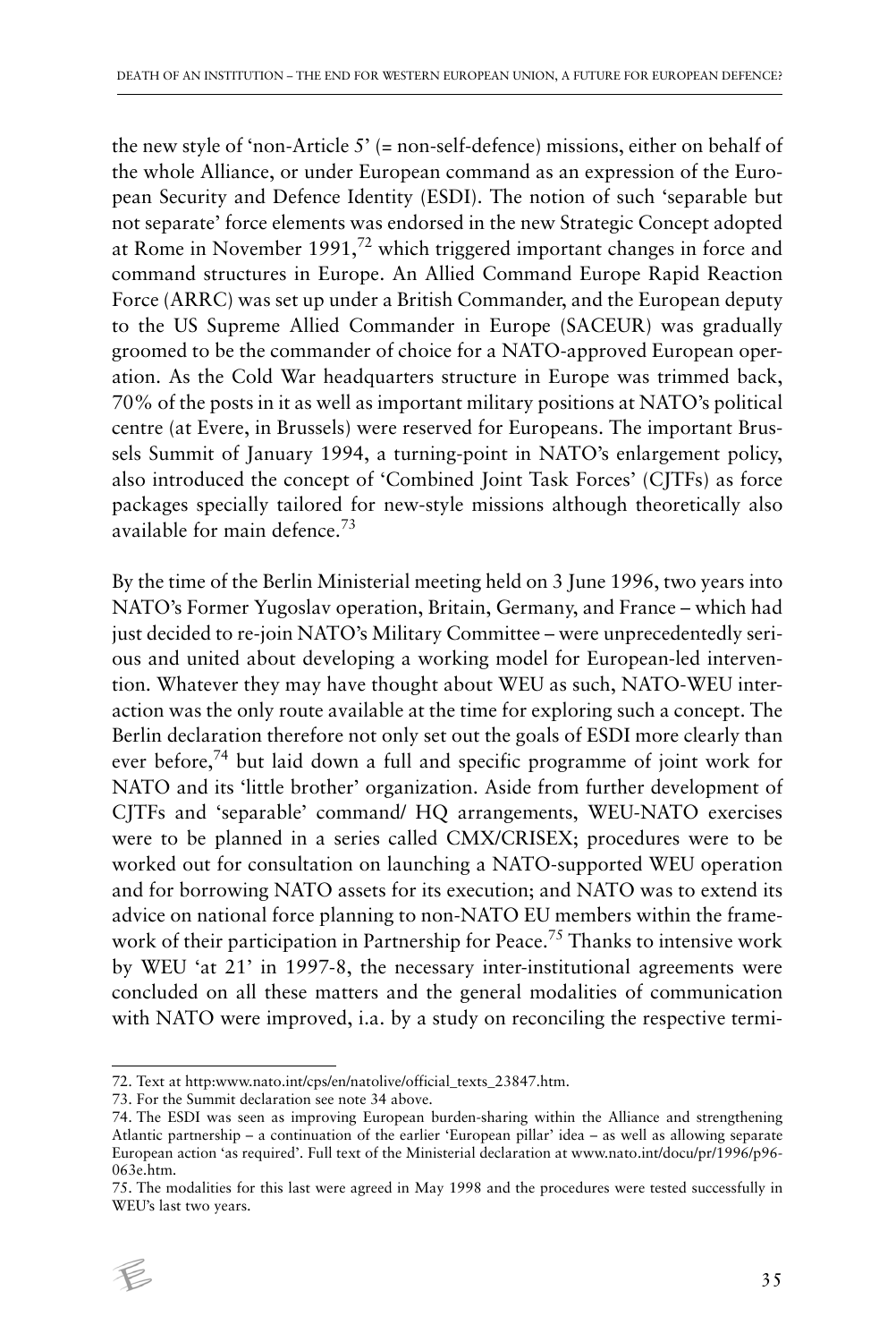nologies. A NATO-WEU Security Agreement was signed in 1996. Joint WEU-NATO Council meetings, exchanges of visits and mutual observation of activities became commonplace, and it was especially significant for the future that WEU military representatives were allowed to observe NATO planning work for the 1998-9 Kosovo operation.

Such a degree of 'NATO-ization' of Europe's only independent defence forum was not equally welcome to all Europeans,<sup>76</sup> and might not indeed have been politically acceptable had not WEU-EU ties grown just as close or closer meanwhile. The EU for its part was steadily raising the bar for its external policy ambitions, and making the security component in them more explicit, from the time of the 1992 Maastricht Treaty onwards. Coming into force in November 1993, this text created the expression 'Common Foreign and Security Policy' and placed such work more clearly than before in a separate, inter-governmental 'second pillar' of EU governance<sup>77</sup> where parliamentary powers would be limited, the writ of the European Court of Justice would not run and most costs would be borne by participating nations themselves. However, the Treaty also defined 'Joint Actions' and 'Common Positions' that could be adopted on CFSP issues and to which common budgetary allocations could be applied. Should any such EU decision require an element of military implementation, Maastricht provided for the EU to request the necessary action by WEU.<sup>78</sup>

The vision of an inter-governmental CFSP elaborated at Maastricht was to prove decisive in creating a 'safe' institutional home where the EU's own military competence could later be implanted. For the moment, however, no occasion arose to apply the Maastricht formula of 'requesting' WEU implementation, and the decisive shift in EU-WEU relations was to await the Treaty of Amsterdam signed in October 1997. In the negotiations on this text, France, Germany and others had pushed harder than ever for the EU to concern itself directly with defence; but opposition from the UK, Denmark, and the recently joined non-NATO states (Austria, Finland, Sweden) watered down both the general preambular language on this and the practical arrangements envisaged.<sup>79</sup> In a move that would also set the scene for the eventual ESDP, Finland and Sweden proposed to lift the WEU's Petersberg definition of potential European-led crisis management tasks into the EU Treaty, and to allow the EU to 'avail itself' of WEU (without asking!) to carry them out. In a given crisis,

<sup>76.</sup> Concern about this was felt strongly by some continental analysts and will be found illustrated, for example, in the cited works by André Dumoulin.

<sup>77.</sup> The first pillar referring to core Community competences under the Treaties and the third, to justice and home affairs.

<sup>78.</sup> For the Treaty text see note 36 above.

<sup>79.</sup> All provisions in question are in Article J.7 of the Treaty.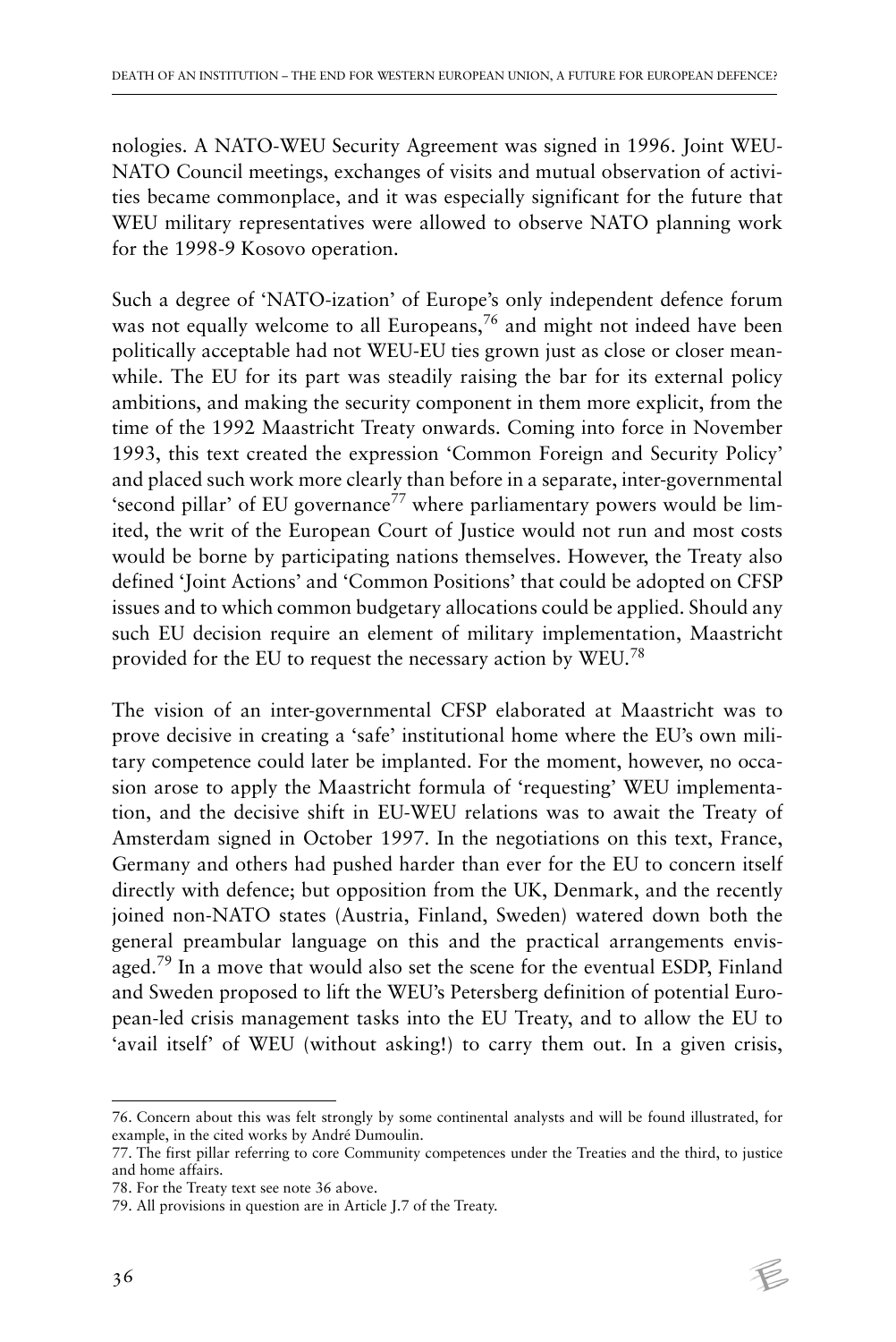'guidelines' issued by the European Council could govern both the way WEU contributed, and the application of the EU's own range of tools.<sup>80</sup>

When it was clear that this compromise approach would carry the day, WEU on 22 July 1997 adopted a declaration of its own<sup>81</sup> which was affixed to the Final Act of the Amsterdam Treaty. This document repeated and endorsed the relevant Treaty language, and set out a programme for improving WEU-EU relations so as to clear the way for possible 'availing' contingencies. In its second part, however, it rehearsed the new elements of WEU-NATO cooperation already mentioned: thus graphically illustrating WEU's balancing act and middle-man position – in these its final years of operation – between the two greater organizations.

Among the WEU-EU improvements implemented in the next two years were joint meetings between the WEU Council and EU Security Committee (at that time, the top committee in the CFSP structure below COREPER); enhanced relations between the WEU Secretariat and the EU Council Secretariat and European Commission respectively; enhanced information exchange with clarification of the necessary security procedures; and plans to bring the WEU and EU presidencies more closely in line – although this last took effect only when WEU was close to being dismantled. Most significant were the moves made to flex the EU's muscles as the mandator and political leader of Petersberg operations. As already mentioned in section III.2 above, the EU – even before Amsterdam was in force – applied Maastricht procedures to take over political, and some budgetary, responsibility for the MAPE police operation in Albania, and directly mandated WEU's last two operations for the use of Satellite Centre services in Kosovo and de-mining training in Croatia, respectively. In addition, a seminar and talk-through exercise were held with the EU Security Committee which among other things showed some of the complications which could arise, were WEU to need NATO assets for an EU-owned operation. The largely amicable spirit in which all these joint activities took place – also with NATO – was perhaps due more than anything else to WEU's participatory structure (section III.1 above), which kept all proceedings open and above board for the full range of both NATO-member and EU-member Europeans.

<sup>81.</sup> Text at www.weu.int/documents/970722en.pdf.



<sup>80.</sup> The Treaty of Amsterdam came into force in 1999; text at www.europarl.europa.eu/topics/treaty/pdf/ amst-en.pdf.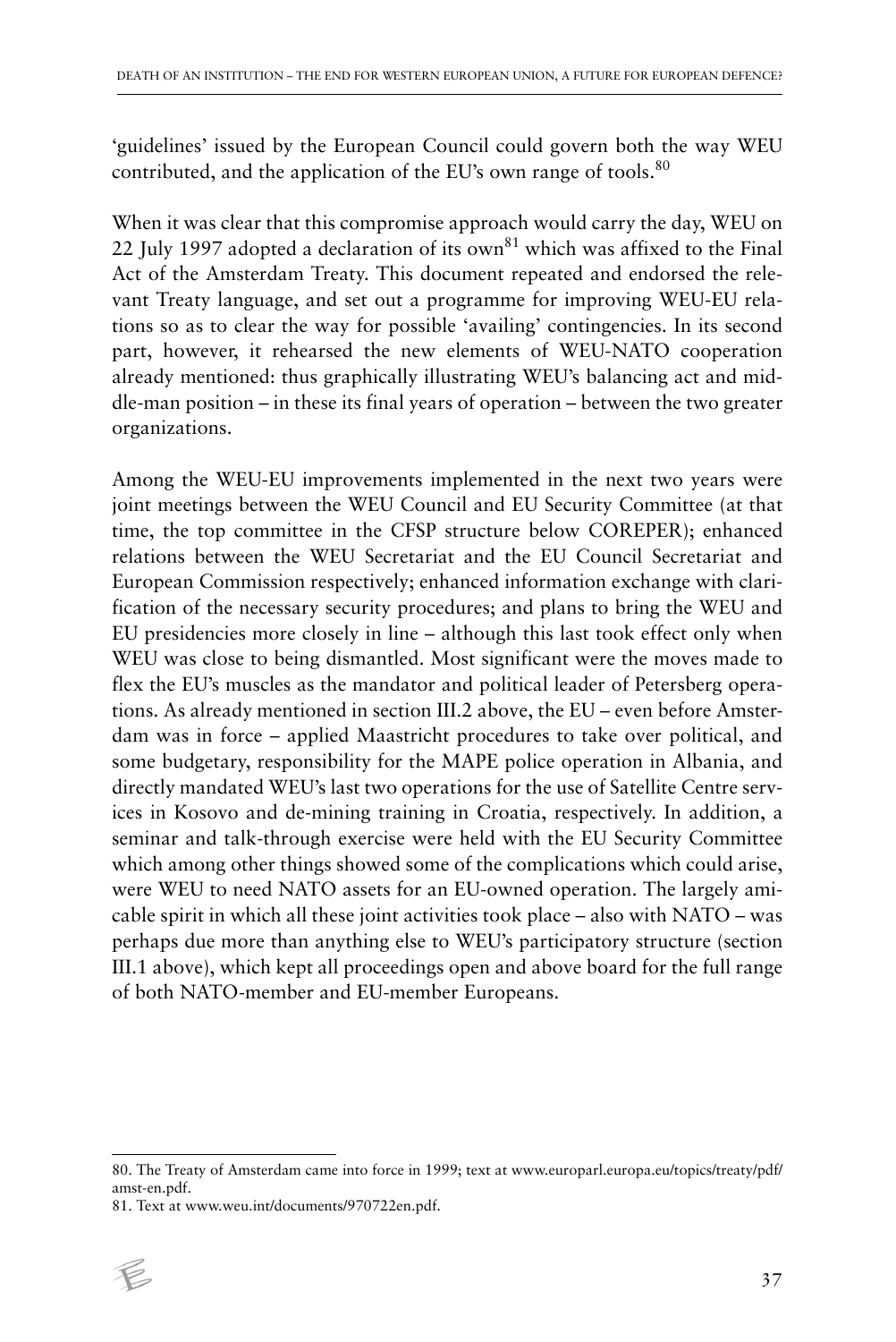## **3.4. End of a Cycle: the 1998 Anniversary**

When the first Brussels Treaty was signed in 1948, Article X in the text stated that after fifty years any or all of the parties would be free to denounce it,  $82$  with the implication that if no-one did so it would continue indefinitely. In 1998 when this fateful anniversary came around, WEU full members were well aware of its meaning: but no move was made from any quarter to tamper with the Treaty. On the contrary, at the immediately preceding Erfurt Ministerial meeting (December 1997), a communiqué stated that 'Although political circumstances have dramatically changed since the signature of the modified Treaty, Ministers agreed that it continues to form a valuable part of the European security architecture'.83 The way was open to turn the year instead into a modest anniversary celebration.

Characteristically and perhaps prudently, WEU chose to mark the occasion mainly with publications and seminars designed for the cognoscenti, rather than trying to appeal to a larger public. Two main events were held in Brussels: an official seminar on crisis management with eminent political and military speakers, and a larger event with a more academic, partly historical and institutional focus. The proceedings of the latter were afterwards published as a special edition of *Studia Diplomatica*, the journal of the Belgian Royal Institute of International Relations,<sup>84</sup> while WEU itself produced a special presentation volume distinguished by rich and, in part, previously unpublished photographic material.85 The WEU Institute of Security Studies held its own seminar and published another volume of contributions.<sup>86</sup>

<sup>82. &#</sup>x27;After the expiry of the period of fifty years, each of the High Contracting Parties shall have the right to cease to be a party thereto provided that he shall have previously given one year's notice of denunciation to the Belgian Government.'

<sup>83.</sup> Quoted in Ramses A. Wessel, 'The Legality of the New Functions of the Western European Union' in in Deighton and Remacle (eds.), *The Western European Union, 1948-1998*, as note 9 above.

<sup>84.</sup> Now Egmont – Royal Institute for International Relations. Anne Deighton and Eric Remacle (eds.). *The Western European Union, 1948-1998: from the Brussels Treaty to the Treaty of Amsterdam*, as in note 9 above.

<sup>85.</sup> WEU Secretariat-General, *Western European Union: A European Journey*, as note 9 above.

<sup>86.</sup> Guido Lenzi (ed.), *weu.@.fifty*, as note 9 above.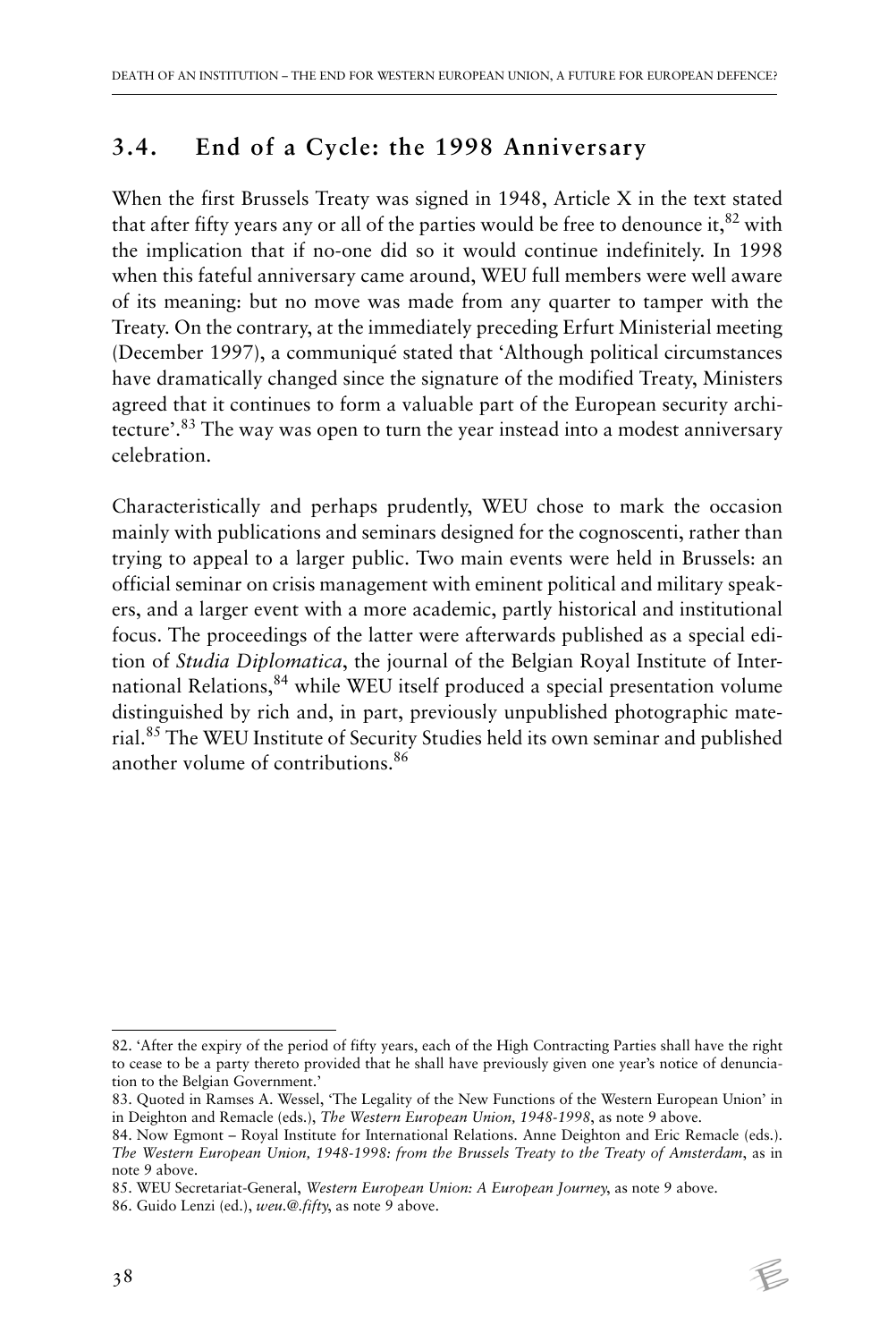# **4. THE EU TAKEOVER: ORIGINS AND PROCESS**

### **4.1. From St Malo to the European Security and Defence Policy (ESDP)**

It would be temptingly neat to say that 'Just when WEU thought it was safe' for a while, the bombshell of the Anglo-French bilateral Summit declaration at St Malo on 4 December 1998<sup>87</sup> blew all previous calculations out of the water. With its stark statement that 'the Union must have the capacity for autonomous action, backed up by credible military forces, the means to decide to use them and a readiness to do so, in order to respond to international crises', it signalled a breakthrough that only an unprecedented degree of compromise between London and Paris could have allowed. If the UK was abandoning its opposition to a direct military role for the EU and was accepting the creation of structures *within the Union* to that end ('without unnecessary duplication'), France was accepting that the initiative would be pursued 'in conformity with our respective obligations to NATO' and in a way that would also enhance the Alliance's own vitality.88 Here at last was a new reading of the 'European defence' oxymoron that would neither take the primary defence role away from NATO, nor make the handling of defence too 'European' – the St Malo text emphasized that the new EU powers must be developed in the CFSP framework and 'on an intergovernmental basis'.

Pivotal as it was, however, the St Malo declaration did not come out of the blue. It was the culmination of several months of increasingly iconoclastic debate about how to tackle 'Amsterdam's Unfinished Business'89 in defence and security, reaching the level of EU Heads of State and Government in their informal meeting at Pörtschach, Austria, on 24-25 October and continuing with a pioneering – though informal – meeting of EU Defence Ministers at Vienna on 4 November. The proximate cause was the Kosovo crisis of 1998-9, which brought to a head the frustrations felt throughout Europe ever since the early

<sup>89.</sup> This is the title of Richard G Whitman's Occasional Paper of January 1999 for the WEU-ISS, text at http://www.iss.europa.eu/nc/actualites/actualite/select\_category/22/article/amsterdams-unfinished-business-the-blair-governments-initiative-and-the-future-of-the-western-e/?tx\_ttnews[pS]=915145200&tx\_ ttnews[pL]=31535999&tx\_ttnews[arc]=1&cHash=a29e1a17b6.



<sup>87.</sup> Text at http://www.atlanticcommunity.org/Saint-Malo%20Declaration%20Text.html.

<sup>88.</sup> This French position was not without antecedents, as France had been strongly engaged in and influenced by the development of NATO's crisis management role in FRY, and equally active with the UK and Germany in framing the ESDI concept reflected in NATO's 1996 Berlin communiqué. President Chirac had indeed attempted to negotiate terms for France's return to NATO's integrated military structure, but the idea broke down (temporarily, as it turned out) by 1997 because of disagreements over high command posts.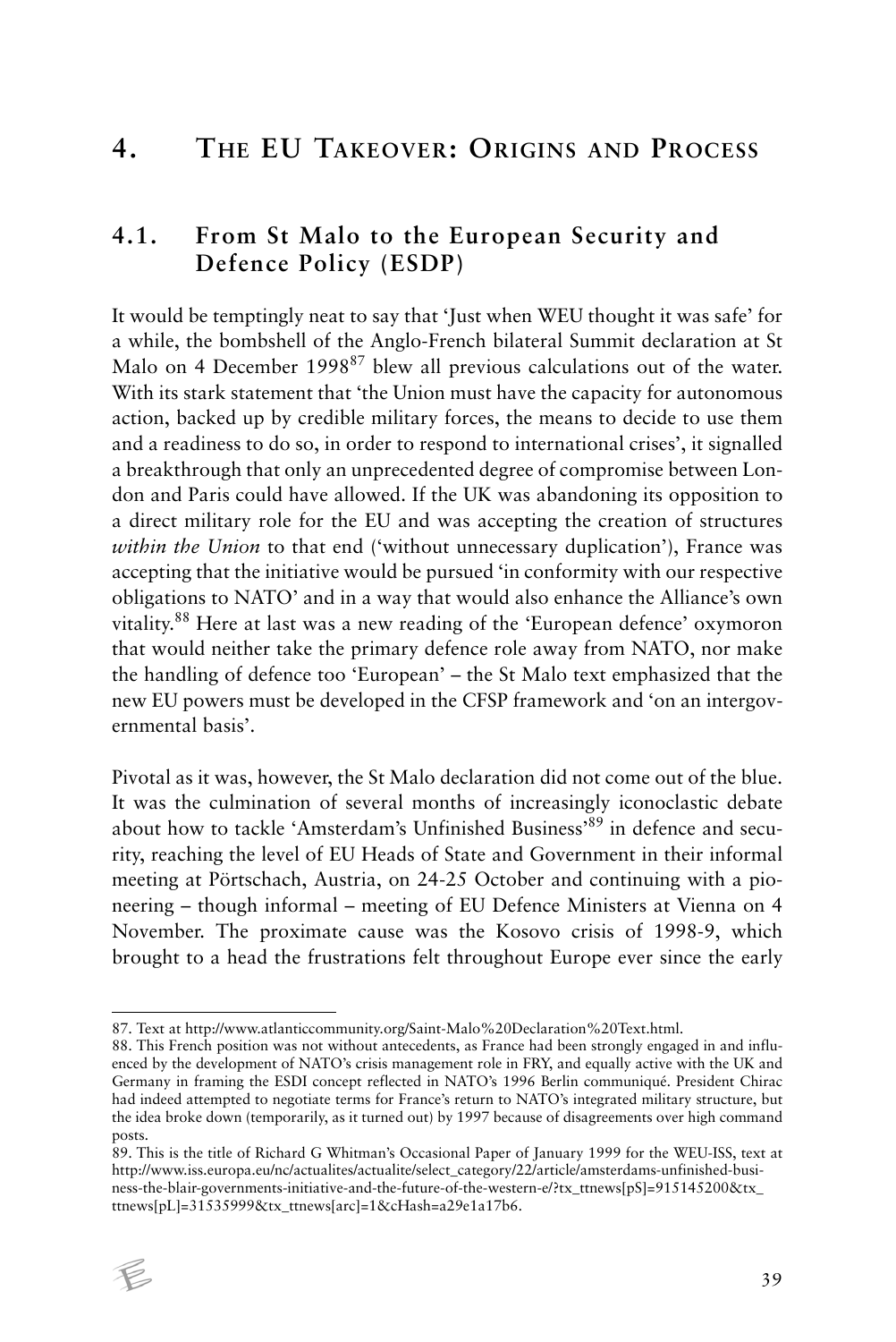1990s about the Europeans' failure to get a decisive grip even on their most nearby and intimate security challenges. The strengthening of CFSP foreseen by Amsterdam was already looking inadequate with that Treaty barely entered into force, above all because of the EU's lack of its own military instrument and of the military expertise and competence that ought to go with it. WEU itself provided new grounds for frustration, insofar as it could hardly play more than the role of a bystander over Kosovo:<sup>90</sup> leaving NATO to make all the running and thus pushing the USA – again! – into the role of arbiter over Europe's own security business.

In retrospect it may be forgotten how long it took for these feelings to coalesce into a specific programme of institutional reform. Indeed, the revolutionary aspect of the situation was perhaps precisely the fact that the largest actors were thinking in terms of the practical and psychological changes they wanted to produce, and only secondly about institutional logic. For Britain, improving European intervention capabilities, and mobilizing and better using existing ones, was now such an overriding priority that institutional options could be revisited purely in the light of 'what worked'. France shared the same frustrations notably about German performance, but was also interested in exploring how the political and psychological pressure of EU commitments might be applied to galvanize change – just as they had done among the economically weaker brethren in the context of Economic and Monetary Union (EMU). To complete the circle, Britain's awareness of being an EMU outsider gave it a *prima facie* interest in finding some other grand scheme within the EU framework where it could play a larger and ideally, a leading role.<sup>91</sup> And finally – without exaggerating the importance of individuals in history – the personalities of Tony Blair and Jacques Chirac respectively, both self-confident (not to say headstrong) leaders with sometimes iconoclastic leanings, certainly helped to brush aside precedent and open up new space for experiment.<sup>92</sup>

Against this background, various ideas were tossed around at Pörtschach and the subsequent defence ministers' meeting, ranging from incorporating the WEU structure wholesale into the EU as a 'fourth pillar' (with its own rules)<sup>93</sup> to splitting WEU somehow between the EU and NATO or even re-launching the

<sup>90.</sup> In Spring of 2000, however, when NATO bombing triggered a huge refugee outflow from Kosovo into FYROM and Albania, MAPE supported the Albanian authorities rather effectively in handling the situation.

<sup>91.</sup> Anne Deighton, 'The European Security and Defence Policy', *Journal of Common Market Studies* Vol. 40 No. 4, 2002, available at http://www.concordantia.com/sfm2007/files/Literature/Foreign%20Policy/ deighton%20-%20esdp.pdf.

<sup>92.</sup> Cf Anne Deighton, *The Foreign Policy of British Prime Minister Tony Blair: Radical or Retrograde?*, lecture at the Centre for British Studies of Humboldt University, Berlin, 11 July 2005, available as a Working Paper at http://www.gbz.hu-berlin.de/publications/working-papers/.

<sup>93.</sup> The possibility of incorporation had in fact been mentioned in the Treaty of Amsterdam's Article J.7.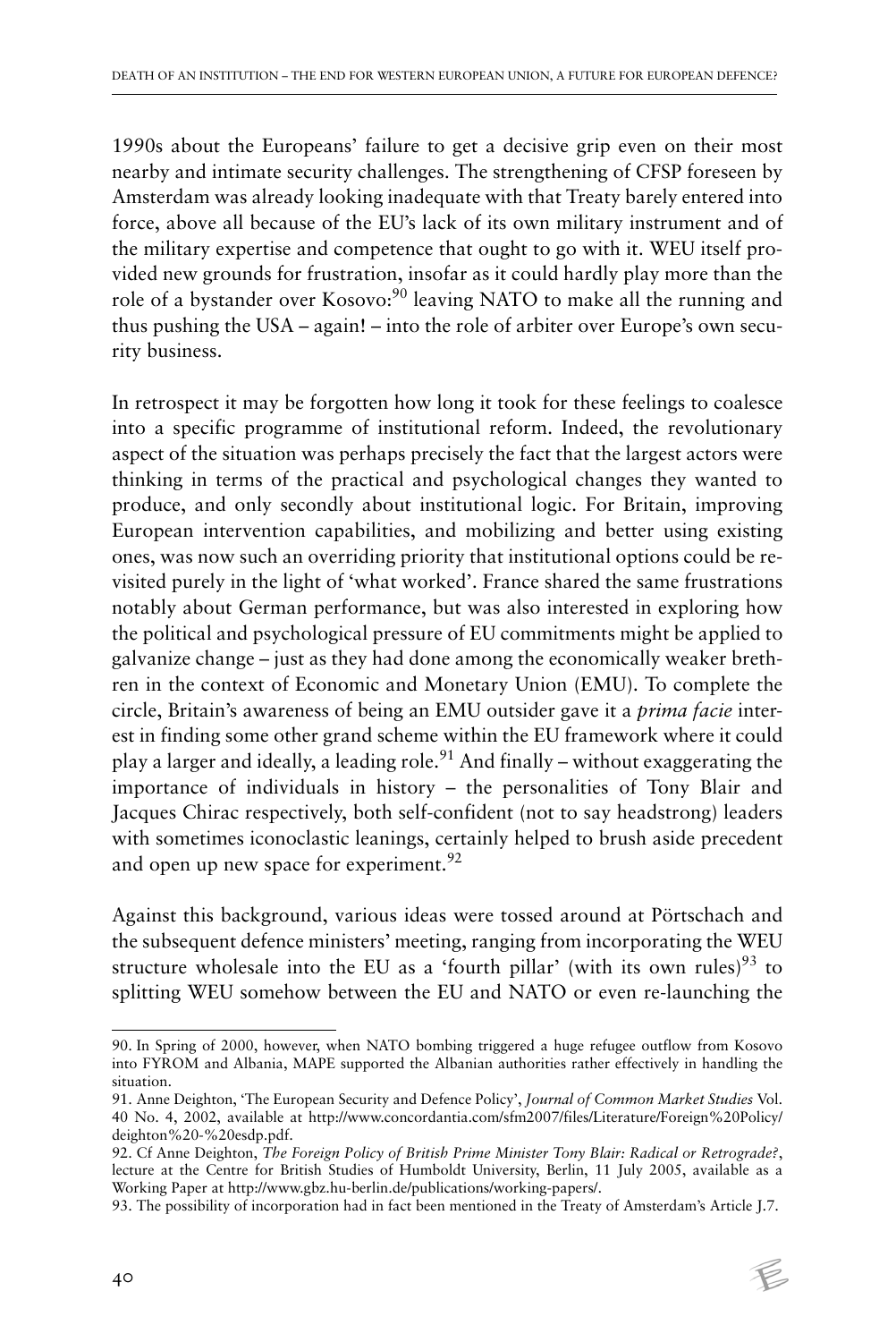ESDI approach within the Alliance.<sup>94</sup> As late as 1 December when the regular Franco-German Summit meeting took place at Potsdam, the communiqué<sup>95</sup> spoke of the EU's accessing forces 'through WEU', direct from NATO, or by using the Franco-German Eurocorps and similar pre-formed units. Just three days after, the St Malo text made a truly decisive shift by stating that 'the Union must be given appropriate structures' for developing and managing military crisis management capacities, under the leadership of the European Council, 'taking account of the existing assets of the WEU and the evolution of its relations with the EU'.<sup>96</sup> Although still somewhat gnomic, this formula made an EUbased solution inevitable and really only left two options open: to bring WEU inside the EU, or transfer its functions to the latter by some other means.

The path eventually followed was to be clarified step by step during 1999, the most important public events being NATO's Washington Summit meeting of 24 April, the European Council meeting at Köln, Germany on 3-4 June, and the Helsinki European Council of 10-11 December where the decisions finally triggering the launch of a European Security and Defence Policy (ESDP) within the EU were taken.<sup>97</sup> WEU itself defined its part in the process by Ministerial declarations issued at Bremen on 11 May and Luxembourg on 22-23 November.<sup>98</sup> Almost equally important, however were the intense bilateral and group discussions that helped to identify the route of fastest compromise, plus a unilateral move taken by the USA when Secretary of State Madeleine K. Albright published an article titled 'The Right Balance Will Secure NATO's Future' in the *Financial Times* on 7 December 1998.<sup>99</sup> This last provides a relevant place to start the story since it signalled the USA's *conditional acceptance* of the St Malo concept: and in retrospect, the acceptance was just as important as the conditions. After all, for Europe to have 'modern, flexible military forces […] capable of putting out fires in Europe's backyard' (as Albright put it) was in the USA's best practical interest, and would also strengthen NATO insofar as any improved capacities belonged to Allies. Further, Britain, France and other European Allies welcoming their initiative were powerful advocates in Washington

<sup>99.</sup> Reprinted in Maartje Rutten (ed), op.cit., pp 10-12.



<sup>94.</sup> Richard G Whitman, *Amsterdam's Unfinished Business*, as note 88 above.

<sup>95.</sup> Text in Maartje Rutten (ed.), *From St Malo to Nice: European defence: core documents*, WEU-ISS Chaillot Paper no 47 of May 2001, text at http://www.iss.europa.eu/nc/actualites/actualite/select\_category/21/article/from-st-malo-to-nicebreuropean-defence-core-documents/?tx\_

ttnews[pS]=978303600&tx\_ttnews[pL]=31535999&tx\_ttnews[arc]=1&cHash=821ea7e772. This volume was the first of several similar selections of documents to be published by the ISS, continuing up to the present and providing the single most authoritative and convenient source for research on post-St Malo developments.

<sup>96.</sup> Franco-British Summit declaration, as in note 87 above.

<sup>97.</sup> The texts of communiqués/conclusions from these events (or relevant extracts) are most easily accessed in Maartje Rutten (ed.), op.cit. in note 94 above: pages 20-23, 41-45 and 82-91, respectively.

<sup>98.</sup> Texts at www.weu.int/documents/990510en.pdf (Bremen) and in Maartje Rutten (ed.), op.cit, pp. 67- 76 (Luxembourg), respectively.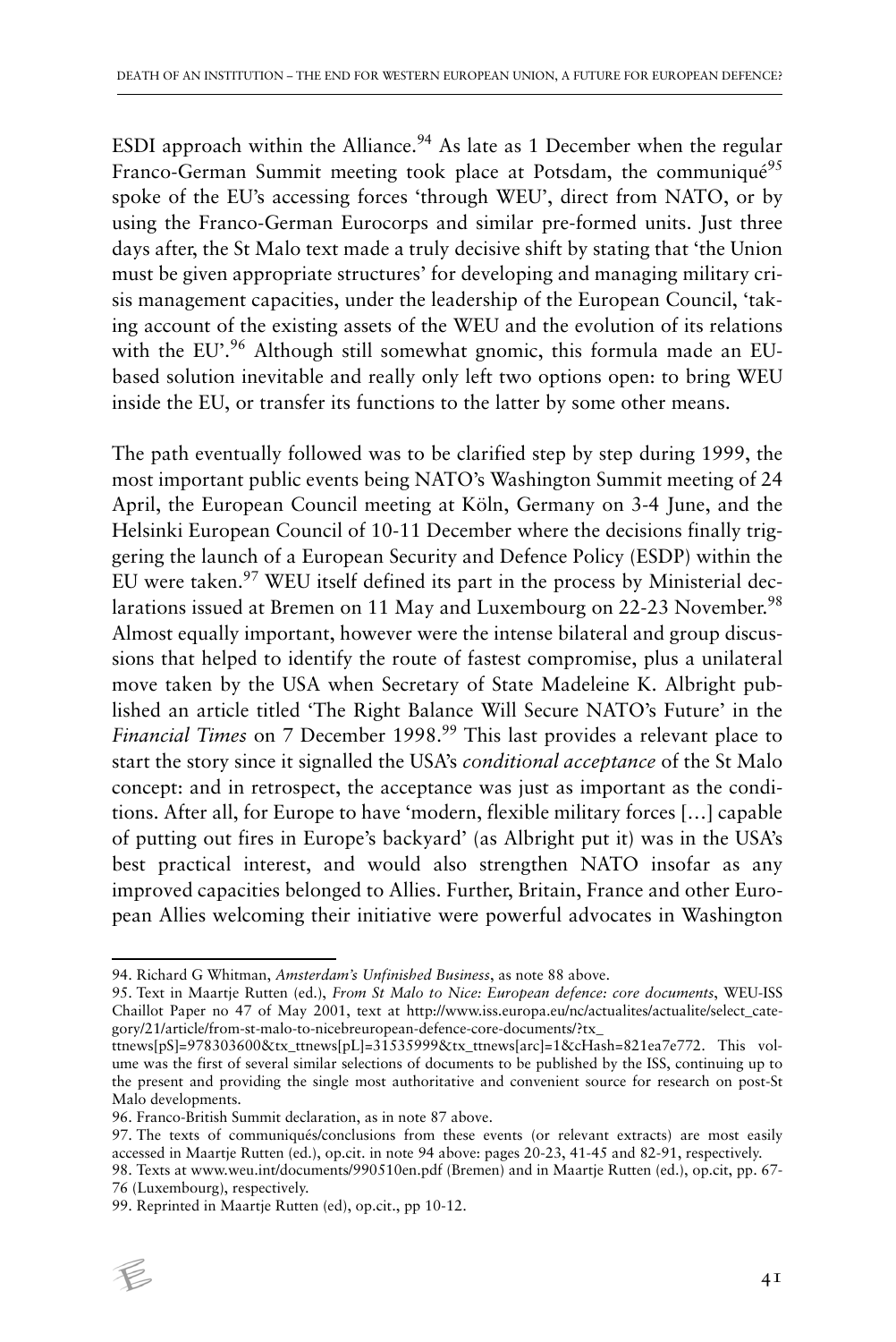and quite an influential caucus within NATO, making it rather artificial to see the EU's and NATO's dialogue on the matter as two separate entities corresponding remotely. (In just the same way, the winning over of all ten WEU full members for the UK-French concept left no question that WEU would ultimately suffer whatever fate the new EU logic demanded.)

What Albright laid down as conditions were the famous three D's: no *decoupling* (i.e. NATO to be preserved as the US-Europe strategic link for 'real' defence), no *duplication* of forces/assets/procedures, and no *discrimination* against the non-EU Europeans. The same three points were to be echoed, albeit less concisely, in paragraphs 9-10 of NATO's Washington communiqué<sup>100</sup> where the Alliance rather remarkably responded in detail to the EU initiative even before the latter had taken shape. On the understanding that there would be close NATO-EU cooperation, no *unnecessary* duplication, and 'the fullest possible involvement of non-EU European Allies in EU-led crisis operations, building on existing consultation arrangements within the WEU', NATO offered not only to transfer to the EU the same understandings it had built up with WEU but even to improve on them. The key elements in this 'Berlin-plus' package (so called with reference back to NATO's Berlin Ministerial of 1996) were defined as: assured access to NATO help in operational planning, a 'presumption' of access to NATO assets that might need to be borrowed, the development of Deputy SACEUR's role as a designated European commander who could himself be lent for an EU-led operation, and improved defence planning support for the development of EU intervention forces.

As for the EU's internal deliberations during 1999, it could be argued that respecting Albright's first two conditions also turned out to be convenient for the EU's own unity and for rapid progress, but only at the price of violating the third. On the first point, lingering ideas of bringing all WEU into the EU as a fourth pillar or, alternatively, expressing the 10 full members' shared European guarantees in a protocol to the EU Treaties quickly ran into the obstacle of the four non-Allied EU members. These were not ready to be pushed to enter a collective defence system, but neither could they accept exclusion from an 'inner circle' of  $ESDP<sup>101</sup>$  which they could argue – not unreasonably – negated the whole point of making the new policy a common one of the Union. Once again, as from Maastricht onwards, Finland and Sweden suggested solving the prob-

<sup>100.</sup> NATO Summit communiqué, 'An Alliance for the 21st Century', 24 April 1999, text in Maartje Rutten (ed.), op. cit., pages 20-23.

<sup>101.</sup> This would have been especially sensitive for Sweden which was also staying out of the Euro scheme but prided itself on its role in crisis management. The non-Allies' dilemma at this time is graphically described in Gustav Gustenau, *Towards a Common European Policy on Security and Defence: An Austrian view of challenges for the "post-neutrals"*, ISS Occasional Paper no. 9 of Oct. 1999, at http:// www.iss.europa.eu/uploads/media/occ009.pdf.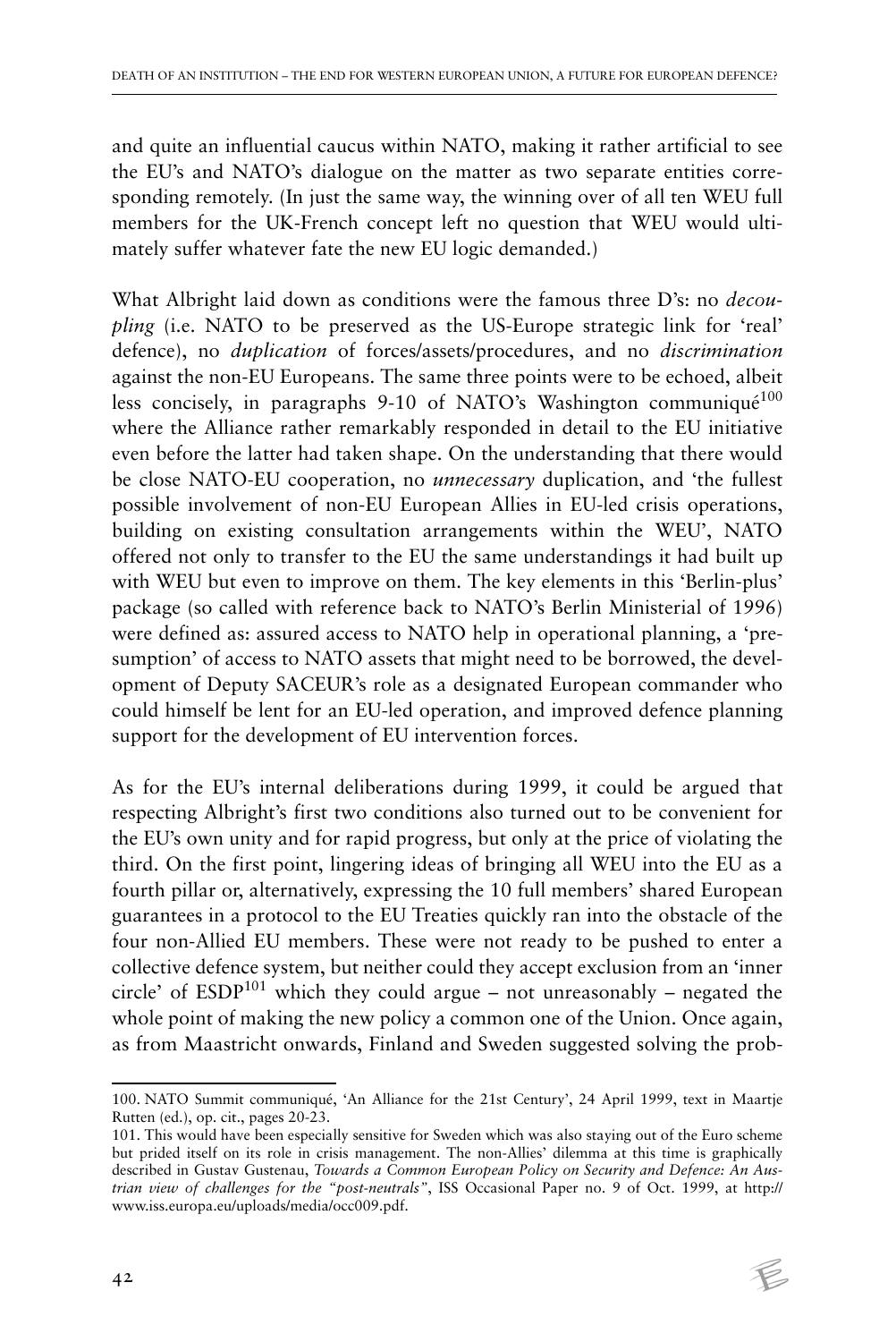lem by building the EU's military competence on the basis of the Petersberg tasks, and *limiting it to those*, while the MBT's 'real' defence commitments could be left behind in WEU for those Europeans who thought them important. This solution suited London (and Washington) well, and was ultimately more acceptable to Paris than anything that would have blurred the line between crisis management and guaranteed defence or between the statuses of relevant participants. For the non-Allies it made the ESDP saleable domestically, especially when combined with the clear statement that no 'European army' was intended; although the Swedes also pressed for and obtained (with British support) a parallel scheme to build up *non-military* intervention capacities.

Once ESDP was so clearly limited to crisis management actions, the risk of duplication with NATO was also much reduced as the design of EU forces must logically be limited to that small proportion suitable and available for external operations. Further, the EU was ready to accept all NATO's offers of 'Berlinplus' help, which made it likely that any early and/or particularly challenging EU-led operations would follow a NATO design using NATO's own crisis management assets and/or command systems. While comforting the Atlanticists, this was in fact quite a serious concern for some continental Europeans who saw a risk of 'NATO-ization' spreading from the weaker WEU into the heart of the EU itself. The issue of what operational alternatives the ESDP should have (especially in the choice of headquarters) and how the EU's political control of deployments would be protected thus became very sensitive ones in the design of ESDP, with the French and others pushing for at least some truly 'autonomous' capacities to be foreseen. Part of the eventual intra-EU compromise was to accept such *necessary* duplications as the creation of an EU Military Staff and Military Committee, plus an Ambassadorial-level Political and Security Committee that would head both the CFSP and ESDP structures and play much the same role in overseeing deployments as NATO's Permanent Council. Further and most famously, the EU adopted a 'Headline Goal' for the total pool of military capacities that it would wish to have available initially – at short notice – for the potential range of Petersberg tasks, consisting of a number of ground forces up to corps-level (up to fifteen brigades or 50-60,000 persons), plus air and naval elements and a range of especially relevant concrete assets.102 The UK resisted, however, the creation of any new collective EU headquarters or other standing body with large operational planning capabil-

<sup>102.</sup> See text at http://www.consilium.europa.eu/uedocs/cmsUpload/Helsinki%20Headline%20Goal.pdf. Although often described as an EU Rapid Reaction Force (ERRF) on the analogy of NATO's Response Force (NRF) created in 2002, the Headline Goal was never envisaged as a single structured force that could take the field together. Countries in fact offered contributions to the pool that would add up to more than 60,000, the real problems being ones of comparable quality and interoperability, and lack of some of the most crucial mobility, communications, etc. assets.

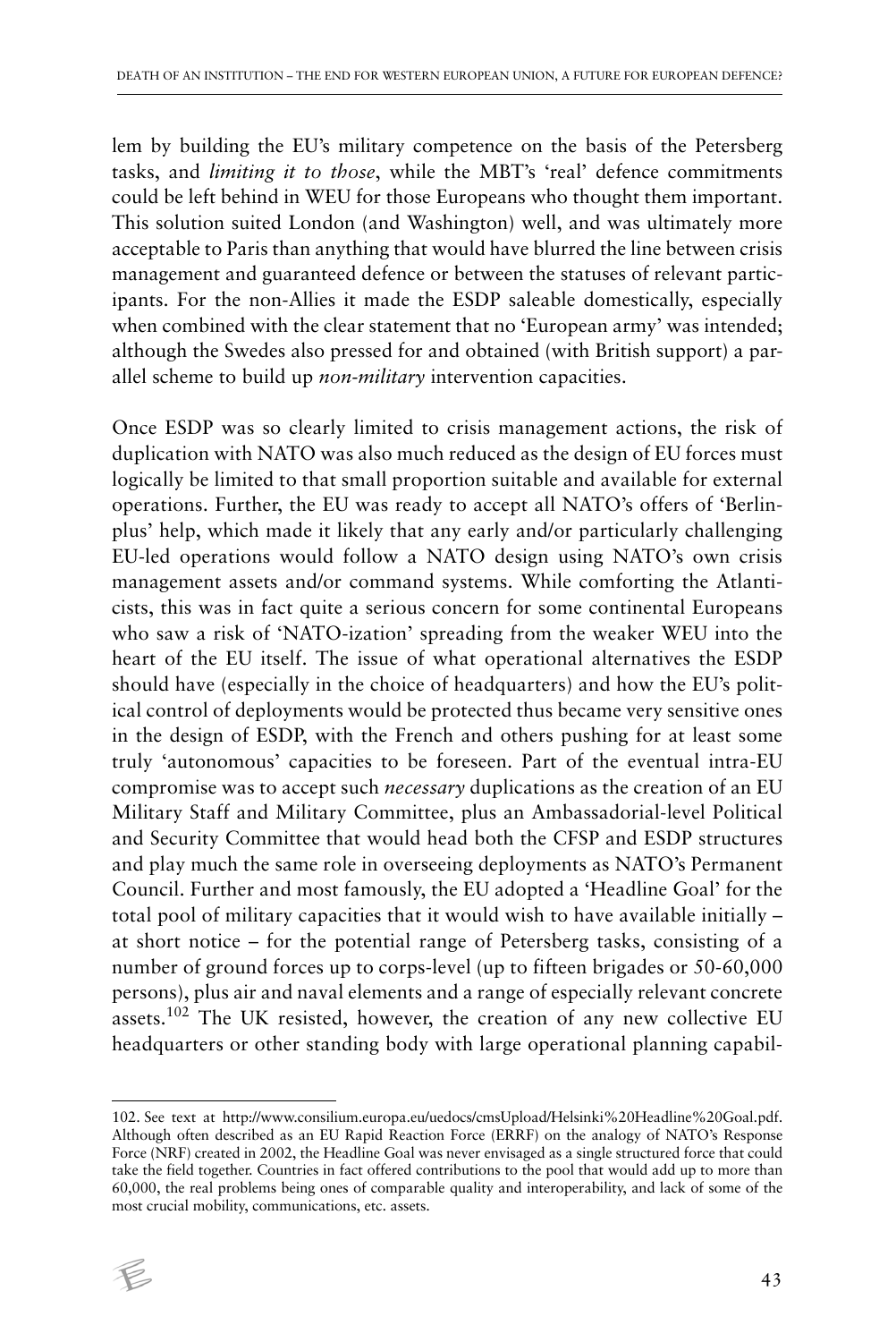ity.103 A final point in the balance was the statement in the Helsinki conclusions that the EU would launch operations (only) 'where NATO as a whole is not engaged', ruling out at least on paper the possibility that the two institutions would duplicate each other with actions in the field.<sup>104</sup>

The casualty in this otherwise ingenious deal was the fate of the non-EU Allies. Had there been a distinct sub-section of ESDP reserved for fully guaranteed states, it is plausible that some privileged link to Iceland, Norway and Turkey could have been maintained, WEU-fashion, in that connection at least. But when ESDP came into the joint ownership of all fifteen (at that time) EU members, it was bound to be more closely assimilated into the legal, institutional, personnel, and budgetary structures of the Union which – even in the intergovernmental sphere of CFSP – were not noted for their flexibility. There was some logic to this inasmuch as it facilitated the combination of military actions with other EU inputs to a given crisis, including political and diplomatic initiatives or various forms of aid, on which the same fifteen states and sometimes the Commission would be taking decisions under established Treaty procedures. It also meant, however, that no form of 'ownership' or co-decision at the policy level could be extended to non-member states; and even at the level of individual operations there were issues over what contributions could legally be accepted from them, what posts their nationals could hold, and so forth. Finally, once ESDP was implanted in the CFSP structure, the question of which nations were important partners was bound to be influenced by the EU's general external relationships and in particular the rights enjoyed by recognized applicant states. All this helps to explain – even if, for some, it could not excuse – the EU members' ultimate decision to create the main external consultation forum for ESDP as a 'plus 15' one including all the Central European applicants, with only occasional meetings reserved 'as necessary' for the six Associate Members of WEU. The latter could gain further access only by opting in to individual EU operations and joining the 'troop contributors' mechanism, and the EU was not initially committed to accept such offers for operations that it conducted without using NATO assets.

These terms, which were not to be spelled out in full detail until the Feira European Council of 19-20 June 2000,<sup>105</sup> were clearly different from what NATO

<sup>103.</sup> The argument on these points was to persist well into the 2000s, with the British eventually ceding the need for a proper (though civil-military) planning cell and for a separate system of EU-dedicated deployable forces ('Battle Groups') in the light of experiences in 2003-4.

<sup>104.</sup> In practice, this drafting was more important for policy compromise than as a guideline for subsequent choices. NATO and the EU did later act in the same crises, providing roughly parallel services, in cases such as support for African Union operations and the anti-piracy operations launched in December 2008 off Somalia.

<sup>105.</sup> Santa Maria da Feira European Council conclusions, in Maartje Rutten (op.cit.), pp 120-139.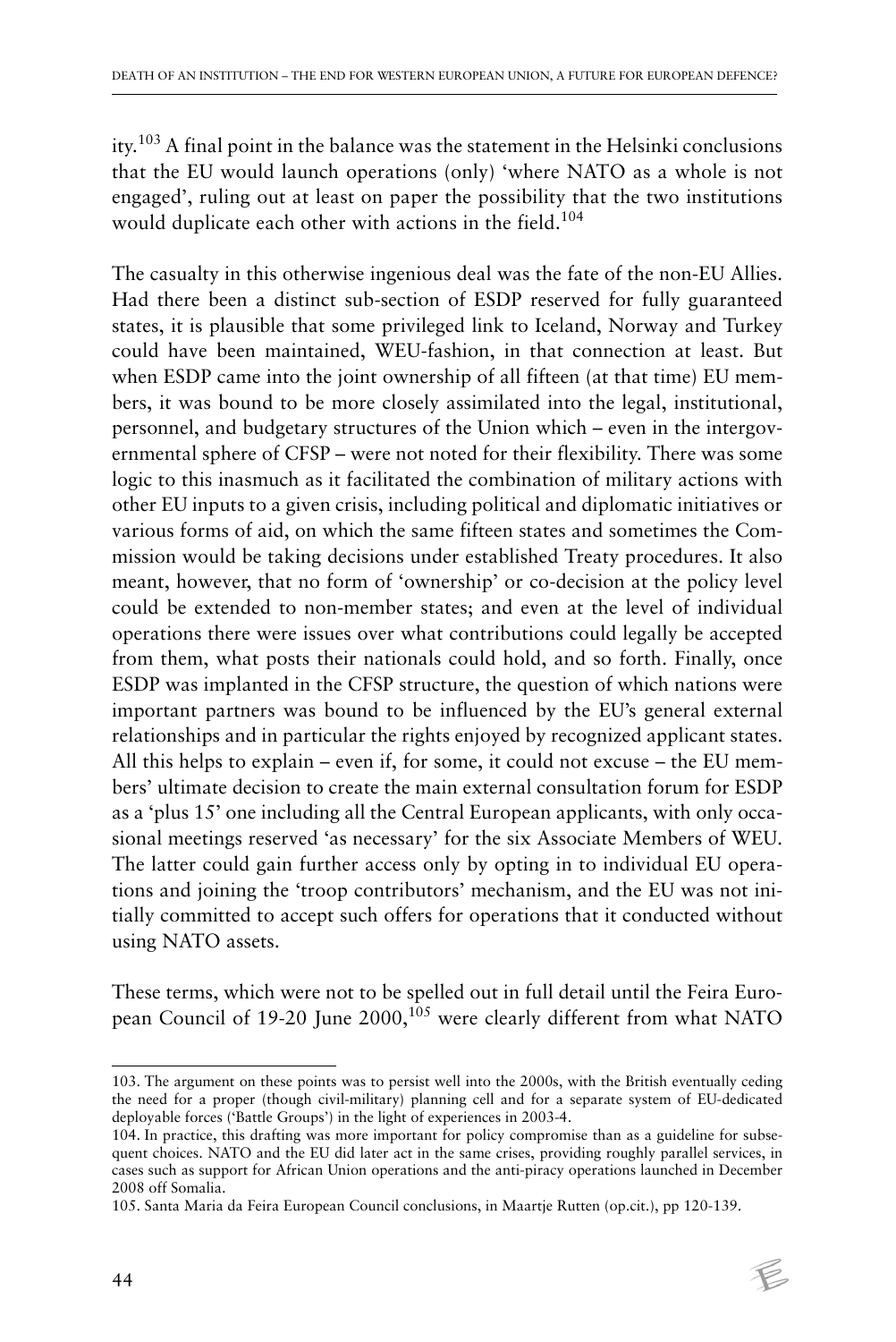had asked for in April 1999. While Norway and Iceland settled down to accept them within the framework of an improved inter-Nordic understanding,<sup>106</sup> and the Central European Allies then close to signing their Accession Treaties could afford to be relaxed, Turkey saw the matter all the more seriously because of its dissatisfaction with the EU's treatment of its own membership application.<sup>107</sup> Ankara decided to use its consensus rights within NATO to put a block on the Alliance's fulfilment of its 'Berlin-plus' offers, with the result that the EU lacked the wherewithal to plan any military operations for the first two years after Helsinki. Only in late 2002 after mediation efforts by the UK and US had arrived at a package giving Turkey specific assurances about its strategic as well as procedural position,<sup>108</sup> and when progress was visible in its EU membership bid,<sup>109</sup> did Ankara relent far enough to allow the EU to work with NATO on taking over two of the latter's deployments in Former Yugoslavia.110 Some Turkish procedural vetoes have however remained in place and have complicated formal NATO-EU cooperation right up to the present.<sup>111</sup>

### **4.2. The dismantling of WEU**

It has already been pointed out that WEU had little chance in practice of avoiding whatever fate the EU Fifteen had in store for it; nor had it any real say in what elements the ESDP would pick up from its own *acquis,* and how. During

<sup>111.</sup> There have, naturally, been equally continuous discussions and efforts aimed at getting around these purely political obstacles. For smaller and medium members of both institutions, the risk is that such frustrations will compound the ever-present temptation – which has only grown with NATO's and the EU's numerical expansion – for larger members to cabal together outside the formal structures. In the EU's case, one route to explore is to make more use of the possibility to hold meetings up to PSC level in 'troop contributor ' format which would let Turkey, Norway etc. sit at the table when participating in current operations.



<sup>106.</sup> Essentially, Norway, Denmark and Iceland agreed to help Sweden and Finland improve their status in NATO operations while Finland and Sweden maximised Norwegian and Icelandic access to ESDP. Alyson JK Bailes, 'European Security from a Nordic Perspective: The Roles for Finland and Sweden', chapter in *Strategic Yearbook 2004*, Swedish National Defence College: Stockholm 2004, pp.59-81.

<sup>107.</sup> It had first applied for EU membership in 1987, but was not acknowledged as a candidate until December 1999.

<sup>108.</sup> The core of this so-called 'Ankara document' was a pledge that ESDP operations would not be carried out on or against the territory of non-EU Allies: exactly the same solution that had been used to dispel Turkish concerns at WEU in 1991-2. It was also agreed that Cyprus as an EU member would stay outside the ESDP. Details are in Esra Doğan, 'Turkey in the new European Security and Defence Architecture', *Perceptions* (journal of the Center for Strategic Research of the Turkish MFA), March-May 2003, text at http://www.sam.gov.tr/perceptions/Volume8/March-May2003/EsraDogan.pdf.

<sup>109.</sup> The Copenhagen European Council in December 2002 offered to 'open negotiations without delay' after a new assessment of Turkey that would last until 2004, as well as endorsing the Ankara document's principle that ESDP operations would never be used 'against Allies' (on the understanding of NATO reciprocity). Text of (revised) conclusions at http://ec.europa.eu/research/era/docs/en/council-eu-27.pdf.

<sup>110.</sup> Namely the replacement of NATO's Op ALLIED HARMONY in FYROM by the EU's first military operation, OP CONCORDIA (which was succeeded by a police mission OP PROXIMA, then a police advisory mission), and the replacement of NATO's SFOR by the EU's Op ALTHEA in Bosnia-Herzegovina.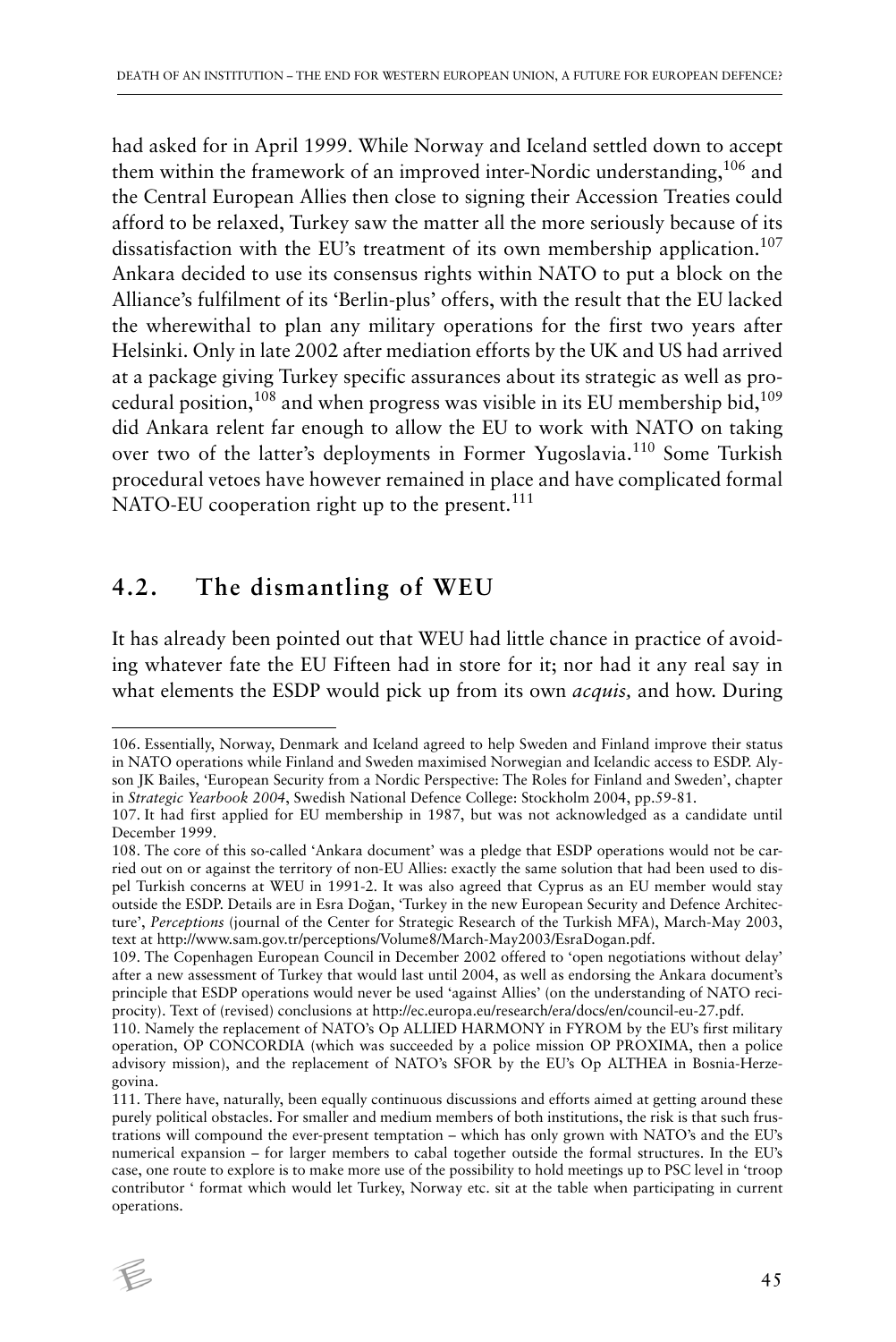1999 it nevertheless played two roles that had a certain value: first by offering a forum where the different groups of states in its system could exchange information and/or let off steam about what was happening, and secondly by carrying out an 'audit' of European crisis management capacities as an input to the EU's thinking on capability goals. The audit had two stages, a military stocktaking by the WEU Planning Cell and a policy document debated at 21 which drew conclusions about the priority areas for capacity-building. The latter was published at the Luxembourg Ministerial in November 1999,<sup>112</sup> and several of its findings were in fact echoed in the terms of the EU's Headline Goal a few weeks later. In addition, WEU continued its ongoing operations and its exercise schedule, which was building up to some genuinely interesting and testing joint activities with NATO (see more on this in Section VI). In mid-1999 it transferred to the EU a large package of its own documents designed – perhaps over-optimistically – to reduce the need for reinventing the wheel.

Nothing could alter the fact, however, that from the early months of 1999 WEU was living under a death sentence, as the emerging design of ESDP destroyed its rationale as a political and operational entity. The roles of the WEU Council, its committees, the Military Committee and the Planning Cell would be taken over by the corresponding EU organs 'at 15': the new, Ambassador-level Political and Security Committee (PSC) created by the Amsterdam Treaty,<sup>113</sup> the European Union Military Committee (EUMC) and the European Union Military Staff (EUMS). The EU intended to bring the Institute for Security Studies<sup>114</sup> and the Satellite Centre under its own control as soon as the right modalities could be found. There were no similar plans for the future of the WEU Assembly nor – for the moment – for WEAG and WEAO; but these had been staffed by groups separate from the main WEU secretariat and could in practice survive the drastic pruning of the latter. To ensure that the transition was managed smoothly – i.e. in line with EU wishes – and that a minimal institutional cover was kept for the residual WEU elements, the ten full members decided that Javier Solana should be appointed as the next Secretary-General of WEU as well as the EU's new High Representative for CFSP (a post also created with the entry into force of Amsterdam). Solana's term of office started in December 1999, meaning that the previous Secretary-General José Cutileiro actually had to leave one month earlier than foreseen.

<sup>112.</sup> See note 97 above.

<sup>113.</sup> This permanent body in Brussels had been designed to supervise CFSP work and simply added ESDP to its portfolio, later creating a Politico-Military Working Group to support it in the latter context. 114. It was agreed that the Institute would bring with it responsibility for WEU's former Transatlantic Dialogue (i.e. information work in the USA and Canada) on European defence.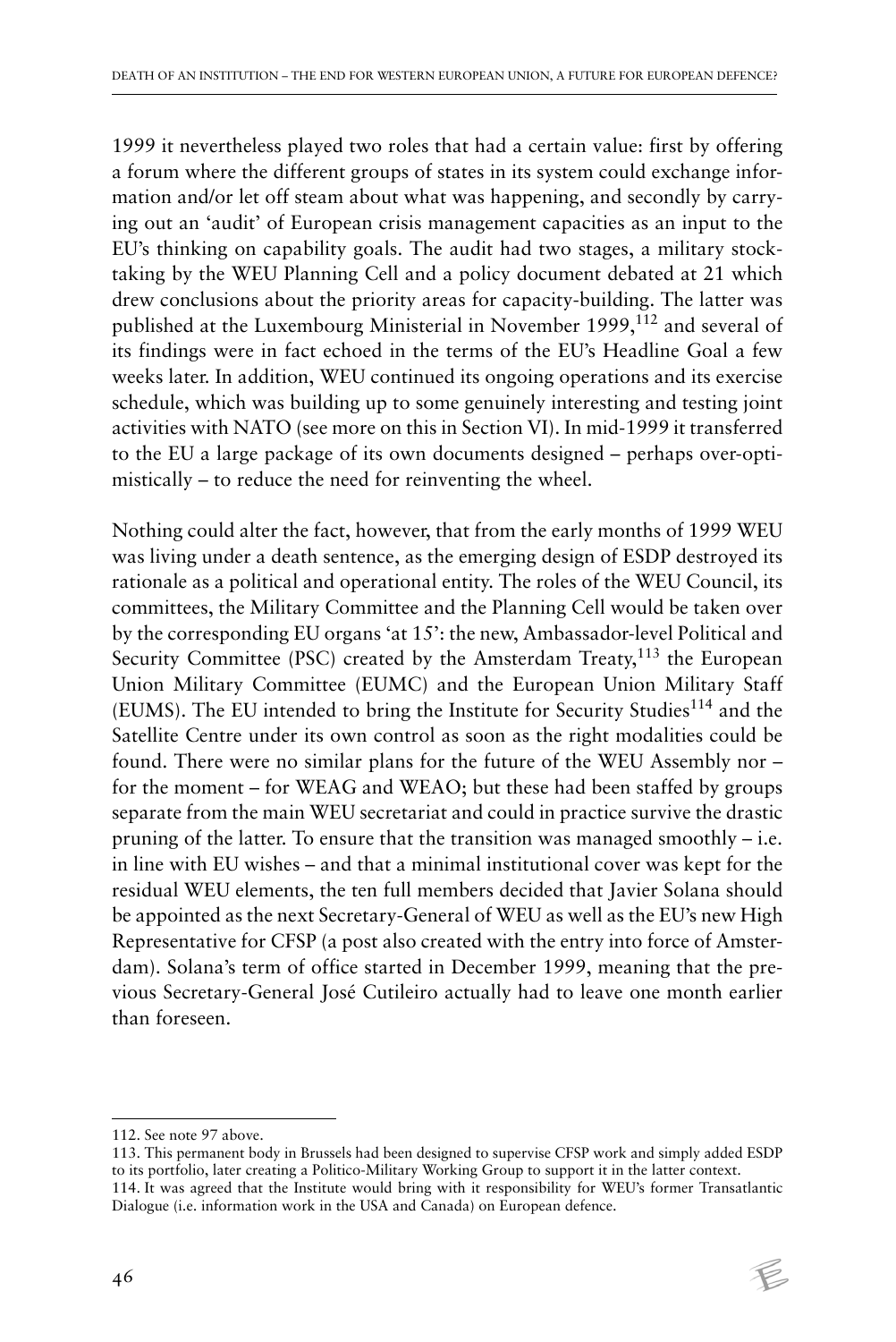The remaining steps have been described eloquently as the 'deconstruction' of WEU in André Dumoulin's book on the subject, $115$  and in terms such as a 'brutal collapse' and 'political euthanasia' in Stef Goris' foreword to that volume.<sup>116</sup> For anyone who held a lingering sympathy for WEU, the manner of the staged shut-down was indeed as bitter-tasting as the substance: high decision-makers including Solana himself had little time to spare on the nuances,<sup>117</sup> and for some EU officials the main aim was to prevent ESDP being 'contaminated' by what was seen as a kind of virus of WEU weakness. Thus when the decision was made to cut WEU's civilian staff from 92 to 29 by mid-2001 and 22 in 2005 and a 'social plan' was adopted to provide pensions and other options, $118$  no special help was offered with re-employment inside the EU and in fact only 3 persons from WEU made that transition, through the EU's normal entry competitions.119 Rather more were able to find jobs at NATO. The residual WEU secretariat was left with responsibility for pensions administration, archives, the custody of the MBT and liaison with the Assembly; it presently moved to smaller premises in central Brussels.

The work of the WEU Council wound down with a final Ministerial meeting at Marseilles on 13 November 2000, where a formal end was made to WEU's external relationships such as the Russia and Ukraine dialogues. Meetings of WEU's Permanent Council could still be held but nations were often represented there below Ambassador level. Modalities were agreed to phase out or transfer the two ongoing WEU operations into an appropriate EU-based form. The EU's Treaty of Nice<sup>120</sup> meanwhile confirmed the reconstitution of the Satellite Centre and Institute of Security Studies as EU agencies, holding their authority from the EU Council of Ministers via the High Representative; but for practical reasons their new existence could start formally only from 1 January 2002.

The next stage was to come when the EU was ready to take over inter-governmental work on armaments cooperation. The proposal originally contained in the EU's draft Constitutional Treaty (signed October 2004)<sup>121</sup> to establish a

<sup>121.</sup> Text at http://eur-lex.europa.eu/JOHtml.do?uri=OJ:C:2004:310:SOM:en:HTML.



<sup>115.</sup> André Dumoulin, *Union de l'Europe Occidentale: La Déstructuration (1998-2006),* as in note 9 above. This book is the main source for the remainder of this sub-section.

<sup>116.</sup> In the original, 'chute brutale' and 'euthanasie politique'. Goris was President of the WEU Assembly at the time.

<sup>117.</sup> The same is not true of some members of Solana's team who did their best to handle a painful situation honourably.

<sup>118.</sup> The social plan was reasonably generous and was intended to apply to any further phases of staff reduction, but in fact when the armaments bodies closed and again in the final settlement of 2010-11, nations chose to rewrite its provisions yet again – and not to the staff's benefit.

<sup>119.</sup> André Dumoulin, op.cit. in note 115 above. He points out that aside from old WEU/EU staff rivalries and national prejudices, the EU attitude was affected by bad experiences with the incorporation of former Schengen secretariat employees in 1999.

<sup>120.</sup> Text available at http://eur-lex.europa.eu/en/treaties/index.htm#other.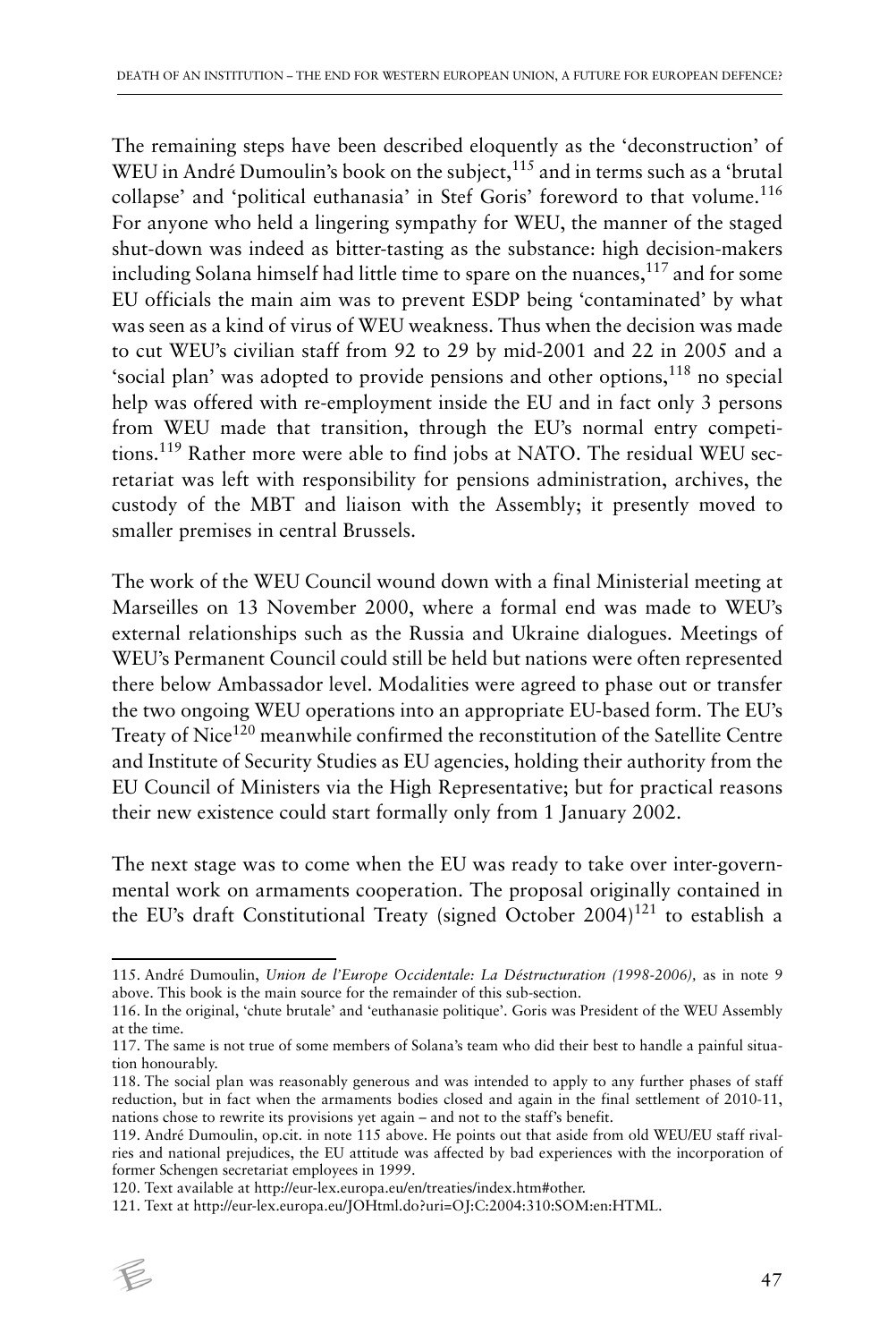European Defence Agency, EDA, was plucked out for early implementation by a Council decision of 12 July 2004 as part of a programme to reaffirm and strengthen ESDP after the Iraq-related splits of 2003. The EDA was intended to have wide competence ranging from research to the oversight of collaborative production, and to sweep up all previous separate cooperation initiatives. By end-2004 the work to activate it was well in hand, and WEAG Ministers agreed on 22 November to wind up their own institution by end-June 2005. A separate decision was taken in May 2005 to close WEAO by end-March 2006. As with the first phase of WEU closure, the new EU body was to be the property of EU members alone – now numbering 25 after the 2004 enlargement – and equally open to all of them, although Denmark chose to opt out. The EDA statutes offered the possibility for non-EU Allies, and other interested European states (implying Switzerland), to seek an Administrative Arrangement (AA) that would give them considerable access to policy discussions, while buying-in to individual projects was also an option. Norway and Turkey both applied at once for an AA and terms of agreement were drafted with both, but while Norway's admission was approved in March 2006, Cyprus has blocked that of Turkey up to the present day.<sup>122</sup>

By this stage, aside from the residual Secretariat, only the WEU Assembly was left standing from the whole former WEU edifice. The Assembly has documented its own story in detail<sup>123</sup> and a brief account may suffice here. While the Assembly always depended on member states for its financing, it was in effect left to decide its own fate in 1999 when several options might have been available in theory. Some kind of linkage with the European Parliament – which would be gaining the same (limited) oversight over ESDP as the rest of CFSP – was an obvious one; but whatever soundings were taken about it were not pressed to a conclusion, probably because the WEU side would have been placed in too much of a subordinate position. Instead the Assembly continued its work at twice-yearly sessions and in committee, commenting freely on ESDP as well as NATO matters, addressing recommendations to governments and inviting EU officials to speak at its plenaries.<sup>124</sup> It also attempted to keep up dialogue with the WEU Council, but after the Marseilles Ministerial regularly received the answer that relevant matters 'were being dealt with elsewhere'.125 In 2008

<sup>122.</sup> An agreement with Switzerland is also pending. For more details see Alyson JK Bailes and Jón Á. Gudmundsson, *The European Defence Agency (EDA) and Defence Industrial Cooperation: Implications and Options for Iceland,* published online by the Institute of International Affairs at the University of Iceland, 2009, available at http://stofnanir.hi.is/ams/en/en/online\_publications.

<sup>123.</sup> WEU Assembly, *The European Defence Debate 1955-2005,* as in note 9 above, and further documentation at the website http://www.assembly-weu.org.

<sup>124.</sup> Some quite high-ranking members of EU staffs accepted, but Solana himself did not attend sessions after December 2001.

<sup>125.</sup> André Dumoulin, op.cit. in note 115 above.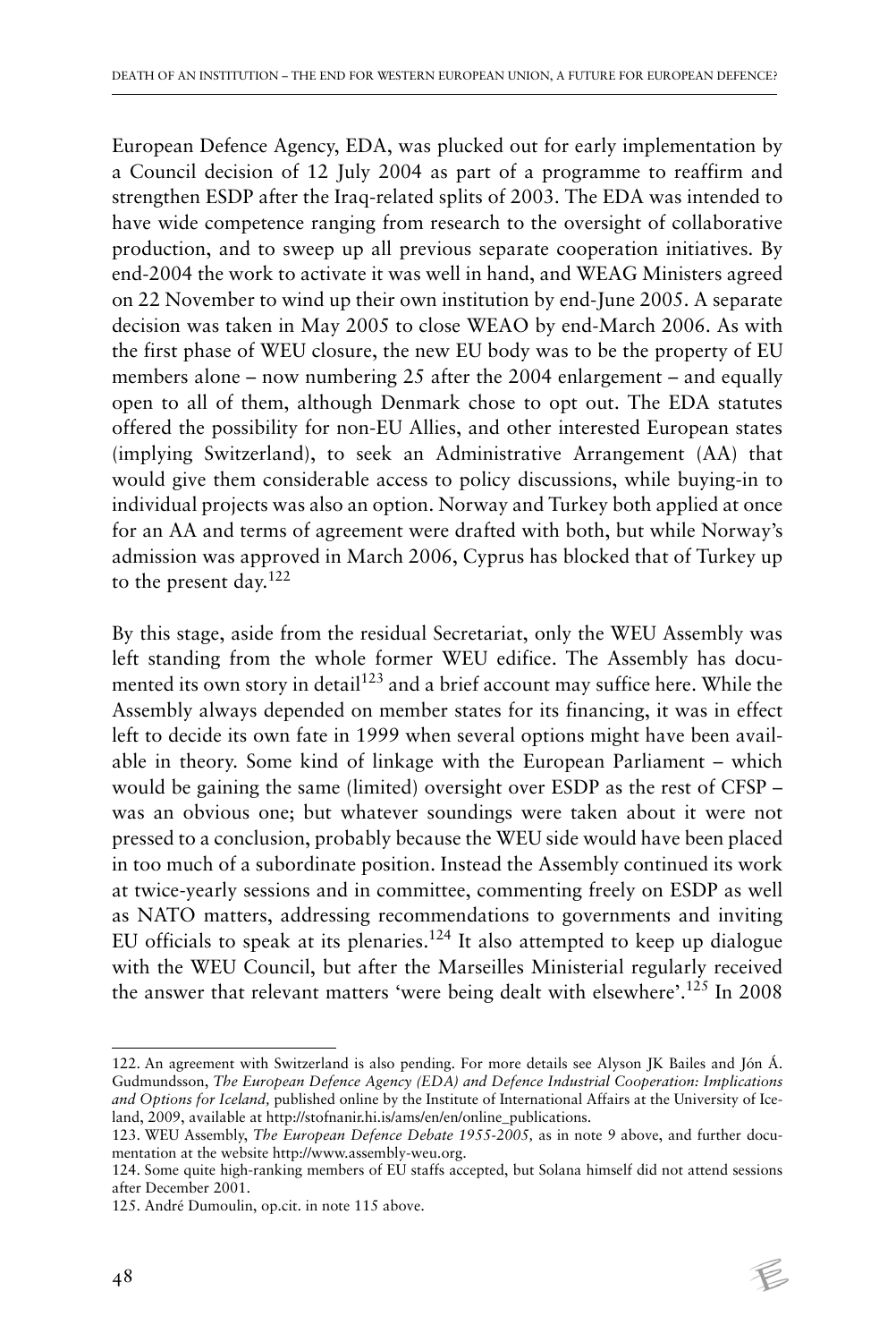the Assembly re-named itself the European Security and Defence Assembly (ESDA), while continuing to use its original name in budget requests as governments did not recognize the new one. Over time its debates became more wideranging as it was no longer tied down to WEU minutiae; it used its freedom to give delegations from the WEU 27 nations more comparable status in its work, and invited an ever widening range of observers notably from parliaments in the Western Balkans and the former Soviet Union.

 $\epsilon$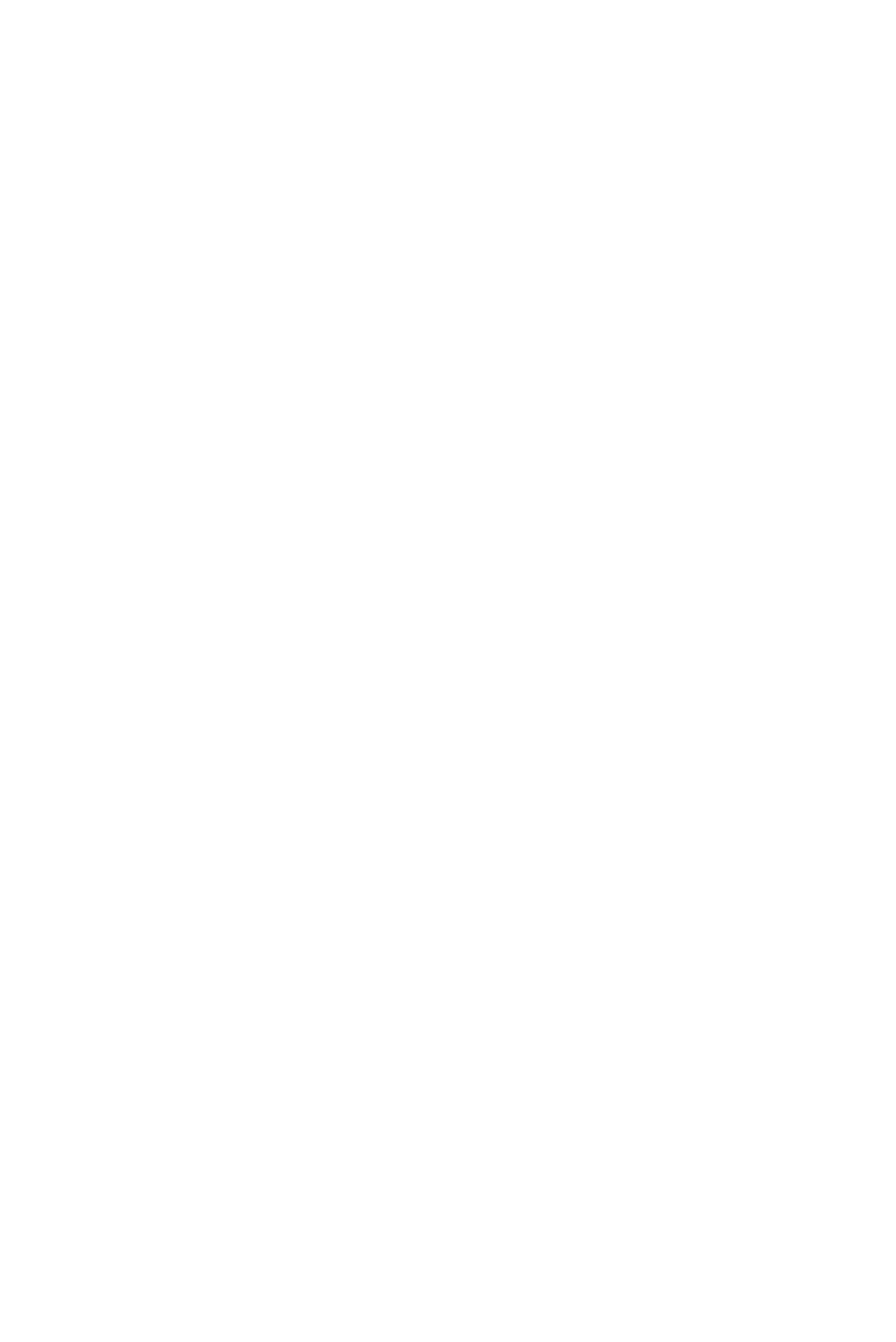# **5. WHAT NOW AND WHY NOW?**

The thought of extinguishing WEU's remnants was not a sudden inspiration in 2010, but had in fact been mooted in some quarters ever since 2002. The significance of that date was not just that the initial blockage to ESDP operations had been overcome, but that the European Convention set up to draft an EU Constitution was considering language that would include for the first time a form of mutual defence commitment – potentially for all EU members. When the Convention's draft was subjected to intergovernmental negotiation in 2003, however, this passage was both watered down and made more elaborate, moving further away in the process from the original starkness of the MBT. Thus the Constitutional Treaty stated in Article I-41.7 that when a member state was the subject of a military attack, other states 'shall have towards it an obligation of aid and assistance', rather than 'shall give it aid and assistance'. Another clause provided that 'the specific character of the defence and security policy of certain member states' (i.e. the non-Allies) would not be prejudiced; and it was recalled that NATO 'for those States which are members of it, remains the foundation of their collective defence and the forum for its implementation'.126 While the Treaty of Amsterdam and the Nice Treaty signed on 26 February  $2001^{127}$  had also contained a saving clause for non-Allies and language recognizing NATO's primacy for its members, these expressions had related at the time to the general framing of an EU defence policy (and in the Amsterdam case, the general development of EU-WEU relations).128 Their effect when used directly to condition the first-ever EU military 'guarantee' was much sharper, accentuated by the new expression about NATO's being the 'forum to implement' collective defence for those who had already pledged it.

Despite these shortcomings – which were energetically pointed out and criticized by the WEU Assembly<sup>129</sup> – the Netherlands suggested to fellow-members during its Presidency of WEU in 2004 that they should now prepare to wind up the MBT, as soon as the new Constitution was in force. The modalities it foresaw, starting with a public declaration by all ten states, were similar to what would actually happen in 2010: but for the moment there was no consensus. Germany was easily rallied to the idea of quick savings and institutional simplification,

<sup>129.</sup> WEU Assembly, *The European Defence Debate 1955-2005*, as note 9 above, pp 69-77.



<sup>126.</sup> For text, see note 121 above. A full and direct comparison between the language eventually retained from the draft Constitution in the Lisbon Treaty, and article V of the MBT, is in Section VI below. 127. See note 120 above.

<sup>128.</sup> From the preamble of Article 17 of the Treaty of Nice: 'The policy of the Union in accordance with this Article shall not prejudice the specific character of the security and defence policy of certain Member States and shall respect the obligations of certain Member States, which see their common defence realised in the North Atlantic Treaty Organisation (NATO), under the North Atlantic Treaty and be compatible with the common security and defence policy established within that framework'.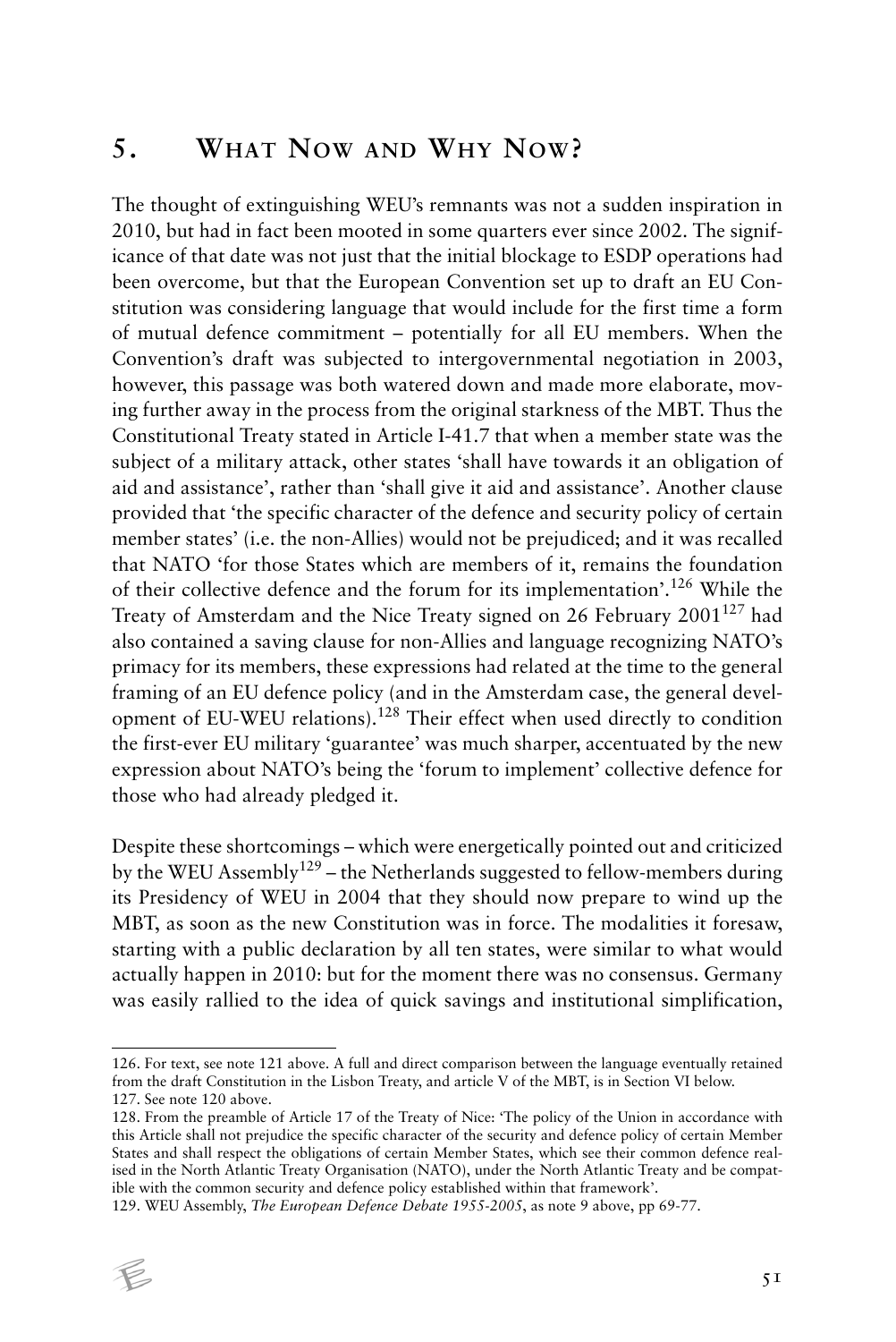but others argued for waiting until the Constitution was home and dry. Their prudence was to be vindicated when the Treaty's ratification process collapsed in 2005, following negative popular referendums in the Netherlands itself and in France.130 Luxembourg meanwhile still doubted whether the Constitution wording provided a strong enough foundation for future European defence.<sup>131</sup> The UK for its part was not yet ready – though its defence ministry might have been – to abandon the buffer that WEU had historically provided against the EU's declaring itself a true defence community. For the moment, therefore, any fateful decision was postponed: and postponed for several years, given the time it took European leaders to pull themselves together and discover a way of relaunching the constitutional venture through the Treaty of Lisbon. Yet the steady erosion of WEU's remaining credibility continued, not just through the fact of the two armaments bodies' closure in 2005-6, but through the absence of any action to bring into the MBT those Central European states who would have qualified for it by becoming EU as well as NATO members in Spring 2004.<sup>132</sup>

The Treaty of Lisbon, signed in December 2007 and entering into force on 1 December 2009,133 turned out to be not just the solution to the EU's prolonged constitutional crisis but the final death knell for WEU. Its implications started to be felt already before end-2009 when it proved impossible to have the new High Representative for CFSP/CSDP, Baroness Ashton, succeed Javier Solana as Secretary-General. The Treaty gave her the simultaneous post of a Deputy President of the European Commission, and Commission members were not allowed to be double-hatted with any other institution. The solution found here was to designate Arnaud Jacomet, head of the residual Secretary-General in Brussels, as Acting Secretary-General ('faisant fonction'). But it was from a different quarter – London, and following a different logic, that the decisive endgame was to be launched.

In February 2010, the UK made it known to its WEU partners that it would no longer block completion of the course that the Dutch had suggested six years previously. Indeed, the Foreign and Commonwealth Office now urged closure of the Assembly and the Brussels office as a rational cost-cutting measure:

<sup>130.</sup> André Dumoulin, 'L'UEO crépusculaire', *Défense Nationale,* Paris*:* February 2009.

<sup>131.</sup> Statement to the Assembly on 1 December 2004 by Luxembourg Defence Minister Luc Frieden, quoted in WEU Assembly, *The European Defence Debate 1955-2005*, as note 9 above, p. 76.

<sup>132.</sup> The Czech Republic, Hungary and Poland could in principle have moved from the status of Associate Members to that of full members in WEU, and the remaining Central European states who joined both NATO and the EU in the same 'Big Bang' could have moved from Associate Partner to member status. Some of them actually enquired about making such changes, but the ten existing full members had already decided in mid-2001 that no further shifts in membership would be countenanced. See the 'WEU Today' (2009) fact-sheet at http//www.weu.int.

<sup>133.</sup> Text at http://eur-lex.europa.eu/LexUriServ/LexUriServ.do?uri=OJ:C:2007:306:0010:0041:EN:PDF.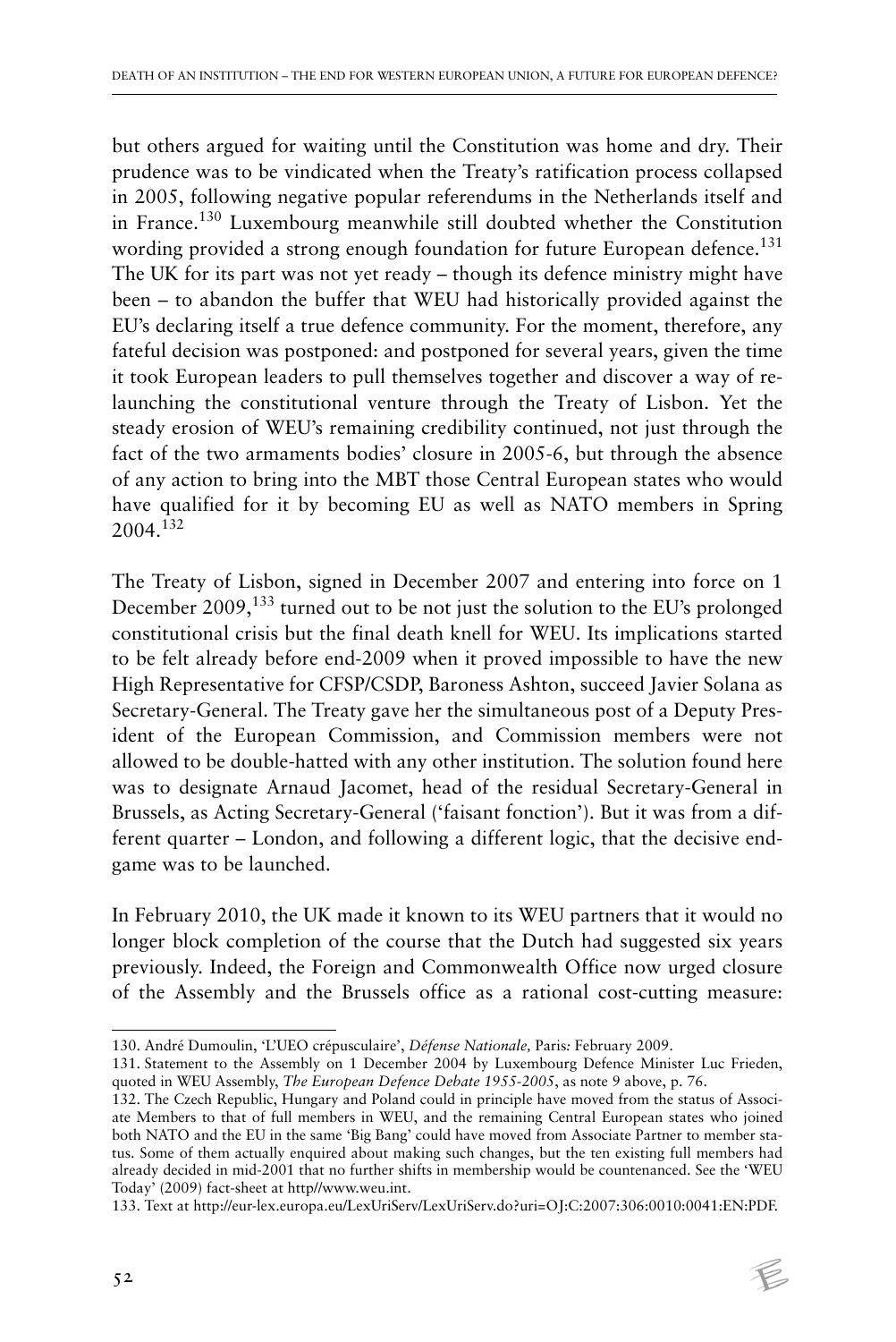designed to clear away redundant structures that now lacked all operational relevance, while saving some  $\text{\pounds}2.3$  million per annum that had been falling on the FCO's own overstretched budget. The British were keen to push the matter through to a political decision before a new government took over following the general elections scheduled for May. They found easy acquiescence from most of their partners, with only Belgium taking time to reflect on the implications of obliterating an historic Treaty for which it was depositary. After just a few weeks, on 31 March, the statement announcing the denunciation of the MBT and the 30 June 2011 for final closure of all WEU bodies was ready for unanimous adoption. Belgium's point was reflected rather gnomically in the sentence stating – after repeating the relevant terms of the Lisbon Treaty – that 'In this context, we remain strongly committed to the principle of mutual defence of article V of the Modified Brussels Treaty.'

So far the public story: but what was it, in fact, about Lisbon that finally swept away both UK reticence and any residual value attached to the MBT in more integrationist quarters? Here a comparison of the original MBT guarantee and the language of the Lisbon Treaty as ratified is called for:

| <b>Modified Brussels Treaty Art. V</b>                                                                                                                                                                                                                                                                                                 | Treaty of Lisbon Art. 42.7                                                                                                                                                                                                                                                                                                                                                                                                                                                                                                                                                                                                                                                                  |  |
|----------------------------------------------------------------------------------------------------------------------------------------------------------------------------------------------------------------------------------------------------------------------------------------------------------------------------------------|---------------------------------------------------------------------------------------------------------------------------------------------------------------------------------------------------------------------------------------------------------------------------------------------------------------------------------------------------------------------------------------------------------------------------------------------------------------------------------------------------------------------------------------------------------------------------------------------------------------------------------------------------------------------------------------------|--|
| 'If any of the High Contracting Parties should be<br>the object of an armed attack in Europe, the other<br>High Contracting Parties will, in accordance with<br>the provisions of Article 51 of the Charter of the<br>United Nations, afford the Party so attacked all<br>the military and other aid and assistance in their<br>power' | 'If a Member State is the victim of armed aggres-<br>sion on its territory, the other Member States<br>shall have towards it an obligation of aid and<br>assistance by all the means within their power, in<br>accordance with Article 51 of the United Nations<br>Charter. This shall not prejudice the specific char-<br>acter of the security and defence policy of certain<br>Member States.<br>Commitments and cooperation in this area shall<br>be consistent with commitments under the North<br>Atlantic Treaty Organization, which, for those<br>states which are members of it, remains the foun-<br>dation of their collective defence and the forum<br>for its implementation.' |  |

**Figure 4: Comparison of Defence Clauses; MBT and Treaty of Lisbon**

It will be seen that the Lisbon language contains no advance on the earlier Constitutional Treaty; but contains the same three features qualifying the primal clarity of the MBT: the linguistic detour 'shall have an obligation'; the let-out clause for the non-allies; and the clearest ever reference to NATO's role also in implementing intra-EU guarantees. If the ten WEU full members were able to agree in March 2010 that this language could be accepted as an equivalent to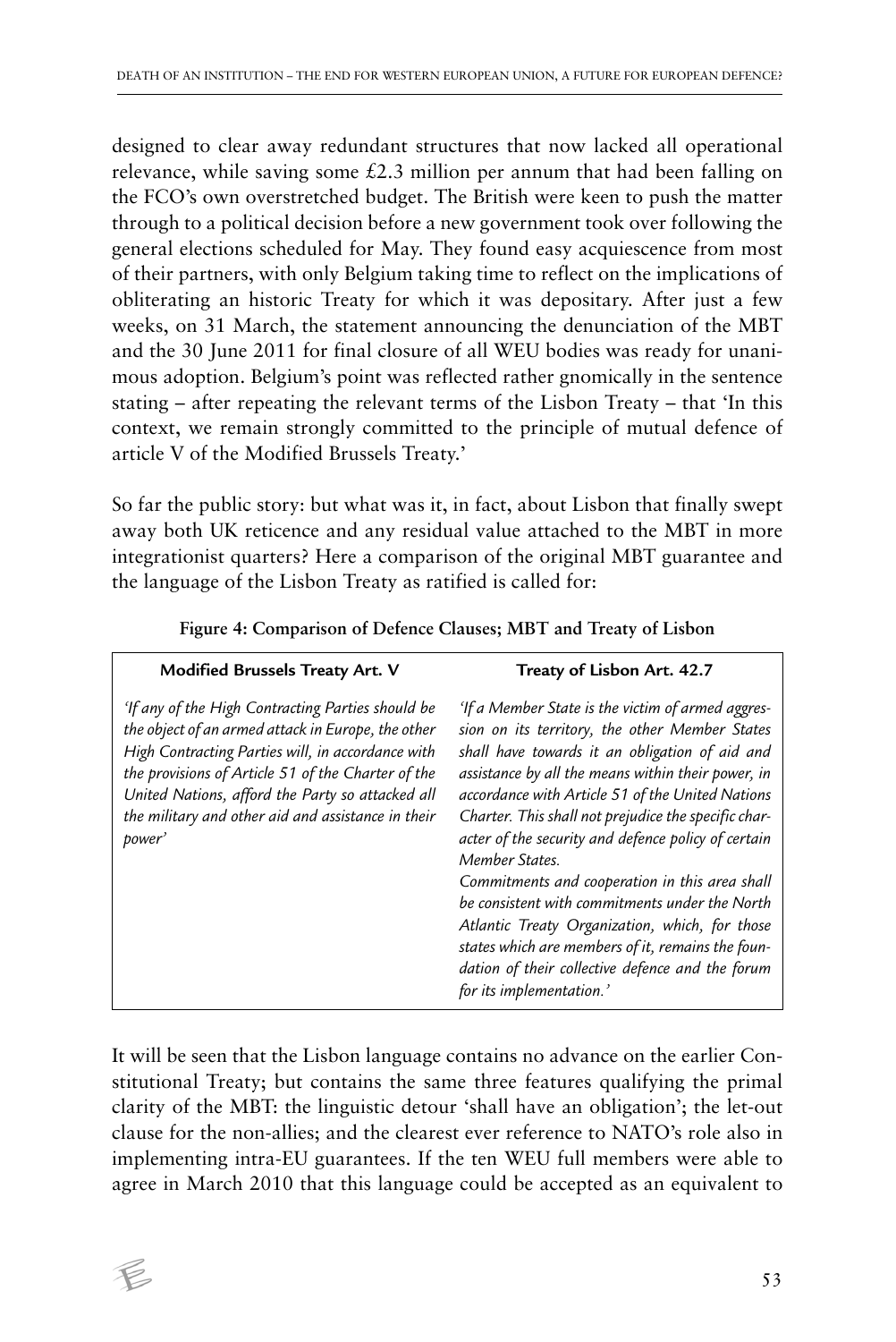the MBT, this can only logically be endorsed to the extent that the effect is equivalent *for them*. They remain bound to each other, also within the EU, by collective defence undertakings, and even under the MBT they never had any mechanism other than NATO for implementing them. It might also be understood that they would need to use their NATO experience, assets and procedures if coming to the aid of other EU members in a European-only emergency.134 The part of the circle that cannot be squared, however, is the position of the six non-allied states who do not have any collective framework either among themselves, or through NATO, *or* through a specific and concrete pan-EU arrangement for assisting other Member States as needed.135 The only possible conclusion is that the 27-member EU of today is not a fully and mutually guaranteed collective defence community in the sense that NATO is, or in the sense that WEU (for its full members) was on paper and *in potentia*. 136

Perhaps this is the simplest way to explain why the UK felt safe, at last, in 2010 to dispense with the WEU as buffer. If after one whole decade of ESDP there was no consensus, or even any serious proposal, within the EU to advance the level of ambition on European defence policy beyond the Lisbon formula, London could reasonably abandon its last fears of direct EU competition with NATO and/or the 'communitarization' of military business.137 Such a judgement would also make sense in terms of more general institutional fortunes and dynamics. It is starting to be widely recognized that CSDP has hit a phase of the doldrums since 2008-9, with few new operations undertaken<sup>138</sup> and even fewer being planned. Military ambitions do not seem to figure largely in the agenda of Baroness Ashton and her staff, and member states' appetites for military adventure in any context have been hit by the triple whammy of the economic crash, reaction against the perceived errors of Iraq and Afghanistan, and the fact that the ISAF burden still has to be borne. The fact that the EU as well as NATO was

<sup>134.</sup> This raises some delicate issues, however, about the use of British nuclear weapons, which are formally dedicated to its Allies' defence in NATO but which some EU members would very strongly object to being associated with or legitimizing.

<sup>135.</sup> In this last respect there is an interesting contrast between Article 42.7 and the non-military 'solidarity' commitment in Article 222 of the Lisbon Treaty, which will be reverted to below.

<sup>136.</sup> The same conclusion was reached in an earlier study by the French Senate on the draft Constitution which also provided the obvious explanation: 'The mutual defence clause […] is worded in such a way as to be acceptable to everyone'. Cited in WEU Assembly, *The European Defence Debate 1955-2005* (as note 9 above), pp 76-77.

<sup>137.</sup> This outcome was foreseen with uncanny prescience in 1998 by Remacle and Dumoulin (*L'Union de l'Europe Occidentale: Phénix de la defense européenne*, as in note 9 above, p. 406), when they speculated that WEU's disappearance might also constitute its revenge, doing away simultaneously with 'tout project politique supranational pour l'Union européenne et de toute défense européenne autonome' (any EU political identity of a supranational kind, and any autonomous European defence).

<sup>138.</sup> The only new mission launched in 2010 was a military training effort in Somalia with maximum 104 personnel, linked to the naval operation Atalanta against Somali pirates which had been running since 2008. See however note 139 on the authorization of a humanitarian operation for Libya.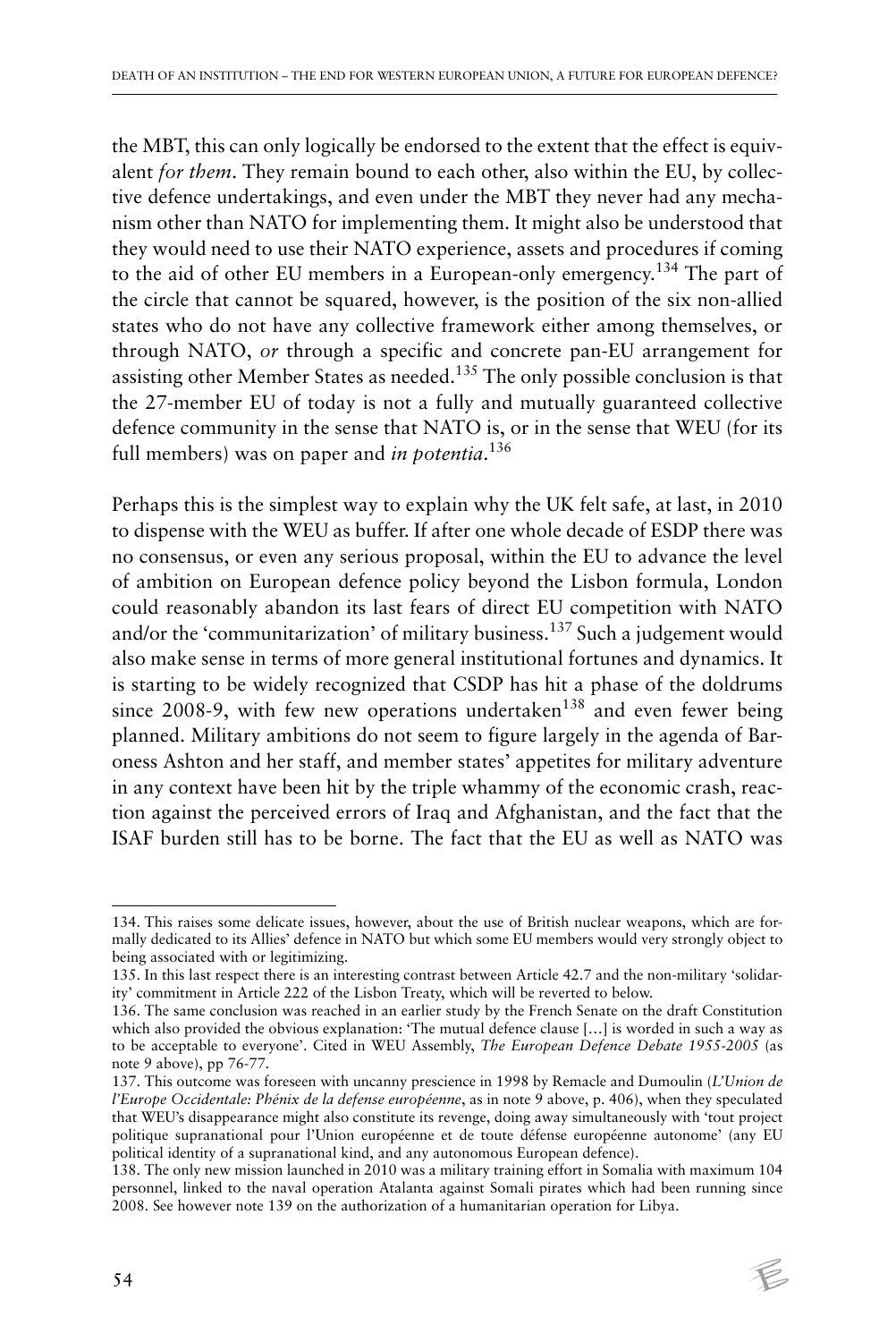spurred to action in the Libyan crisis (March/April 2011) does not alter this big picture but rather proves it as an exception.<sup>139</sup> The USA's low profile in this instance, the strenuous efforts made to avoid mission creep, and the lack of kinetic intervention in the many other concurrent Arab-world disorders all point to a still prudent and ambivalent underlying Western mood.

Of course the same factors are also or even more directly affecting NATO; but the Alliance has faced up to its problems since 2009 through the exercise to draft a new Strategic Concept, and produced a skilful new policy synthesis that was celebrated at the November 2010 Lisbon Summit in a spirit of both intra-Allied and NATO-Russia reconciliation.<sup>140</sup> The Summit follow-up includes elements, such as a root-and-branch review of NATO's strategic posture and an attempt to devise a truly collective missile defence programme, that may be daunting and highly sensitive but still pose a more fascinating challenge for defence professionals than anything to be found in CSDP's own post-Lisbon agenda. On the operational front, meanwhile, NATO again showed its ability to overcome serious obstacles to consensus when it reached agreement on the Libyan operation just mentioned. If the viability of NATO's new stance rests partly on a moderation of its recent ambitions in those 'new' security areas where the EU clearly has better tools (notably energy), it seems equally clear that the EU can leave and will be leaving the business of 'real' defence in Europe to 'the other side of Brussels' for quite some years to come.

To those looking from London, this might provoke the remark ''Twas ever thus'; but for most of the past 65 years that has hardly been the view of Paris. It is equally relevant to ask, therefore, why France in 2010 should finally forsake the MBT as the last relic of post-WWII visions of a truly European defence: and the simple answer may be that the decision was taken quickly at the highest possible level. The French President's office has often shown itself more pragmatic – and more inclined to find common ground with London – in matters of defence than for instance the Quai d'Orsay, and President Sarkozy has from the first shown a distinct disregard for convention. Some logical link may then be seen between the Franco-British collusion on ending WEU, and the striking advances in bilateral defence (including nuclear) cooperation that came into the open with the Franco-British Treaty signed in

<sup>140.</sup> For the text of the New NATO Strategic Concept ('Active Engagement, Modern Defence') see http:// www.nato.int/cps/en/natolive/news\_68172.htm, while the Lisbon Summit Declaration is at http:// www.nato.int/cps/en/SID-122B8F1E-03EB54BA/natolive/official\_texts\_68828.htm?mode=pressrelease.



<sup>139.</sup> In March 2011 NATO assumed command of the military enforcement aspects of UN Security Council Resolution 1973, leading to a number of air strikes against Colonel Gaddafi's assets, while the EU shortly after decided to authorize an operation (EUFOR Libya) in support of the UN's humanitarian efforts in and around Libya and to assist displaced persons (details at http://www.consilium.europa.eu/ uedocs/cms\_Data/docs/pressdata/EN/foraff/121237.pdf).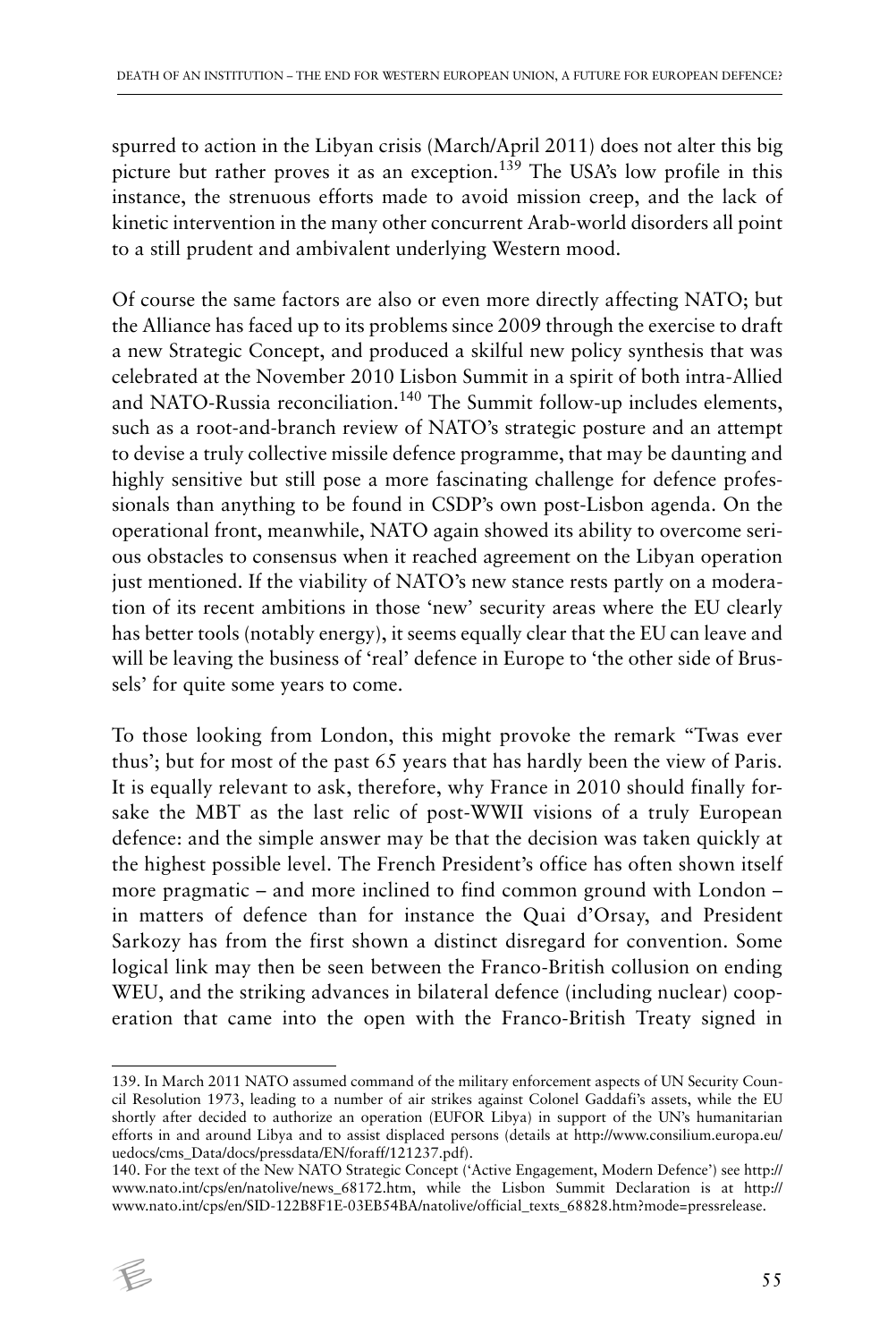November the same year.<sup>141</sup> More broadly, French perceptions must also have been affected by the recent loss of momentum in CSDP, and the continuing reticences (both political, and in terms of defence spending and reform) among Germany and many smaller European states on which this may partially be blamed. Since its return to NATO's Integrated Military Structure in 2009 it is natural that France should be more aware of and invest more energy in its role there, while its deep involvement in the ISAF operation has given its military a challenge and also a sense of achievement that nothing in CSDP today could match. In sum, the present pattern of French and British behaviour may be seen as reversion to one of their longer-term default positions as the two 'bigs' leading European multinational cooperation in a robust but still distinctly national style. It provokes the reflection that if Franco-British divisions are always bad for progress in institutionalizing European defence, it can sometimes be bad as well as good for that process to have the two capitals agree.<sup>142</sup>

At all events, the effects of the March 2010 decision have become irreversible with the completion of all national procedures to denounce the MBT. The practical consequences have been handled by the relevant nations' CFSP teams in Brussels, and have turned out more troublesome than probably anyone imagined during the hasty drafting of the 31 March statement. Giving notice to the WEU staffs in Brussels and at the Assembly has been almost the easiest part, but has led to rancour as the member states chose yet again to re-write the 2000 'social plan' and there have been some claims of unequal treatment. The Palais d'Iéna where the WEU Assembly has been meeting should in principle be bought back by France which would then have to lease out part of it again to the EU Institute for Security Studies. A home has still to be found for the WEU archives, which include highly classified NATO materials and for which two member states have been competing. Even more complicated is the identification of a repository institution, including all the WEU member states and having suitable legal personality, that can take over the obligation to pay WEU pensions for the rest of recipients' lives (and to deal with any legal disputes arising). If time is starting to look worryingly short before the 30 June 2011 deadline, changing

<sup>141.</sup> Details in the Franco-British Summit Declaration on Security and Defence Cooperation, 2 November 2010, at http://www.number10.gov.uk/news/statements-and-articles/2010/11/uk%E2%80%93francesummit-2010-declaration-on-defence-and-security-co-operation-56519. See also Ben Jones, *Franco-British military cooperation: a new engine for European defence?*, EU Institute for Security Studies Occasional Paper no 88 of Feb. 2011, text at http://www.iss.europa.eu/nc/actualites/actualite/article/francobritish-military-cooperation-a-new-engine-for-european-defence/.

<sup>142.</sup> Geoff Hoon, 'Why their EU and NATO partners may look askance at the Franco-British defence pact' in *Europe's World* (Spring 2011), text available at http://www.europesworld.org/NewEnglish/ Home\_old/Article/tabid/191/ArticleType/ArticleView/ArticleID/21786/language/en-US/

WhytheirEUandNATOpartnersmaylookaskanceattheFrancoBritishdefencepact.aspx. The implications for EU defence industrial collaboration will be taken up in section VI below.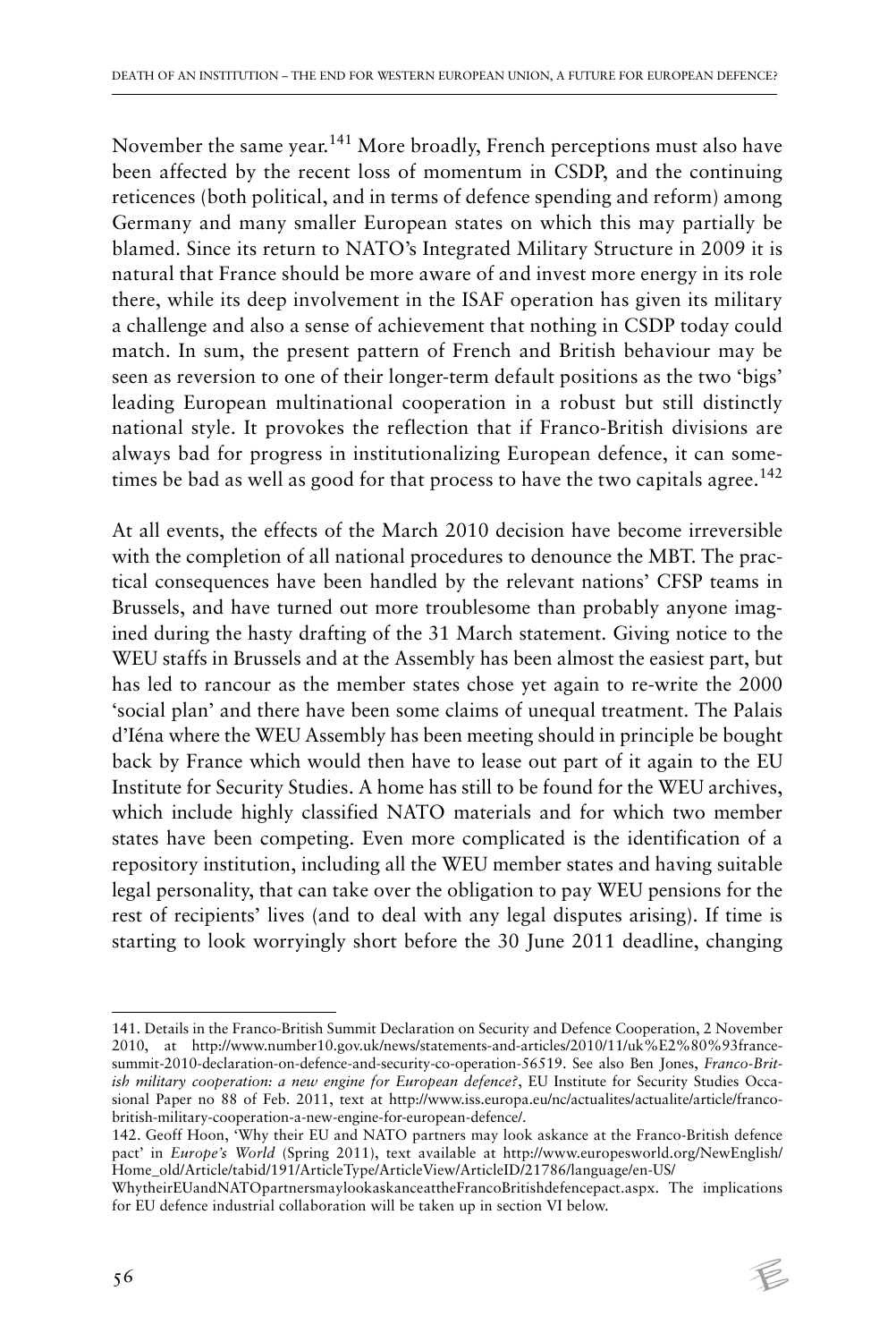the date or 'stopping the clock' is also too difficult to contemplate after the timetable has been sanctified in national Treaty denunciation procedures.

The largest single issue arising has been how to deal with the Parliamentary dimension of European defence work after the disappearance of the ESDA/WEU Assembly, which will say its farewells with a ceremony at Paris (Palais d'Iéna) on 9-10 May. The Lisbon Treaty does not give the European Parliament any new competences in the field of security and defence, and the EP itself has recently considered and rejected the idea of creating a full Committee on Defence to stand alongside that on Foreign Affairs. (The latter's sub-committee for security and defence, SEDE, which at present works both on 'positive' defence and arms control/export control issues, will be strengthened instead.) Some member states, including Britain, have all along argued that scrutiny of such a core sovereign power as defence should be a matter first and last for national parliaments; the more so as national constitutional provisions in this area vary widely. The question of whether and how the national parliamentarians specializing in this field might themselves get together has been on the table since the early 2000s, and the WEU Assembly put forward a series of proposals for an EUlinked inter-parliamentary process in 2004 when it deplored the absence of specific provisions to this end in the Constitutional Treaty<sup>143</sup> The Lisbon Treaty duly added a provision encouraging systematic contacts between the national parliaments of EU nations,<sup>144</sup> and this is the direction in which efforts to find a successor to the WEU Assembly are looking now. The former MBT governments have meanwhile stressed that they recognize the importance of parliamentary cooperation and of a more-than-national debate; but that it is up to parliamentarians themselves to decide what to do about this, and under no circumstances will a new *institution* as such be financed.

Several debates have taken place in national parliaments, and corresponding schemes have been published, to this end since early 2010.<sup>145</sup> They all focus on the same issues: how to provide practical support for inter-parliamentary meetings at minimum cost, with no fixed seat and no dedicated staff; how frequent the meetings should be and whether and how the venue should rotate; how many MPs to invite from each nation and how many MEPs should join them; whether representatives should be invited from additional (i.e. non-EU) states and on what basis. Most if not all WEU full members would wish Norway and

<sup>145.</sup> Details up to end-2010 are in ESDA/WEU Assembly Document C/2088 of 3 Nov. 2010, 'Implementing the Lisbon Treaty: ongoing debates in the national parliaments on monitoring CSDP', Report by the Committee for Parliamentary and Public Affairs.



<sup>143.</sup> WEU Assembly, *The European Defence Debate 1955-2005*, as note 9 above, pp 74-75 and 81-2. 144. Protocol 1 on the role of national parliaments in the EU, attached to the Lisbon Treaty (as note 133 above)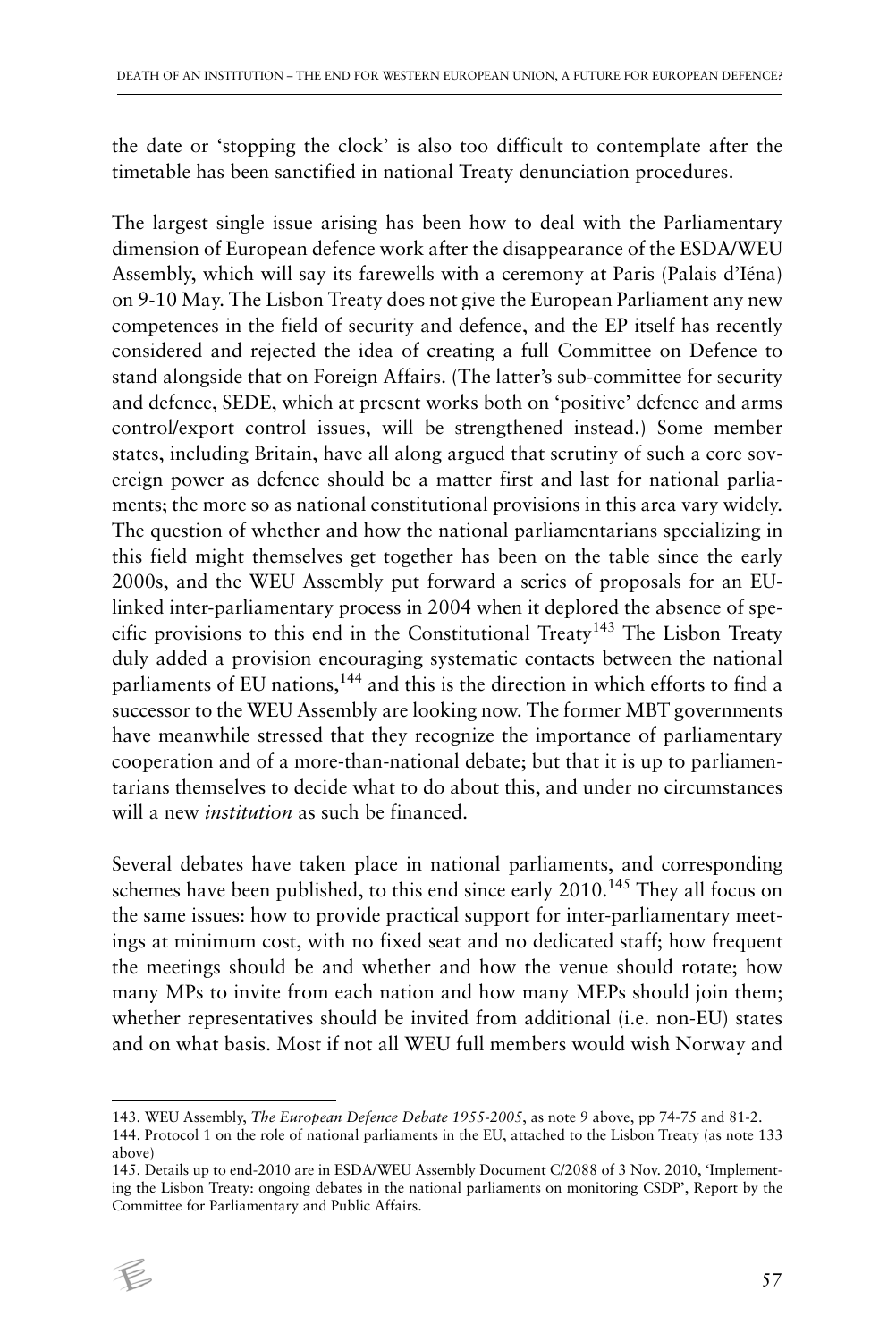Turkey, as a minimum, to continue to have access, and the Turkish ESDA delegation has also made its case to this effect:<sup>146</sup> but once the starting-point for participation is EU membership the risk of blocking action by one or more member states is clear. Other obvious questions are how widely the potential agenda of such meetings should range, what outputs are expected and to whom/where any recommendations arising should be addressed. A more political issue is how closely the new process should be tied to the European Parliament itself, and some elements in the EP remain very sensitive to any notion of a new 'rival' being created elsewhere. On the other hand the UK, for one, has stated starkly that it will not accept any outcome that gives the EP any new advantages in the defence field.<sup>147</sup>

Discussions on a workable compromise were scheduled to start in a forum that combines the Speakers of national EU parliaments and the EP, COSAC, in April 2011. One model put forward by the Belgian Parliament,  $148$  which would prima facie ease EP concerns about control, is to hold the inter-parliamentary meetings in Brussels with the EP's own staff providing services and with a number of MEPs equivalent to one third of the total national delegates attending. If it proved more widely acceptable this would have the merit of allowing a fairly rapid transition, without the extended hiatus that arguably caused valuable ground to be lost at other stages and in other areas of the WEU-to-EU handover. On the other hand, the more closely the new scheme is tied into EU structures, the more problematic the handling of relations with non-member states' parliaments – especially Turkey – is likely to be; and it is not clear how much leeway if any there is in the UK position on EP involvement.<sup>149</sup>

<sup>146.</sup> The Turkish position is contained in a letter to the President of the Assembly. As for WEU member states' views, the Presidency statement on WEU closure (note 3 above) calls for inter-parliamentary dialogue 'including with candidates for EU accession and other interested states'.

<sup>147.</sup> Answers given by Minister for Europe Christ Bryant in the House of Commons on 6 April, text at http://www.publications.parliament.uk/pa/cm200910/cmhansrd/cm100406/debtext/100406-0001.htm.

<sup>148.</sup> Draft resolution tabled by MM André Flahaut and François-Xavier de Donnea, Belgian Chamber of Representatives, 11 February 2011, doc.no. 53 1196/001.

<sup>149.</sup> The British House of Lords' recommendation for future inter-parliamentary meetings (as reported in the ESDA/WEU Assembly report cited in note 145 above) would exclude holding meetings on EP premises or with help from EP staff, though a small number of MEPs would be allowed to sit in.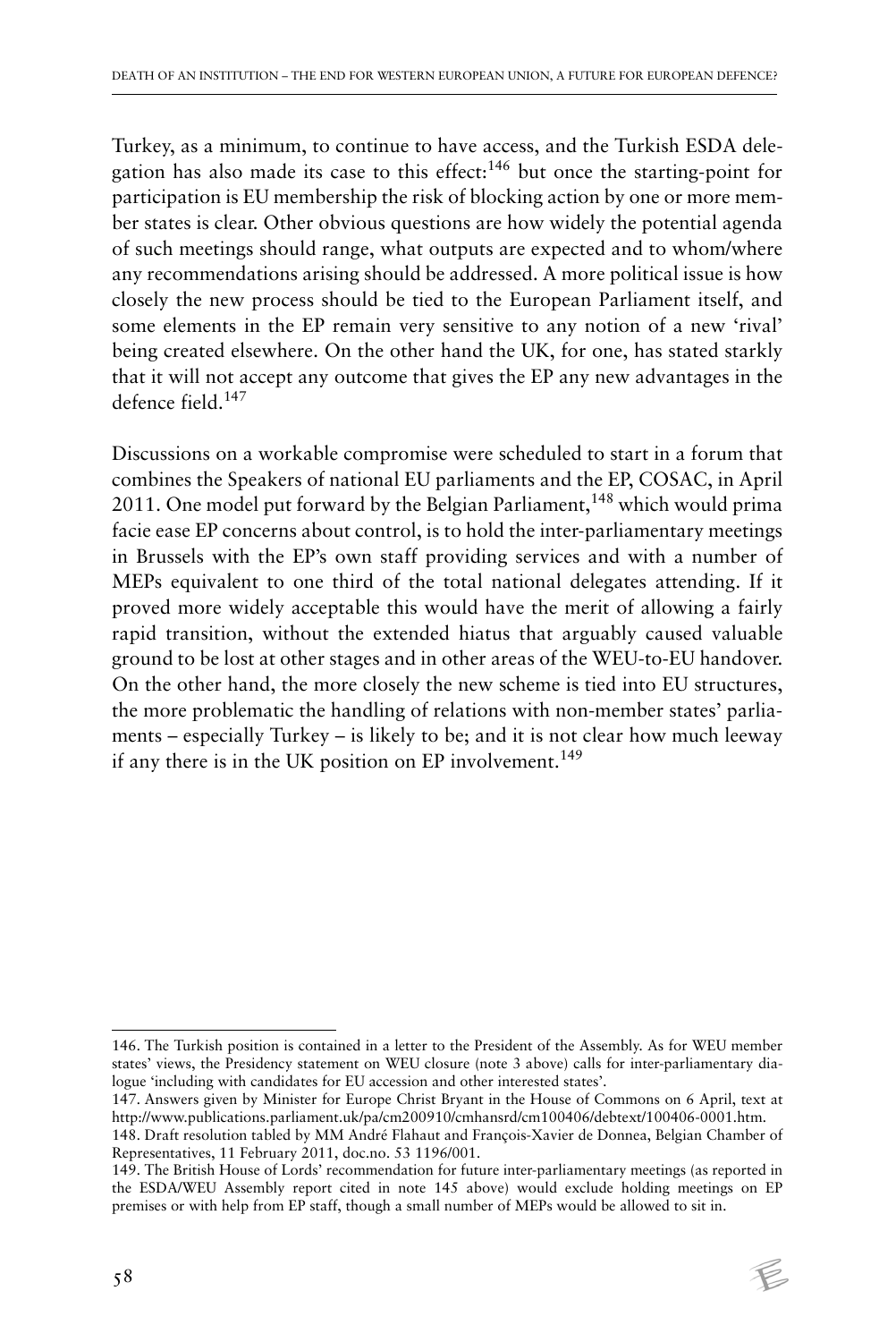## **6. ATTEMPTING A BALANCE-SHEET**

'*The Western European Union has made an important contribution to peace and stability in Europe and to the development of the European security and defence architecture, promoting consultations and cooperation in this field, and conducting operations in a number of theatres, including Petersberg tasks*'.

WEU Presidency statement of 31 March 2010, as note 3 above.

'*Most organizations that have been dissolved have found a new life in a successor. Their 'soul' lives on, albeit subject to a new institutional framework, new rules and possibly at the service of new masters.*'

Ramses A Wessel, op. cit. in note 5 above.

This section has the complex task of drawing up an overall assessment of WEU's lifetime achievement, with special attention to the legacy it has left – or rather legacies, given its stage-by-stage closure – for European cooperation in external policy, security and defence. What from the WEU tradition has been conserved in new hands and new forms, thereby contributing to these purposes today and enhancing the chances of success in the future? And has anything been *lost,* in terms of elements of real value that WEU's inheritors could not or would not salvage from its ruins?

### **6.1. WEU's Positive Legacy**

This topic will be divided in turn into conceptual and policy elements, including political relationships as appropriate; institutional tools and practices; and operational/military elements. The first two aspects may be handled summarily, as so much of the ground has been covered in the historical context above; but the last is a less familiar story that merits detailed attention.

### *6.1.1. Concepts and Policy*

Even if the credit strictly belongs to Western Union rather than WEU, the original Brussels Treaty of 1948 achieved a true historic breakthrough by creating a permanent, active and fully institutionalized collective defence relationship among a core set of Europeans. Without it NATO might not have been possible, let alone the persistent idea of a European identity and collective responsibility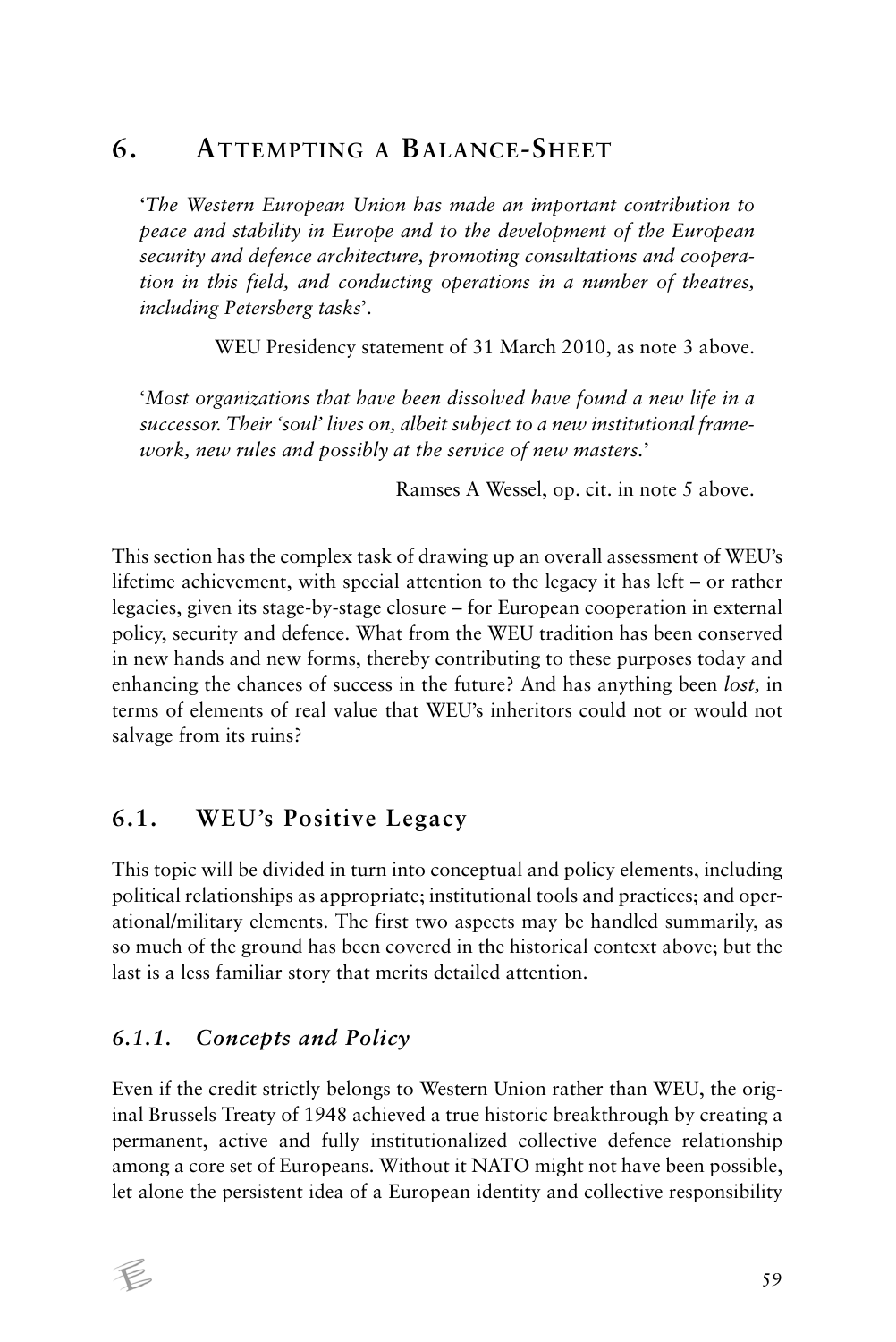– giving Europe a 'sense of self',<sup>150</sup> as it were – in the security field. After NATO's creation and the failure of the European Defence Community, WEU proper was born as a self-avowed second-best*,* yet its usefulness is undeniable in handling some of the more tricky intra-European aspects of the transition towards a fully integrated Federal Republic of Germany. The Saar settlement and the completion of German disarmament obligations may be mentioned to its credit here; and in the latter context WEU was one of the first  $20<sup>th</sup>$ -century bodies to develop modern techniques of verification, for the elimination of chemical as well as conventional weapons.

WEU's role after its first revival, in the decade from 1984, is commonly summed up as a 'talking shop'. The judgement is accurate, but need not be dismissive. The last decade of the Cold War was a time of new tensions both across the Atlantic and within Europe, some factors in which – such as new twists in East-West relations, and rising security threats that cut across the bipolar order were not easy to address either within NATO or in the European political framework as it stood at that time. Both the US-European strategic relationship, and the interplay between the Euro-Atlantic space and the rest of the world, called for redefinition as a final set of cracks began to open in the Soviet empire and the Western colonial era also approached its end. It is interesting to note that these were precisely the years when the meetings of the Group of Seven industrialized nations (G7) began to develop a substantial politico-strategic agenda alongside their economic role, offering a privileged forum where Japan could be consulted as well.151 For the 'core' group of Europeans, being able to use WEU as an additional place of concertation (soon with defence ministers also present) brought real if unquantifiable advantages in managing their role in all the other institutions. Its net effect was twofold: to draw European stances on the difficult West-West issues towards a middle ground that reduced the risk of rupture with the USA; but at the same time, to strengthen the sense of specifically European shared interests and values in security. The ambiguity was clear here that had belonged to notions of a 'European pillar' in Western defence from the very start. If WEU could do little to prevent the same ambiguity from becoming even more open, and occasionally more divisive, over the following two decades, at least its configuration ensured that the UK would be present within the European camp and stay involved in shaping the European defence identity. Without that fact, it might not have been so easy for the EU to develop its role on a

<sup>150.</sup> An expression used by an official interviewed in February 2011 for the present study.

<sup>151.</sup> The first significant non-economic declaration by the G7 came at the Williamsburg summit of 1983 which addressed questions of strategic arms control and called for greater cooperation with the Soviet Union. In the following years the G7 also helped to handle US demands for tougher anti-terrorist measures. See Nicholas Bayne and Robert D. Putnam, *Hanging in there: The G7 and G8 Summit in Maturity and Renewal*, Ashgate: Aldershot, UK, 2000.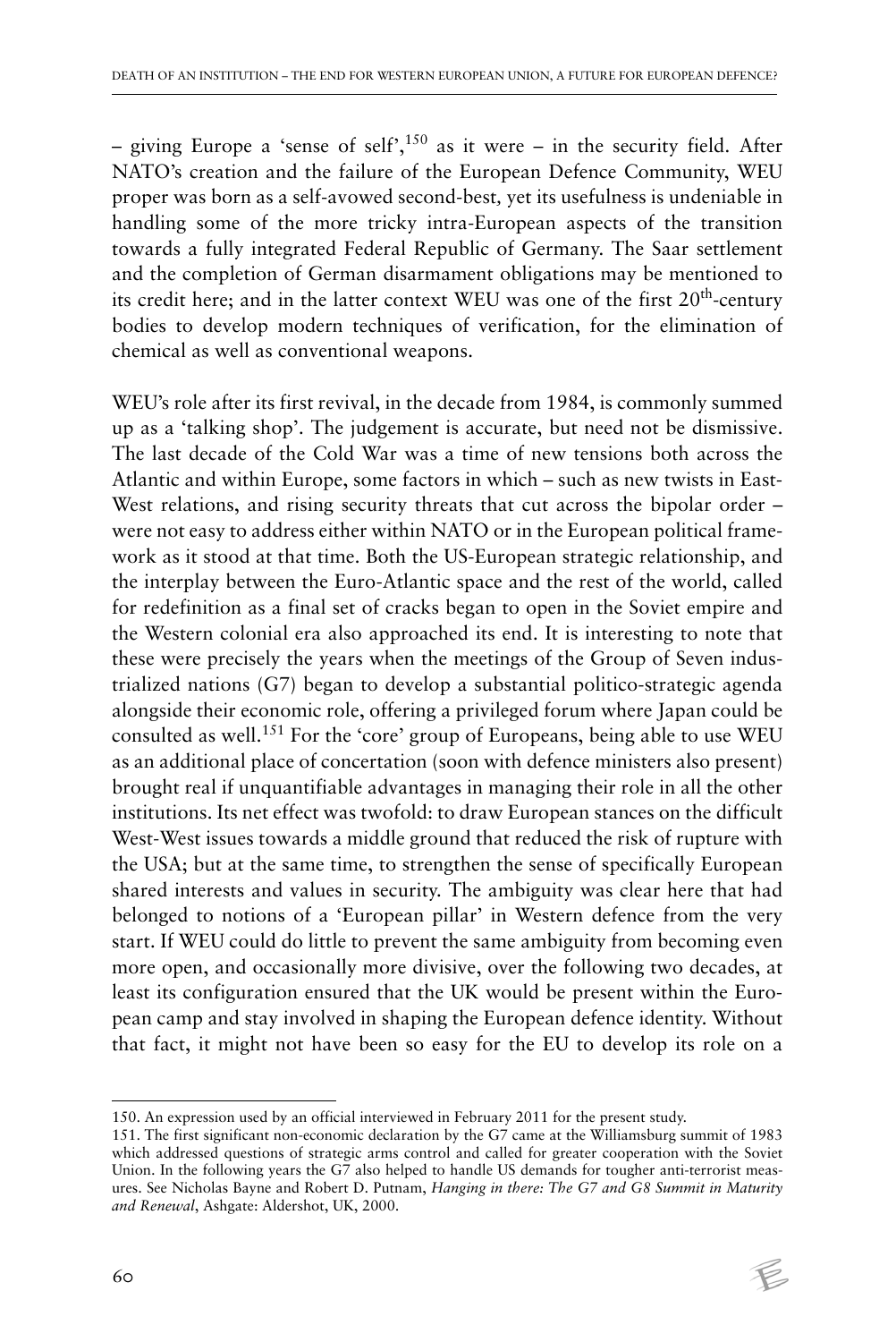consensus basis as it did through to the Helsinki decisions on ESDP and indeed, right up to the Lisbon Treaty.<sup>152</sup>

Once the Cold War was over, WEU reflected in a minor key the remarkable success that both NATO and the EU were to achieve in re-justifying their existence, readjusting their agendas and finally absorbing the greater part of the European continent. It has been argued above that in terms of membership expansion and of reacting to the new demands of crisis management, WEU's low political profile and non-legalistic way of exploring new activities<sup>153</sup> gave it the flexibility to play a modest but useful pioneer role. Its early engagement with the Central Europeans and the West European non-Allies prepared them in a practical way for the serious business of NATO/EU enlargement and for the appropriate degrees of military integration, first in NATO-led and later also in ESDP operations. Its formulation of the Petersberg tasks as the appropriate spectrum for separate European crisis missions, drafted as early as 1992 when the formative lessons of the Former Yugoslavian wars still lay in the future, was to prove remarkably shrewd and robust as a basis for European political consensus as well as for concrete actions. In retrospect, the secret of the WEU formula was perhaps that it kept a normatively acceptable tone and was weighted towards altruistic tasks, while at the same time leaving leeway both for more self-interested (rescue and evacuation) missions and for those at the sharper end of military crisis management. What is less often noted is that the WEU (and later, EU) doctrine was exactly ten years ahead of NATO in allowing operations with no geographical restriction, literally world-wide.<sup>154</sup>

In a decade dominated by the harsh Former Yugoslavian experience and the outright combat of the Gulf War, WEU's actual operations of the 1990s looked feeble indeed. Only in retrospect can it be seen that they laid the necessary ground-work not only for European-led police and civilian missions of the kind

<sup>154.</sup> The possibility and justification for NATO to operate outside its traditional geographical area was still somewhat unclear in the 1999 Strategic Concept, and the Alliance's first document formally allowing Treaty-based operations anywhere in the globe was adopted in mid-2002 as part of the reactions to 9/11. In the Maastricht and Amsterdam Treaties and 1999 Helsinki decisions the EU mentioned no specific areas of application for the Petersberg tasks and cited only the principles of the UN and OSCE as legal/ normative parameters.



<sup>152.</sup> The notable thing about occasional Franco-German-led ventures attempting to move European defence forward without the UK – such as the 'pralines summit' with Belgium and Luxembourg in April 2003 that agreed i.a. on a permanent European command HQ – was their lack of consequences and, indeed, their failure to achieve broader European buy-in. To note as much is not to idealize the British role, as London also had its own ways of sabotaging such attempts.

<sup>153.</sup> It was in fact an interesting question whether the Petersberg formula had any legal base: see Ramses A. Wessel, 'The legality for the new functions of Western European Union: The attribution of powers reconsidered on the occasion of the 50<sup>th</sup> anniversary of the Brussels Treaty' in Anne Deighton and Eric Remacle (eds.), *The Western European Union, 1948-1998: from the Brussels Treaty to the Treaty of Amsterdam*, as in note 9 above.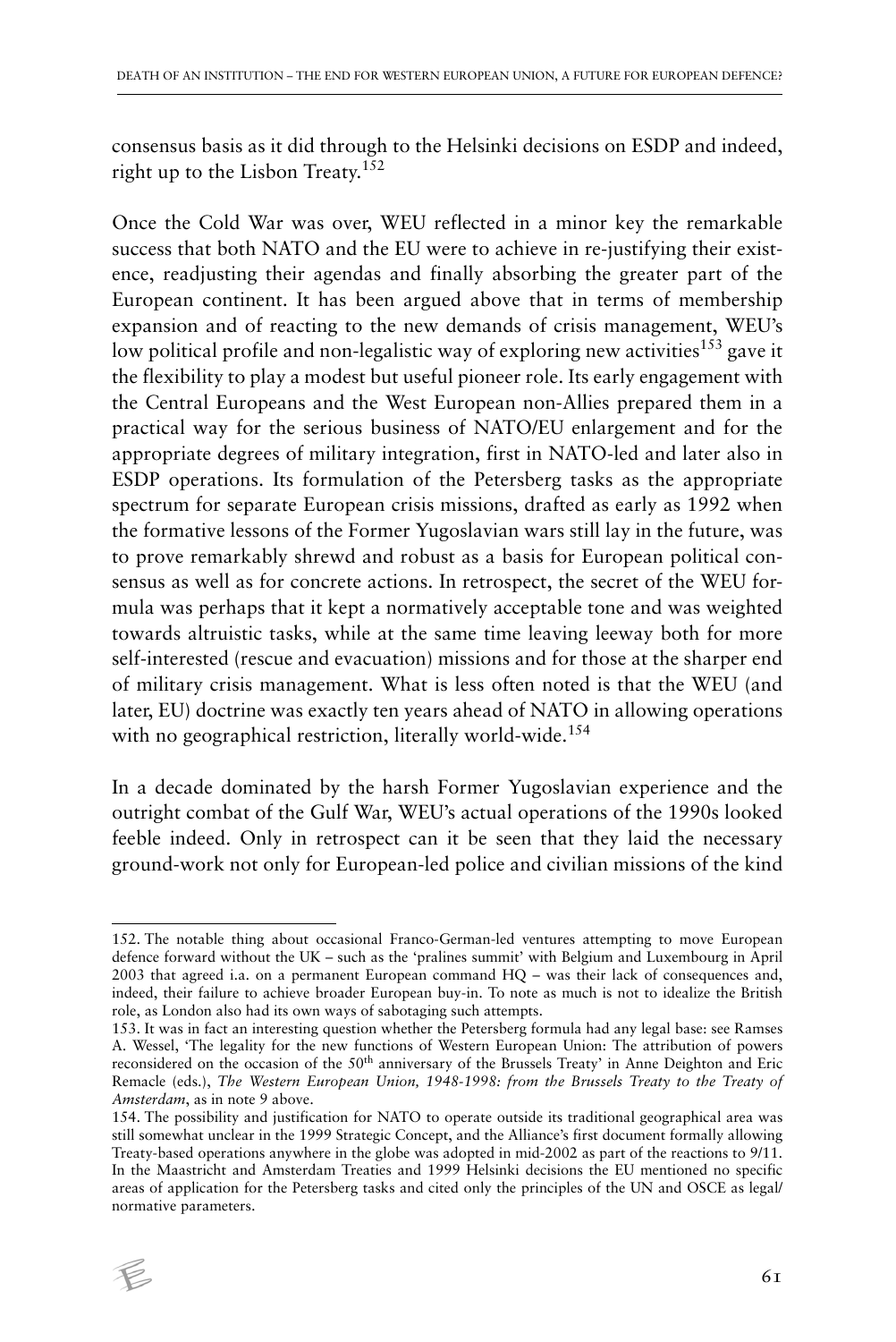that would later dominate the early phases of ESDP, but also for grappling with the command and control implications of mixed civil-military interventions by a single Western institution.<sup>155</sup> While more will be said about this under the military/operational heading below, it is worth adding here that the operational record of ESDI – the European Security and Defence Identity based within NATO, which inspired so much effort in the 1990s including the formulation of NATO's Berlin decisions in 1996 – was precisely zero. If NATO had not brought itself to agree upon the principle of lending its skills and assets to a European sub-set of nations, not only would large military actions in the ESDP framework have been impractical, but the EU's decisions on self-militarization could have strained US-European relations to breaking point. Yet NATO itself never invited WEU to take on such tasks as the EU did in 1998-99, nor did it ever carry out one of its own interventions through a European-led coalition. The possible explanations for that lie outside the framework of this study;<sup>156</sup> yet the effect was that the full burden of European operational experimentation in the 1990s – aside from purely national initiatives like Turquoise and Alba – was left upon WEU's narrow shoulders. If the EU was not to pick up its new military role entirely from scratch, it was good that WEU at least attempted something; and in the process, started the accumulation of European operational do's and don'ts.

Of course, WEU's actions during this period were ultimately less important than the concepts, agreements and analyses that it developed or stimulated the two larger institutions to develop, from the time of Maastricht and Berlin onwards. If a dog can train its master, it may be said with only a little exaggeration that WEU trained both NATO and the EU to work with it – at the cost, no doubt, of much friction and frustration – in a way that greatly eased their eventual adjustment to each other. Aside from the Petersberg formula and the WEU membership practices that allowed the related work to be done and lessons to be learned in this most inclusive way possible, WEU's efforts underpinned at least four of the strands later combining to make ESDP workable. One was the formulation and identification of European command and HQ requirements; one was the development of a procedural and legal framework for NATO's defence planning and operation planning support and the loan of NATO assets; one – perhaps the trickiest! – was the injection of military needs and ways into the EU's decisionmaking structure; and the last in time sequence was the charting of European operational capability shortfalls, notably through the 1998 Audit process. In

<sup>155.</sup> The UN had of course for some time faced this challenge and OSCE could in theory have done so, but never launched a military intervention in practice.

<sup>156.</sup> Some hints, from a British standpoint, were given in Alyson J.K. Bailes, 'WEU: A British perspective' in Anne Deighton, *Western European Union 1954-1997: Defence, Security, Integration,* as note 9 above, esp. pp. 54-56.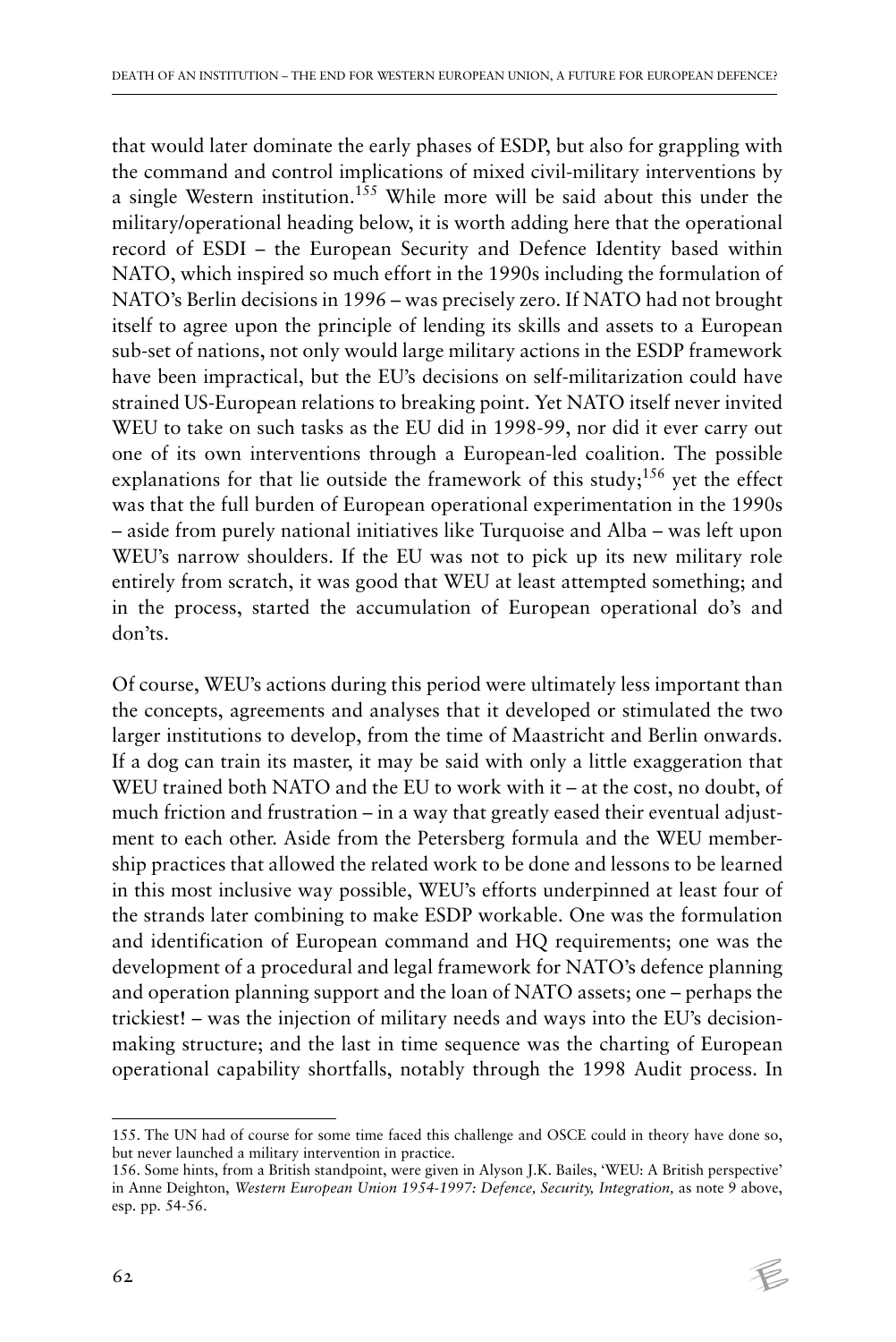none of these fields did the EU in fact attempt to reinvent the wheel, despite the aversion of some of ESDP's creators to WEU 'contamination' as mentioned above. The continuity between the make-up of EU member states' teams serving WEU and the EU's new PSC, as well as the few WEU staff who ended up at relevant NATO and EU desks, ensured that most WEU lessons would be carried forward in substance if not in form. The only cases of relatively complete breaks are the changes in national status for non-EU NATO and non-NATO EU states, as already sufficiently discussed, and the system of operational financing which had to be addressed afresh in the EU's own Byzantine budgetary framework.<sup>157</sup>

One last political aspect worth noting briefly is the WEU relationship with the Russian Federation and the Ukraine, both of which were accorded policy dialogues during the 1990s and were allowed considerable insight into WEU activities, including an element of observation at the latest WEU exercises.<sup>158</sup> Both Eastern neighbours maintained a friendly tone in their dealings, in Russia's case no doubt partly in hopes of weaning the Europeans away from NATO, but also because they transparently had nothing to fear from a body with WEU's limitations. For Ukraine, learning more about the European dimension of defence was also relevant to its own strivings after a more 'Western' identity. Both partners offered airlift for potential WEU operations and Russia kept probing the opportunities for defence industrial cooperation. If none of these overtures came to anything much, they may have had some marginal effect in familiarizing Moscow with the notion of a European defence identity that was neither threatening for itself nor by definition anti-American. Once the EU took on the European defence mantle, it was relatively easy to keep similar perceptions alive against the background of its own largely cooperative security relationships with both Moscow and Kyiv.

### *6.1.2. Institutional Tools and Practices*

One of the most often recurring arguments among Europeans over their way forward on defence concerned the value of institution-building. Was it a distraction, a source of imaginary achievements and an encouragement to over-'theological' thinking as the British often claimed; or was it essential for coherence,

<sup>158.</sup> For a snapshot of these relationships see the communiqué of the WEU Ministerial meeting at Paris, May 1997 (text at www.weu.int/documents/970513en.pdf), which was followed by an internal study on how to optimize and balance the two. A further innovative WEU partnership was its Mediterranean dialogue with North African and Middle Eastern states, which helped to shape the subsequent NATO initiative towards the same partners.



<sup>157.</sup> The outcome was the ATHENA financing mechanism introduced in 2004 and updated in 2008, which covers only specified 'common costs'; the official factsheet is at http://www.consilium.europa.eu/ showPage.aspx?id=746&lang=EN.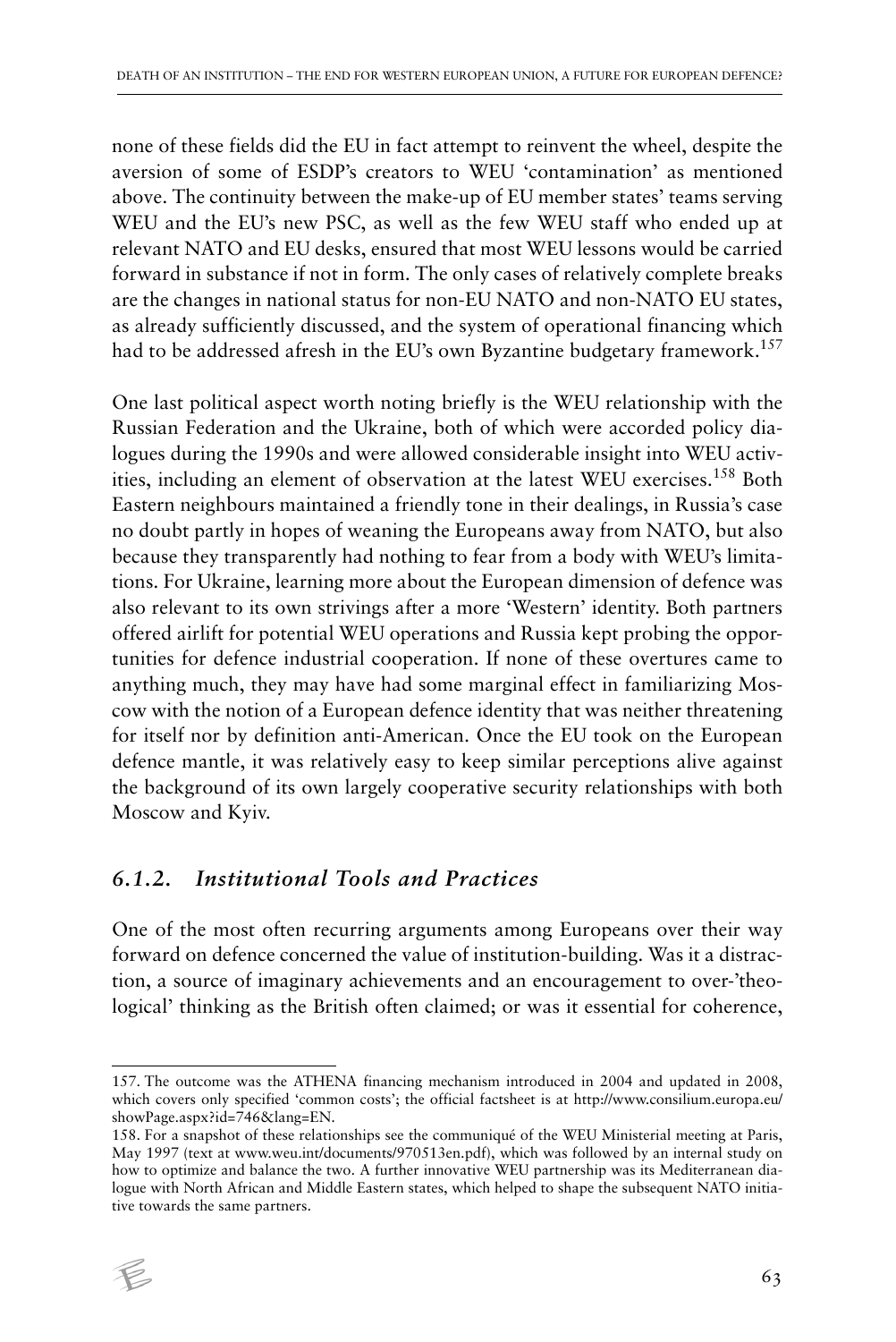continuity and maintaining standards, the only way to amass both concrete joint capacities and *esprit du corps*? In the specific defence and security field the UK and other more Atlanticist states were additionally on their guard against what they saw as duplication of NATO, while others thought rather in terms of completing gaps within the emergent EU structure. Finally, countries were divided over their approach to institutional budgets, with the UK being joined by the usually more pro-European Germans in trying to keep costs to a minimum, and advocating 'zero growth' in finance even while condoning increases in institutional tasks.

The story has been told in sections IV.2 and V above of how WEU's main institutional features, first its working Council structure and Planning Cell, and finally its Assembly, fell victim to nations' preference for institution-building in the EU framework combined with overall cost-cutting zeal. Yet two of WEU's institutional creations, the Institute for Security Studies and the Satellite Centre, were to survive in new EU clothing, and the armaments bodies WEAG and WEAO provided at least some of the building blocks for the EU's European Defence Agency (EDA). Why did they merit preservation, and can they be counted among WEU's positive legacies for the EU-led defence and security enterprise?

The *Institute for Security Studies* had no parallel in either NATO or the earlier EU system, where research and policy planning functions were internal to the given organization. As an independent body, further distanced from executive meddling by its site in Paris, it could build an intellectual reputation that attracted serious experts to its staff and its conferences and plenty of readers to its publications.159 Aside from whatever value it could bring in informing actual policy-making, it thus served WEU well as a tool of outreach and public information, and as a networking partner that could build equally strong relationships with WEU members and other important actors, including the US, Canada, Russia and Japan. Recognition of this last factor was shown by the decision to place full responsibility for 'transatlantic dialogue' with the institute at the time of the EU transfer.<sup>160</sup>

<sup>159.</sup> A wise decision of the Institute was to make all its publications including the major series of 'Chaillot Papers' freely downloadable on-line.

<sup>160.</sup> Despite initial suggestions that this dialogue might include official encounters, it settled down to be based on two annual seminars that attracted high-quality US attendance, and were later held alternately at US venues.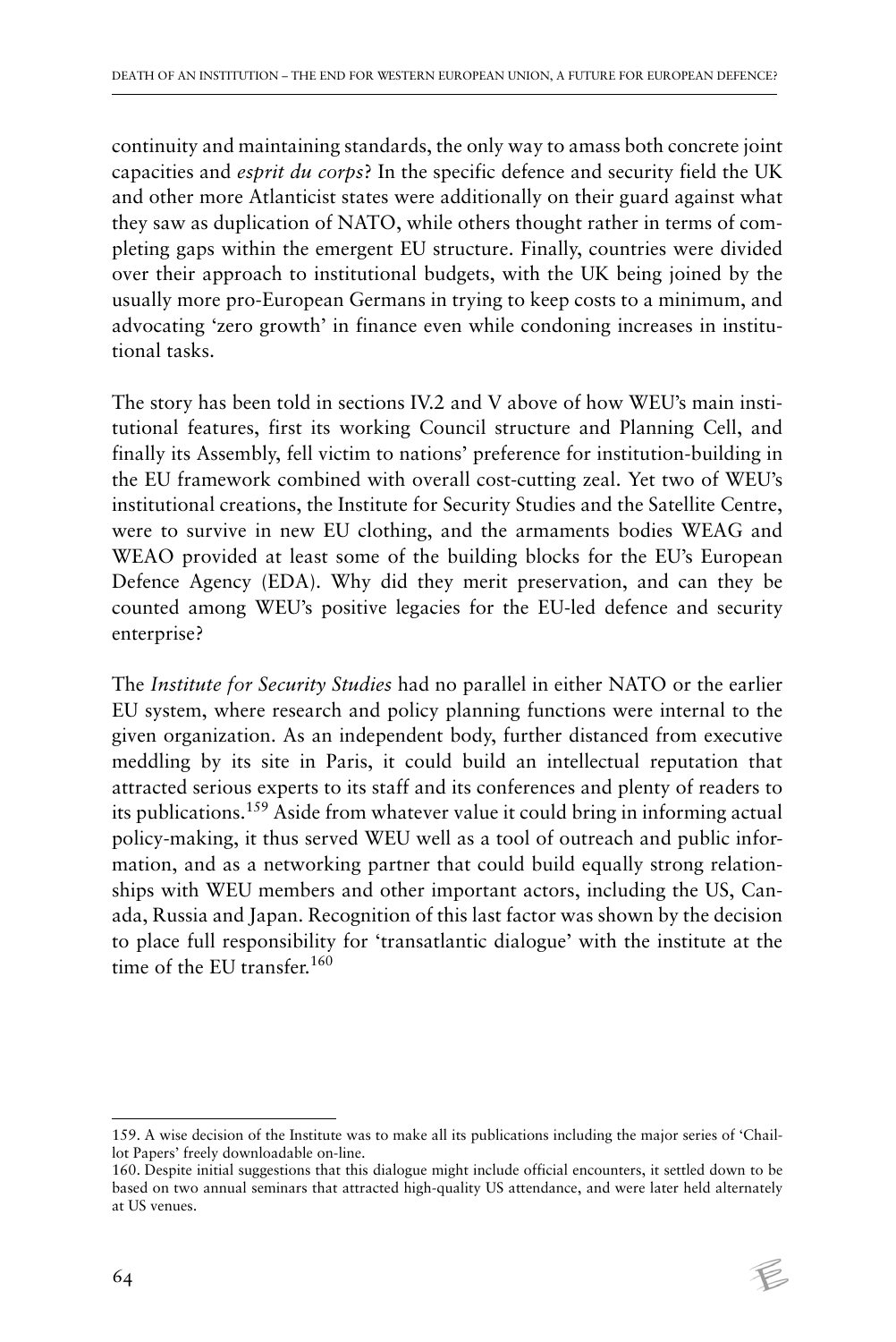| John Roper            | 1990-1995 | UK citizen         |
|-----------------------|-----------|--------------------|
| Guido Lenzi           | 1995-1999 | Italian citizen    |
| Nicole Gnesotto (WEU) | 1999-2001 | French citizen     |
| Nicole Gnesotto (EU)  | 2002-2006 |                    |
| Álvaro de Vasconcelos | 2007-     | Portuguese citizen |

The transfer itself, however, proved to be not without difficulties. The Joint Action of the EU Council of Ministers giving the Institute its new status as an independent agency of the Council was not adopted until 20 July  $2001$ ,  $161$  and implemented the following year. This left the Institute in limbo for a while, albeit giving plenty of time to prepare for the new EU environment. The changes brought by the latter were less significant in the Institute's own shape and activities $162$  than in the institutional dynamics of its situation. While care had been taken not to subordinate it to any body below Council level (with High Representative Javier Solana as line manager), its whole rationale was that it should commune with and inform EU policy-making and the related debates, and this link to an institution far more powerful than WEU raised its profile and its attractions for foreign partners accordingly. However, it was not always clear whether EU governments and their Brussels representatives understood how to make best use of such an unfamiliar adjunct to their work. When some states encouraged the Institute to play roles of real policy significance, such as producing a 'White Paper' for European defence, others weighed in to curb the risks of innovation through a channel that might elude Brussels' normal checks and balances and means of control. There was particular nervousness about the Institute's becoming a conduit for direct dialogue among defence ministries. In the outcome, the White Paper exercise was completed by an independent expert task force and the resulting publication in 2004 was called 'European Defence: *a proposal for* a White Paper' (authors' italics).<sup>163</sup> Implicit limits were set that the Institute has not subsequently transgressed, although most recently there has been some move to speed up its commentaries on events driving real-time EU decision-making.<sup>164</sup>

163. Text available at http://www.iss.europa.eu/publications/books/.

<sup>164.</sup> For the Institute's own assessment of its adjustment to EU ownership see *The European Union Institute for Security Studies 2002-2006: five years for the EU*, EU-ISS: Paris, 2006. The issue of the Institute's being based outside Brussels has never quite been off the agenda but as yet no consensus has emerged for moving it.



<sup>161.</sup> A revised version was adopted in December 2006.

<sup>162.</sup> The number of researchers remained modest (fewer than ten) but could now be recruited from all EU states, with all contributing to the budget on a GDP scale. As before, visiting researchers from non-member states could and did also contribute to the Institute's work.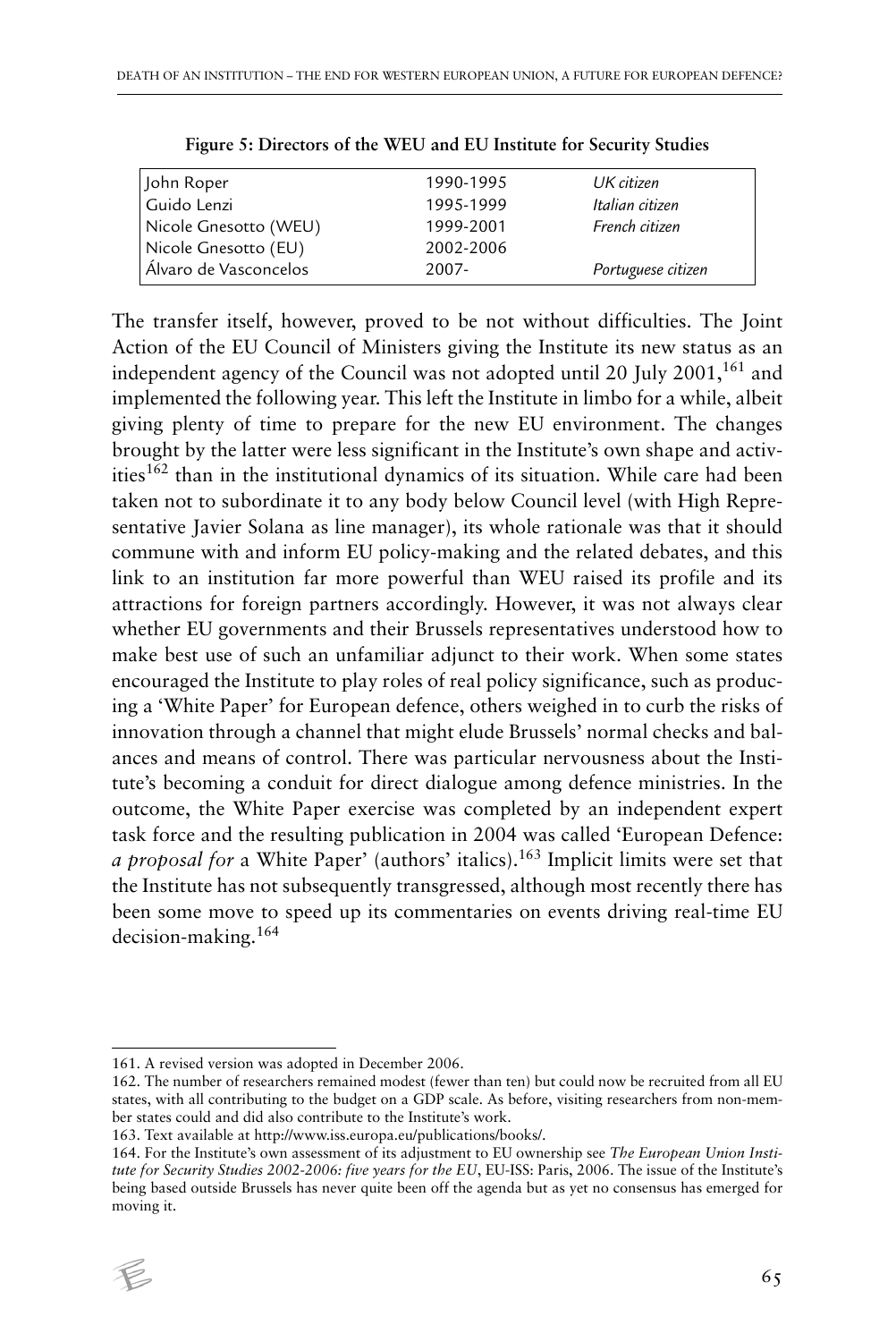The *Satellite Centre*'s (Satcen's) role within WEU did not involve the development and ownership of actual satellite systems, but rather the collating and analysis of satellite imagery and its application for a range of operational, as well as monitoring and intelligence, purposes in crisis management – a relatively new and imaginative venture at the time of its first creation (1993). It first won widespread plaudits for its satellite mapping services at the time of the Kosovo conflict. Although the Satcen had to wait, like the Institute, until 1 January 2002 for its full translation into an EU agency, the change did open up a much wider field for the application of its services. In the first place it could support the EU's proliferating military and civilian missions with geographical and imagery intelligence (GEOINT/IMINT) relevant both to situational awareness and to their own movements and contingency planning. Secondly it could provide data and analysis in other fields of EU security concern and competence such as WMD proliferation monitoring, industrial sites analysis, border monitoring, maritime surveillance, and tasks related to counter-terrorism. In the process the Satcen has strengthened its capacity for continuous operation while remaining a highly secure environment where sensitive information from all partners can be protected. It engages with EU member states and the high-level decision makingprocess in the Council, as well as with the relevant bodies of the CFSP/CSDP structure in Brussels. At the same time, it should be noted that in the EU setting, the Satcen's position has become a relatively minor and specialized one among the multitude of other relevant bodies, policies and assets comprising the Union's evolving space policy. It is, for example, rare to find it even mentioned in the communications on space policy of the Commission's Directorate-General for Industry and Enterprise.<sup>165</sup> One may thus suspect that the Satcen has been left with some still unfulfilled potential in the shadow of more highly publicized and controversial EU projects like the Galileo programme.<sup>166</sup>

Assessing the transfer of *armaments work* from WEU to the EU is a more complex matter because it involved greater structural changes. The competences of both WEAG and WEAO were absorbed into the European Defence Agency  $(EDA)$ ,  $^{167}$  while at the same time – from the mid-2000s onwards – the European Commission was making new strides in its long-cherished ambition to promote defence collaboration through the prism of research, industrial, and competition policies. This very fact underlines that in the EU environment, the operational logic of joint defence research, production, and procurement programmes could

<sup>165.</sup> See the latest proposals on European space policy published by the Commission on 4 April 2011, at http://ec.europa.eu/enterprise/policies/space/esp/index\_en.htm. Thus far the EU's main partnership in developing its overall policy has been with the independent European Space Agency (ESA).

<sup>166.</sup> Galileo is a global navigation satellite system providing a highly accurate global positioning service, but operated – unlike the US GPS – under civilian control. Details available at http://www.esa.int.

<sup>167.</sup> For details of the EDA's functions and its own progress reports and bulletins see http:// www.eda.europa.eu/genericitem.aspx?area=Background&id=122.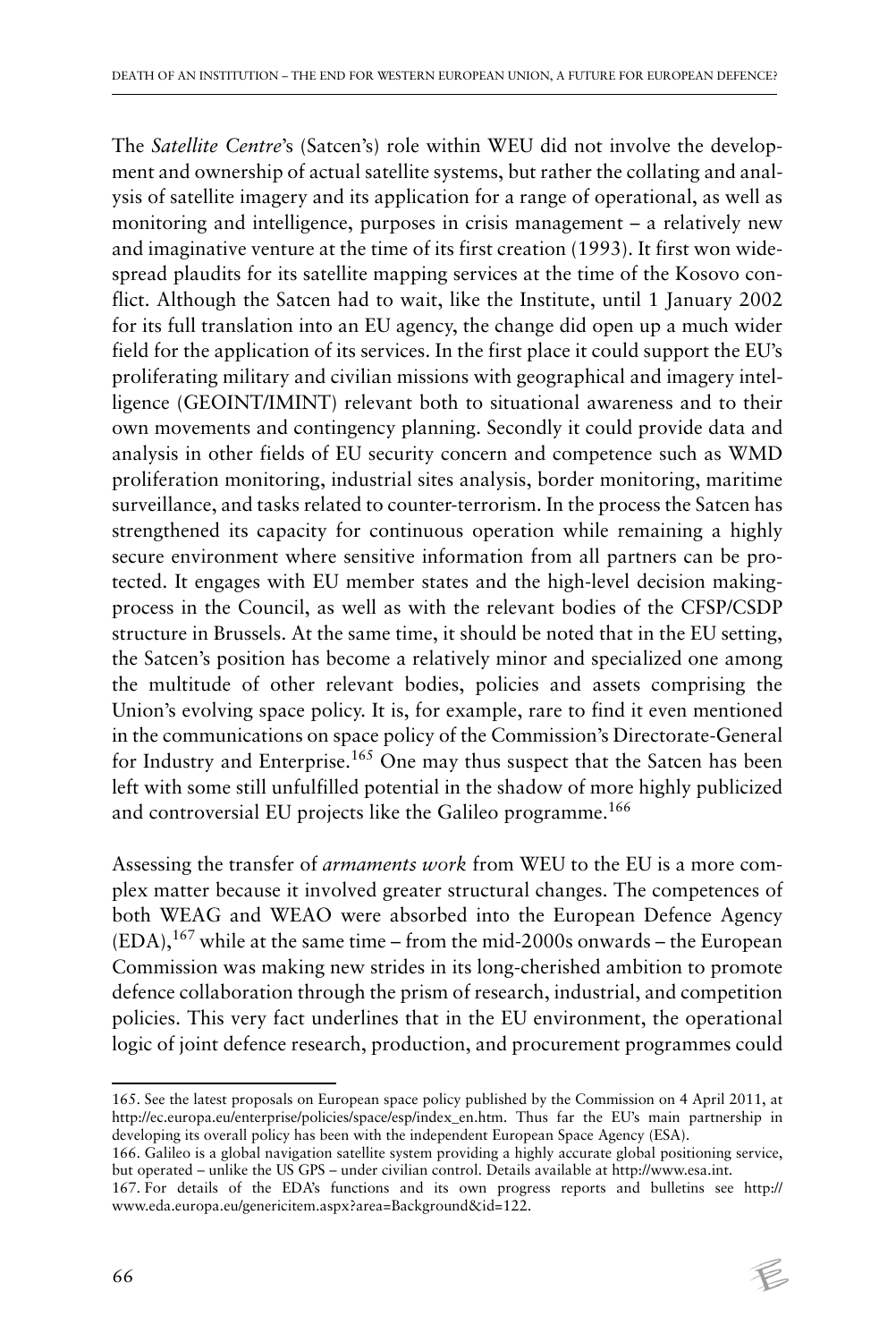be brought into synergy with general research policy and with financial, commercial and industrial competences of a sort never available to NATO, let alone to WEU. The EU is also uniquely equipped to work on the development of high technology that has multiple applications, including civil alongside military ones. Structurally, the coexistence of EDA and the Commission has elements of complementarity as well as competition: both aspire to make the EU's internal defence market more integrated and efficient, which the Commission seeks by easing internal trade and making procurement more competitive,<sup>168</sup> while the EDA formulates guidelines both for inter-governmental efforts and company behaviour in this sphere.<sup>169</sup> Last but not least, the EU is the place where standards are set for its members on the responsible export of conventional weapons and the banning of 'inhumane' items, $170$  thus allowing the whole arms cycle to be addressed – at least in principle – in a way that balances operational and economic gains against the strategic and normative arguments for restraint.<sup>171</sup>

All this said, it would be vain to pretend that the serious long-term obstacles to progress in European armaments collaboration have been swept away or even significantly undermined by the EU's achievement of a near-monopoly in such work.172 The history of the EDA itself illustrates how states can still remain at cross-purposes: the UK has persistently sought to curtail its size, its budget and its ambitions for direct management of cooperative programmes.173 Concerns about possible overlap or conflict with NATO projects have not quite been put to bed, though the Agency would claim that it has reached a good understanding with 'the other side of Brussels', for instance on burden-sharing in work on

<sup>173.</sup> The UK has always also been sensitive about Commission encroachment in this field, against which WEAG and WEAO as free-standing institutions provided a stronger barrier.



<sup>168.</sup> This has been attempted notably through two defence market directives drafted by the Commission in 2007 following consultation on a 'Green Paper' of 2004, and which are now coming into force: for details and critique see the Flemish Peace Institute's *The European Defence Package: towards a liberalization and harmonization of the European defence market*, Brussels: April 2008, text at http://www.flemishpeaceinstitute.eu/get\_pdf.php?ID=201&lang=EN.

<sup>169.</sup> See http://www.eda.europa.eu/genericitem.aspx?id=153.

<sup>170.</sup> Conventional exports are subject to a Common Position of the Council adopted in December 2008 to replace an earlier, less-binding Code of Conduct: full details are at http://www.consilium.europa.eu/ showPage.aspx?id=1484&lang=en. EU nations have collectively promoted and acceded to several global international-legal measures on specific 'inhumane' items such as landmines, blinding lasers and cluster munitions, while the export of actual and potential instruments of torture from the EU is prohibited under EU Council Regulation 1236/2005.

<sup>171.</sup> Flemish Peace Institute, *The EU defence market: balancing effectiveness with responsibility*, Brussels, 2011 (forthcoming)

<sup>172.</sup> On the progress made and remaining problems see Nick Witney (the EDA's first Director), *Re-energising Europe's Security and Defence Policy*, European Council on Foreign Relations July 2008, text at http://ecfr.eu/page/-/documents/ESDP-report.pdf; Jean-Perre Darnis et al, *Lessons learned from European defence equipment projects*, EU-ISS Occasional Paper of October 2007, at http://www.iss.europa.eu/nc/ actualites/analysisbooks/select\_category/10/article/lessons-learned-from-european-defence-equipmentprogrammes/?tx\_ttnews[pS]=1167606000&tx\_ttnews[pL]=31535999&tx\_

ttnews[arc]=1&cHash=96f43c21ab; and the many relevant EU-ISS publications authored by Burkard Schmit.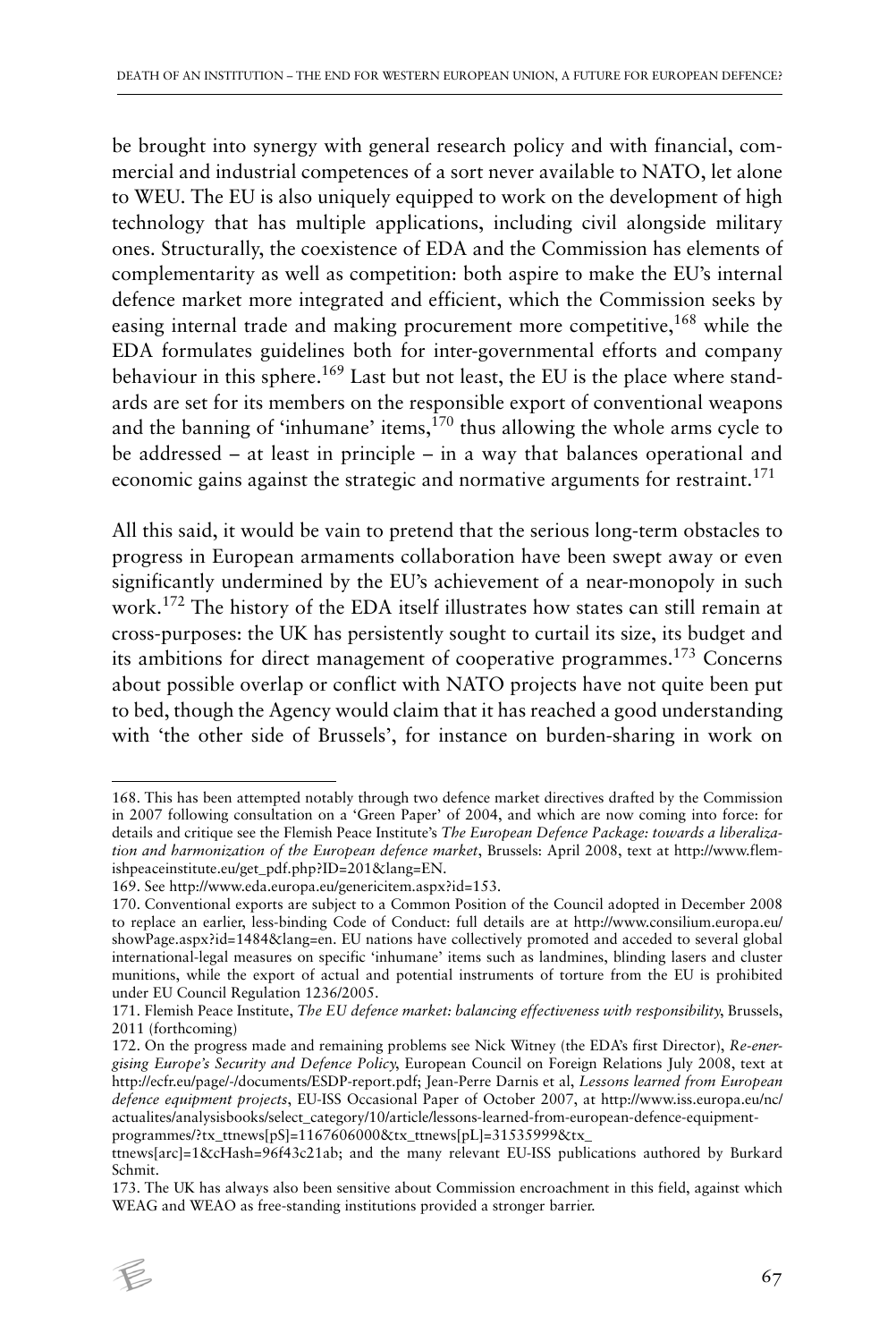helicopters. If the EDA were to stay meticulously within the bounds of EU competence, however, this would pose its own limitations since CSDP in general and the Headline Goal targets address only the demands of crisis management, not the design of any state's complete arsenal or force structure. Another effect of pooling all previous initiatives into the EU framework has been that all policy work must be conducted in a forum of 26 states, $174$  where the contrasts between a few large producers and the rest are sharper and any sense of special expertise and common purpose can too easily evaporate. As a matter of observation, not so many National Armaments Directors now come in person to EDA meetings as used to take part in WEAG, perhaps because it is harder to talk frankly and flexibly about the big issues or to make useful horse-trades. And finally, just as in the main CSDP setting, slowness and reluctance by EU elites to pick the useful plums out of WEU experience has probably reduced the effectiveness of EDA learnings, in particular from the achievements of WEAO.

The greatest problems in this field of course remain quite other, including the continuing strength of the national prerogative – still recognized in Article 346 of the Treaty of Lisbon;<sup>175</sup> the habits and pressures conspiring to push serious cooperation towards smaller groups; the ambivalence of the US-European relationship, and the vagaries of corporate dynamics and the market itself. Since 2008, the economic crash has cast a powerful shadow over the defence industry like any other: in principle it should sharpen the pressure for concentration, but in practice financial stringency seems more often to mean cutbacks in or withdrawals from joint projects, and a reduced inclination to pay premiums just to advance the pan-European cause or be nice to smaller producers. In early 2011, the significance of the Anglo-French defence cooperation treaty of November 2010 was still being hotly debated against this background.<sup>176</sup> Aside from its operational impact, was it a setback to the European armaments collaboration enterprise because it showed two leading players yet again going it alone outside the institutional framework? Or was it, on the contrary, a positive breakthrough because it showed even the largest states admitting their deficiencies and interdependence, and moving purposefully towards solutions that should be more 'integrated' as well as efficient and cost-effective? The truest, if least dramatic, interpretation would probably be that the French and British actions are neutral *per se* for the EDA itself and for trends in European defence market regulation

<sup>174. 26</sup> not 27 because of the Danish opt-out from EDA.

<sup>175.</sup> This article reproduces without change an article included in all former treaties (Article 296 of the Treaty of Nice) which allows any Member State to 'take such measures as it considers necessary for the protection of the essential interests of its security which are connected with the production of or trade in arms, munitions and war material', thus preventing the automatic application of single market and competition policy principles to the defence field.

<sup>176.</sup> Ben Jones, *Franco-British military cooperation: a new engine for European defence?*, as in note 141 above.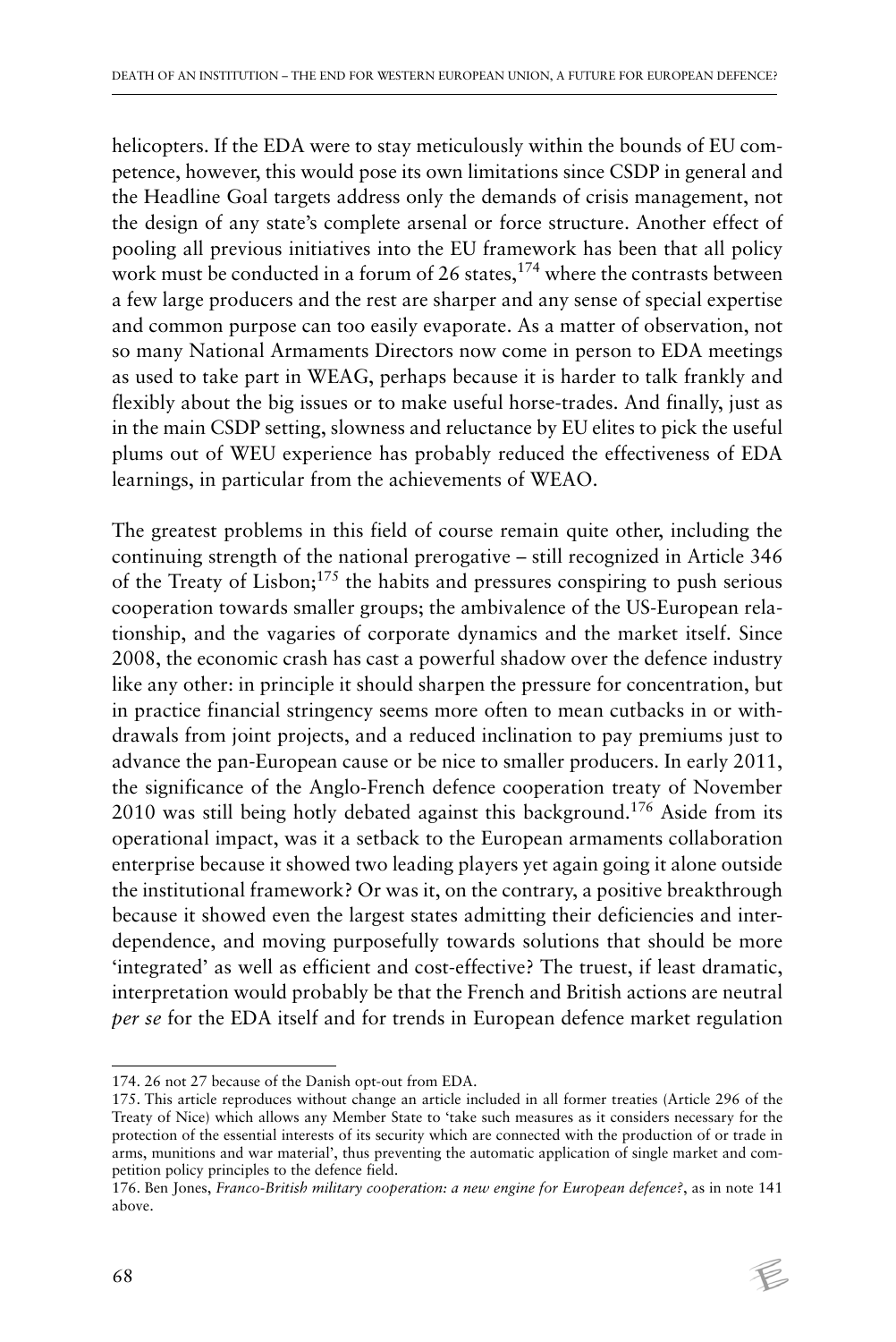and management more generally. They have not contravened any EU rules nor taken away existing work from the EDA. Whether they will inspire and/or provoke broader European progress must depend, aside from their own success, on how other actors respond to them and on how hard institutional leaders try to instrumentalize them in a common interest. The odds on that in turn remain as open, and uncertain, as they are for the fate of CSDP in general.

## *6.1.3. Operational and Military Elements*

All practical problems aside, the most fundamental weakness of WEU was the view widely held in European capitals, particularly amongst senior foreign affairs and military personalities, that it was simply not fit to be entrusted with 'serious' crisis management operations. This image was what the new ESDP sought above all to distance itself from, by making a clean break. Yet the extent to which the WEU's politico-military *acquis* was usefully drawn upon, as appropriate, during ESDP's formative period can be shown to have been considerable – however little was said about it at the time.

Where perhaps a clean break was most important was the need to invent a completely new military structure, embedded within the political union which is the EU, and which would be acceptable to all. On the one hand, it had to dovetail into the EU Council's General Secretariat as a new and strangely different Directorate-General; for this to happen, a clear line needed to be drawn from the previous NATO/WEU Brussels mould.177 On the other hand, the military as well as political establishments in the Member States and their outposts in Brussels needed all to be comfortable with the eventual outcome; something for which WEU had at least tried to prepare the ground.<sup>178</sup> Here, the main challenge was the need to develop the mindset of many of the NATO military representations in Brussels, which became double-hatted to the EUMC, towards what was for them this new 'beast' – the political and partly supranational union of the EU. This process was greatly eased for those delegations that decided to establish a defence section, headed by a deputy military representative, to work within their national delegation to the EU and to provide close support to their EU ambassador ('permanent representative').

<sup>178.</sup> As noted earlier, WEU in the 1990s became the first purely European institution to allow defence ministers to meet around the table together with foreign ministers, and to hold Chiefs' of Defence meetings. One aim was to help build defence ministries' confidence in WEU, although this never succeeded in some capitals.



<sup>177.</sup> For further details of the development of the politico-military interface in the EU, see Graham Messervy-Whiting, *The Politico-Military Structure in Brussels: capabilities and limits,* Geneva Centre for Security Policy: Geneva, September 2003.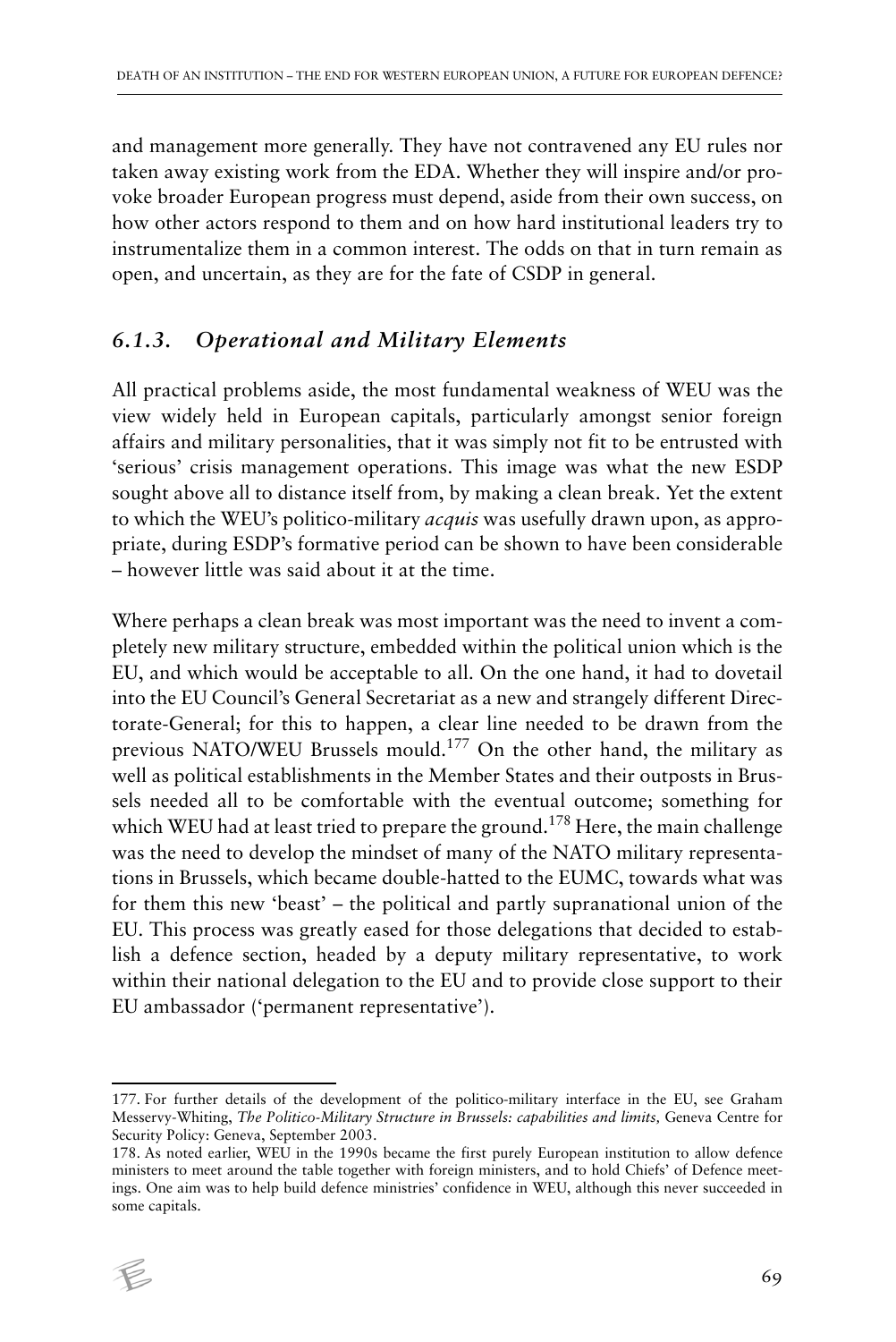The successful teaming of the full spectrum of civil-military capabilities, so as truly to capitalize on the EU's unique capability to bring onto the tee the whole golf bag of political, diplomatic, trade and development, judicial, military and civilian tools for security-building and crisis management, remains the elusive 'holy grail' of the Union's external action dossier. The Lisbon Treaty has made the latest attempt to promote it through the formation of the European External Action Service (EEAS) under Catherine Ashton, the double-hatted EU Council High Representative/ Commission Vice-Chairman.<sup>179</sup> From this perspective, perhaps one of the most important tasks for the nascent EU Military Staff from 2000 onwards was to assist in the progressive development of a security and defence culture at the EU's heart. Here, the WEU with its flexible and inclusive membership categories played an invaluable familiarization role in the preparation of politico-military staffs in countries that were to accede later to the EU.<sup>180</sup> The effects have been spread beyond Brussels, *inter alia*, by the growing range of courses provided by the 'virtual' European Security and Defence College, a concept discussed at WEU during the 1990s but realized by the EU as a network of national academic bodies. One of the most positive features of this high-level educational process is that many civilian officials, police and other experts attend the ESDC side by side with national and central military personnel.<sup>181</sup>

Another of the top priorities for the EU's nascent interim Military Staff (iMS) was to establish informal contact with the other multinational military staffs in and around Brussels: in WEU during its close-down, and in NATO. WEU was a very high priority since the EU was initially inheriting the Petersberg tasks under their WEU definition and it was important, whilst discarding the 'unsatisfactory wheels', not to re-invent any of the good wheels in addressing them. The first meeting between the Head of the EU's interim Military Staff and the Director of the WEU Planning Cell took place in April 2000; further informal meetings between the two Staffs took place every couple of months over the next year. Such meetings had, at that time, to be informal because of the political sensitivities about such contacts in some of the EU Member States and in some of the WEU Nations, and because of institutional *frissons* between the two bureaucracies. The only rational approach to designing ESDP capabilities and

 $\not\in$ 

<sup>179.</sup> Pre-Lisbon EU initiatives had included: the formation of informal Crisis-Response Coordination Teams (CRCT) to bring Commission experts together with the civilian and military experts in the Council Secretariat; a new civil/military cell within the EU Military Staff; a new chain of command for civilian ESDP operations based on the establishment of a Civilian Planning and Conduct Capability (CPCC) within the Council Secretariat, headed by a Civilian Operation Commander; and a re-vamped DGE IX within the Council Secretariat to continue to deal with the 'horizontal' issues (concepts, capabilities, training, etc.) of civilian ESDP and the 'pol-civ' aspects of crisis-management, including the preparation of the crisis-management concept.

<sup>180.</sup> Not least in developing the abilities of diplomatic and defence officials to speak both English and French as working languages.

<sup>181.</sup> The College's website is http://esdc.mil-edu.be/.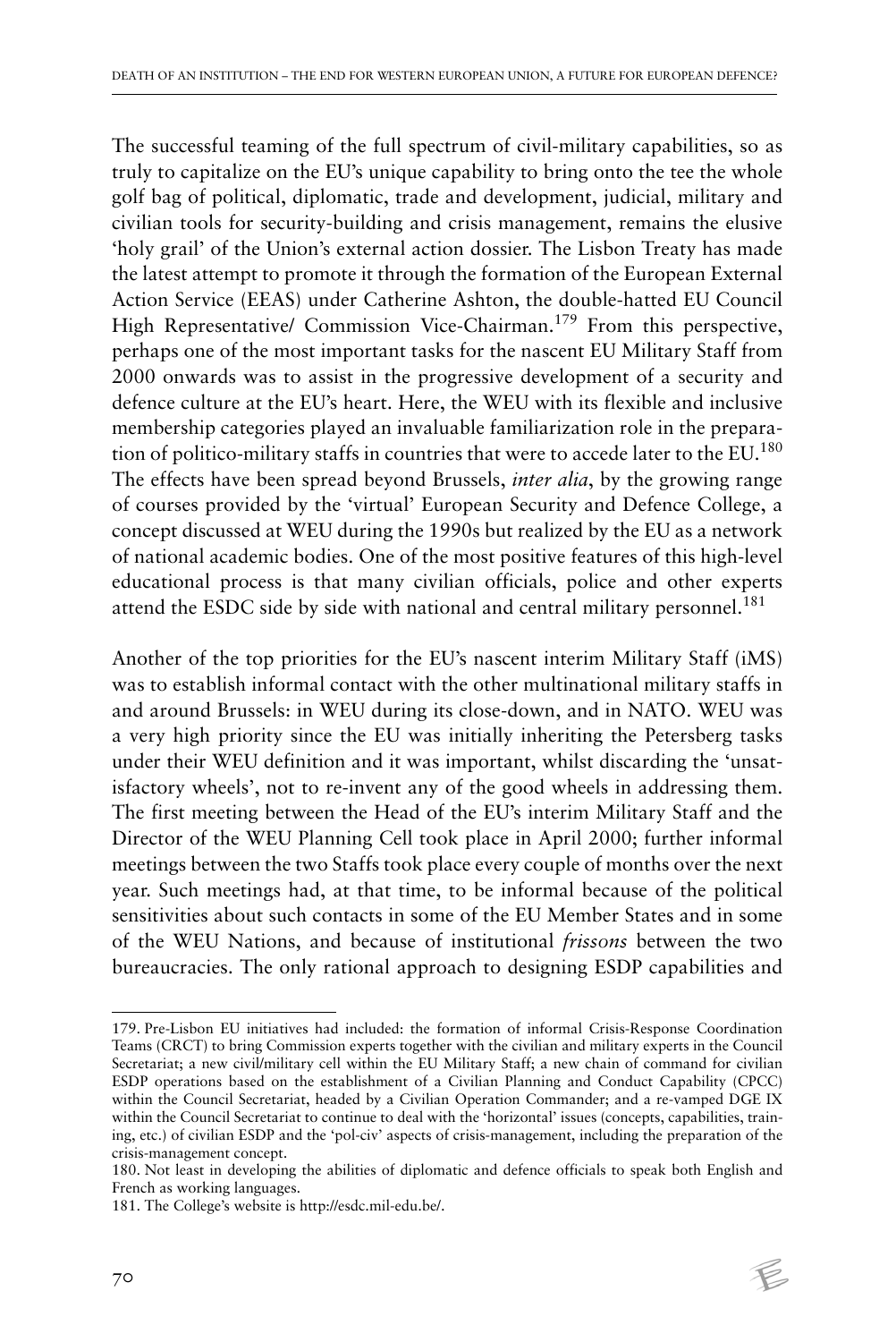structures was to start from a clean sheet of paper and adopt best practice in each field wherever appropriate, whether this came from an international or national politico-military organisation. In practice, this is indeed what was done;182 but sadly, in some EU quarters any reference whatsoever back to WEU practice was regarded as anathema.

On the other hand, the WEU Military Staff's relationships with NATO military staffs were not particularly helpful in facilitating the development of the EU Military Staff's relationships with them. NATO personnel had often tended to view the WEU as a sort of troublesome junior sibling, to whom the lip service of occasional good family manners had to be extended. It seemed therefore wiser for the EU military to start afresh with NATO staffs, again through the medium of informal contact pending the resolution of political and institutional difficulties. Such informal military-to-military meetings developed and continued – for nearly three years until the final unblocking of the EU-NATO Berlinplus arrangements – as the principal way for the practitioners to prepare themselves to implement the political decisions to come<sup>183</sup> Indeed, when the EU-NATO Agreement was eventually signed off in December 2002, only some twelve weeks remained for the planning, preparation and mounting process to take place to enable the EU to launch Operation CONCORDIA, its first-ever military operation and an operation having recourse to NATO assets and capabilities, on 31 March 2003.

The line of inheritance from WEU's activities to ESDP can be seen to be more positive and direct in a number of more specific military/operational fields that will now be reviewed in more detail: operational planning; actual operations; logistics; command, control and communications; force capabilities; intelligence; and crisis management exercises and training.

*Operational Planning*: The operational planning that the WEU Planning Cell was authorised by the WEU Council to undertake in 'normal times', i.e. prior to the development of a particular crisis in which the WEU Council took an interest, was essentially generic planning for the so-called 'Petersberg operations'. A catalogue of such plans was developed and, by the Spring of 1998, had been authorised for release 'at 28', to include all the WEU observer and associate partner nations. This stood the iMS in particularly good stead as it set about

<sup>183.</sup> For further details of the development of EU-NATO relations during this period, see G. Messervy-Whiting, 'The Growing EU-NATO Relationship: Beyond Berlin', *The International Spectator*, Vol XL, No. 2, April-June 2005, Istituto Affari Internazionali: Rome.



<sup>182.</sup> For further details of the development of the EU's military staff, see Graham Messervy-Whiting, 'The Interim Military Staff of the European Union', *RUSI Journal*, London, December 2000. For comparison, the EUMS was initially designed as a 140-strong staff drawn from the then 15 EU Member States (2001); in 1998, the WEU MS was around 55-strong from 12 WEU Nations.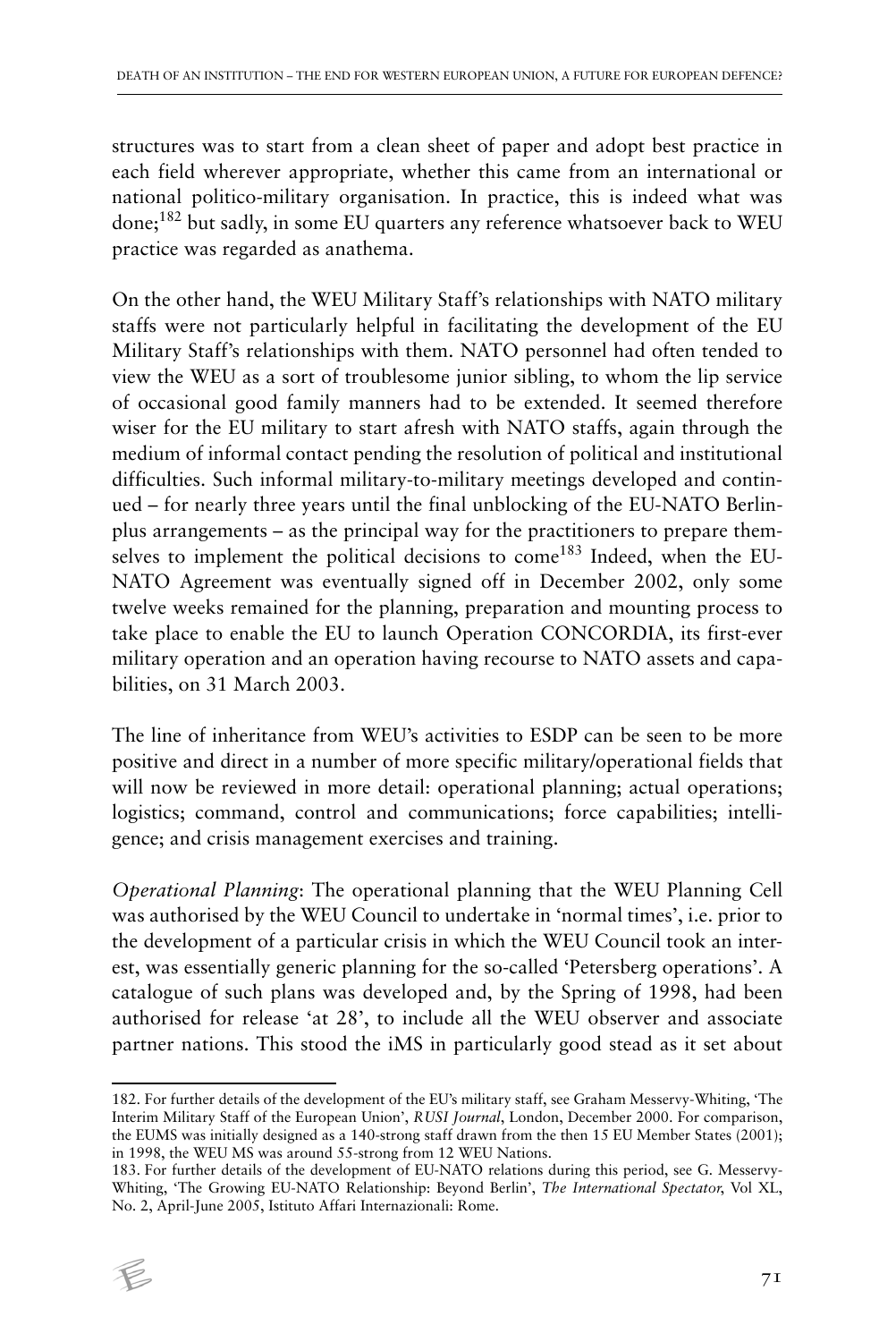developing a similar range of plans for the EU. Indeed, one of the key early recruits to the iMS was an officer who had been one of these plans' authors in the WEU.

*Operational Experience*: By the Spring of 1998, WEU's principal crisis management operation, the Multinational Advisory Police Element in Albania (MAPE) had attained a strength of some 60 police officers from 20 participating countries, backed by 30 local staff.<sup>184</sup> Experience gained in all aspects of mounting, then running, such a police training mission in a challenging Western Balkan setting was carried forward into the ESDP context, since many of the key police and military personnel involved in the planning and conduct of the EU's firstever ESDP operation, the police mission (EUPM) to Bosnia and Herzegovina, were former MAPE personnel.<sup>185</sup> (The more general importance for ESDP of operational definitions and concepts developed by WEU has been covered in the last sub-section.)

*Logistics*: One of the focuses for logistic planning in the WEU was strategic mobility, without which forces could not be deployed rapidly on crisis-management operations. A strategic mobility concept was adopted within the WEU and this work was picked up in the EU, with the focus on attempts to coordinate strategic air transport movement and assets. European states (later joined by Canada) progressively developed: the Franco-British European Air Group, then the European Air Group, the European Airlift Coordination Centre, the European Airlift Centre (joined by the European Sealift Centre), becoming in July 2007 the Movement Coordination Centre Europe, based at Eindhoven. In July 2010, four EU Member States formed the European Air Transport Command, pooling their fixed-wing air transport fleets.

*Command, control and communications*: The WEU developed the medium of an annual conference for all the HQs offered up by the nations for possible use in crisis-management operations, as a means of exchanging information and improving mutual understanding of policies, plans, capabilities and procedures. Standard Operating Procedures (SOPs) were developed, agreed, adopted and revised as a result of experience gained on exercises. Again, this work was very

<sup>184.</sup> WEU's MAPE mission was mounted in May 1997 'within the framework' of the Italian-led MPF operation known as Operation Alba, on which see note 57 above.

<sup>185.</sup> As already noted, MAPE was the first and only WEU operation to appoint an Operational as well as a Force Commander, and it is noteworthy that its Operational Commander of MAPE from 1999-2001, General Pietro Pistolese of the Italian Carabinieri, later commanded the EU Border Assistance Mission in Rafah from 2005-2008. For the general development of European thinking on police missions see Renata Dwan (ed.), *Executive Policing: Enforcing the Law in Peace Operations,* as in note 59 above.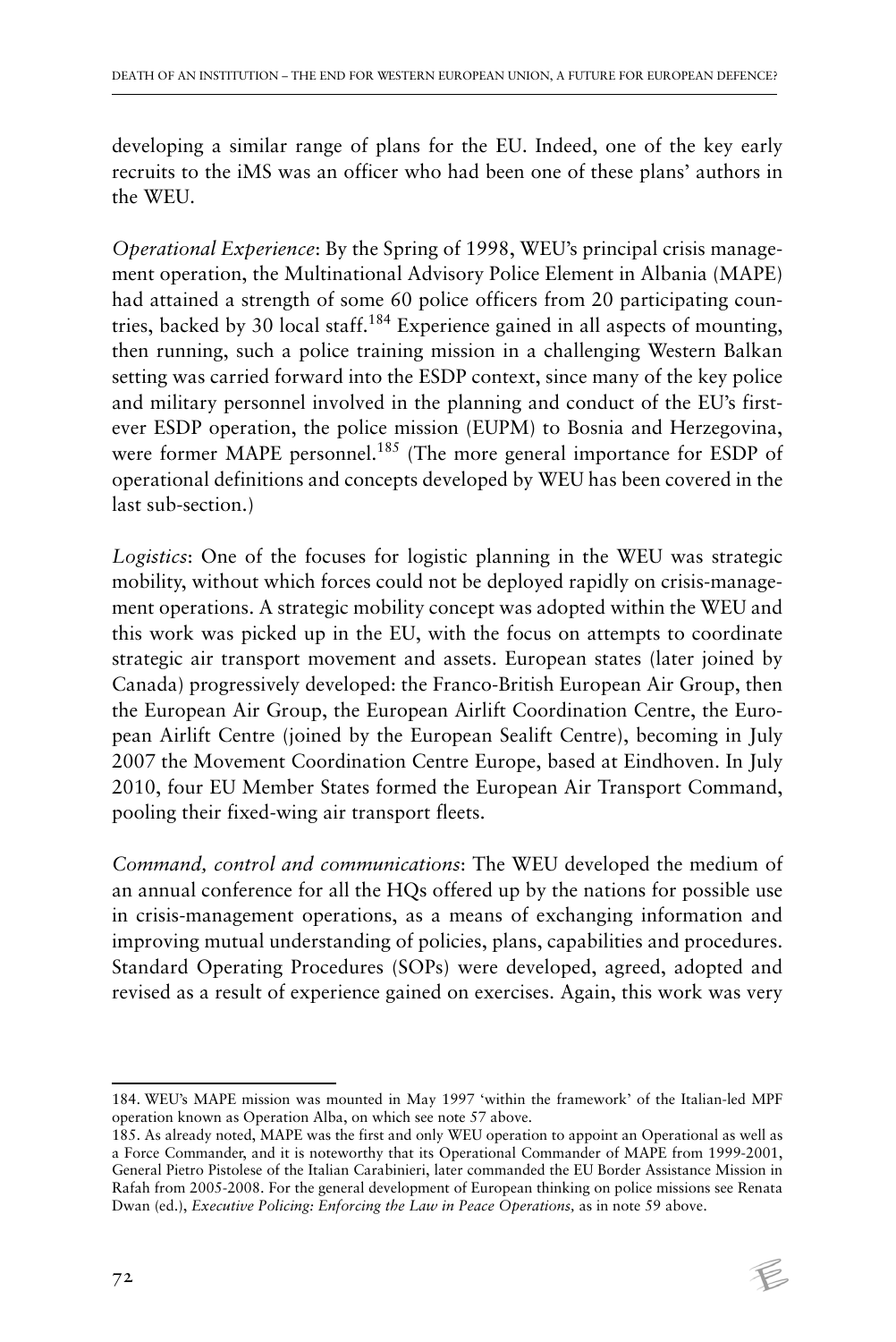useful as a checklist when similar SOPs came to be drafted for the EU's ESDP operations186.

*Forces*: As already noted, WEU developed a catalogue of the forces made potentially available by nations for Petersberg tasks, the 'Forces Answerable to WEU' (FAWEU).187 This catalogue was updated annually, analysed by the Planning Cell and the identified capability gaps notified to the politico-military authorities.188 By the Spring of 1998, the FAWEU database contained a menu of some 2600 sea, land and air units from 24 of the 28 WEU nations. Developing such a catalogue of potentially available forces was tasked as a very high priority to the iMS, with work starting in earnest as early as April 2000, only a few weeks after its first officer walked through the door of the Justus Lipsius, the EU Council's HQ building. That the iMS was able to issue its first provisional Helsinki Headline Goal Catalogue in July 2000 was thanks principally to the professionalism and hard work of a couple of its officers with recent force development expertise in the WEU Military Staff.

*Intelligence*: The WEU Planning Cell's small Intelligence Section was producing weekly intelligence summaries, based on intelligence released to the WEU by seven of its ten full member nations, as part of its tasking by the WEU Council to monitor and assess the situations in Albania, the Great Lakes region of Africa, former Yugoslavia and Somalia. Although the EU Military Staff's (EUMS) Intelligence Division was designed on a 'clean sheet of paper' basis, the experience gained, both in Member States and in Brussels, in handling politico-military intelligence in a European multinational setting was not lost and one of the EUMS design team was the former head of the WEU's Intelligence Section.<sup>189</sup> Experience gained in setting up a Situation Centre (SITCEN) for the WEU was also invaluable in developing a truly joint civil-military SITCEN for the EU, initially a joint enterprise between the EU's Policy, Planning and Early Warning Unit and the nascent  $iMS$ <sup>190</sup> Early contact was also made, in the Summer of

<sup>190.</sup> Graham Messervy-Whiting, when Director of the WEU Planning Cell in 1998, was invited to give a personal briefing to the Secretary-General of the EU Council, then Jürgen Trumpf, on the WEU's work in this field.



<sup>186.</sup> For a snapshot of WEU's operational development as at 1997, see Graham Messervy-Whiting, 'The WEU's Operational Development', *RUSI Journal*, April 1997.

<sup>187.</sup> The initial FAWEU database was difficult to use as a planning tool, because national responses ranged in scope from making all conventional forces 'answerable' (United Kingdom) to listing genericonly capabilities e.g. 'three armoured regiments' (France). See Jean-Philippe Roux, op.cit. in note 57 above, p.65 and pp. 162 et seq for an in-house French view of the national politics behind this process.

<sup>188.</sup> This work was later developed into an annual defence planning review, carried out in conjunction with NATO's annual review, and the specific WEU audit of capabilities in carried out in 1999 (section IV above).

<sup>189.</sup> For further details of the design of the military intelligence function within the EU, see Graham Messervy-Whiting, 'Intelligence Cooperation in the European Union'. In Jess Pilegaard (ed.), *The Politics of European Security*, Danish Institute for International Studies: Copenhagen, 2004.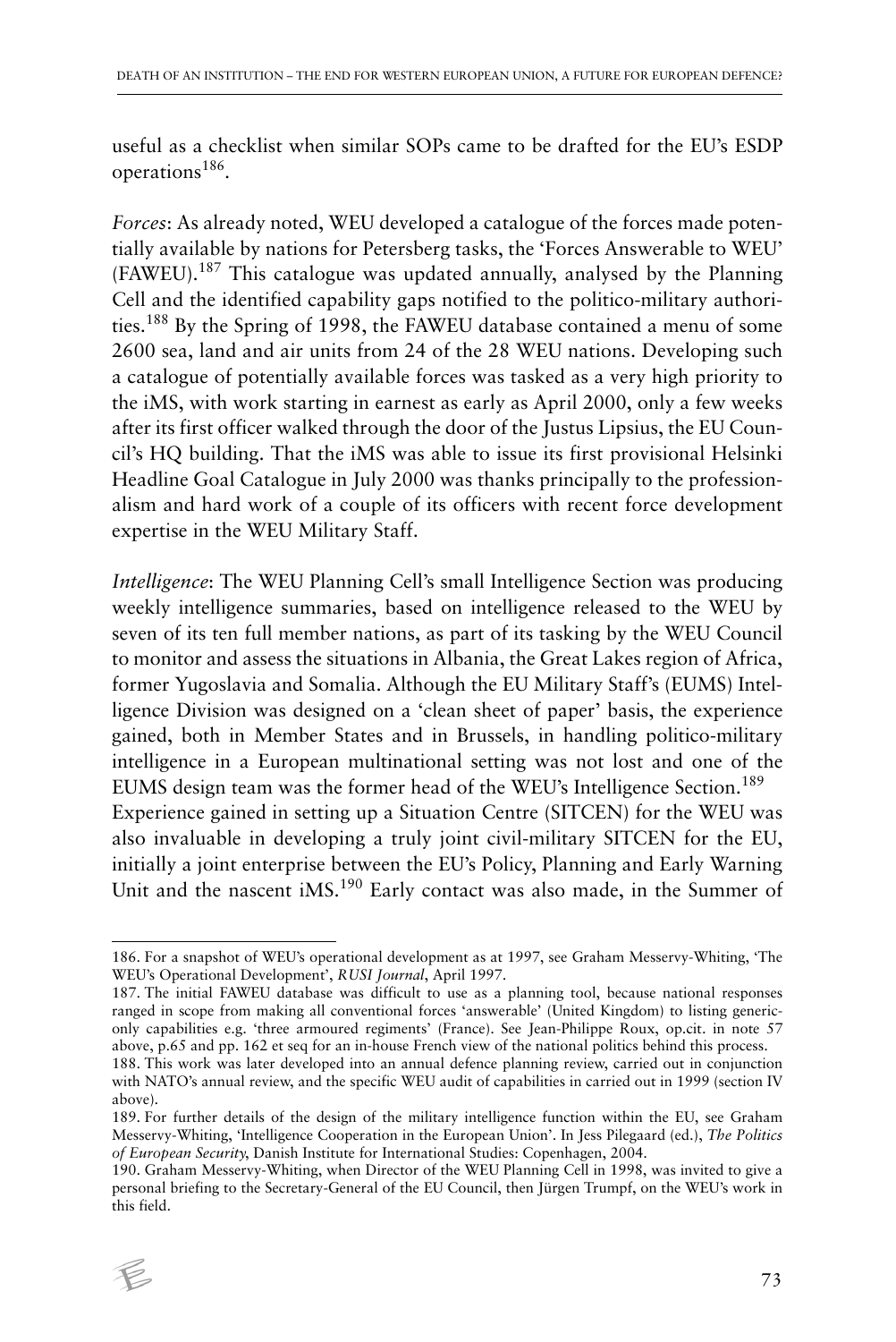2000, between the EUMS and the WEU's Satellite Centre (SATCEN), to ensure that a working relationship could be developed as soon as possible and well prior to the SATCEN's eventual transition to becoming an EU body.

*Crisis Management Exercises and Training*: The WEU had worked up a comprehensive set of crisis management procedures, which it practised annually through a series of exercises termed CRISEX. These involved both civilian and military staffs in Brussels and in capitals and took considerable preparation and planning. Rolling five-year exercise programmes were drafted for politico-military approval by periodic meetings of exercise experts from all the WEU nations, with representatives from NATO's civilian and military staffs invited as observers. Exercise planning has long lead times and the exercise planners in the nations and in NATO, a bit like the nuclear planners of old, constituted a relatively small team of cognoscenti versed in the intricacies of this black art. Exercising first the EU's new politico-military structure, then its interface with capitals, then with military-strategic level HQs and with NATO, were vital early steps in the development of the EU's operational capability. It was therefore critical that the EU's small new team of exercise planners could dovetail quickly into the existing multinational network. It did so in no small part by being able to build on this work done within the WEU. One of the early recruits to the iMS was an exercise expert from a Member State which was also a NATO Nation.

As to training, the WEU had developed a catalogue of facilities, such as training areas, which WEU nations were prepared to make available to the forces of other WEU nations. This work was later carried forward in the EU for the forces of Member States.<sup>191</sup>

## **6.2. Has anything been lost?**

The list under this heading cannot be long, and is certainly shorter than it would have been in the early 2000s, as many things that the EU failed or declined to import from WEU at the start were later re-invented in more or less satisfactory forms. In these cases, it is maybe the losing of time and energy that can legitimately be regretted. In more substantial terms, however, at least three areas stand out where positive aspects of WEU's work and existence have not yet found their continuation in an EU framework, and face relatively serious obstacles to their translation there.

<sup>191.</sup> See http://www.consilium.europa.eu/showPage.aspx?id=1223&lang=en for the current catalogue.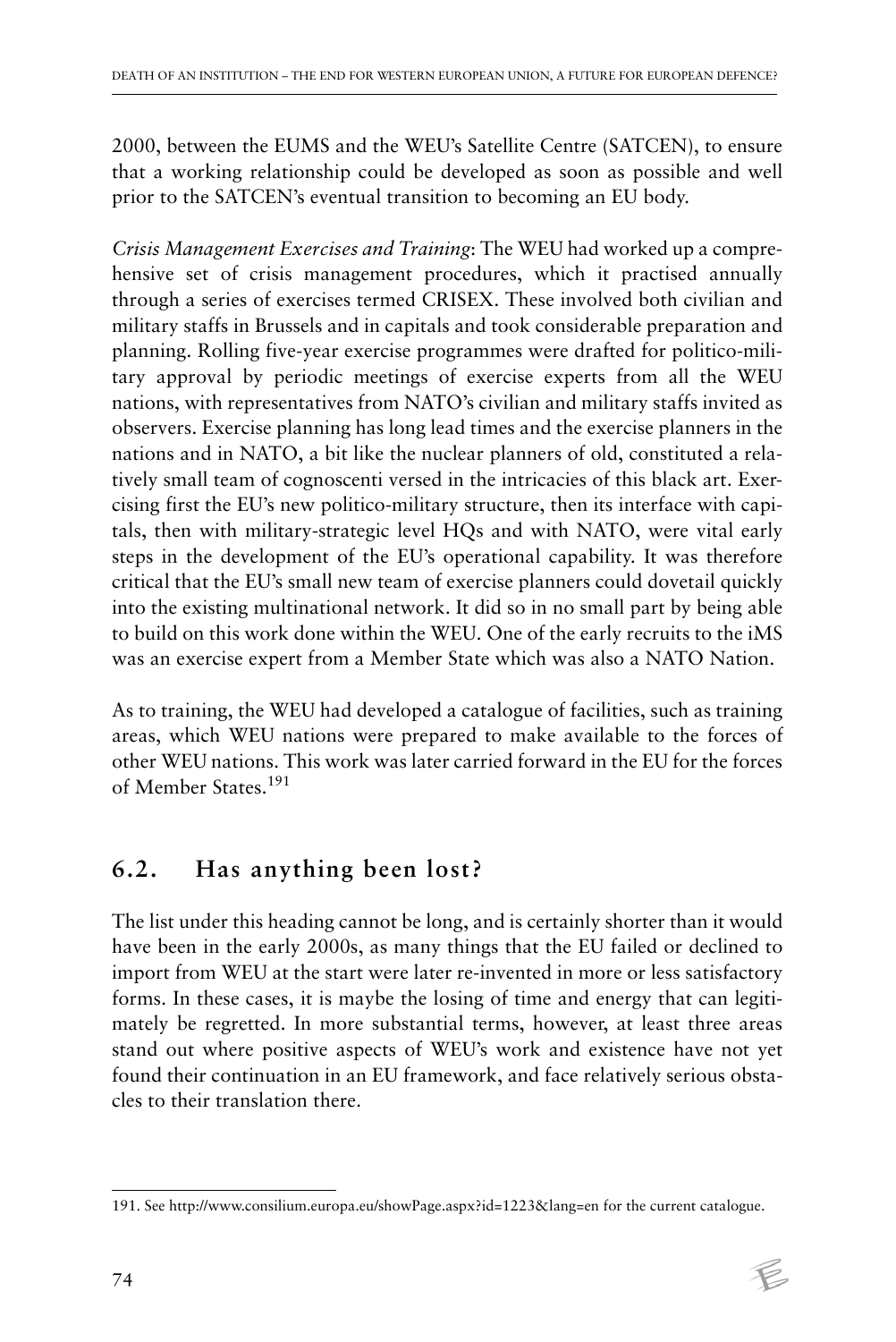The first of these relates to one of the core themes of this whole paper: the demise of the simple, deep, and equal intra-European collective defence obligations contained in the 1948 Brussels Treaty and the MBT. Enough has been said already to show that the Lisbon Treaty is quite a different animal and that, in particular, the European Union of today does not share the character of a set of allies all equally bound together by international legal commitments and by the constitutional and other internal provisions flowing from them. How far this matters for Europe as it stands today is a fair question, and will be discussed in the next and final section.

The second point goes back to the discussion of WEU's membership architecture in Section III.1 above. It was exceptionally complex because WEU reflected the reality of a Europe of variable geometry, and handled it in the most inclusive possible style. It recognized the 'Western' identity, and the potential contribution to security, of all nations who belonged either to NATO or the EU as well as those within both, and those firmly in line for entry to the latter. It made the bridge between Europe's two stronger institutions in this participatory sense, as well as with its two-way institutional partnerships. Together with the careful balancing and unpublicized nuances of the different WEU statuses, these features ensured that friction between Turkey and Greece within the organization could be relatively easily contained and rarely led to serious stoppages of business. It may be true, and has already been argued above, that WEU could afford this kind of flexibility because of its low importance and modest outputs; perhaps, too, because its routines left plenty of time and energy for relationshipbuilding.

However, with the final passing of the WEU Assembly – which took inclusiveness to extremes – the contrast of NATO's and the EU's relative rigidity is left standing out all the more sharply. It is inevitable that each of these institutions should reserve formal decision-making for its full members only: a situation that makes the challenge of a Turkish veto and a Cypriot veto respectively almost insuperable, failing a change in the states' own attitudes. Yet it is not immediately clear why the EU, so profligate in its proclaimed 'partnerships' worldwide, could never consider a special military relationship with non-EU European Allies beyond the niggardly provision for ESDP consultations with 'the Six'.192 Nor is it a given that the six EU non-Allies taking part in EU-NATO cooperation could never be offered a status that would distinguish them from the motley range of other members in the Euro-Atlantic Partnership, or from other ad hoc troop contributors benefiting from NATO's Politico-Military

<sup>192.</sup> This was the 2000 formula, but the Six were reduced to Three with the Central Europeans' achievement of full EU membership in 2004.

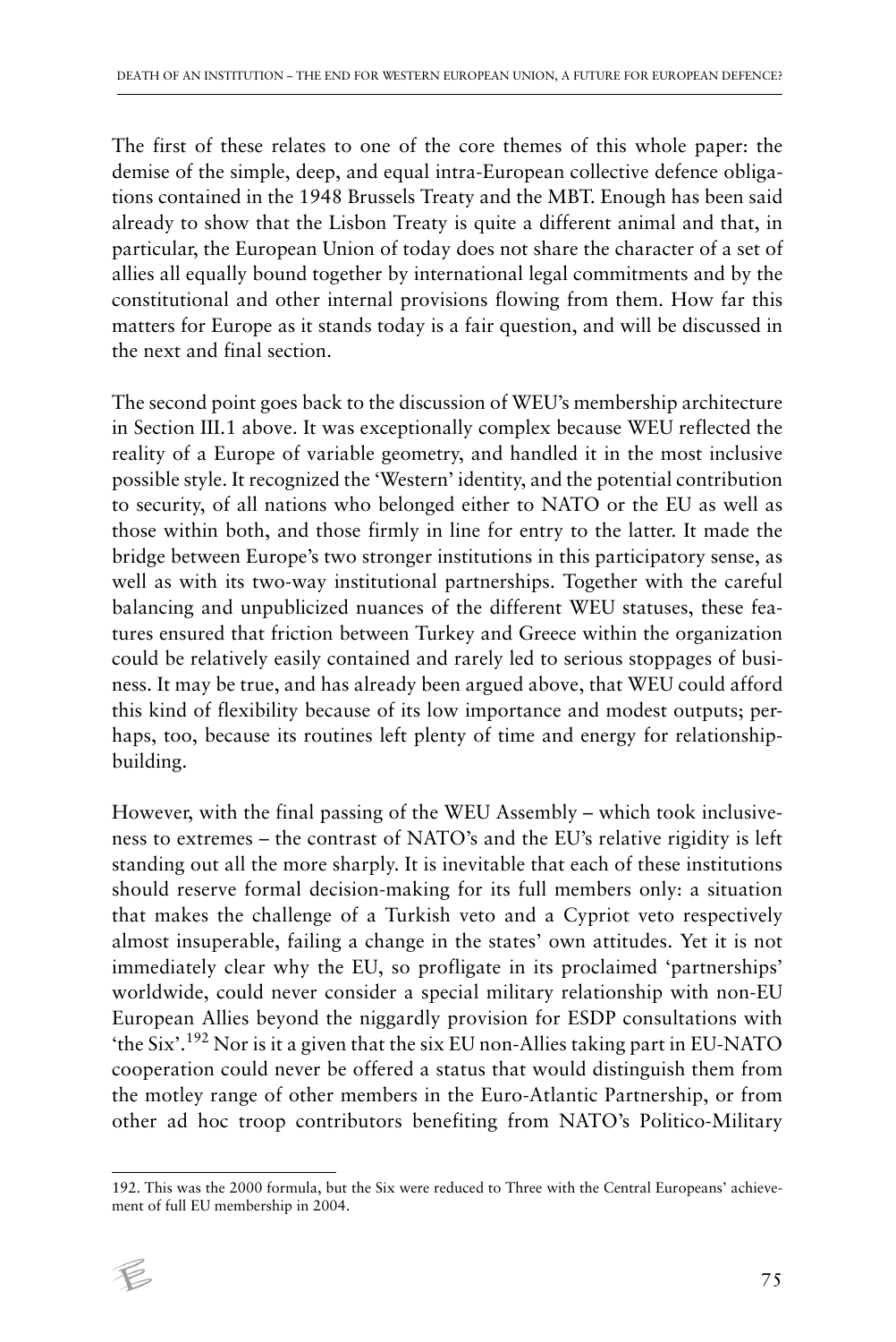Framework.193 The fact that the EU and NATO are so reserved towards each others' 'extra' members is not the smallest sign of the serious creases still remaining to be ironed out in their mutual relations.

Third and last is the question of the ESDA/WEU Assembly itself. If WEU's destiny was to pursue an ultimately elusive chimera – 'European defence' – the Assembly was also fated to attempt something where  $20<sup>th</sup>$  century realities combined to frustrate it, namely the democratic oversight of the conduct of defence. Still today, at both national and institutional level across most of Europe, the sites of 'hardest' defence competence and activity are those where parliamentary scrutiny is most limited and any notion of co-decision most remote.<sup>194</sup> The point can be made by comparing the powers wielded respectively by the NATO Parliamentary Assembly and the European Parliament, or by considering the EP's own variable grip from CSDP across to core Community issues. The WEU case fits perfectly into the spectrum as one where an Assembly won considerable scope for initiative and influence, but over an institution whose activities were hardly worthy of the effort, skirting as they did – at best – around the margins of real military achievement. The same dismal logic was taken to an extreme after the shut-down of the WEU Council, when the Assembly became arguably more productive than ever but with no executive partner left to relate to. That outcome was in fact foredoomed as soon as the year 1999 passed without a formula being found for constructive coexistence with the EP: but only now, with the Assembly's closure, can the final cost be assessed. Bluntly put, the likelihood of a new national parliaments' network gaining any real traction on CSDP developments is as slim as that of the EP itself being granted real competence any time soon.

Does that matter, or was the whole of the Assembly's life a pointless detour? To dismiss it so hastily would be too cynical, just as the case of WEU itself. Intergovernmental and limited in scope though it may be, the CSDP is more than just an aggregate of national decisions take by traditional national logic on crisis management doctrine, capabilities, planning and actual missions. The simple fact that so many EU nations today find themselves contributing to operations that lack all historical logic or direct security relevance for themselves is witness

<sup>194.</sup> There are exceptions in some European nations that require more explicit parliamentary approval for warlike actions and/or sending forces abroad, but these formal powers have to coexist with the growing pressure for rapid collective decisions on NATO and EU operations. On the challenge of parliamentary scrutiny in the EU context see Hans Born *et al, Parliamentary Oversight of ESDP Missions*, DCAF Policy Paper No 28, Geneva: Centre for Democratic Control of Armed Forces, 2008, text at http:// www.dcaf.ch/Publications/Publication-Detail?lng=en&id=55091.



<sup>193.</sup> The Politico-Military Framework defines the conditions and procedures under which any and all non-Allied nations contribute to NATO operations. NATO agreed at its 2010 Summit on a review of the Framework to be completed in time for the NATO defence ministers meeting in June 2011.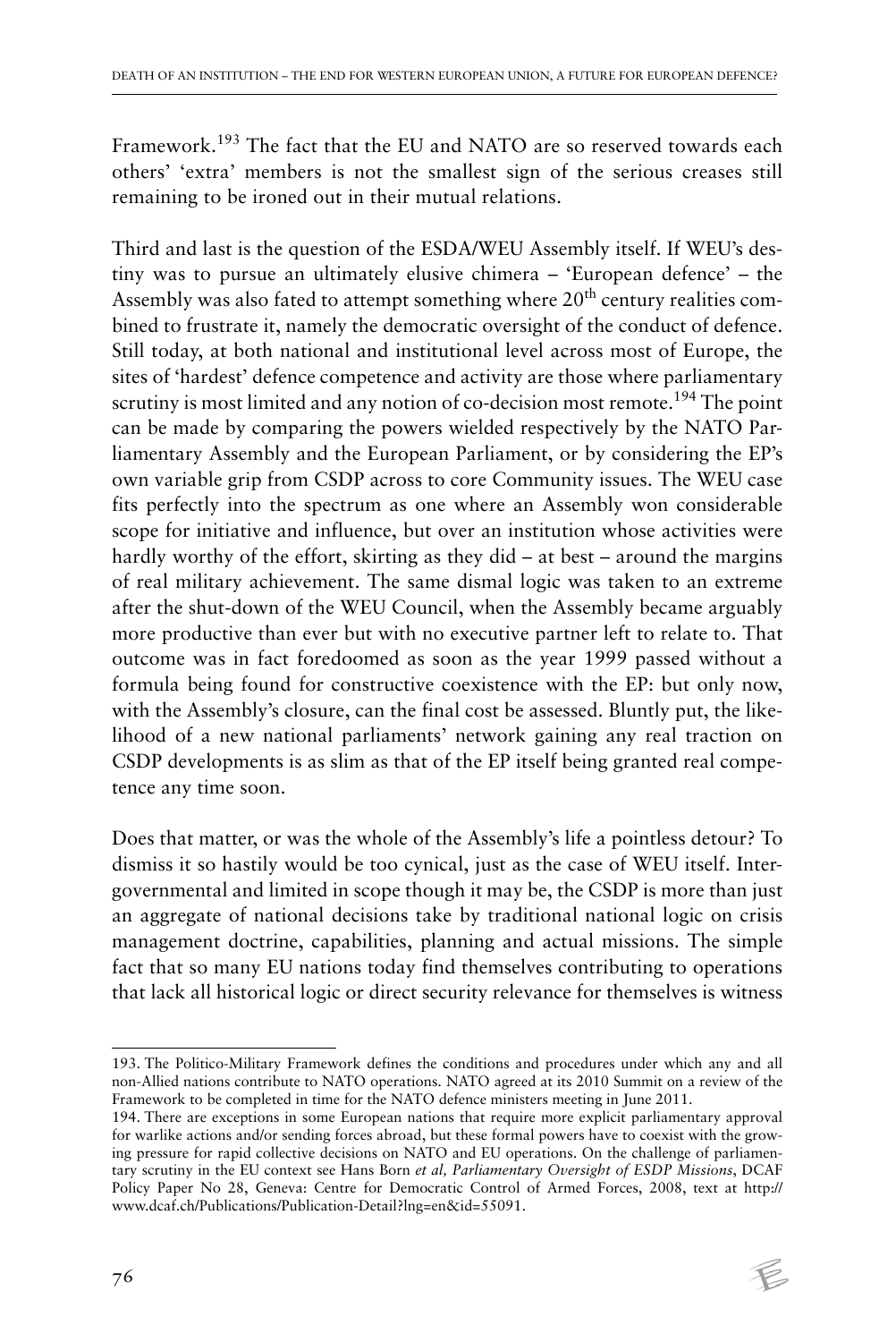to the fact that something new has been created since 1999, and that it shares at least some properties and values of the broader European integration process. Expecting all national parliaments to grasp fully what is happening is as unrealistic as expecting all national politicians to be able and willing to explain it to them. In short, there are gaps in the oversight of collective action that can only be filled by collective scrutiny; and if they are not allowed to be filled, both the notions of democratic control and balance, and the chances for European populations to offer active buy-in and support will end up the poorer.

Moreover, the WEU Assembly's existence had useful by-products and process effects that seem most unlikely to be replicated any time soon. Its committees carried out conscientious and detailed research, with the help of qualified staff, often over long periods and on some issues that were inadequately monitored elsewhere, such as the technicalities of missile defence, satellite systems and the relevance of space to defence in general.<sup>195</sup> Their regional studies also maintained a high standard, while Assembly members' double-hatting with the Council of Europe Assembly ensured they were never blind to ethical, humanitarian and arms control issues. By inviting delegations from Central and Eastern Europe, Russia and the Western Balkans into its proceedings at the earliest possible moment, the Assembly helped to spread skills and good practice as well as personal networking to the parliamentarians of the new democracies. Just as with the WEU Council's work in the 1990s, it has seen not a few of its alumni from such circles move on to high positions in the countries concerned. These were not dramatic or widely advertised contributions, but they were real, and must be added to the tally of the real losses to be weighed in the balance on 30 June 2011.

<sup>195.</sup> The work of the Assembly's Aerospace Committee in these fields was much appreciated by the Satellite Centre, for which such analysis and policy guidance remained directly relevant after the EU transfer.

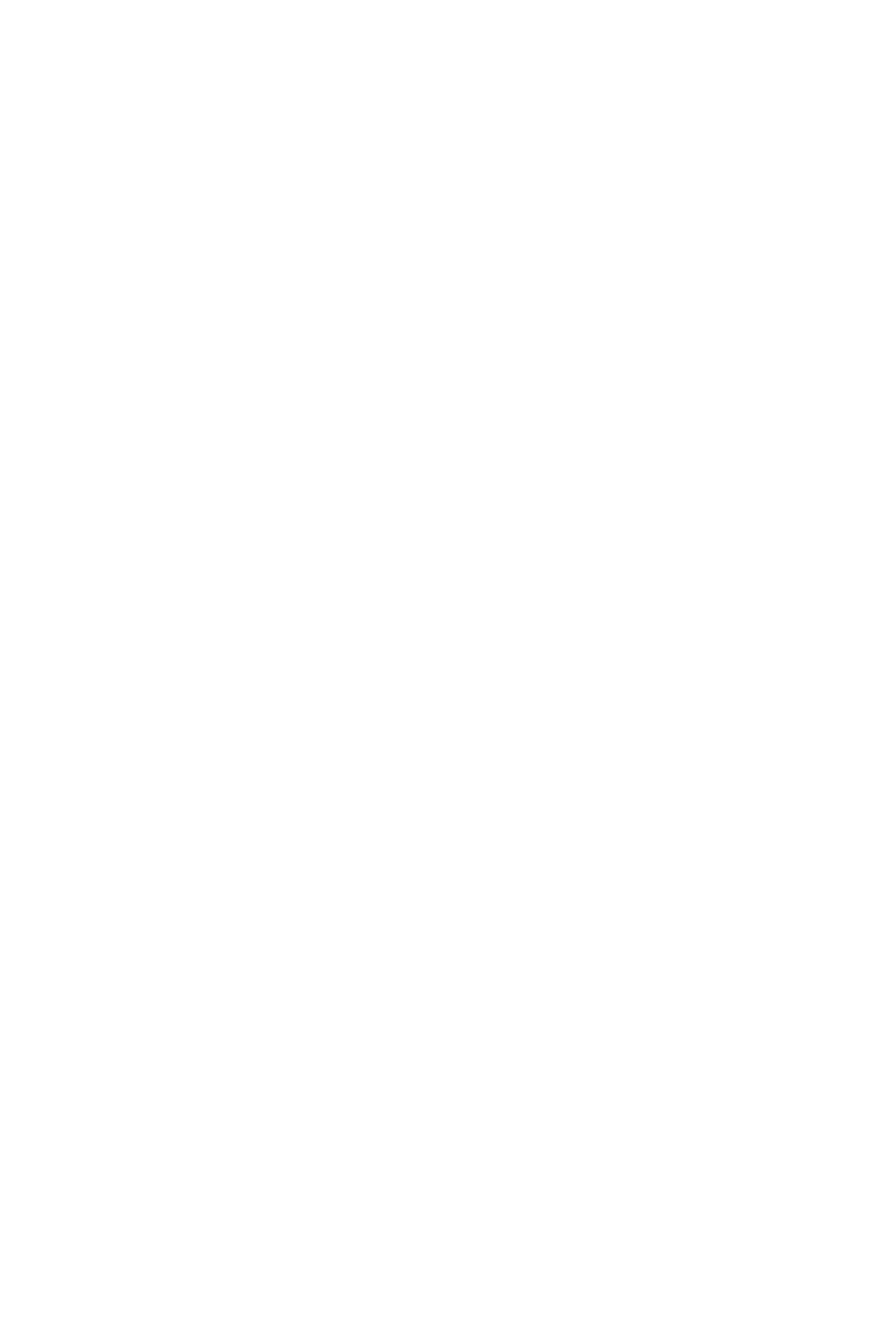## **7. IN CONCLUSION: WHAT HAS HAPPENED AND DOES IT MATTER?**

Even WEU's fondest partisans would find it hard to deny that it probably did more for Europe's practical defence cooperation by surrendering its operational role to the EU in 1999 than it ever achieved by its own efforts. A brief counterfactual exercise may help to drive home the point. Had WEU struggled on for another decade as the only potential mounter of European-led military operations, it is impossible to imagine nations agreeing to the same 23 missions that were actually launched in the ESDP framework from 2003 onwards. The biggest single obstacle would have remained the lack of political confidence in the organization, coupled with capitals' limited knowledge and appreciation of its idiosyncratic ways. If the EU had tried to use WEU as a tool under its full political control – as in the Treaty of Amsterdam formula – for executing more serious operations than MAPE, the clash between the memberships and procedures (including funding methods) of the two organizations would surely have become intolerable before long. It is equally stretching credibility to imagine NATO, or the USA as a nation, entrusting valuable military assets to WEU's hands in the belief that the latter could adequately take the place of SFOR. Further, while WEU could design a police operation with command requirements roughly analogous to military ones, it would have lacked the expertise and connections to make a success of the new functional types of mission that the EU experimented with from 2004, including border management and security sector reform. More generally, the new start under an EU aegis allowed a surge of creativity, starting with the Barnier Committee's work at the European Convention196 and continuing up to the Lisbon Treaty's security provisions, that was fed by intra-EU dynamics and drew on greater political energies than WEU itself ever could have mobilized.

To balance this recognition, however, it is fair to recall those important limits on EU success that have already been touched on in sections V and VI above. The fact that most ESDP (now CSDP) missions have been non-military, and that the military ones have been inherited from NATO, conducted in parallel with NATO (like Atalanta), and/or very modest in scope tells its own story. So does the scepticism now setting in about whether the EU Battle Groups scheme, launched in 2004, can produce real tools for rapid operational response as dis-

<sup>196.</sup> Antonio Missiroli called the resulting draft constitutional treaty an 'enabling text' (rather than a restraining or defining one) for European defence; see his comment of October 2004 at the EU-ISS website, http://www.iss.europa.eu/nc/actualites/analysisbooks/select\_category/10/article/the-constitutionaltreaty-enabling-text-for-foreign-policy-and-defence/?tx\_ttnews[pS]=1072911600&tx\_ ttnews[pL]=31622399&tx\_ttnews[arc]=1&cHash=75373ff382.

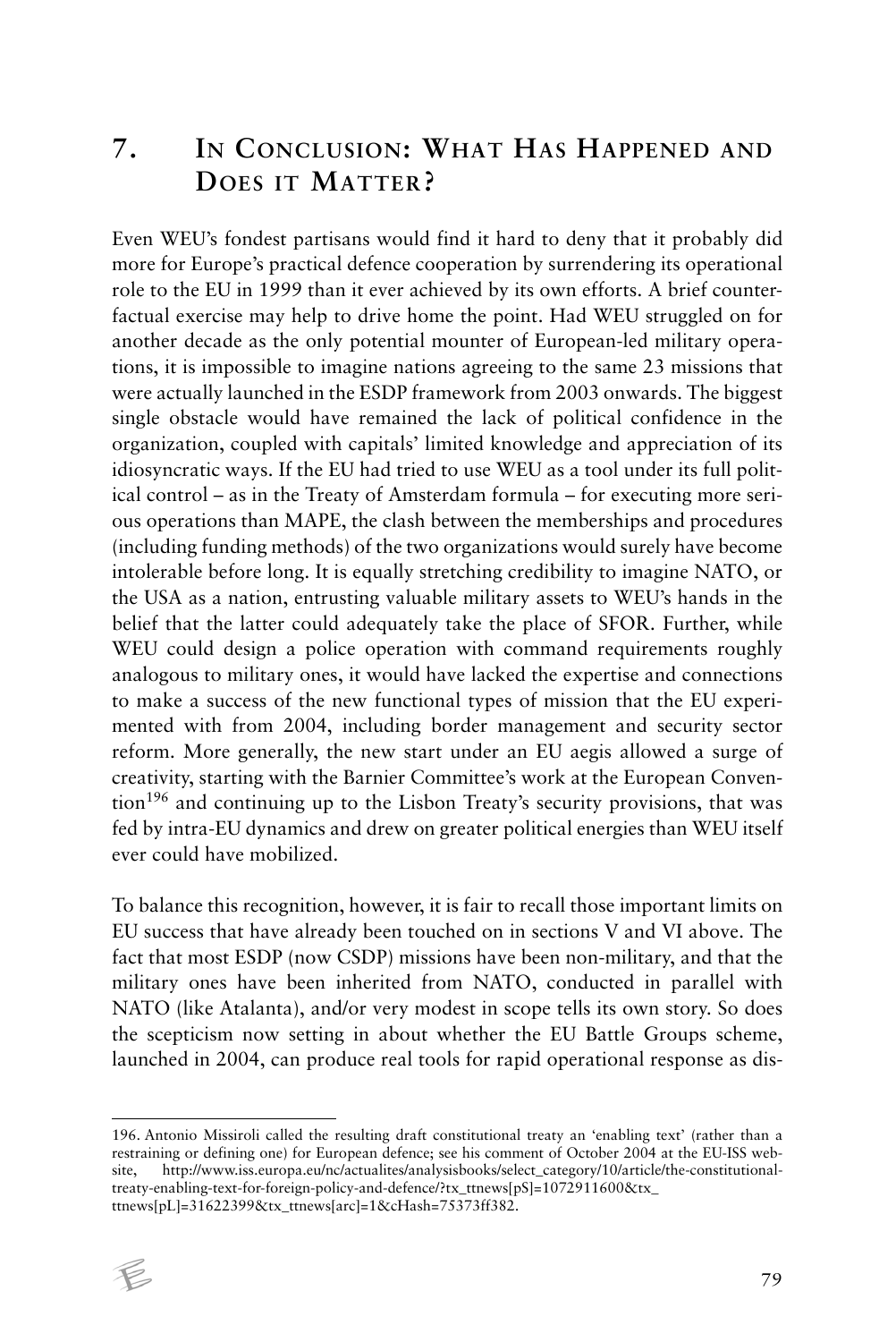tinct from getting nations to focus usefully on their complementarity and specialization.197 As already argued, the integration of the EU's new military tool with the vast range of others at its disposal has been slow and difficult; and the launch of the EEAS – itself suffering a painful teething period – is unlikely to revolutionize matters if only because some of the largest relevant capacities and funds remain outside it.<sup>198</sup> Finally, it is hardly necessary to stress how disappointing the European performance has been in terms of creating or even maintaining the necessary military capabilities, despite updates of and attempts to tighten up the original prescripts of the 1999 Headline Goal.<sup>199</sup> Many recent studies<sup>200</sup> have shown that aside from inadequate spending – where the EU has signally failed to motivate the poor performers, and now sees even its strongest nations wielding the knife – the pace of force restructuring for 21st-century tasks has also been slow and uneven and progress in specialization weak. The reasons include the still widely divergent military cultures, civil-military relations, security perceptions and priorities of European nations even within the 'old West', let alone the extended spectrum created by enlargement.<sup>201</sup> To be completely fair, of course, one should note that NATO has been nagging many of the same countries to try harder for more than six decades, supported by the full weight of the USA, but with equally little to show for it.

Amid all the debates over blame and cause for these deficiencies, a point is occasionally made that cuts through to the heart of the matter: it is difficult for any entity to have a common defence policy – let alone common management of defence forces – without a common foreign policy. One could even argue that it is wrong, since the military instrument should be under civil control and serve a political end. NATO in the Cold War had at least a powerfully-motivated common *security* policy, on issues that were central to the survival of a democratic Europe at the time, to back its closely integrated management of allied defence assets. A lot of its difficulties and changes of course since 1990 have been driven by the search for a replacement, within the narrowing fraction of the modern security spectrum that its nature and competences allow it to address. The EU

<sup>197.</sup> Tommi Koivula, 'The Origins and First years of the European Union's Battlegroups', *Kungliga Krigsvetenskapsakademiens Handlingarna och Tidskrift* (Proceedings and Journal of the Swedish royal Academy of Military Science), Vol. 1, 2010.

<sup>198.</sup> For example, matters like humanitarian assistance, development aid, and the use of EU trade and financial sticks and carrots remain in the competence of various parts of the European Commission. Most aspects of the EU's internal security and border control are also handled outside the EEAS, making it hard to coordinate external and internal strategies and to develop multi-use resources for both purposes.

<sup>199.</sup> An update known as Headline Goal 2010 was adopted in 2004, see http://ue.eu.int/uedocs/cmsUpload/2010\_Headline\_Goal.pdf.

<sup>200.</sup> Well-documented examples are Nick Witney, Re*-energising Europe's Security and Defence Policy*, as in note 170 above, and Bastian Giegerich, *European Military Crisis Management: Connecting Ambition and Reality,* IISS Adelphi Paper 397: London, 2008.

<sup>201.</sup> The issues here have not advanced much since they were analysed in Alyson J.K.Bailes, 'European Defence: what are the Convergence Criteria?', *RUSI Journal,* London, June 1999.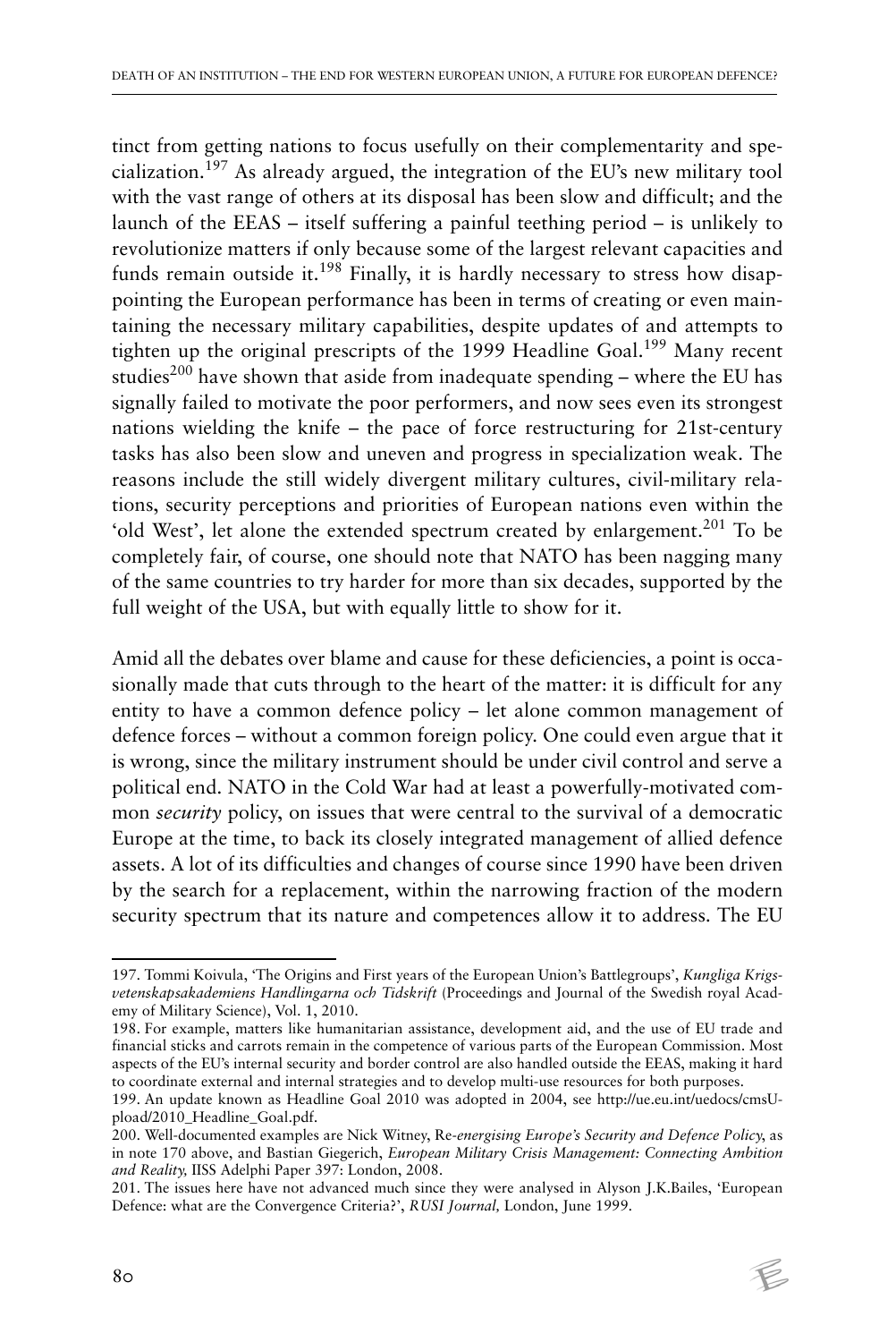occupies practically the whole of the rest of the spectrum, as well as now owning a limited military tool; but the common foreign and security policies it has thus far constructed remain (for the most part) adjuncts to, not replacements for, the national equivalents and are typically strongest in the fields least directly related to members' survival. Even after the Lisbon Treaty's changes, the building of a 'common Union defence policy' is cast in the latest consolidated Treaties on European Union and on the Functioning of the European Union<sup>202</sup> as something for the future. The EU's relevance for its countries' and citizens' safety is more direct, and not uncommonly a matter of life and death, in non-CSDP fields like disease and disaster management, border control and internal order, or environmental policy: but using common *defence* assets for these purposes remains an unexplored issue, still sensitive even after the language opening a way for it in the new Treaty's Article 222.

To recall the history of the common defence idea however is also to raise the question whether its historical purpose has passed. If it is a mistake to re-fight the last war, it is also unfair to judge institutions by how well they might have fought it. The need for old-fashioned territorial defence in Europe is not obsolete but is most keenly felt today by a minority of EU and NATO members, while the overall priority for this continent has clearly swung from military towards non-military dimensions of security. So long as NATO remains true to its residual task in this respect and the USA is willing to help, might it not be positively foolish for the EU to go on struggling to keep the MBT notion of 'European defence' alive: thus running the risk of more adversarial relations with neighbours and placing perhaps intolerable strains on its internal consensus, let alone all the resource implications? At least one EU member country, Denmark (though ironically one with an opt-out from CSDP) has moved far towards a post-modern defence posture where two tasks for its armed forces dominate: crisis management abroad, and support for civil security at home.<sup>203</sup> Would that be such a bad model for the EU as a whole to cultivate? It certainly fits like a glove the way that the Lisbon Treaty wording has turned out, whether that was in its drafters' minds or not.

Lest such a conclusion sound too complacent, it could clearly be one for the short to medium term only. The security issues looming largest for Europe in 2011, such as economics, energy prices, climate change and the ferment in the

<sup>203.</sup> This orientation began in 2002 and is reflected for example in Denmark's internal Defence Agreement for 2005-9 (text available at http://merln.ndu.edu/whitepapers.html) which contains the sentence: 'There is no longer a need for the conventional territorial defence of the Cold War'. That this conclusion did not make Danish forces any the less robust is shown by the prominent role they have played in IFOR/ SFOR, Iraq and Afghanistan.



<sup>202.</sup> English-language version at http://eur-lex.europa.eu/JOHtml.do?uri=OJ:C:2010:083:SOM:EN:HTML.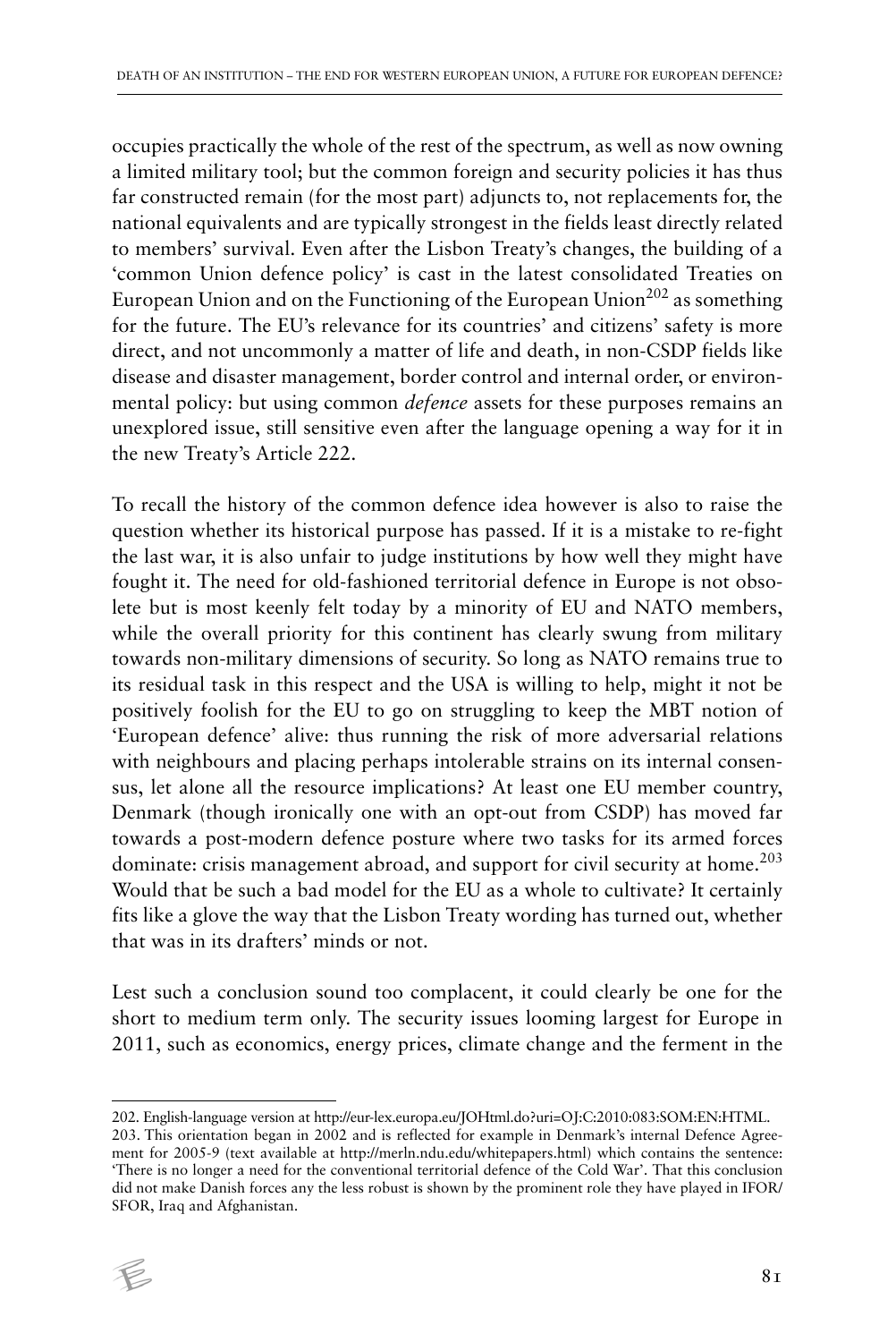Arab world, clearly cannot be solved by military means but that will not necessarily apply to their successors. While it probably will remain in Europe's interests – given especially the rise of China – to keep a low and non-provocative strategic profile overall, it seems more likely than not that need will arise for selective uses of quite tough military force and/or for other dimensions of further defence integration. Migration and border control would be one area to look to for such dynamics, as would manmade and natural disasters on a transnational scale, or urgent crisis management tasks (including on Europe's own borders) where for some reason larger partners are unwilling or unsuitable. It would be wrong to rule out the possibility that a decisive push forward could come from the industrial and technological front under conditions different from today's, but perhaps evolving from the economic aftermath of 2008. The largest variable is of course the one most sensitive to speculate about, namely the future attitude of the USA and fate of NATO.

If even some of these visions prove correct, future historians of Europe may be able to see the renunciation of the MBT, the final closure of WEU and the diminished ambitions of Lisbon as actions clearing the way for a new phase in European construction, not just ending an old one. What will arise under the new dispensation, however, seems unlikely under any scenario to be a repeat of history, or to convert the European Union into a *puissance comme les autres*. 204 In one of the 1998 publications for WEU's anniversary, Wyn Rees argued that those who tried to curb European defence ambitions in the 20<sup>th</sup> century were not helping the longer-term balance between US and European defence efforts or the smooth succession from the old NATO to a new security order. 'Britain's preoccupation with preventing a challenge to NATO may have contributed to a longer-term US dissatisfaction with its allies that they can ever aspire to a more significant international role<sup>2.05</sup> Under an even longer historical scenario, it may turn out that six decades of cohabitation with the USA in NATO have displayed to the Europeans all too clearly the kind of defence model that they cannot copy in practice, arguably no longer need, and perhaps should not even want in principle.

<sup>204.</sup> A power like any other.

<sup>205.</sup> G Wyn Rees, 'Setting the Parameters for European Defence: The UK and the WEU' in Deighton and Remacle (eds.), *The Western European Union, 1948-1998: from the Brussels Treaty to the Treaty of Amsterdam,* as in note 9 above.